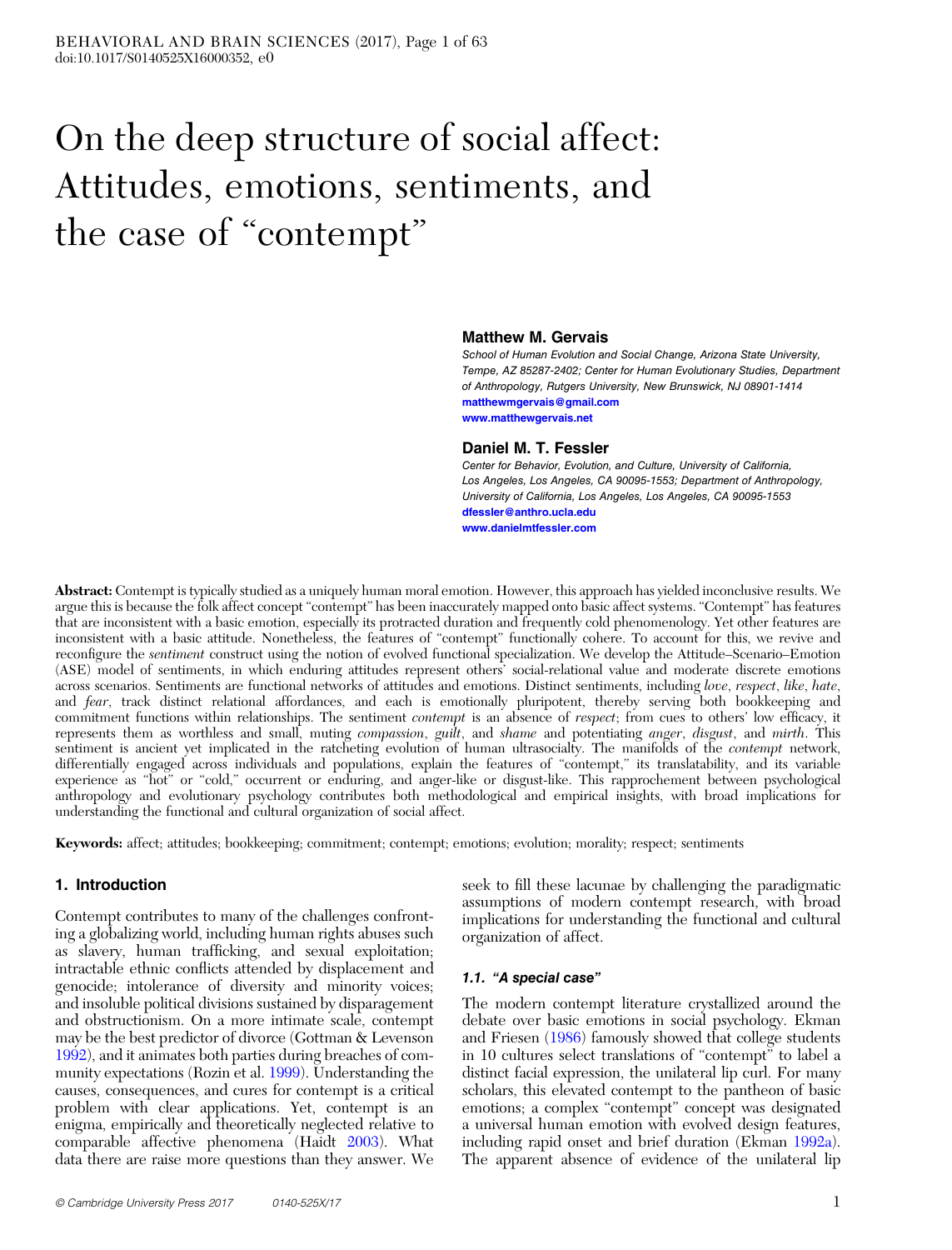<span id="page-1-0"></span>curl in nonhuman primates suggested that contempt may even be uniquely human (Ekman & Friesen [1986](#page-53-0)).

Ekman and Friesen's [\(1986](#page-53-0)) provocative claims largely defined the focus of subsequent contempt research. While their study occasioned critiques (Izard & Haynes [1988](#page-56-0); Russell [1991a](#page-59-0); [1991c;](#page-59-0) [1991d](#page-59-0)) and replies thereto (Ekman & Friesen [1988](#page-53-0); Ekman et al. [1991](#page-53-0)), the initial contempt-as-emotion thesis remains ubiquitous. Dominating the relatively small contempt literature (Haidt [2003\)](#page-55-0), numerous studies have explored the form and universality of contempt expressions (Alvarado & Jameson [1996;](#page-50-0) Haidt & Keltner [1999;](#page-55-0) Matsumoto [2005](#page-57-0); Matsumoto & Ekman [2004](#page-57-0); Rosenberg & Ekman [1995;](#page-59-0) Rozin et al. [1999](#page-59-0); Wagner [2000](#page-61-0)). Debates in this literature have largely concerned methodological details, the empirical strength of emotion–expression correspondence, or the specific assumptions of the basic emotions approach, not contempt's status as an emotion. Studies on the antecedents and consequences of contempt have likewise assumed that "contempt" refers to a discrete emotion

MATTHEW M. GERVAIS earned a Ph.D. in Biological Anthropology from the University of California, Los Angeles, and bachelor's degrees in Psychobiology and Philosophy from Binghamton University. He is currently a Postdoctoral Associate in the Department of Anthropology at Rutgers University and a Visiting Researcher in the School of Human Evolution and Social Change at Arizona State University. He was previously a Junior Research Fellow at the SAGE Center for the Study of the Mind in the Department of Psychological and Brain Sciences at the University of California, Santa Barbara. He takes an interdisciplinary evolutionary approach to the psychological bases of human sociality, focusing on the affective processes underlying derived features of human cooperation, coordination, and social norms. His research integrates mixed methods at multiple levels of analysis, including laboratory studies of social interaction and long-term ethnographic fieldwork in rural Fijian villages. He was recently awarded Best Paper by a New Investigator by the Evolutionary Anthropology Society, and has published in The Quarterly Review of Biology and Proceedings of the Royal Society B, among other venues.

DANIEL M. T. FESSLER is a Professor of Anthropology and Director of the Center for Behavior, Evolution, and Culture at the University of California, Los Angeles. Adopting an integrative perspective in which humans are viewed as both the products of complex biological evolutionary processes and the possessors of acquired culturally evolved idea systems, he combines experiments, ethnography, and published data in exploring the determinants of behavior, experience, and health in domains such as emotions, disease avoidance, aggression, cooperation, morality, food and eating, sex and reproduction, and risk taking. Recent publications include "Political orientation predicts credulity regarding putative hazards," published in 2017 in Psychologi-<br>cal Science, "Synchronized behavior increases "Synchronized behavior increases assessments of the formidability and cohesion of coalitions," published in 2016 in Evolution  $\psi$  Human Behavior, and "Insurmountable heat: The evolution and persistence of defensive hyperthermia," published in 2016 in The Quarterly Review of Biology.

similar in kind to anger and disgust (e.g., Fischer & Roseman [2007](#page-54-0); Hutcherson & Gross [2011](#page-56-0); Laham et al. [2010](#page-56-0); Rozin et al. [1999](#page-59-0)). Some authors have questioned whether "contempt" picks out a psychological primitive. Prinz [\(2007](#page-58-0)), for example, argues that contempt is a blend of disgust and anger, while others (e.g., Cottrell & Neuberg [2005](#page-52-0); S. Fiske et al. [2002\)](#page-54-0) see contempt as superordinate to, or synonymous with, these other emotions. These studies maintain that contempt is a prototypical emotion, albeit not a basic one.

The contempt-as-emotion literature has produced inconclusive, even perplexing, results. Contempt is not uniquely associated with the unilateral lip curl but is associated with a range of facial, postural, and behavioral expressions, including a neutral face (Izard & Haynes [1988;](#page-56-0) Wagner [2000\)](#page-61-0). The relationship of contempt to anger and disgust remains elusive and is aptly described as "nebulous" (Hutcherson & Gross [2011](#page-56-0)). In empirical studies, contempt is often explicitly collapsed with other putative emotions, such as disgust and hate (e.g., Cuddy et al. [2007;](#page-53-0) Mackie et al. [2000](#page-57-0)), making clean inferences difficult. Complicating matters, some results suggest that Englishspeaking participants are confused, or at least in disagreement, as to the meaning of the term "contempt" (Haidt & Keltner [1999](#page-55-0); Matsumoto [2005\)](#page-57-0). Other documented properties of contempt are altogether anomalous for an emotion, basic or otherwise: Contempt has a relatively enduring, even indefinite, time course (Fischer & Roseman [2007;](#page-54-0) Hutcherson & Gross [2011\)](#page-56-0), and it can be phenomenologically "cold," or distinctly unemotional (Haidt [2003](#page-55-0); Izard [1977;](#page-56-0) Miller [1997](#page-58-0)). Confronted with such results, Rosenberg and Ekman [\(1995](#page-59-0)) characterized contempt as a "special case" among putative basic emotions, nevertheless maintaining the underlying contemptas-emotion thesis.

Here we develop a novel approach to contempt that challenges the contempt-as-emotion thesis, as well as existing alternatives, including the contempt-as-attitude approach (Frijda [1986](#page-54-0); Mason [2003](#page-57-0)), and those that would altogether deny the existence of any natural kind contempt (e.g., L. F. Barrett [2006a\)](#page-51-0). Each of these approaches has merits, but each leaves some evidence unexplained. Our perspective integrates them, explaining extant data and opening novel directions for future inquiry. We use contempt as a case study to develop a broader argument about the evolved architecture of basic affect systems and the patterning of folk affect concepts.

### 1.2. Folk affect concepts and basic affect systems

We begin with three premises. First, we distinguish between cultural representations of affective phenomena and the underlying behavior regulation systems of affect, that is, folk *affect concepts*, such as emotion terms and ethnopsychological theories, and basic affect systems, neurocognitive "survival circuits" (LeDoux [2012](#page-56-0)) with phylogenetic legacies far deeper than human language and symbolic capacities (Darwin [1872/1955](#page-53-0); Fessler & Gervais [2010](#page-54-0); Panksepp [1998;](#page-58-0) Parr et al. [2007\)](#page-58-0). Basic affect systems are built from "core affect" (Russell [2003](#page-59-0)) and other domain-general core systems (L. F. Barrett [2013](#page-51-0)), but they evince higherlevel evolved design for solving particular adaptive problems (Cosmides & Tooby [2000](#page-52-0); Kragel & LaBar [2013;](#page-56-0) Nesse [1990;](#page-58-0) see also H. C. Barrett [2012](#page-51-0)). Folk affect concepts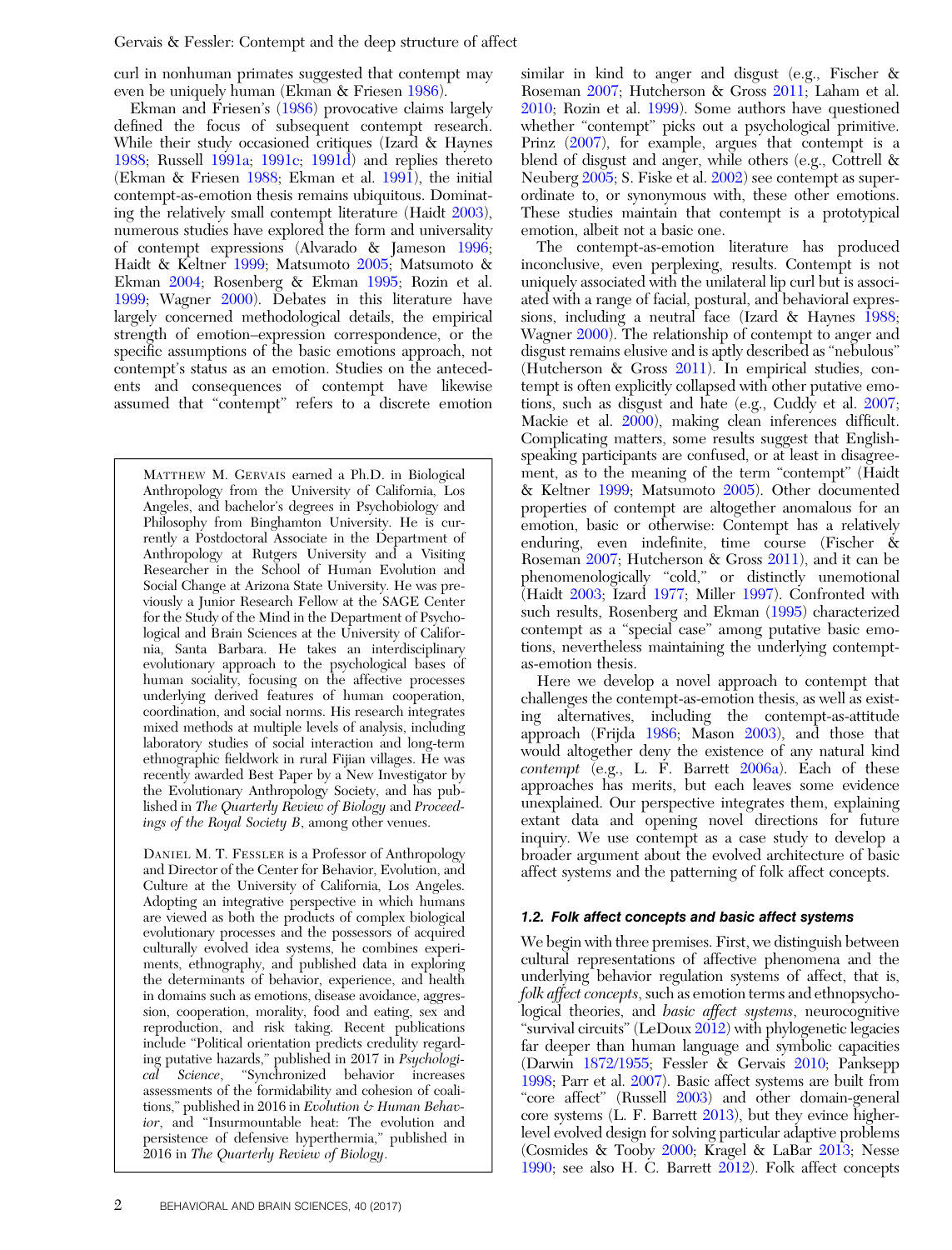need not correspond to these discrete functional systems (Scarantino [2009\)](#page-59-0). Emotion language has many uses, being performative and political as much as veridical of experience (Besnier [1990;](#page-51-0) Lutz & Abu-Lughod [1990](#page-57-0); Sabini & Silver [2005](#page-59-0)), and folk affect concepts can dissociate from basic affect systems; some cultures lack words for coherent emotional experiences, whereas some gloss several distinct experiences with one word (Breugelmans & Poortinga [2006](#page-52-0); Fessler [2004;](#page-54-0) Haslam & Bornstein [1996](#page-55-0); Levy [1973](#page-57-0)). "Contempt" is a folk affect concept. Much research on contempt is research on the term "contempt" and its particular meanings and uses for English speakers. This has frequently been equated with investigating the nature of *contempt*, a putative basic affect system. Recognizing this slippage and distinguishing these projects constitute a first step in resolving ambiguity in the contempt literature. Here, we use quotation marks to indicate folk affect concepts (e.g., "contempt"), and italics for basic affect systems (e.g., contempt); the folk meanings of the latter terms serve only as intuitive anchors and do not delimit functional hypotheses about the postulated systems so labeled.

Second, a theory of the computational architecture of basic affect systems is needed to explain individual and population variation in the content of folk affect concepts, including "contempt." Although basic affect systems and folk affect concepts dissociate, their relationship is not arbitrary. The contents of folk affect concepts derive in part from temporal and causal contingencies in embodied emotional experience (L. F. Barrett [2006b;](#page-51-0) Lyon [1996;](#page-57-0) Niedenthal [2008](#page-58-0); Russell [1991a;](#page-59-0) White [2000](#page-61-0)). Such experience is patterned by basic affect systems interacting with local threats and opportunities, mediated by cultural resources for appraisal and affect regulation (Markus & Kitayama [1994;](#page-57-0) Mesquita & Frijda [1992\)](#page-58-0). Although the content of folk affect concepts is fluid with respect to underlying networks of basic affect systems (Haslam & Bornstein [1996](#page-55-0)), that content should vary predictably with the engagement of basic affect systems by social and ecological processes – for example, by the frequencies and local meanings of emotion-evoking events. By specifying the underlying networks of basic affect systems, and considering the social, ecological, and historical contexts in which these systems operate, one can potentially explain the unique constellations of meanings associated with folk affect concepts (Lutz & White [1986\)](#page-57-0), as well as changes and variation in their content across time and space. Unpacking the network of basic affect systems underlying "contempt" is the central goal of this article.

Finally, it is possible to develop constructive hypotheses about the functional architecture of basic affect systems. While concepts such as "emotion" and "affect" invoke folk affect concepts (Lutz [1988](#page-57-0); Russell [1991a](#page-59-0)), basic affect systems need not be defined using the everyday content of such concepts (Royzman et al. [2005;](#page-59-0) see also Fehr & Russell [1984](#page-54-0)). As in adaptationist approaches to the emotions (e.g., Cosmides & Tooby [2000](#page-52-0); Nesse & Ellsworth [2009\)](#page-58-0), evolutionary, functional, and comparative considerations can guide the stipulation of basic affect systems and provide grounded criteria for predicting and evaluating their existence (Darwin [1872/1955;](#page-53-0) Fessler & Gervais [2010\)](#page-54-0). Analytic tools include reverse engineering observed phenomena to determine potential function; task analysis of proposed functions to predict design features; consideration of ancestral adaptive problems to

predict additional features; cross-species comparison to distinguish conserved and derived features; and ontogenetic and cross-cultural data on developmental canalization and phenotypic plasticity. Increasingly, the functional organization of proximate neural systems can also be interrogated. We use these tools synergistically in inferring the form and functions of contempt.

## 1.3. Contempt as a sentiment

Taking inspiration from an early and largely forgotten literature in social psychology, we argue that contempt is most profitably understood neither as a discrete emotion, nor as an attitude, but as a sentiment: a functional network of discrete emotions moderated across situations by an attitudinal representation of another person (McDougall [1937](#page-57-0); Shand [1920;](#page-59-0) Stout [1903](#page-60-0); see also Frijda et al. [1991](#page-54-0); Scherer [2005](#page-59-0)). "Sentiment" once vied with "attitude" to be the "main foundation of all social psychology" (see Allport [1935](#page-50-0)). Sentiments were thought to differ from attitudes in important ways, being more concrete in their object, more enduring, more consciously accessible, and hierarchically organized. Most importantly, sentiments were recognized as emotionally pluripotent, moderating a range of emotions vis-à-vis their object across situations. The paradigmatic sentiment is *love*, which "cannot be reduced to a single compound feeling; it must organize a number of different emotional dispositions capable of evoking in different situations the appropriate behavior" (Shand [1920,](#page-59-0) p. 56); that is, under different scenarios, love leads to joy, contentment, compassion, anxiety, sadness, anger, and guilt (Royzman et al. [2005;](#page-59-0) Shaver et al. [1996;](#page-59-0) Storm & Storm [2005](#page-60-0); see also Lutz [1988](#page-57-0)). Other candidate sentiments include liking, hate, fear, and, we will argue, respect, an absence of which defines the sentiment *contempt*. Contempt thus constitutes a case study in the deep structure of social affect, the largely neglected architecture of emotions underlying the regulation of social relationships.

We theorize three kinds of basic affect systems, defined by their distinct forms and social-relational functions: attitudes, identified as enduring affective valuations that represent relational value; emotions, identified as occurrent affective reactions that mobilize relational behavior; and sentiments, identified as higher-level functional networks of attitudes and emotions that serve critical bookkeeping (Aureli & Schaffner [2002;](#page-51-0) Evers et al. [2014\)](#page-53-0) and commitment (Fessler & Quintelier [2013;](#page-54-0) A. P. Fiske [2002](#page-54-0); Gonzaga et al. [2001](#page-54-0)) functions within social relationships. These systems interface through affect, a representational format for information about value (Tooby et al. [2008](#page-61-0)). Affect is a "feeling" component of emotions and a representational currency of attitudes. Through affect, emotions update attitudes towards particular people, whereas attitudes moderate emotions across situations; sentiments are the attitude–emotion networks that emerge from these interactions. The functional organization of these systems, engaged by local social and cultural processes, helps explain the variable patterning of folk affect concepts.

In our account, "contempt" is a folk affect concept anchored by a sentiment, contempt. This sentiment, like hate, is a "syndrome of episodic dispositions" (Royzman et al. [2005](#page-59-0), p. 23), the function of which inheres in linking perceived relationship value to emotion moderation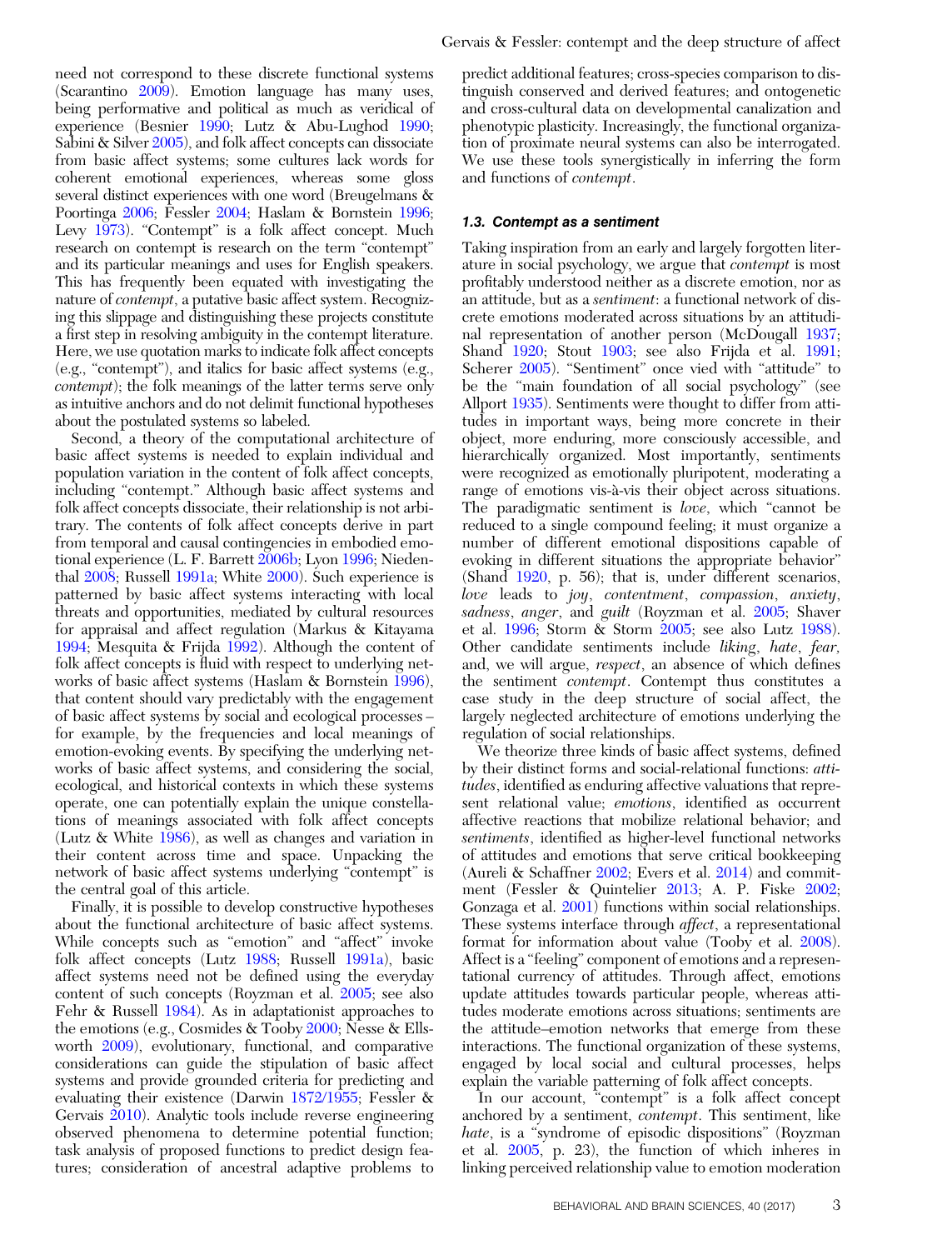<span id="page-3-0"></span>across contexts. Contempt specifically represents another as having low intrinsic relational value as cued by his or her practical or moral inefficacy and expendability, and it entails devaluing and diminishing that person. Contempt moderates diverse emotions across contexts, potentiating anger, disgust, and mirth, while muting compassion, guilt, and shame. These emotions implement relational behaviors that are, ceteris paribus, adaptive vis-à-vis someone of low value, including intolerance, indifference, and exploitation.

By hypothesis, the breadth and variation in the meaning of "contempt" derives from the manifolds of this functional network in interaction with individual and cultural differences. Across varying time-scales, from psychology experiments to cultural change, the meaning of "contempt" is fluid with respect to which aspects of this functional network are salient: the "hot" emotions of anger and disgust, "cold" indifference to another's suffering or victimization, or the enduring core representation of another's worthlessness and inferiority. The American English "contempt" concept has likely come to emphasize emotion dispositions such as anger and disgust at the expense of a hypocognized (Levy [1984](#page-57-0)) representational core, as this sentiment has become increasingly morally objectionable in a so-called "dignity culture" (see Leung & Cohen [2011\)](#page-57-0).

This framework explains the coherence of the various features ascribed to "contempt" in the literature, – it is hot and cold, occurrent and enduring, translatable yet varying, with a range of expressive avenues across situations. The contempt-as-sentiment approach illustrates how evaluative sentiments invite spurious study as basic emotions, producing inconsistent results. More generally, our approach revives the sentiment construct, foregrounding the reciprocal functional relationship of attitudes and emotions and thereby bridging their mutually isolated literatures. This elucidates the patterning of affect in social relationships and the grounded pathways traveled by folk affect concepts across cultures and over the course of sociolinguistic change. Our argument is a rapprochement between evolutionary psychology and psychological anthropology for the sake of understanding a biologically cultural species.

## 2. The features of "contempt"

Modern research on contempt generally involves characterizing the folk affect concept of "contempt" and its nearest translations in other languages. Examining this research and characterizing the patterning of the "contempt" concept, – including its use by contempt scholars, – provide clues to the underlying architecture of basic affect systems. We adduce from the literature eight features of "contempt" (see Table 1). These features cannot be fully accounted for by existing theories, motivating our mapping of "contempt" onto a sentiment.

#### 2.1. Contempt is intentional or about an object

Contempt is directed toward a particular object or class thereof (Frijda [1986\)](#page-54-0). Unlike disgust (e.g., Wheatley & Haidt [2005\)](#page-61-0) and anger (e.g., DeSteno et al. [2004](#page-53-0)), contempt appears not to be susceptible to priming or misattribution (e.g., Tapias et al. [2007](#page-61-0)). Contempt "tags" others (Fessler & Haley [2003](#page-54-0); Hutcherson & Gross [2011\)](#page-56-0), inhering in representations of them more than in a systemic mode of operation in the perceiver.

Table 1. Eight features of "contempt," documented or argued for in the literature, that a complete theory of "contempt" must explain

| Eight features of "contempt"                                                                                                                         | <b>Supporting References</b>                                                                                                                                                                                                                                                                                         |
|------------------------------------------------------------------------------------------------------------------------------------------------------|----------------------------------------------------------------------------------------------------------------------------------------------------------------------------------------------------------------------------------------------------------------------------------------------------------------------|
| 1. Intentional, or about an object                                                                                                                   | Hutcherson & Gross $(2011)$ ; Mason $(2003)$                                                                                                                                                                                                                                                                         |
| 2. An enduring evaluation of a person, anchored by character<br>attributions                                                                         | Fischer & Roseman $(2007)$ ; Hutcherson & Gross $(2011)$                                                                                                                                                                                                                                                             |
| 3. Follows from cues to another's low relational value, such as norm<br>violations, incompetence, personal transgressions, and out-group<br>position | Caprariello et al. (2009): Fischer & Roseman (2007); Hutcherson &<br>Gross (2011); Laham et al. (2010); Rozin et al. (1999)                                                                                                                                                                                          |
| 4. Entails loss of respect and status diminution                                                                                                     | Haidt (2003); Hutcherson & Gross (2011); Miller (1997); Sternberg<br>(2003a)                                                                                                                                                                                                                                         |
| 5. Creates "cold" indifference through diminished interest and<br>muted prosocial emotions                                                           | Dubreuil (2010); Haidt (2003); Izard (1977); Rozin (1999);<br>Sternberg (2003a)                                                                                                                                                                                                                                      |
| 6. Associated with "anger" and "disgust," which are among the<br>proximate causes, concomitants, and outcomes of "contempt"                          | Alvarado & Jameson (1996); Ekman et al. (1987); Fischer &<br>Roseman (2007); Frijda et al. (1989); Hutcherson & Gross<br>$(2011)$ ; Laham et al. $(2010)$ ; Mackie et al. $(2000)$ ; Marzillier &<br>Davey (2004); Rozin et al. (1999); Shaver et al. (1987); Smith &<br>Ellsworth $(1985)$ ; Storm & Storm $(1987)$ |
| 7. Can be expressed in many ways, including non-facial modalities                                                                                    | Alvarado & Jameson (1996); Darwin (1872/1955); Ekman &<br>Friesen (1986); Ekman et al. (1987); Izard and Haynes (1988);<br>Matsumoto & Ekman (2004); Rozin et al. (1994); Wagner (2000);<br>and various ethnographic accounts (see Section 2.7 in the target<br>article)                                             |
| 8. Leads to intolerance, exclusion, and relationship dissolution                                                                                     | Fischer & Roseman (2007); Gottman & Levenson (1992); Mackie<br>et al. $(2000)$                                                                                                                                                                                                                                       |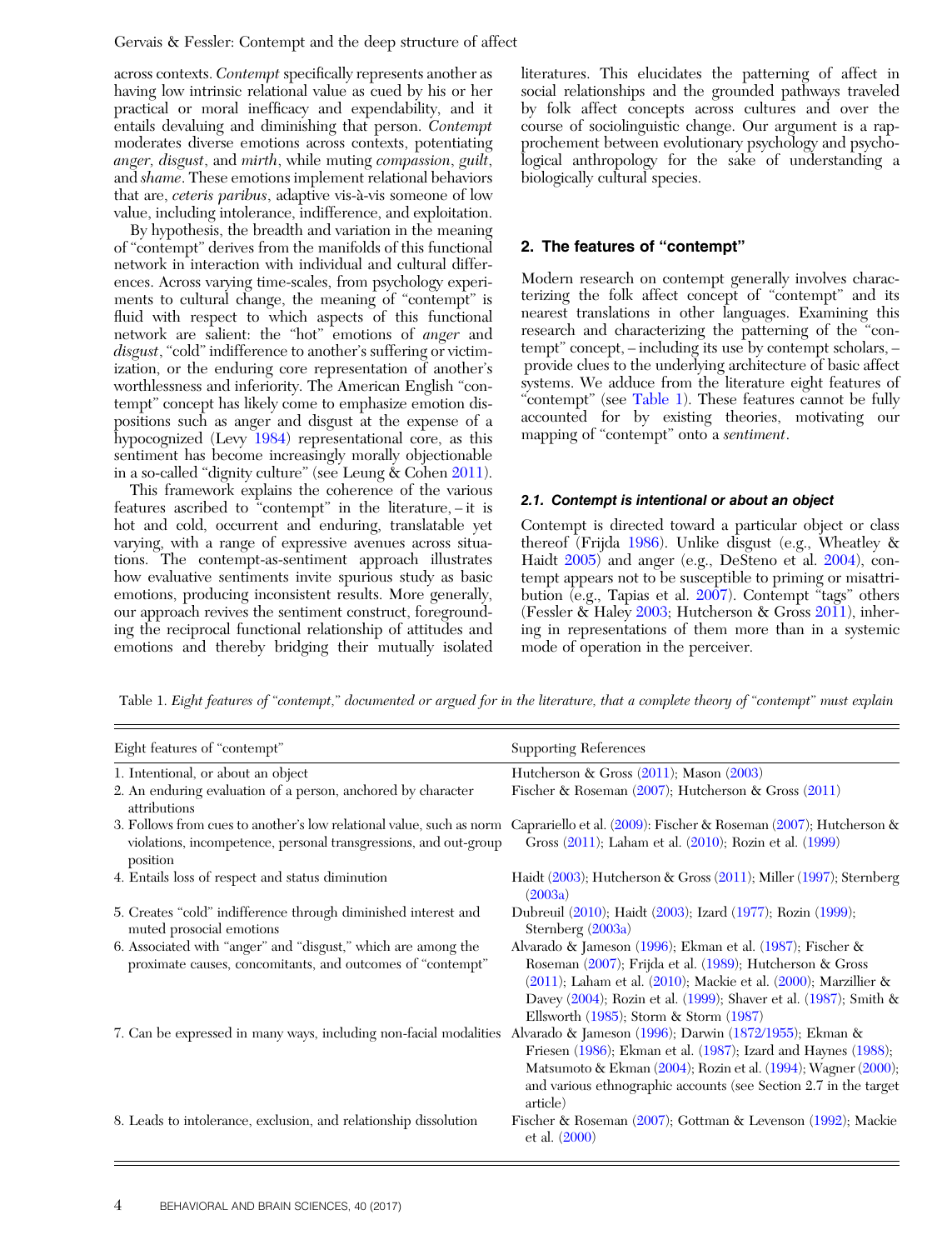#### 2.2. Contempt is an enduring evaluation

Contempt entails a relatively enduring change in feeling toward its object (Sternberg [2003a](#page-60-0)). Fischer and Roseman [\(2007](#page-54-0)) found that contempt increased over a period of days, with short-term anger giving way to longer-term contempt. Hutcherson and Gross' [\(2011](#page-56-0)) participants explained the undesirability of being an object of contempt in terms of its duration or difficulty of resolution relative to both anger and moral disgust. Many investigators (e.g., Mason [2003](#page-57-0)) hold that contempt is anchored by enduring attributions about character traits; Roseman [\(2001](#page-59-0)) distinguishes anger and contempt according to their appraised problem types, where that underlying contempt is intrinsic to the person appraised.

#### 2.3. Contempt follows from cues to low relational value

A number of antecedents have been associated with contempt. These include violations of community expectations (Laham et al. [2010;](#page-56-0) Rozin et al. [1999\)](#page-59-0), incompetence (Hutcherson & Gross [2011\)](#page-56-0), immorality (S. Fiske et al. [2002\)](#page-54-0), badness of character (Fischer & Roseman [2007](#page-54-0); Smith & Ellsworth [1985](#page-60-0)), and out-group or minority status (Brewer [1999;](#page-52-0) Izard [1977](#page-56-0); Mackie et al. [2000](#page-57-0)), especially when perceived competition, superiority, and ingroup strength pertain (Caprariello et al. [2009](#page-52-0)). These causes have in common that the targeted actor or group is a low-value or even worthless relationship partner (Fessler & Haley [2003](#page-54-0)). This may follow from their unpredictability, unreliability, inefficacy, incompetence, impoverishment, incompatibility, or replaceability.

## 2.4. Contempt entails loss of respect and status diminution

Following from another's cues to low relationship value, contempt emerges as a two-part representation: respect is lost (Haidt [2003;](#page-55-0) Laham et al. [2010\)](#page-56-0), and the other is viewed as beneath oneself (Keltner et al. [2006](#page-56-0); Miller [1997;](#page-58-0) Smith [2000](#page-60-0); Wagner [2000](#page-61-0)). Whereas respect for an other follows from efficacy and competence (Wojciszke et al. [2009](#page-61-0)), contempt follows from their absence (Hutcherson & Gross [2011\)](#page-56-0). Whereas respect involves "looking up to" someone (A. P. Fiske [1991](#page-54-0)), contempt involves "looking down on" someone (Miller [1997](#page-58-0)), even seeing the person as less than human (Haslam [2006;](#page-55-0) Leyens et al. [2007;](#page-57-0) Sternberg [2003a](#page-60-0)). Contrary to claims that contempt blends anger and disgust, of the three, only contempt is empirically associated with feelings of superiority (Hutcherson & Gross [2011\)](#page-56-0).

#### 2.5. Contempt creates "cold" indifference

Authors frequently refer to contempt and its concomitants as "cold," a polysemous folk metaphor. One meaning of "cold" refers to the absence of intense qualia in contempt, in contrast to the "hot" experience of anger or disgust (Haidt [2003;](#page-55-0) Rozin et al. [1999\)](#page-59-0). Another meaning of "cold" refers to the absence of empathic concern and "warm" prosocial emotions in contempt (Dubreuil [2010](#page-53-0); Haidt [2003](#page-55-0); Mason [2003\)](#page-57-0). Participants appear to blend these two facets when reporting relatively cool sensations associated with contempt (Nummenmaa et al. [2014](#page-58-0)). Nonetheless, Frijda et al. [\(1989](#page-54-0)) found that "contempt" events are associated with "boiling inwardly" (see also Fischer [2011](#page-54-0)); below, we explain how contempt may sometimes involve this experience.

#### 2.6. Contempt is associated with anger and disgust

In studies with various probes and outcome measures, contempt clusters primarily with anger and secondarily with disgust (Alvarado & Jameson [1996](#page-50-0); [2002](#page-50-0); Frijda et al. [1989](#page-54-0); Rozin et al. [1994](#page-59-0); [1999;](#page-59-0) Shaver et al. [1987](#page-59-0); Smith & Ellsworth [1985\)](#page-60-0), although some researchers report the reverse (Ekman et al. [1987;](#page-53-0) Nummenmaa et al. [2014](#page-58-0); Storm & Storm [1987](#page-60-0)). Many stimuli or situations simultaneously evoke contempt with anger or disgust (Fischer & Roseman [2007;](#page-54-0) Hutcherson & Gross [2011;](#page-56-0) Laham et al. [2010;](#page-56-0) Mackie et al. [2000](#page-57-0); Marzillier & Davey [2004;](#page-57-0) Rozin et al. [1999](#page-59-0); Tapias et al. [2007](#page-61-0)), and the display of disgust is among the behaviors associated with contempt (Fischer & Roseman [2007](#page-54-0)). Contempt and disgust are considered together most commonly because both are associated with action tendencies to exclude or avoid another person (S. Fiske et al. [2002](#page-54-0); Mackie et al. [2000\)](#page-57-0). Others have considered anger, disgust, and contempt together because all three are "other-condemning" and motivate hostility (Haidt [2003;](#page-55-0) Izard [1977](#page-56-0); Sternberg [2003a](#page-60-0)). Many authors argue that contempt either is a form of anger or disgust or is built from them (e.g., S. Fiske et al. [2002;](#page-54-0) Lazarus [1991;](#page-56-0) Ortony et al. [1988;](#page-58-0) Prinz [2007\)](#page-58-0).

#### 2.7. Contempt has many expressions

In studies of facial expressions, the term "contempt" consistently produces low agreement across subjects (Matsumoto & Ekman [2004;](#page-57-0) Russell [1991c](#page-59-0); [1991d;](#page-59-0) Wagner [2000](#page-61-0)). The term has been associated with the canonical expressions for both "anger" (Alvarado & Jameson [1996](#page-50-0); Rozin et al. [1994\)](#page-59-0) and "disgust" (Ekman et al. [1987](#page-53-0)). "Contempt" is also chosen to label a neutral expression in the absence of a "neutral" label choice (Wagner [2000\)](#page-61-0). "Contempt" is the predominant label chosen for the unilateral lip curl (Ekman & Friesen [1986](#page-53-0); Matsumoto & Ekman [2004](#page-57-0)), but "anger" and "disgust" are also often chosen (Haidt & Keltner [1999](#page-55-0); Matsumoto [2005;](#page-57-0) Russell [1991c](#page-59-0); [1991d](#page-59-0)); in free response, this expression is rarely labeled "contempt" (Alvarado & Jameson [1996](#page-50-0); Ekman & Friesen [1986](#page-53-0); Haidt & Keltner [1999](#page-55-0); Matsumoto & Ekman [2004](#page-57-0); Russell [1991d\)](#page-59-0). The unilateral lip curl is linked to the kinds of situations that elicit contempt (Matsumoto & Ekman [2004](#page-57-0); Rozin et al. [1999](#page-59-0)), but "contempt" is rarely used to label these situations in free-response tasks. This is not due to unfamiliarity with the term (Wagner [2000](#page-61-0)), but may be due to uncertainty regarding its meaning (Haidt & Keltner [1999;](#page-55-0) Matsumoto [2005;](#page-57-0) Rosenberg & Ekman [1995\)](#page-59-0).

Beyond facial expressions, research links contempt with a downward gaze and tilted-back head, postures associated with dominance displays and assertions of superiority in animals (see Darwin [1872/1955;](#page-53-0) Izard & Haynes [1988](#page-56-0); also Frijda [1986](#page-54-0)). In addition to linking contempt to a nonhuman snarl reminiscent of the unilateral lip curl, Darwin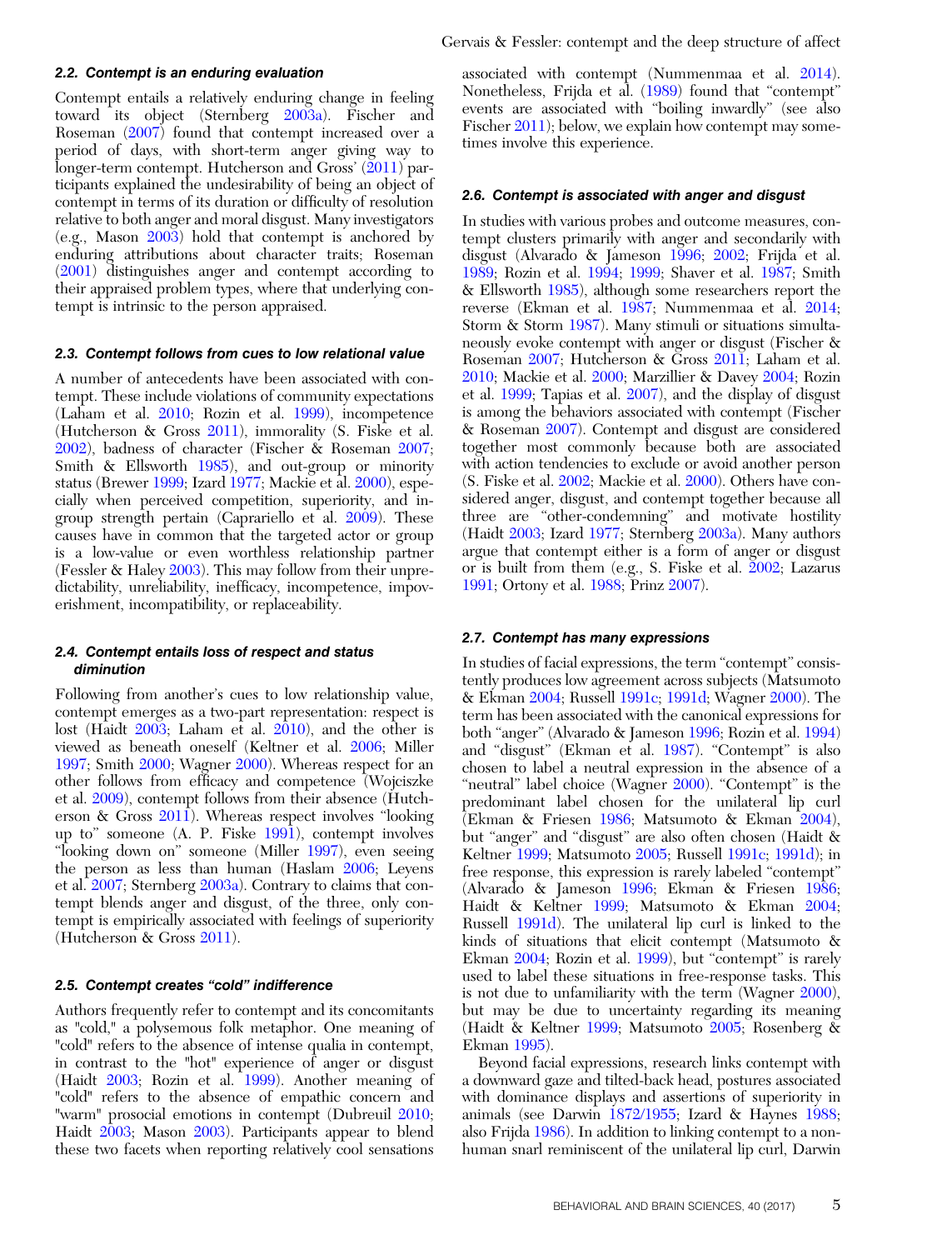foregrounded derisive laughter and turning away as expressions of contempt associated with the other's insignificance (see also Fischer [2011](#page-54-0); Roseman et al. [1994\)](#page-59-0).

In the ethnographic literature, numerous behaviors and expressions that show a lack of respect are parochially interpreted as indexing contempt, including ignoring others (e.g., Turnbull  $1962$ ), throwing sand at them (e.g., Thomas [1914](#page-61-0)), spitting at or near them (e.g., Handy & Pukui [1953](#page-55-0)), swearing at them (e.g., Campbell [1964\)](#page-52-0), sticking one's tongue or lips out at them (e.g., Pierson [1967\)](#page-58-0), and displaying one's buttocks or genitalia to them (e.g., Archer [1984](#page-51-0)). In American English, "contempt of court" refers to disregarding the rules, etiquette, or orders of a court of law (Goldfarb [1961\)](#page-54-0). Contempt is often inferred from disrespectful, irreverent behavior.

## 2.8. Contempt leads to intolerance, exclusion, and relationship dissolution

Contempt is associated with diverse action tendencies; it has been classed among the "appraisal dominant" emotions, meaning that it can be better predicted from antecedent appraisals than from consequent action readiness (Frijda et al. [1989\)](#page-54-0). Nonetheless, the motivations and action tendencies associated with contempt have usually been characterized as rejection and exclusion (Fischer & Roseman [2007;](#page-54-0) Frijda [1986](#page-54-0); Roseman et al. [1994\)](#page-59-0). Retrospectively reported contempt events are associated with the goals of social exclusion, coercion, derogation, rejection, and verbal attack (Fischer & Roseman [2007\)](#page-54-0). A composite of "contempt" and "disgust" partially mediates reported willingness to move away from an out-group, while anger mediates willingness to move against (Mackie et al. [2000](#page-57-0)). More broadly, contempt may serve to reduce interaction with those who cannot contribute to the group (Hutcherson & Gross [2011\)](#page-56-0), leading to mockery, exclusion, and ostracism (Dubreuil [2010](#page-53-0)). Haidt ([2003](#page-55-0)) argues that "contempt motivates neither attack nor withdrawal" (p. 858), instead pervading later interactions, diminishing prosocial emotions, and leading to mockery or disregard (see also Miller [1997](#page-58-0)). Consonant with these motivational and behavioral outcomes, an important consequence of contempt is relationship dissolution (Fischer & Roseman [2007](#page-54-0)). Famously, contempt is one of the "four horsemen of the apocalypse" in predicting divorce (Gottman & Levenson [1992\)](#page-55-0). Finally, contempt is implicated in some of the most heinous of human behaviors. Sternberg ([2003a](#page-60-0)) suggests that contempt plays a role in propaganda campaigns designed to foment hate, and implicates contempt in the calculated massacres of Hutus, Jews, and Armenians (see also Izard [1977](#page-56-0)).

## 3. What "contempt" is not

The eight features of the folk affect concept "contempt" demand explanation. Why do they cohere? How is it that they show regularities across populations despite frustrating researchers with low consensus across participants? Several existing approaches offer explanations to these questions. However, none of them explains the full feature set of "contempt" and its translations. As existing

theories cannot adequately account for these features, we offer a novel explanation below.

#### 3.1. "Contempt" is not a basic emotion

One explanatory approach, exemplified by Ekman and Friesen ([1986\)](#page-53-0), maps the folk affect concept "contempt" onto a basic emotion, contempt. This is the approach, at least implicitly, of most contempt researchers (e.g., Fischer & Roseman [2007](#page-54-0); Hutcherson & Gross [2011;](#page-56-0) Rozin et al. [1999](#page-59-0)). A related approach, which does not assume basic emotions, maps "contempt" onto an emergent yet cross-culturally salient "modal emotion" sensu appraisal theorists such as Scherer ([2009;](#page-59-0) see also Colombetti [2009\)](#page-52-0).

Although contempt evinces features of a prototypical emotion profile, including elicitors, phenomenological concomitants, and motivational and expressive outcomes, other features of contempt do not sit comfortably within a basic emotion or appraisal theory approach: Contempt is a relatively enduring representation rather than a fleeting occurrent response; it shows no evidence of diffuse systemic effects, as in priming or misattribution; it often involves a marked absence of emotion, as in "cold" indifference to another's suffering or threat; and its expressions are diverse across contexts. Despite important cross-cultural regularities (Ekman & Friesen [1986](#page-53-0); Haidt & Keltner [1999](#page-55-0); Rozin et al. [1999\)](#page-59-0), agreement on the meaning of "contempt" is also uniquely low for a putative basic emotion (Rosenberg & Ekman [1995](#page-59-0)). "Contempt" does not map cleanly onto a natural kind emotion.

#### 3.2. "Contempt" is not an attitude

Another approach proposes that "contempt" is an attitude of indifference or rejection towards an object, person, place, or idea viewed as having low value (Frijda [1986;](#page-54-0) Mason [2003\)](#page-57-0). In standard frameworks, attitudes are like emotions in that they are intentional, or about particular objects, but longer lasting – emotions are fleeting responses in context, whereas attitudes are enduring representations (Clore & Schnall [2005](#page-52-0)) that involve little arousal (Russell & Barrett [1999\)](#page-59-0). The structure of attitudes is generally thought to include affective representations (e.g., prejudice), cognitive representations (e.g., stereotypes), and behaviors (e.g., discrimination) (see Breckler [1984](#page-52-0); Eagly & Chaiken [1993;](#page-53-0) Rosenberg & Hovland [1960](#page-59-0)). These three channels are themselves treated as equally evaluative and unidimensional: from like to dislike, from good to bad, and from approach to avoidance, respectively.

This account could explain why contempt is often devoid of emotional arousal, and how it moderates relational behavior across time and situations. However, current attitude theory cannot account for the emotional texture of contempt. The attitude literature is largely isolated from the emotion literature and investigates global evaluations lacking the diverse emotional and behavioral outcomes of contempt. In contrast to the affectively neutral concomitants of indifference, the associations between contempt and anger and disgust remain opaque on the attitudinal account (Fischer [2011](#page-54-0)).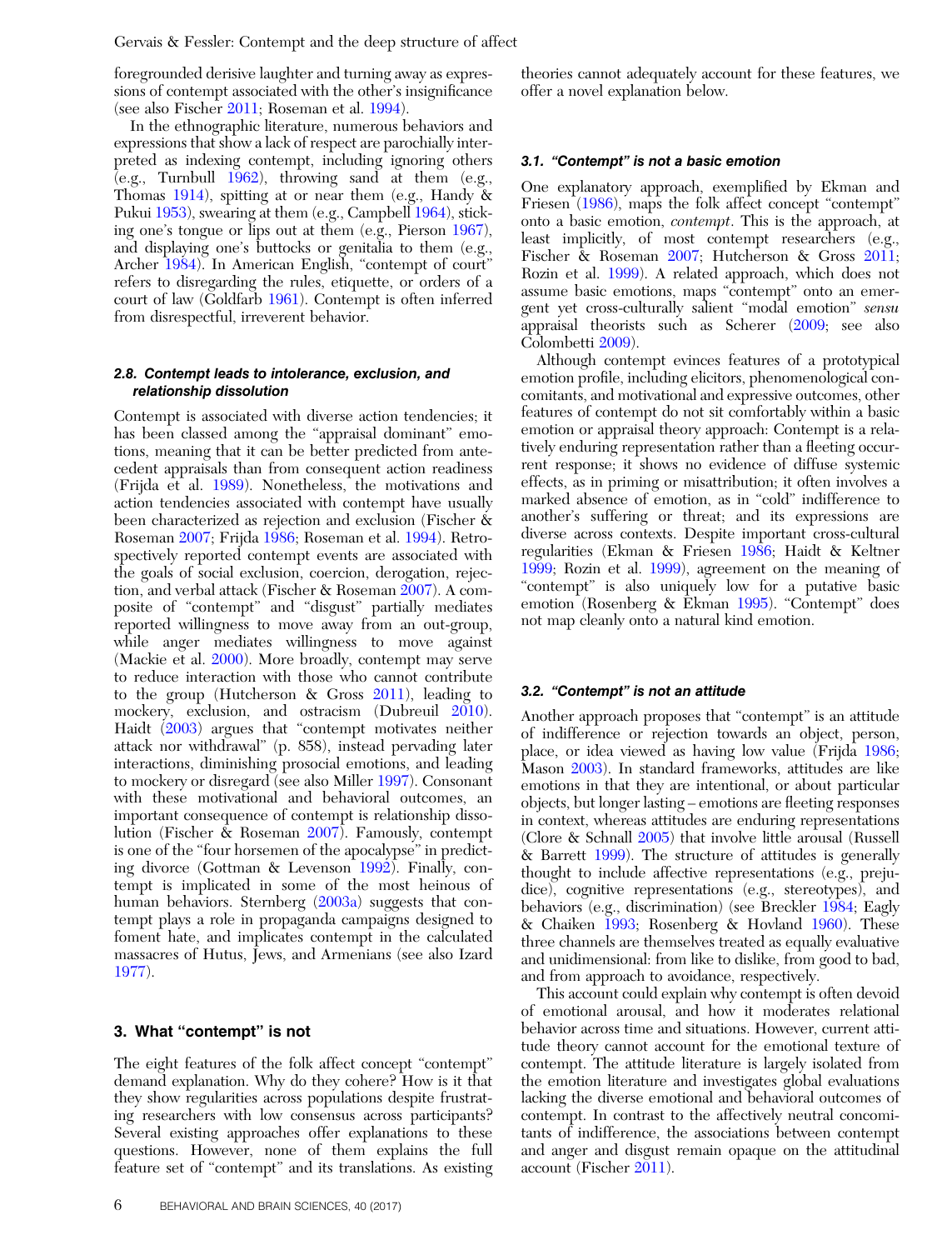#### 3.3. "Contempt" is not an untethered construction

Yet another approach to "contempt" could be developed that assumes neither discrete basic emotions nor attitudes. Although they have not been applied to "contempt," psychological constructionist theories of emotion offer one option. According to one prominent constructionist theory, the Conceptual Act Model (L. F. Barrett [2006b](#page-51-0); Lindquist [2013;](#page-57-0) see also Russell [2003](#page-59-0)), the features of "contempt" should hang together only because that natural language term chunks the otherwise continuous stream of "core affect" – that is, valence and arousal – into a conceptual schema that integrates concomitant processes across these and other "core systems." On this account, there is no unifying feature of experience that characterizes all cases of contempt; those affective experiences labeled as tokens of contempt vary widely in their specific features, and individuals and populations vary in their prototypical "contempt" concepts. This approach could account for variation in the meaning of "contempt," while providing scope for the enduring time course of "contempt" tokens.

In a psychological constructionist approach, a word such as "contempt" is necessary to anchor the coherence of the features categorized as a single emotion; without this anchor for statistical learning, there is only the continuous stream of core affect. However, this or comparable words do not appear necessary for experiencing together the features of "contempt." In a study of anger, Fridhandler and Averill [\(1982](#page-54-0)) found that unresolved anger towards a formerly valued relationship partner, dispositional attributions of their shortcomings, and low estimation of the other's value and character were associated with having "less need or affection for the offender" and a "cooling of the relationship with the instigator." Although these results closely parallel those of Fischer and Roseman [\(2007](#page-54-0)) for "contempt," the word was never used as a prompt. Similarly, the unilateral lip curl is associated with the same kinds of eliciting situations as "contempt," yet without using that word as a prompt (Matsumoto & Ekman [2004](#page-57-0); Rozin et al. [1999](#page-59-0)). In addition, as we will detail below, the features of "contempt" cohere as a dispositional social stance in clinical primary psychopathy, suggesting that their co-occurrence is far from arbitrary. Finally, a constructionist approach has trouble explaining the translatability of "contempt" across diverse populations (e.g., Ekman & Friesen [1986](#page-53-0)). The features of "contempt" appear to functionally stick together even without that word acting as conceptual glue.

The features of "contempt" are not merely a conceptual construction around core affect. They also approximate neither a basic emotion nor an attitude. Nonetheless, each of these approaches has merit. The basic emotions approach highlights the motivational and expressive components of contempt. The attitude approach can account for the object specificity and durability of contempt. And a constructionist approach is necessary to understand how basic affect systems might manifest as folk affect concepts. Synthesizing these perspectives, we argue that the features of "contempt" are aspects of an underlying sentiment: a functional network of diverse basic emotions moderated by an attitudinal representation of a person. This network evinces statistical regularities across disparate emotional and behavioral outcomes anchored by a common attitudinal core. On this account, the major limitation of the discrete emotions paradigm in the affective sciences is not the assumption of evolved design at a higher level than "core affect" (see L. F. Barrett [2006a\)](#page-51-0); it is the underappreciation of an even higher level of functional organization across discrete emotions in the service of social relationship regulation.

## 4. Sentiments and the structure of folk affect concepts

#### 4.1. Sentiments

A higher level of functional design among emotions was appreciated a century ago by British social psychologists exploring consistency in individual personalities and values, despite variable behavior across contexts, that is, "character" (McDougall [1933](#page-57-0); Shand [1920](#page-59-0); Stout [1903](#page-60-0)). Shand ([1920\)](#page-59-0) distinguished three levels of character: instincts, or simple embodied impulses; *primary emotions*, or systems of instincts that organize particular behaviors; and sentiments, which organize and direct emotions across situations with respect to particular relational objects. Sentiments were enduring dispositions to respond emotionally towards their objects in ways consistent with the value of that object. Love and hate were prototypical sentiments; they potentiated happiness, anger, fear, and sadness in quite opposite, yet appropriate, situations, to preserve or destroy their objects, respectively. For Shand, these primary emotions shared the "innate bond" (p. 42) of a sentiment toward a particular object.

Despite being hailed as "the main foundation of all social psychology" (McDougall [1933,](#page-57-0) as quoted in Allport [1935](#page-50-0), p. 807), the sentiment construct fell from use (though see Heider [1958\)](#page-55-0). Sentiments were contrasted with "attitudes" (see, e.g., Cattell [1940](#page-52-0); McDougall [1937\)](#page-57-0), which, following Allport [\(1935](#page-50-0)), were embraced by American social psychology. The abstractness and generality of the attitude construct likely helped it gain wider use, especially in experimental studies of impersonal attitudes towards stereotypes, products, and political positions. Other reasons for the waning of "sentiment" likely included behaviorist opposition to the "hormic" teleology of sentiments; greater reliance on unpopular evolutionary (especially Lamarckian) reasoning  $\bar{b}y$  proponents; and associations with discredited, yet logically distinct, theories of parapsychology and eugenics (see, e.g., Asprem [2010](#page-51-0)).

Below, we remodel the sentiment construct in line with the modern tenet of evolved functional specialization (H. C. Barrett & Kurzban [2006\)](#page-51-0). Doing so resolves debates about both the structure of social affect and the sources of variation in folk affect concepts, "contempt" included, thereby both organizing a large body of existing findings and generating discriminant predictions.

#### 4.2. The Attitude–Scenario–Emotion (ASE) model of sentiments

We propose the Attitude–Scenario–Emotion (ASE) model of sentiments (see [Table 2\)](#page-7-0). This model specifically addresses social affect, emphasizing the adaptive problems of social relationship regulation (Fessler & Haley [2003](#page-54-0); A. P. Fiske [2002](#page-54-0)). We leave open the potential generality of this model for non-social affect. The model includes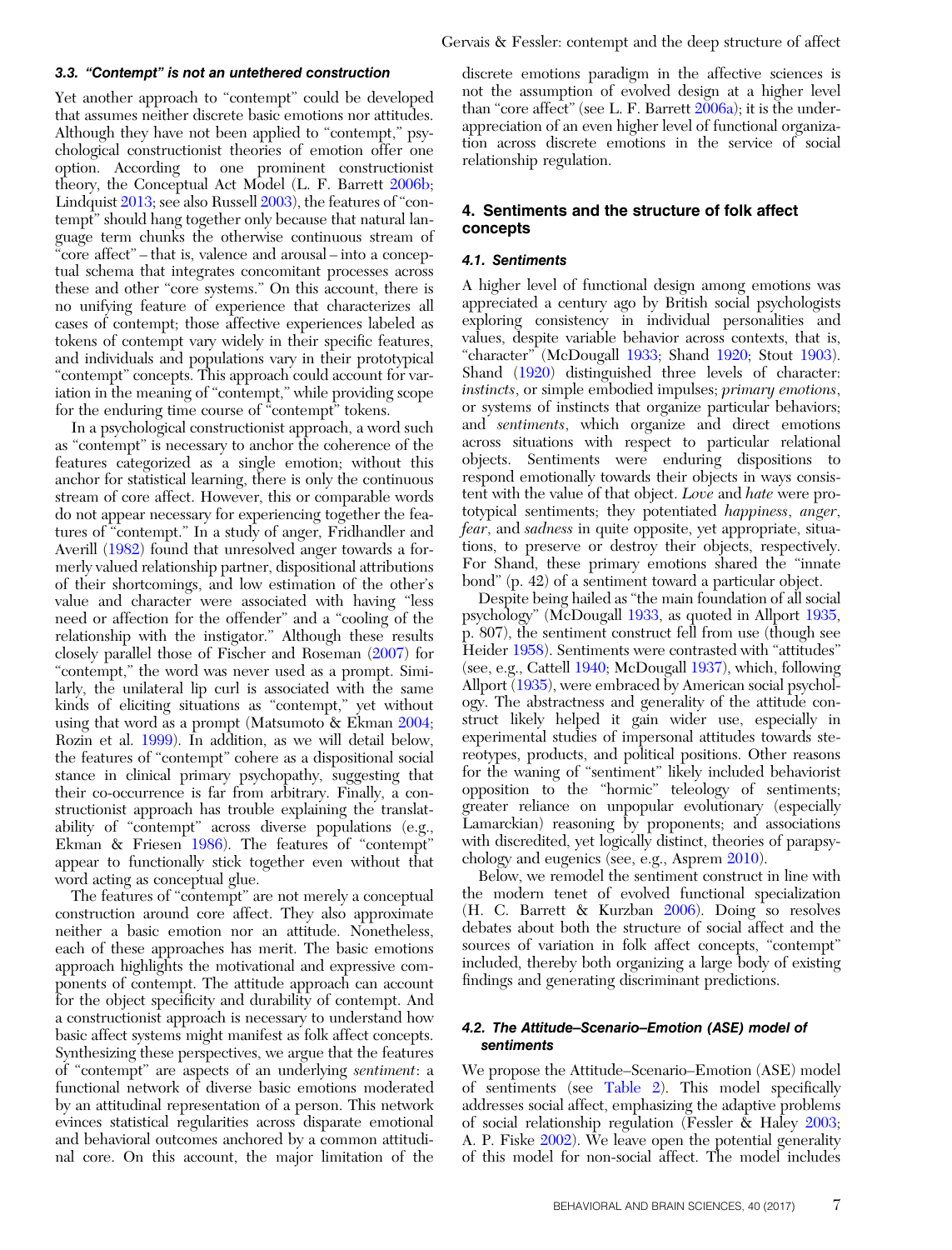## <span id="page-7-0"></span>Gervais & Fessler: Contempt and the deep structure of affect

| Construct  | <b>Functional Features</b>                                          | Operational Indicators                                                                                         | Representative Predictions                                                                                                       |  |
|------------|---------------------------------------------------------------------|----------------------------------------------------------------------------------------------------------------|----------------------------------------------------------------------------------------------------------------------------------|--|
| Attitudes  | Object-specific affective<br>representations                        | Pragmatic language: "feelings<br>about" or "feelings for"<br>someone                                           | Relatively difficult to<br>misattribute to other objects<br>or prime towards others                                              |  |
|            |                                                                     | Phenomenology: can be "coldly"<br>considered                                                                   | No necessary concomitant<br>arousal while introspecting a<br>current attitude                                                    |  |
|            | Enduring representations                                            | <i>Time course:</i> relatively stable                                                                          | Outlasts the formative event or<br>information                                                                                   |  |
|            | Track and summarize cues to<br>another's social-relational<br>value | <i>Structure:</i> orthogonal<br>dimensions track different<br>fitness affordances                              | Possibility of ambivalence<br>towards someone, with<br>corresponding reaction time<br>decrements                                 |  |
|            |                                                                     | Time course: change with new,<br>valid cues to fitness relevance                                               | Highly informative events can<br>alter previously stable or long-<br>standing attitudes                                          |  |
|            |                                                                     | <i>Phenomenology:</i> awareness of<br>valuation, not necessarily of<br>formative cues                          | Possibility of confabulated<br>justification                                                                                     |  |
|            | Moderation of emotion-eliciting<br>appraisals                       | Structure: attitude+belief about Indirect effects; emotion<br>object's actions/<br>fate=motivational outcome   | elicitation is required to<br>implement action                                                                                   |  |
| Emotions   | Contingent reactions to specific<br>scenarios                       | Pragmatic language: "feelings<br>because of" some event                                                        | Can be more easily misattributed<br>and primed                                                                                   |  |
|            |                                                                     | Outcomes: identified principally<br>with a motivation apt for<br>addressing scenario                           | Behavioral outcome modified by<br>contextual constraints and<br>affordances                                                      |  |
|            | Occurrent                                                           | Time course: relatively fleeting                                                                               | Lasts as long as the eliciting<br>scenario; when latter is<br>prolonged, leads to moods                                          |  |
|            | Systemic                                                            | Structure: coordinated<br>recruitment of relevant<br>systems across the organism                               | Identifiable through multivariate<br>pattern classification                                                                      |  |
|            |                                                                     | Phenomenology: relatively "hot,"<br>includes arousal and action-<br>implementation systems                     | Cannot be introspected<br>dispassionately except after<br>the fact                                                               |  |
| Sentiments | A functional affect network of<br>attitudes and emotions            | and diverse fleeting emotions<br>across scenarios                                                              | Structure: stable attitudinal core "Context-dependent universals"<br>of Attitude X Scenario X<br>Emotion interactions            |  |
|            | Attitudes moderate emotions;<br>emotions update attitudes           | Phenomenology: conflation of<br>emotions and attitudes due to<br>reciprocal causal and temporal<br>connections | Individual and population<br>variation in conceptual<br>emphasis on attitudinal core<br>or emotional antecedents and<br>outcomes |  |
|            | Emotional pluripotence of<br>attitudes                              | Outcomes: diverse motives,<br>behaviors, and expressions<br>across scenarios                                   | Can be inferred in varying social<br>contexts from different<br>emotion expressions                                              |  |

Table 2. Major features of the Attitude–Scenario–Emotion model of sentiments, including the constructs, functional features, operational indicators, and sample predictions from the model\*

\*See Section 6.

three kinds of basic affect systems distinguished by their forms and functions: attitudes, emotions, and sentiments.

In our model, attitudes are enduring yet tentative representations of social-relational value (e.g., Fazio [2007](#page-54-0)). Attitudes are set or updated by cues of relational value, then index or proxy that value through time, moderating behavior regulation systems in light of it. In their form, attitudes approximate Internal Regulatory Variables (IRVs) (Tooby et al. [2008](#page-61-0)): "indices" or "registers … whose function is to store summary magnitudes … that allow value computation to be integrated into behavior regulation" (p. 253). Tooby et al. propose that IRVs are ubiquitous across levels of the mind, operating in hierarchical systems that aggregate and summarize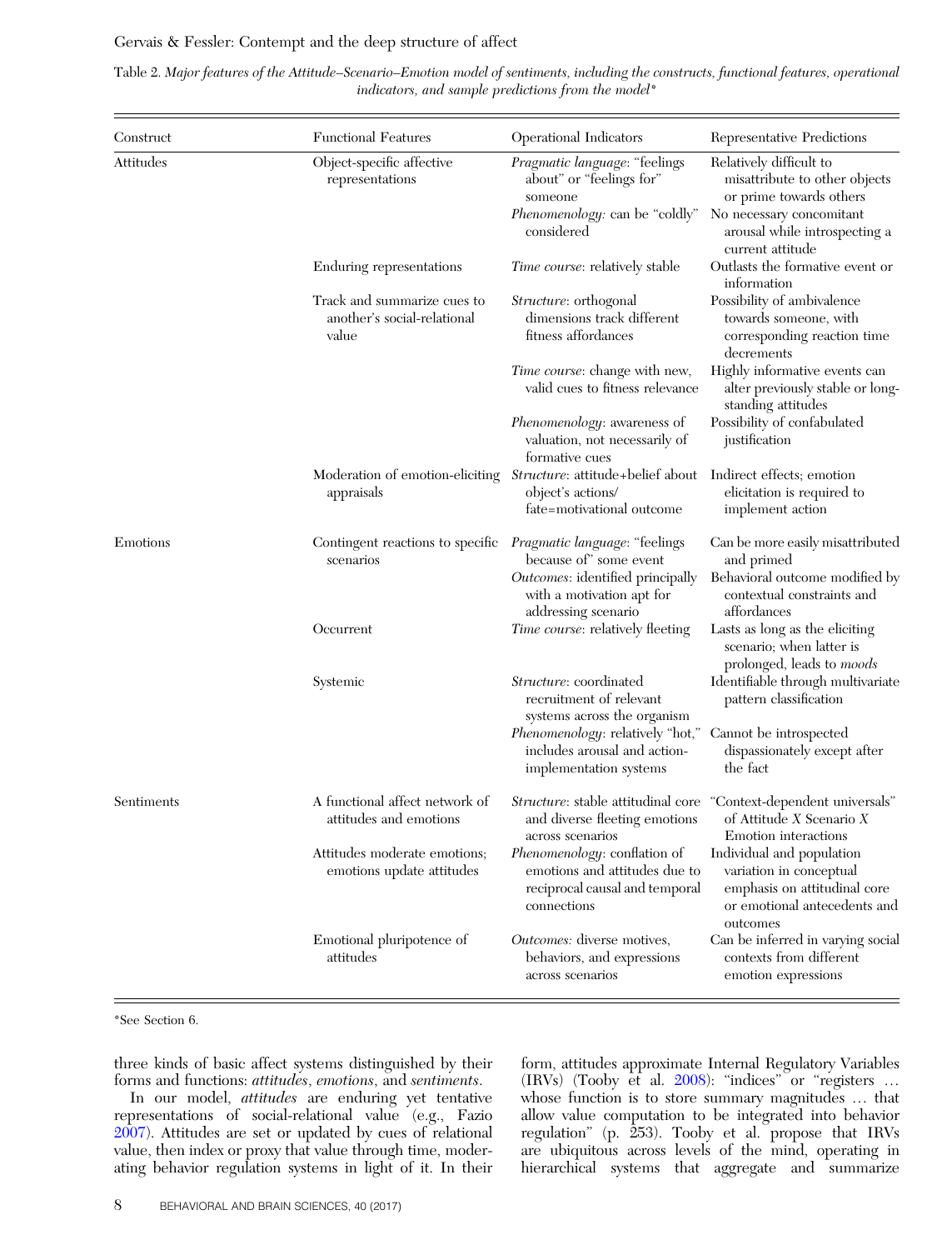information at higher levels as a function of outputs from lower levels. Attitudes are IRVs operating at a particularly high, and potentially introspectively salient, level of the social mind.

Attitudes solve a key adaptive problem of social relationships: conditioning social behavior on the fitness affordances – or likely costs and benefits – associated with others. Anyone can approach, offer aid, inflict harm, or die. But the fitness consequences of such events depend on who is involved – on whether they are kin, ally, leader, mate, stranger, or enemy, and on the costs and benefits to self that such categories entail. Fitness affordances are not objective properties but are relative to a perceiver's traits, resources, and current state, requiring subjective representation (see Cottrell et al.  $200\overline{7}$ ; S. T. Fiske et al.  $2002$ ; Tooby et al. [2008](#page-61-0)). Moreover, appraised threats and opportunities are often not presently observable but are grounded in past events that revealed an other's skills, propensities, and affiliations. Hence, enduring yet tentative summary representations should commute the past into the present and subjectively weight the value of others. In the ASE model, attitudes serve this function.

In the ASE model, attitudinal representations guide action, but emotions implement action. Following adaptationist and social-functional approaches (e.g., Cosmides & Tooby [2000;](#page-52-0) Ekman [1992a](#page-53-0); Keltner et al. [2006;](#page-56-0) Nesse [1990;](#page-58-0) Nesse & Ellsworth [2009](#page-58-0)), emotions are contingent, occurrent, and coordinated shifts across the cognitive, motivational, and movement systems of an organism, creating a state of action readiness (Frijda et al. [1989](#page-54-0)). Each emotion is a mode of operation for the organism, contingent on a particular appraisal of circumstance. Functionally, each emotion facilitates adaptive behavior vis-à-vis its eliciting circumstance. In the ASE model, this adaptive behavior regulation occurs primarily in the present, although one function of emotions may be to update attitudes for the future (Baumeister et al. [2007](#page-51-0); Tooby et al. [2008\)](#page-61-0). We consider canonical moods to be emotions temporally tailored to address protracted threats and opportunities. As with other emotions, their form is systemic and pervades thought and action (see Clore & Schnall [2005](#page-52-0); Frijda [1994;](#page-54-0) Schimmack et al. [2000\)](#page-59-0).

Among the diverse behavioral functions served by emotions, many regulate behavior within social relationships (Fessler & Haley [2003;](#page-54-0) Fischer & Manstead [2008;](#page-54-0) A. P. Fiske [2002;](#page-54-0) Keltner et al. [2006;](#page-56-0) Kitayama et al. [2006](#page-56-0); Tooby et al. [2008\)](#page-61-0). The specialized relational functions of discrete emotions include building (gratitude) or repairing (guilt) cooperative relationships, and acknowledging reduced status (shame) or elevating another's status (admiration) in a hierarchy. Some emotions function as subjective commitment devices (Fessler & Quintelier [2013\)](#page-54-0) that proxy (A. P. Fiske [2002\)](#page-54-0) and motivationally weight relational value (Fessler & Haley [2003;](#page-54-0) Frank [1988;](#page-54-0) Gonzaga et al. [2001;](#page-54-0) Hirshleifer [1987](#page-55-0)). By hypothesis, these mechanisms help sustain long-term relationships by countervailing a host of short-sighted cognitive biases and external temptations and by motivating relational investment and repair (A. P. Fiske [2002\)](#page-54-0). Emotions are not separate from cognition, but function, in part, through cognition as contingent shifts in trade-offs, time horizons, and sensitivities (Cosmides & Tooby [2000](#page-52-0)).

In the ASE model, sentiments are higher-level functional networks of attitudes and emotions; each sentiment is an

attitude state and the various emotions disposed by that representation. Within relationships, or towards particular people, the functions of attitudes and emotions are complementary and intertwined. Attitudes "bookkeep" and represent another's relational value to self. These representations adaptively moderate emotions across scenarios involving others' actions and fortunes, such as their approach, departure, or death, imbuing such events with self-relevant meaning. Emotions then implement adaptive behavior. One overarching function of each sentiment – of the emotional syndrome of each attitude – is to implement commitment to the value of the relationship represented by that attitude: Positive attitudes regulate emotions to build and sustain valuable relationships, whereas negative attitudes regulate emotions to minimize the costs of, and maximize the benefits extracted from, worthless or costly relationships. Sentiments are thus the deep structure of social affect, the largely unstudied networks of attitudes and emotions that pattern affect within social relationships.

## 4.3. The diversity of sentiments and their emotional outcomes

Our model of sentiments includes several additional hypotheses. First, we propose that there are distinct sentiments, subserved by distinct attitude dimensions, that represent the distinct kinds of costs and benefits afforded by sociality – just as there are distinct emotions for implementing distinct behavioral tendencies. As with emotions, each sentiment likely has a distinct evolutionary history and taxonomic distribution (see, e.g., Fessler & Gervais [2010](#page-54-0)), as well as partially dissociable neural bases (e.g., Panksepp [1998\)](#page-58-0).

The social world presents many distinct fitness threats and opportunities that cannot be collapsed into a single summary representation of goodness or badness, liking or disliking (see Bugental [2000](#page-52-0); Kenrick et al. [2010](#page-56-0); Kurzban & Leary [2001;](#page-56-0) Neuberg & Cottrell [2008](#page-58-0); Rai & Fiske [2011](#page-59-0)). Correspondingly, existing findings indicate that there are likely more attitude dimensions than traditionally assumed. Results support orthogonal positive and negative attitude dimensions (Cacioppo et al. [1999\)](#page-52-0), distinct dimensions of "liking" and "respect" for tracking affiliation and efficacy, respectively (S. T. Fiske et al. [2007](#page-54-0); Wojciszke et al. [2009](#page-61-0); see also White [1980\)](#page-61-0), and possibly four or five different positive forms of regard (e.g., infatuation, respect, attachment, and liking; Storm & Storm [2005\)](#page-60-0). Those few emotion researchers who have addressed attitudes and/or sentiments likewise propose some beyond liking and disliking, including love, respect, and hate (Frijda [1994;](#page-54-0) Lazarus [1991;](#page-56-0) Royzman et al. [2005;](#page-59-0) Scherer [2005\)](#page-59-0).

Integration of these deductive and inductive approaches suggests a provisional set of sentiments – social attitude dimensions, corresponding to distinct social-relational affordances – whose states potentiate unique constellations of emotions. We highlight the positive dimensions love, liking, and respect, and the negative dimensions hate and fear. The positive dimensions correspond to distinct though potentially correlated positive fitness affordances: fitness dependence on an other (love; Roberts [2005](#page-59-0); Shaver et al. [1996\)](#page-59-0), the receipt of benefits from an other (like; S. T. Fiske et al. [2007;](#page-54-0) Trivers [1971;](#page-61-0) Wojciszke et al. [2009](#page-61-0)), and an other's efficacy (respect; Chapais [2015](#page-52-0); S. T. Fiske et al. [2007;](#page-54-0) Henrich & Gil-White [2001](#page-55-0);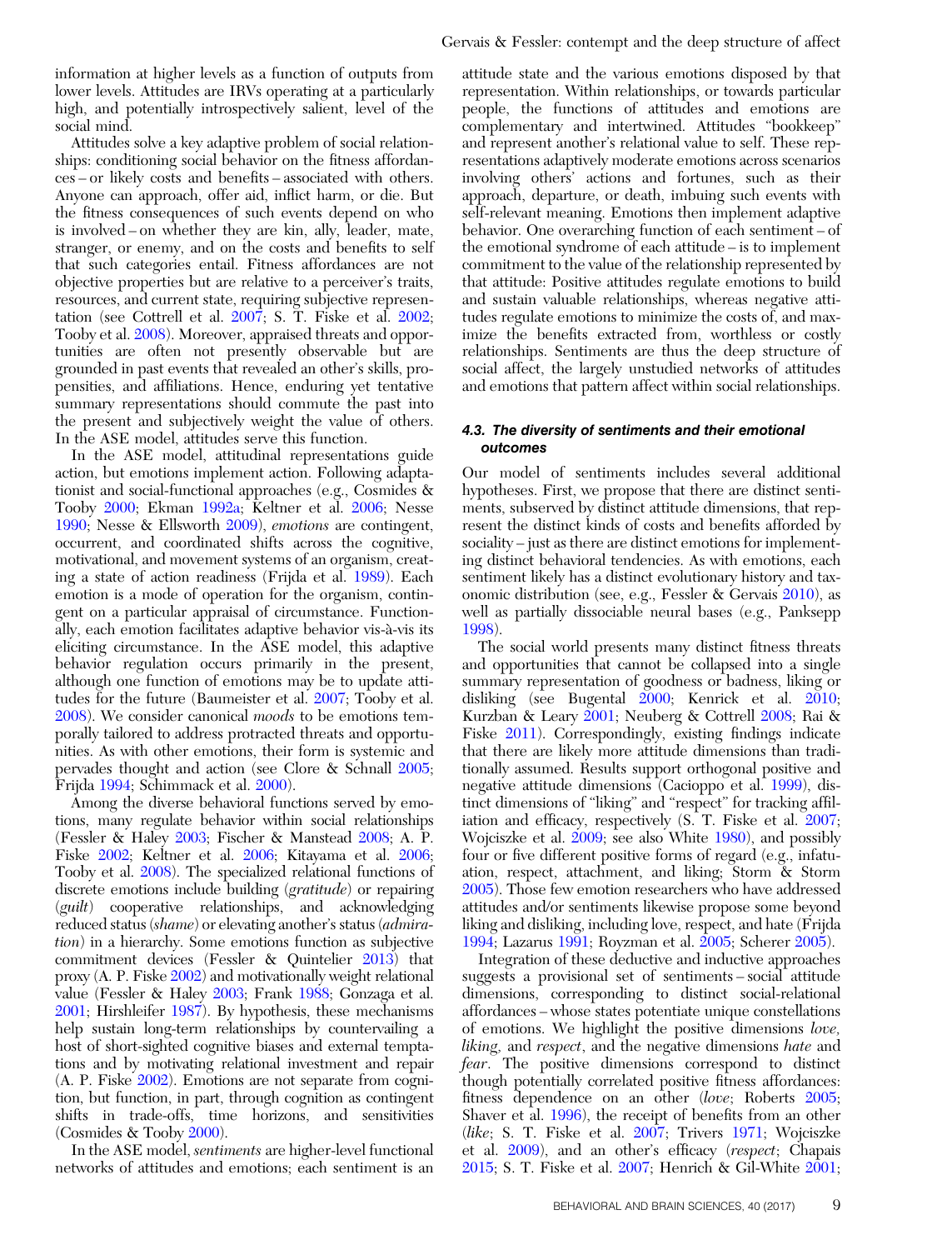Wojciszke et al. [2009\)](#page-61-0). The negative dimensions correspond to distinct kinds of threat or cost imposition: hate tracks an other's ongoing cost imposition, including zero-sum advantages relative to self (Royzman et al. [2005\)](#page-59-0), while fear tracks an other's willingness and ability to inflict costs under certain circumstances (Evers et al. [2014;](#page-53-0) Öhman & Mineka [2001](#page-58-0)). A given value on one of these dimensions has the functional role of indexing a magnitude of that affordance and moderating behavior regulation systems, including emotions, to manage it. Each of these dimensions can range in value from nil to high, and each is named for its high value. However, the absence of value on a dimension can be functionally significant, and can be linguistically marked or otherwise psychologically or socially salient. Below we make this case for an absence of respect, which we identify with contempt. In addition, multiple orthogonal dimensions of attitudes can create composite sentiments. For example, equal amounts of liking and disliking can lead either to indifference (when neither is appreciable) or to ambivalence (when both are appreciable; Cacioppo et al. [1999](#page-52-0)).

A second hypothesis of the ASE model is that each attitude state is emotionally pluripotent, disposing diverse emotions towards its object, thereby constituting a sentiment. Each emotion, in turn, might play a role in numerous sentiments. The functional logic is straightforward: Each attitude-by-scenario interaction creates an adaptive problem best addressed by a particular emotion. Such events might include an other's approach, achievement, misfortune, or death, injury caused to oneself by an other, and an other's witnessing of a transgression by oneself. Each of these scenarios has distinct fitness implications within a relationship, and each means very different things across relationships depending on how the person involved is valued. For instance, if love proxies fitness dependence on an other, as cued, for example, by indispensable coalitionary support, then the death of a loved one should lead to a response that solicits social support to mitigate that potential fitness decrement (e.g., sadness; Keller & Nesse [2006\)](#page-56-0). In contrast, if *hate* proxies an other's ongoing costs to self, as cued, for example, by her or his monopolization of resources, then the death of a hated one should evoke a positively reinforcing response (e.g., schadenfreude; Hareli & Weiner [2002](#page-55-0); van Dijk et al. [2006\)](#page-61-0). The emotional pluripotence of sentiments helps explain the lack of direct behavioral correspondence between attitudes and behavior – appraised situations and emotions intervene (see, e.g., Cottrell & Neuberg [2005;](#page-52-0) Mackie et al. [2000\)](#page-57-0).

Though a central feature of the early sentiment construct (e.g., Shand [1920](#page-59-0)), emotional pluripotence departs radically from most recent discussions. These assume a oneto-one correspondence between emotions and sentiments, with sentiments being mere latent emotions awaiting reinstatement by the sentiment object (e.g., hate as latent anger; Frijda [1994](#page-54-0); Lazarus [1991](#page-56-0); see also Averill [1991;](#page-51-0) Clore & Ortony [2008\)](#page-52-0). Instead, following Royzman et al. ([2005\)](#page-59-0), we maintain that each sentiment disposes multiple discrete emotions conditioned on the actions and fortunes of the attitude object. A negative sentiment such as hate can dispose positive emotions such as joy at another's suffering, while a positive sentiment such as love can dispose negative emotions such as sadness at another's death – there is no simple one-to-one correspondence that depends on previous association for emotion elicitation.

Instead, there is an adaptive grammar of emotions within relationships resulting from the dispositions of attitudes across social scenarios. Nonetheless, it may be that some sentiments have proprietary emotions among their dispositions that function like latent emotions – for example, an emotion *love* disposed by an attitude *love* (Frijda [1994;](#page-54-0) Shaver et al. [1996](#page-59-0)), contributing to the unique structure of the sentiment love. Similarly, the sentiment fear may include a particularly strong association between an attitude *fear* and an emotion *fear*. In future work it may therefore be prudent to notate polysemous scientific language when referring to a sentiment network (e.g., FEAR<sub>S</sub>, LOVE<sub>S</sub>), or to its component attitude (e.g., FEAR<sub>A</sub>,  $LOVE<sub>A</sub>$ ) or proprietary emotion (e.g.,  $FEAR<sub>E</sub>$ ,  $LOVE<sub>E</sub>$ ).

#### 4.4. The deep structure of folk affect concepts

The ASE model is a novel rapprochement between evolutionary psychology and psychological anthropology: it maintains that human social affect has an evolved, functionally specialized architecture, while theorizing the pathways through which this architecture finds variable conceptual and cultural manifestation. Folk affect concepts are patterned by embodied experience, which is itself patterned by the engagement of basic affect systems by local ecological, social, and cultural circumstances. The structure of sentiments – as functional networks of contingent attitudes and emotions – allows many experientially grounded sources of variation in folk affect concepts.

The ASE model implies that folk affect concepts can vary in whether they emphasize the distinctness of discrete emotions experienced across sentiments, or the relational significance of attitude states that anchor multiple emotions within sentiments. This difference may map onto the contrast in affect concepts of relatively individualistic and collectivistic cultures (Markus & Kitayama [1991](#page-57-0); White & Kirkpatrick [1985\)](#page-61-0), but it need not be static or absolute. Tran [\(2015](#page-61-0)) describes recent changes in Vietnamese ethnopsychologies in and around Ho Chi Minh City spurred by neoliberal reform policies, decollectivization, and rising consumerism. Alongside the traditional folk notion of "sentiment" (tinh cam), which emphasizes durable feelings for others, relational states, and interpersonal obligations, there is an emerging folk concept of "emotion" (cam xuc) that emphasizes discrete and differentiated internal experiences because of exposure to things and people.

Folk affect concepts may also vary in the prototypical emotions associated with particular attitudes, as a result of different social scenarios prevailing within relationships. For example, love can lead to a host of acute emotions, such as contentment and grief, but which are most salient may vary across individuals or populations. Lutz [\(1988](#page-57-0)) describes the concept of "love" (fago) in Ifaluk, a lowlying Micronesian atoll. In this interdependent community with low relational mobility and high extrinsic mortality, love as dependence most saliently begets compassion, sadness, longing, pity, and other concomitants of loss, separation, vulnerability, and obligation. In contrast, love in populations with high relational mobility and low extrinsic mortality may lead most saliently to contentment, joy, and other positive consumatory experiences, as in the canonical English concept of "love."

The ASE model also indicates that folk affect concepts may vary in whether varieties of an emotion are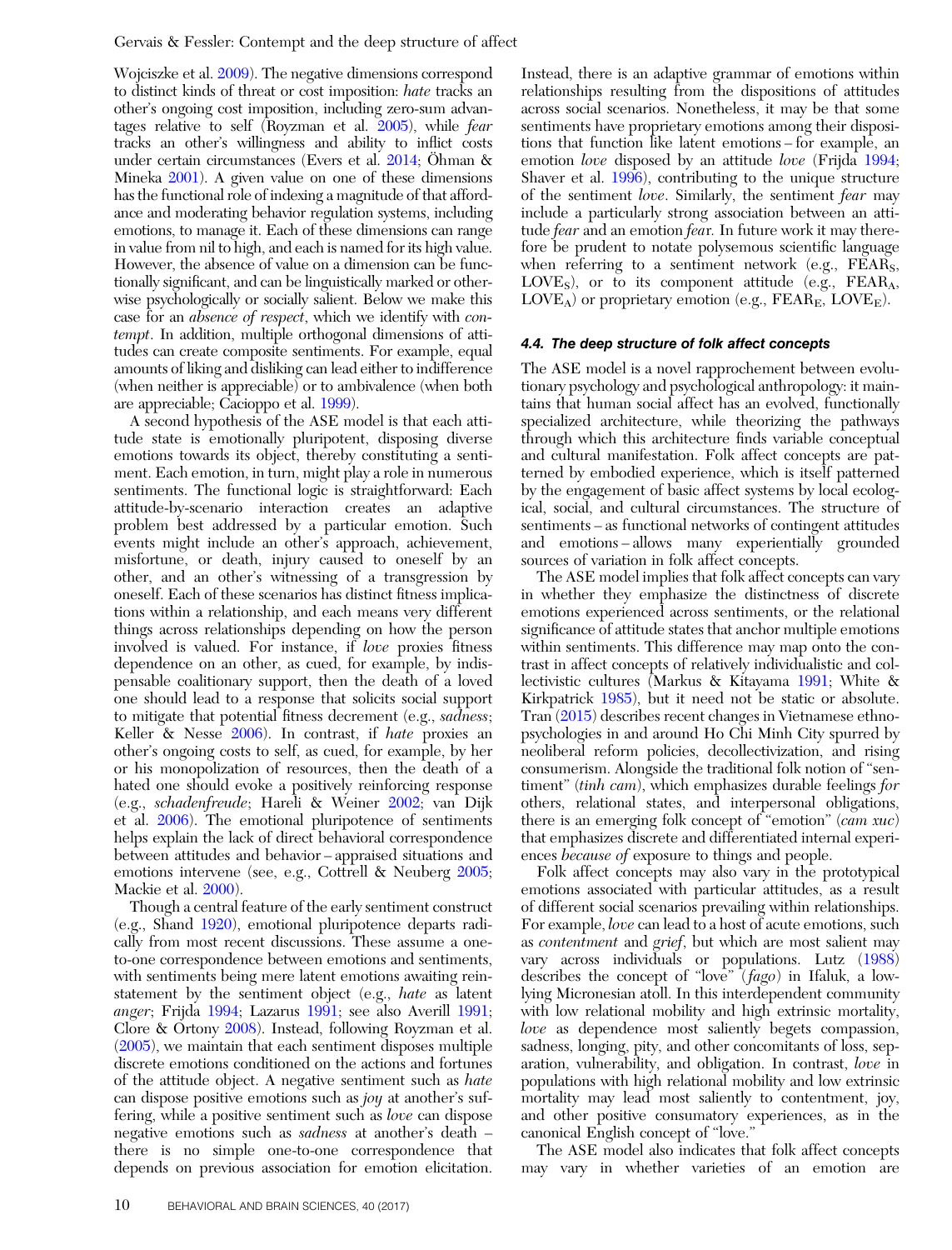distinguished based on their attitudinal antecedents (e.g., schadenfreude), and in whether they are suffused with particular relational values and expectations. For example, Tran ([2015](#page-61-0)) describes the distinction in modern Vietnamese between "happiness" (hanh phúc), traditionally linked with the fulfillment of relational expectations, and "joy"  $(ni\hat{e}m \text{ } vui)$ , a newer concept expressing satisfaction from self-motivated choice. Likewise, the concurrence of distinct sentiments within relationships may vary across populations. Concepts that capture the conjunction of respect and fear may be alien to those in putatively meritocratic and egalitarian societies without ascribed hierarchies, but they are salient where dominance and subordinance are valued facets of social life (e.g., Indonesia; Fessler [2004](#page-54-0)). Finally, clusters of related affect terms may correspond to different contextual or behavioral manifestations of particular sentiments. In the case of contempt, such terms might include "scorn," "disdain," "sneering," "defiance," "anger," "disgust," "derision," and "haughtiness" (Darwin [1872/1955](#page-53-0); Izard [1977](#page-56-0)).

The principal implication of the ASE model for folk affect concepts is that variation in such concepts comes not only from the historical and experiential vagaries of categorization or social construction. To a significant and verifiable extent, it also results from the manifolds of sentiments. Networks of contingent attitudes and emotions create many degrees of freedom for differences in the actual engagement of basic affect systems, and in their conceptual representation across words, individuals, and populations. Nevertheless, variation in folk affect concepts should be predictably patterned, following the joints of sentiments as these are differentially engaged by local circumstances and systems of meaning.

#### 5. The deep structure of "contempt"

The ASE model of sentiments and its implications for folk affect concepts can explain the coherence of the features of "contempt," as well as variation in their manifestations across studies, individuals, and populations. We begin by fleshing out the basic affect systems of the sentiment respect, which largely define the sentiment contempt. We then detail how this sentiment explains the features of "contempt" and effectively organizes the extant findings in the contempt literature.

#### 5.1. The sentiment respect

Of the multiple meanings of "respect" (Langdon [2007](#page-56-0)), most are consistent with an underlying sentiment that tracks an other's practical and moral efficacy in domains relevant to the evaluator (S. T. Fiske et al. [2002;](#page-54-0) Wojciszke et al. [2009](#page-61-0)). These standards are subjective, defined relative to the evaluator's goals, abilities, and social options, but they can stem from shared criteria defining a social role or status. Ultimately, respect facilitates forming mutualisms with efficacious individuals (see also McClelland [2011\)](#page-57-0) by motivating tolerance of, and interest in, their continued functioning, and facilitating prosocial emotions (e.g., compassion, guilt, and shame) that foster engagement with, and mitigate harm done to, them. Increasing levels of respect track an other's relative expertise in relevant practical domains, which makes the other an increasingly valuable source of information and positive externalities. While minimal respect engenders tolerance and interest in an other's continued functioning, increasing respect motivates increasing concern, deference, and imitation (Henrich & Gil-White [2001](#page-55-0)), as well as followership and support (Van Vugt [2006\)](#page-61-0). Respect is implicated in many of the social behaviors that constitute human ultrasociality, including reciprocal relationships (Trivers [1971](#page-61-0)), prestigebiased cultural learning (Henrich & Gil-White [2001\)](#page-55-0), and followership in the resolution of coordination problems (King et al. [2009;](#page-56-0) Price & Van Vugt [2014\)](#page-58-0). In each case, respect plays a role in assortment by indexing which individuals are competent norm adherents, potential sources of cultural skills, and capable leaders. Respect is one proximate mechanism that may implement strategies modeled as explanations for the evolution of cooperation, including partner selection (e.g., Hruschka & Henrich [2006\)](#page-55-0) and indirect reciprocity (e.g., Panchanathan & Boyd [2004\)](#page-58-0).

#### 5.2. The sentiment contempt

If respect is necessary for many human social behaviors, then an absence of *respect* should be functionally significant. We identify the absence of respect as the sentiment *contempt* ([Fig. 1](#page-11-0)). By hypothesis, the core of *contempt* is an attitude state that represents others' low intrinsic value to self, due to their inefficacy in adhering to social-relational standards; they have either failed to establish their worth, or shown themselves unworthy of previous positive valuation. This attitude state is constituted by a lack of felt respect and by the cognitive schema of "looking down on" someone, leading to indifference, intolerance, and exploitation through emotion moderation. Together, these dispositions minimize the costs incurred from poor relationship partners and maximize the benefits extracted from them.

Contempt potentiates two clusters of emotion dispositions. First, the prosocial emotions supported by respect are muted, leading to cold indifference and exploitation; that is, contempt undermines emotions that implement subjective commitment (Fessler & Quintelier [2013](#page-54-0)) to valuable relationships. The target may be ignored, and, as their welfare is not valuable, empathy and compassion are not engaged. There is no valuable relationship for *guilt* to preserve as a disincentive to exploit the other, nor is there a relationship for *guilt* to repair following a transgression (Baumeister et al. [1994](#page-51-0); Fessler & Haley [2003\)](#page-54-0); any benefit taken is a net benefit lacking a countervailing cost. Moreover, the target's valuation of oneself is not important, and their knowledge of one's own transgressions should not motivate shame. At the same time, accidents befalling them are not perceived as serious for the self, as no valuable relationship is thereby threatened, potentiating mirth and Duchenne laughter (Gervais & Wilson [2005\)](#page-54-0).

Second, the hostile emotions mitigated by respect are instead potentiated in contempt, leading to intolerance and exclusion. Any actual or potential cost imposed by the other – including proximity as a cue to cost imposition – registers as a net cost, disposing anger and behaviors that will deter the other in the future (see, e.g., Sell et al. [2009\)](#page-59-0). The target also presents costs that can be mitigated through the co-opted avoidance tendencies of disgust. These costs include culture contamination – inadvertently copying the practices that may have earned that person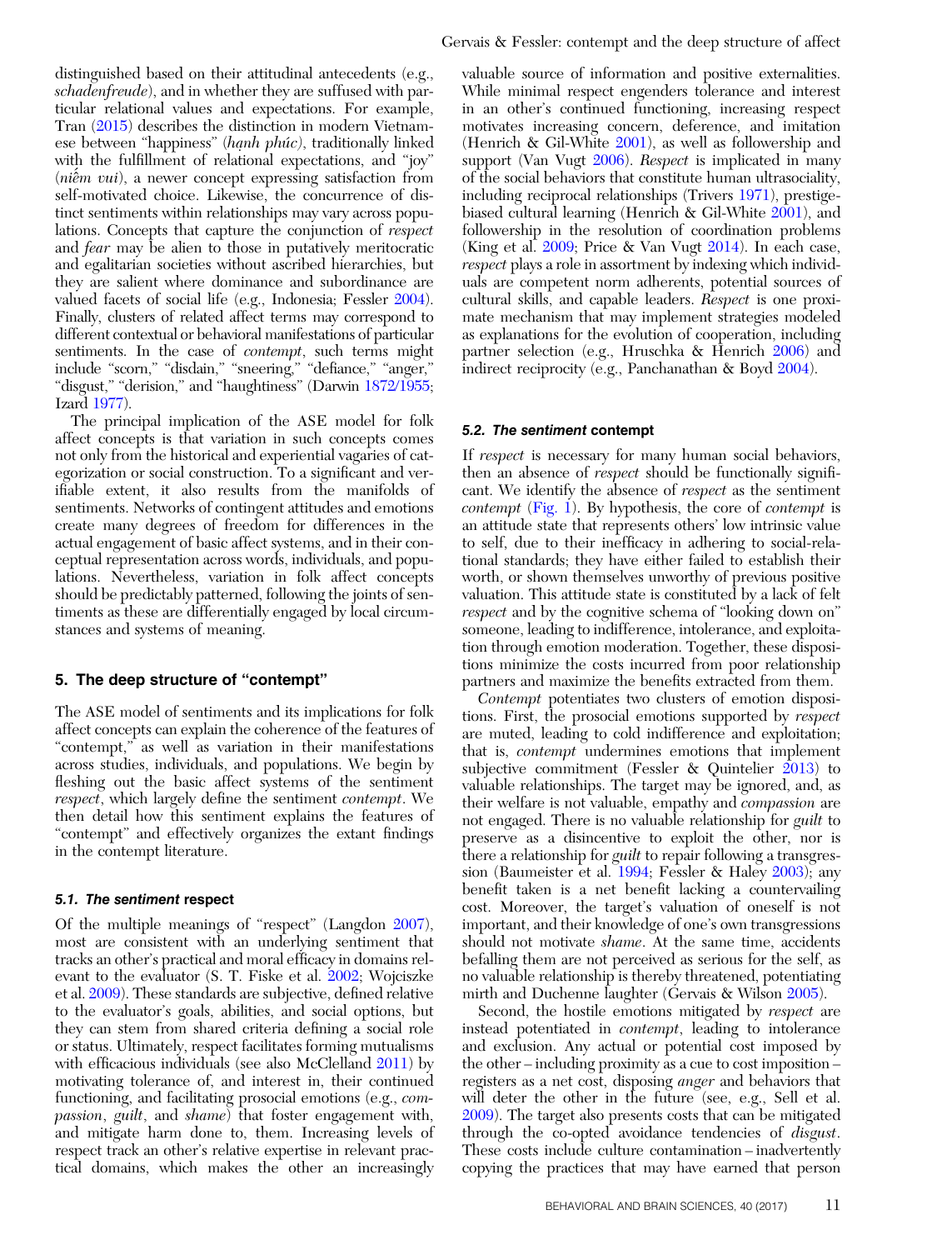<span id="page-11-0"></span>

Figure 1. A schematic representation of the hypothesized sentiment *contempt*. Relational cues to an other's inefficacy and low value establish an attitudinal representation of an other that is an absence of respect; he or she is worthless and below oneself. This creates two clusters of emotion dispositions: muted prosocial emotions such as *compassion*, guilt, and *shame*, and potentiated hostile emotions including *anger*, disgust, and mirth. These emotions create both the "cold" and "hot" aspects of contempt phenomenology, and implement indifference, exploitation, intolerance, and exclusion.

contempt in the first place – and image infection, or stigmaby-association (e.g., Neuberg et al. [1994](#page-58-0)).

Contempt can be inferred from expressions and behaviors associated with its various emotion dispositions, especially as these diverge from civil interaction: being unmoved by another's joy, reacting aggressively to a minor transgression, or laughing at another's misfortune. Contempt is associated with the unilateral lip curl (Ekman & Friesen [1986\)](#page-53-0), a mild threat display given the proximity of someone not valued and hence potentially costly (Darwin [1872/1955](#page-53-0); Izard & Haynes [1988\)](#page-56-0). Not surprisingly, within an established relationship, these dispositions and expressions initiate relationship dissolution.

There is convergent empirical support for this model of contempt. Mounting evidence indicates that empathy and concern are moderated by social closeness and relationship value (e.g., Cikara & Fiske [2011;](#page-52-0) Hein et al. [2010\)](#page-55-0). These effects are both direct and mediated by reduced motivation to perspective-take (Batson et al. [2007](#page-51-0)) and affiliate (van Kleef et al. [2008](#page-61-0)). There is also evidence that increasing someone's power (Lammers & Stapel [2011\)](#page-56-0) or social capital (Waytz & Epley [2012](#page-61-0)) increases his or her indifference and dehumanization towards distant others, consistent with contempt. The down-regulation of concern by those high in relative efficacy is evident in increased rule breaking, exploitation, and cheating by wealthier individuals (Piff et al. [2012\)](#page-58-0). Likewise, increased physical formidability enhances anger reactivity (Sell et al. [2009\)](#page-59-0). The coincidence of in-group love and out-group indifference (Brewer [1999](#page-52-0)) is explicable as out-group contempt abetted by in-group interdependence and solidarity.

Contempt is plausibly the default social sentiment in psychopathy. Clinical psychopaths are characterized by a constellation of antisocial traits and behaviors, including "cold" affect, arrogance, interpersonal manipulation, impulsivity, irresponsibility, and both reactive (anger-based) and instrumental aggression (Blair et al. [2005;](#page-51-0) Hare [1996;](#page-55-0) though see

12 BEHAVIORAL AND BRAIN SCIENCES, 40 (2017)

Reidy et al. [2011](#page-59-0)). Psychopaths thus appear contemptuous in all of their interactions: arrogant, without guilt, empathy, shame, or social sadness; exploitative, reactively intolerant, and externalizing – all adaptive dispositions vis-à-vis someone held in *contempt*. Supporting this, clinical psychopaths are capable of empathy, but are usually unmotivated to empathize (Meffert et al. [2013](#page-58-0)), and subclinical psychopathic traits predict the conditioning of concern and relational investment on another's manifest relational value (Arbuckle & Cunningham [2012](#page-51-0); Gervais et al. [2013;](#page-54-0) Molenberghs et al. [2014\)](#page-58-0).

Lending discriminant value to our approach, contempt differs markedly from *hate*, though they are often conflated (e.g., Cuddy et al. [2007\)](#page-53-0). Described as "inverse caring" (Royzman et al. [2005](#page-59-0)), hate represents an other as actively competitive or threatening, and motivates harming an other and delighting in her or his misfortune. In contrast, contempt is not the inverse of caring, but merely its absence – it disposes instrumental exploitation and reactive aggression towards a devalued other, but does not intrinsically motivate harming or annihilating that person. A wide variety of harmful acts are motivated not by intrinsic motives to harm the other, but as a means to other ends. This implicates *contempt* instead of *hate* in many so-called "hate crimes" and "cold-blooded killings," as contempt makes the contemned vulnerable to use by the contemnor in satisfying extrinsic goals, including rape, theft, and attempts to signal formidability or in-group commitment.

#### 5.3. The evolution and phylogeny of contempt

How might contempt, as the absence of respect, have evolved? To start with, respect must be a derived capacity within a species' neurocognitive repertoire. Species lacking this capacity – plausibly the prevailing pattern in the animal kingdom, especially among non-social animals – merely evince pseudo-contempt in their intolerance and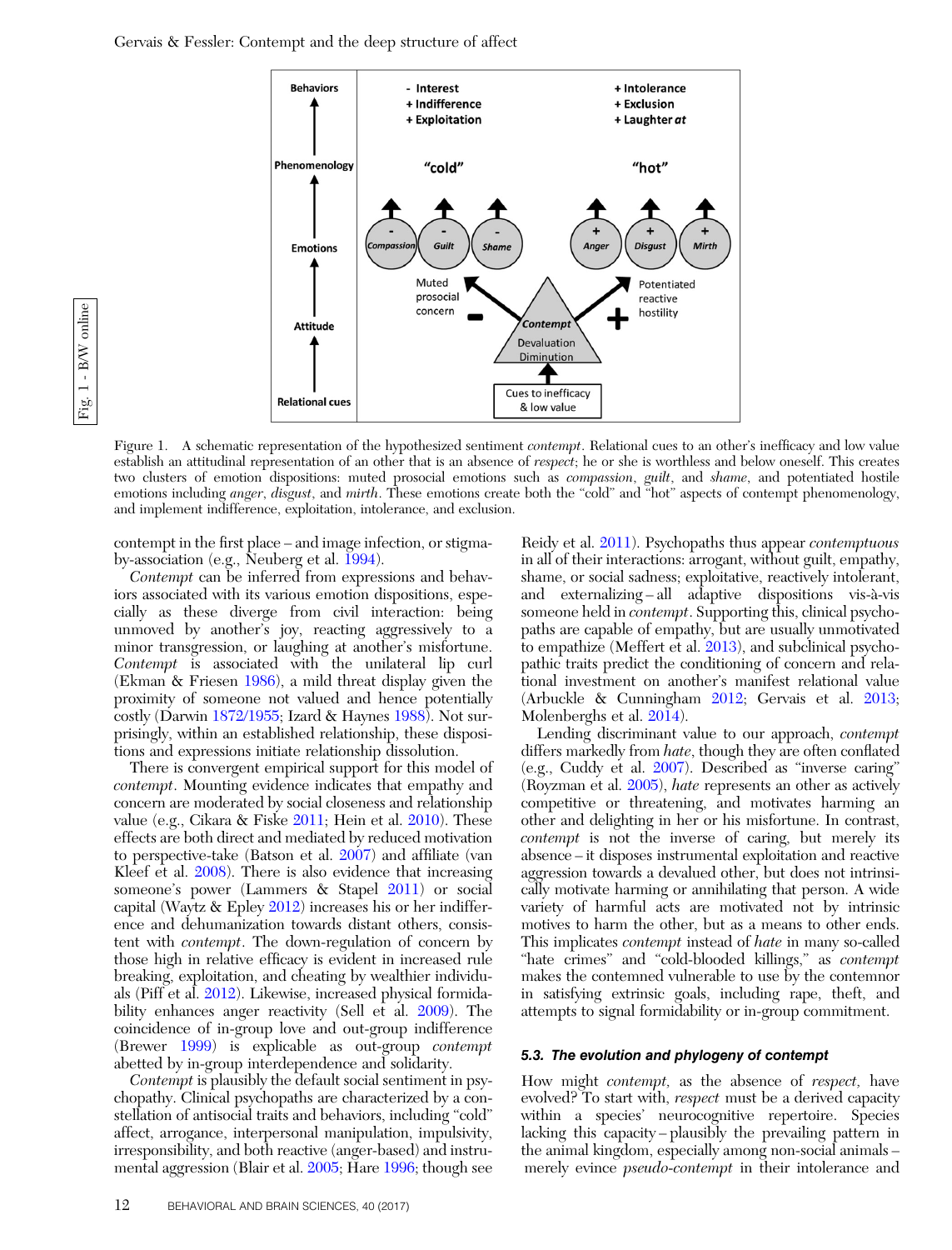indifference to conspecifics. Among social species capable of differentiated relationships involving interest, tolerance, coordination, and reciprocity among non-kin (including "friendships"), we might expect that respect evolved to facilitate the establishment and maintenance of valuable relationships with efficacious others. In such species, respect could be gained or lost, making *contempt* relationally significant.

The ancestral form of respect (protorespect) may have been directed up dominance hierarchies towards especially efficacious conspecifics, motivating interest and investment in exchange for the benefits uniquely available from those of high rank (Chapais [2015](#page-52-0)). This system, involving "looking up to" another, may have co-opted a physical size schema with even deeper phylogenetic roots in force-based agonistic interactions (A. P. Fiske [1991](#page-54-0); Holbrook et al. [2016\)](#page-55-0), just as the emotion systems protopride and protoshame were co-opted from dominance hierarchies for use in prestige hierarchies (Fessler [1999](#page-54-0); [2004](#page-54-0)). The cognitive side of *contempt* – "looking down on" another – likewise finds a plausible homologue in dominance hierarchies (Darwin [1872/1955](#page-53-0); Frijda [1986](#page-54-0); Izard & Haynes [1988\)](#page-56-0), especially towards lower-ranking conspecifics that cannot deliver benefits upwards and fail to earn respect. Dominant individuals in many species act contemptuous towards replaceable and low-ranking conspecifics – indifferent, intolerant, even exploitative – while showing *respect*-like tolerance and cooperation in more valuable relationships (e.g., Smuts & Watanabe [1990;](#page-60-0) see Chapais [2015\)](#page-52-0). To the extent that high rank is contingent on the support of subordinates, mutual respect may change the quality of dominance interactions and hierarchies (Boehm [1999;](#page-51-0) Chapais [2015\)](#page-52-0). The interaction of positive yet asymmetrical levels of respect could sustain a legitimate status hierarchy, involving upward support, deference, followership, and propitiation, and downward noblesse oblige and pastoral responsibility, thereby approximating the Authority Ranking (AR) relational model (Fiske [1991\)](#page-54-0).

Beyond a capacity for conditional respect, in a few species we might expect further derived mechanisms that facilitate social tolerance and the discovery of mutualisms on a wider or faster scale. Two possible mechanisms are an elevated baseline level of respect towards conspecifics and prepared, one-shot cue-based learning. Such mechanisms are plausibly found in humans, owing to the co-evolution of risk-pooling, obligate cultural learning, expanding social networks, and ratcheting interdependence (e.g., Hill et al. [2011](#page-55-0); Tomasello et al. [2012\)](#page-61-0). Contempt can be implicated in facilitating the evolution of human ultrasociality once prestige and community expectations gained a foothold in our lineage. Contempt implements low-cost or indirect punishment, such as exclusion from cooperative ventures, potentiating social selection (Boehm [2012](#page-51-0); Nesse [2007\)](#page-58-0). Specifically, contempt as relative devaluation should have selected for strategies for its avoidance – including adherence to norms for the sake of predictability in joint enterprise (Fessler [1999;](#page-54-0) [2007](#page-54-0)); social niche differentiation and the cultivation of worth to others (Sugiyama & Sugiyama [2003;](#page-60-0) Tooby & Cosmides [1996](#page-61-0)); and sociocultural competence culminating in leadership and prestige (Chapais [2015;](#page-52-0) Henrich & Gil-White [2001;](#page-55-0) Price & Van Vugt [2014](#page-58-0)). Efficacy in adhering to community moral expectations could likewise engender respect and mitigate

contempt (see Rozin et al. [1999](#page-59-0)). It may be the significance of lost respect, especially for moral failings, that makes contempt particularly salient in human social life; that is, contempt may be a uniquely human moral sentiment, but only insofar as humans are unique in their moral expectations. One upshot of this phylogenetic history may be a kludgey solution to relational tracking that evinces phylogenetic legacies in its proximate instantiation (Fessler & Gervais  $\overline{2010}$ , including bleeding across the bases for *con*tempt, such as in metaphors of possessing "weak" moral fiber, engaging in "low" actions (Lakoff [1995](#page-56-0)), or having a "small" intellect.

## 5.4. The deep structure of "contempt"

The ASE model of the sentiment *contempt* lays the groundwork for understanding the features of the folk affect concept "contempt" (see [Table 1\)](#page-3-0). "Contempt" is parsimoniously explained as a conceptual schema patterned by contempt as we have characterized it; it is anchored by a relatively stable attitude state and incorporates, to variable degrees, the cues, emotions, experiences, and behaviors causally linked with that attitude. In other words, the folk affect concept "contempt" is a conceptual and cultural construction built on and by the functional structure of the sentiment contempt.

"Contempt" is (1) object-focused and (2) enduring. These are basic features of attitudes as enduring representations of the value of particular people or objects. "Contempt" specifically results from (3) cues of another's physical, cultural, or moral inefficacy, and entails (4) loss of respect and status diminution. These features are key aspects of the function of contempt as a representation of another's low relational value to the perceiver. This attitude is facilitated by attributions that the other is unable to change, hence the salience of character attributions as beliefs that support "contempt." The phylogenetic analysis of contempt suggests a source domain for the representational feature of "looking down on" someone.

"Contempt" is associated with (5) "cold" indifference. This conceptual metaphor follows from the role of contempt in reducing the "warm" feelings associated with friendship, respect, and committed relationships (Kövecses [2003](#page-56-0)); contempt undermines emotional engagement and compassion, thus potentiating "cold-blooded" treatment. In other situations, "contempt" is associated with (6) anger and disgust. This is the second, "hot" constellation of emotions potentiated by contempt. Experienced as "boiling inward" in the study by Frijda et al. [\(1989](#page-54-0)), these emotions mitigate costs incurred from low-value partners. Anger and disgust may also be involved in the establishment of contempt. Anger gives rise to contempt when intrinsic attributions and low control attend relational transgressions (Fischer & Roseman [2007;](#page-54-0) see also Fridhandler & Averill [1982\)](#page-54-0). Disgust and contempt co-occur when the same information that cues low value also cues a threat that can be addressed through avoidance.

That contempt moderates diverse emotions and behaviors explains why (7) "contempt" can be expressed in so many ways: a mild threat signaling "stay away" (e.g., Ekman & Friesen [1986](#page-53-0)); largeness or a downward glance signaling "I'm better than you" (e.g., Izard & Haynes [1988](#page-56-0)); disappointment signaling "you're not good enough for me" (e.g., Russell [1991d](#page-59-0)); anger (e.g., Alvarado &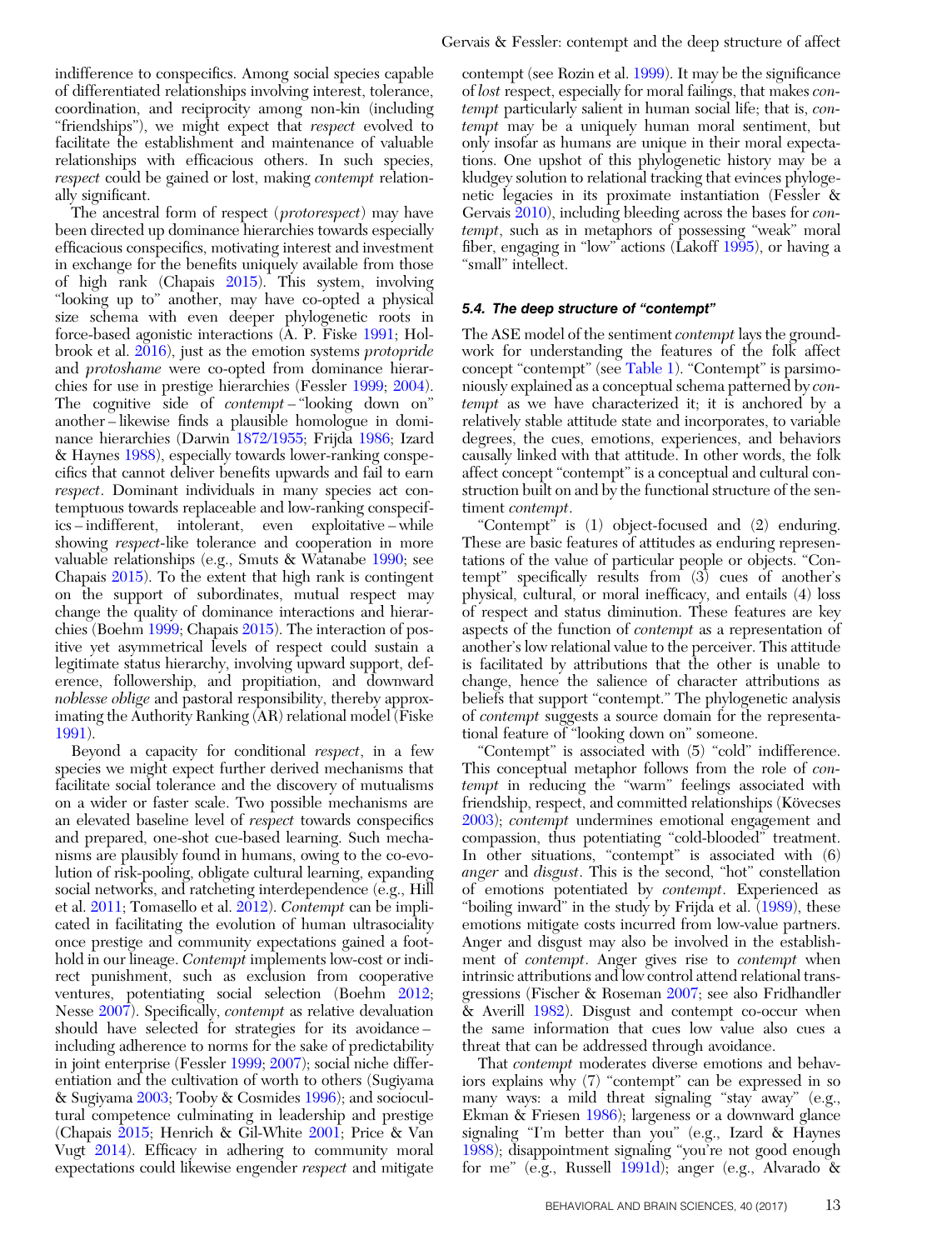Jameson [1996](#page-50-0)), disgust (e.g., Ekman et al. [1987\)](#page-53-0), indifference (e.g., Wagner [2000](#page-61-0)), and laughter (e.g., Miller [1997](#page-58-0)) as emotion dispositions that index contempt in context; and also ridicule, disrespect, vulgarity, and a lack of shameful modesty in the other's presence, which index lack of regard for him or her. Finally, the outcomes associated with "contempt" $-$ (8) intolerance, exclusion, exploitation, and relationship dissolution – follow from the emotional dispositions created by *contempt*, which function to minimize the costs incurred, and maximize the benefits extracted, from low-value individuals.

The ASE model of *contempt* thus organizes the existing contempt literature and makes sense of the eight features that cohere in the "contempt" concept. This includes the findings for which contempt has been labeled a "special case," most notably individual variation in the meaning of "contempt," diverse expressions, both "hot" and "cold" phenomenology, and "nebulous" association with anger and disgust. In addition to shedding light on existing data, the ASE model generates predictions about how the "contempt" concept should be patterned across studies, individuals, cultures, and social ecologies. In the next section we flesh out these predictions and future directions, after which we develop more general implications of the ASE model for studies of basic affect systems and folk affect concepts. In evaluating the utility of the ASE model, we stress that it makes predictions about the structure and variation of folk affect concepts where few, if any, other theories do. Folk affect concepts are the most directly observable affective phenomena and the most experience-near for participants, lending added value to any theory that can explain and predict their form.

## 6. Predictions and Future Directions

### 6.1. Predicting variation in contempt and "contempt"

In addition to explaining the coherence of the features of the "contempt" concept, the ASE model of the sentiment contempt hypothesizes many dimensions along which the meaning of "contempt" can vary or change over time. This multifaceted architecture explains the lack of consen-sus on the meaning of "contempt" (Matsumoto [2005;](#page-57-0) Rosenberg & Ekman [1995\)](#page-59-0), while generating predictions and insights into variation and change in "contempt" and related folk concepts.

In the ASE model, attitudes and emotions are tightly linked causally as well as temporally. Owing to this functional dependency and close association in experience, attitudes and emotions should be readily conflated in folk affect concepts (Frijda et al. [1991\)](#page-54-0). Nonetheless, it should be possible to probe sentiments for their distinct functional components. For example, at the synchronic level of psychology experiments, the meaning of "contempt" should be fluid as different frames or primes make salient different aspects of the underlying sentiment – not only the "hot" or "cold" emotion constellations of contempt, but also whether it resembles an emotion or an attitude. Asking about "a time" one felt contempt should foreground the occurrent emotionality of contempt establishment or situational reactivity. In contrast, asking about a person towards whom one feels contempt should foreground the enduring evaluation of the relationship and its cold consideration. More broadly, a productive line of research might explore the malleability of affect concepts, and whether apparent individual or cultural differences in affect concepts can be erased or reversed through the foregrounding of different aspects of relational experience grounded in emotions or attitudes.

The ASE model also suggests that the same sentiment may manifest differently in different relationships if the targets share a core fitness affordance (e.g., inefficacy for contempt), but differ in other affordances or social contexts. For example, within individuals but across their relationships, "contempt" likely takes different forms. If one person held in contempt is frequently encountered, and is thought to impinge on the contemnor, contempt will be suffused with the "hot" constellation of anger and disgust dispositions. In contrast, a contemned person who is rarely encountered may be coldly considered. Contempt may also co-occur with other attitudes. If someone low in efficacy is nonetheless a source of fitness benefits (e.g., via relatedness), contempt may co-occur with love, buttressing prosocial emotions and creating experienced "pity." In contrast, if someone of low moral efficacy evinces cues to cost imposition and competition, she or he may also be hated, amplifying anger and adding resentment and spiteful motives to experienced contempt. On its own, *contempt* should not potentiate schadenfreude-like pleasure at another's misfortune (see, e.g., Cikara & Fiske [2012\)](#page-52-0), but instead indifference, or Duchenne laughter only if his or her misfortune satisfies the incongruity condition of humor (Gervais & Wilson [2005\)](#page-54-0) (see [Fig. 1\)](#page-11-0).

Although *contempt* is distinct from *hate*, it should insidiously facilitate hate by generating credulity toward portrayals of the other as threatening, even evil (Sternberg [2003a\)](#page-60-0). The cost/benefit ratio of believing vilifying information about an other hinges on the value of the other as a potential relationship partner. If, as in contempt, the other is presently represented as worthless, then the costs of erroneously believing new false denigrating information are low, as no benefits are forsaken; conversely, the costs of erroneously rejecting true derogatory information will be high, as threats to the self would be overlooked. When uncertainty attends decision-making, evolved systems should be biased toward the less costly error (Haselton & Nettle [2006](#page-55-0)). Hence, contempt should enhance credulity toward vilifying information. Writ large, contempt creates an attractor (Sperber [1996](#page-60-0)) for villifying information, and is implicated in the success of propaganda campaigns and "witch hunts," especially those directed at contemned statuses, minorities, or outsiders.

Because sentiments subjectively represent the fitness affordances of others, they should be calibrated to individual differences in variables that influence one's own relative value and the value of social relationships more generally. Individual differences in sentiment profiles – differences in emotion dispositions created by differences in attitude baselines – may be an important yet overlooked source of so-called trait emotions and personality differences. This implies that, across individuals, there should be differences in proneness to respect and contempt that influence the varieties of "contempt" experienced. Clinical psychopathy may be an extreme case of obligate contempt across relationships. More commonly, these differences are a function of one's own perceived efficacy and value relative to others. For example, high resource-holding power should circumscribe the number of others deemed valuable, making one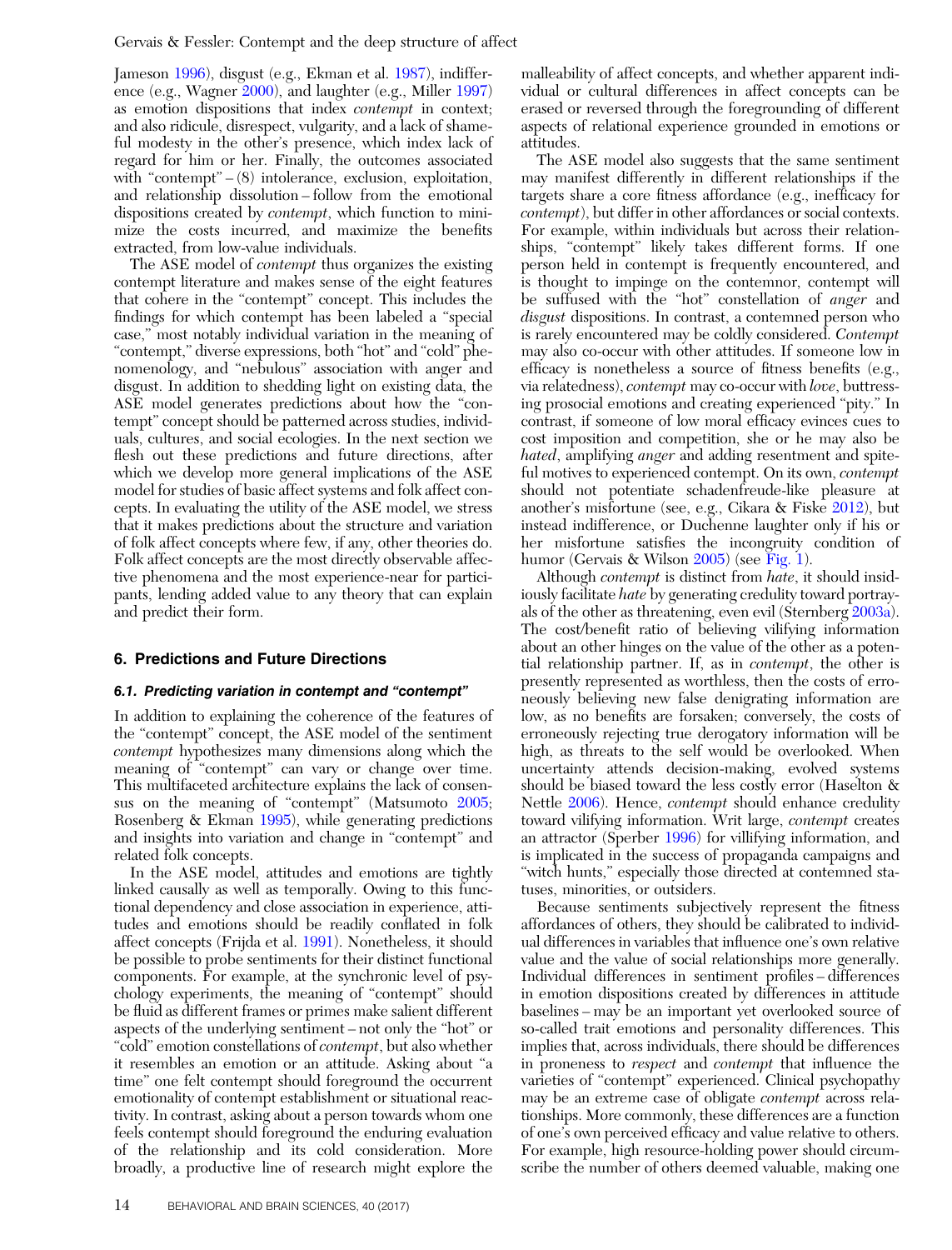"contemptuous." High resource-holding power in a steep, unstable social ecology should sensitize one to threats to resources from others, making "contempt" relatively "hot." In contrast, a stable dominance hierarchy insulates those at the top from such threats, while making them enduring sources of costs for those on lower rungs; in the thermodynamics of rigid hierarchies, "cold" contempt should sink, whereas "hot" contempt rises.

Within populations, folk affect concepts should be fluid over time, influenced by changes in the lived costs and benefits of social relationships, as well as shifting normative discourses pertaining to self, society, and morality. The turn toward "emotion" in urban Vietnamese ethnopsychologies (Tran [2015](#page-61-0)), discussed earlier, indexes the increasing salience of discrete emotions per se, a shift apparently driven by urbanization, market integration, and individualization. Historical shifts may also occur with respect to particular sentiments. For example, the predominant meaning of "contempt" and its nearest translations may be fluid over historical time. We suggest that one reason for the common conflation of "contempt" with "anger," "disgust," and "hate" is that successive civil rights movements in America have undercut the public legitimacy of contempt. Many such movements are responses to contempt and hinge on counterclaims to dignity and *respect* – from the "unalienable rights" listed in the Declaration of Independence, to the Declaration of Sentiments at Seneca Falls that "all men and women are created equal" (Stanton [1848/1997,](#page-60-0) p. 75; emphasis added), to the more recent affirmation that "black lives matter" (see: blacklivesmatter.com). In the moral discourse of a "dignity" culture (Leung & Cohen [2011](#page-57-0)), all people have, and ought to be treated as though they have, inviolable rights and worth. This prescribes respect and renders illegitimate, even contemptible, looking down on or treating as worthless many historically contemned statuses – a pattern that potentially explains the more than five-fold decrease over the last two centuries in the proportion of words in English-language books that are "contempt" (Google Ngram: Michel et al. [2011\)](#page-58-0). In this context, only those universally viewed as morally depraved – such as Nazis, pedophiles, or, within political parties, the other political party – remain legitimately and publicly contemptible. This normative stance conflates in discourse and experience contempt and hate and their conjoint emotional outcomes anger and disgust. It may even "unmark" many cases of cold contempt, making them even more insidious, for instance in implicit racial biases. If this account is correct, differences in the texture of "contempt" should be evident in comparisons of the corpuses of early and recent American English, older and younger Americans, and American and British English speakers, wherein modern American contempt should be relatively "hot" and bound up with anger, disgust, and hate. Generally, any transition from an autocracy to a democracy should be accompanied by a shift in the content of the nearest cultural model of contempt away from the cold, matter-of-fact representation of inferiority, towards hot emotional reactions to the trampling of rights and dignity.

Across populations, folk affect concepts should also vary in systematic ways. For example, the nearest translations of "contempt" will vary in content as a function of differences in social organization and the frequencies of particular relational events, in addition to local moral discourses. In

contrast to the "hot" contempt of dignity cultures (discussed above), "contempt" will take on cold tones of disappointment and indifference in contexts where failings or essentialized differences are consensual grounds for devaluation. This includes honor cultures, in which respect has to be earned and contempt plays a legitimate role in everyday social life (e.g., Abu-Lughod [1986\)](#page-50-0). In populations with low relational mobility and high interdependence – for example, some "face" cultures (e.g., Doi [1973\)](#page-53-0) – contempt will be infused with pity from the parallel engagement of *love* by that interdependence. In autocratic stratified settings, "contempt" should involve cold instrumentality directed downwards, and hot indignation and resentment directed upwards. "Reverence" as the conjunction of love and respect may be more common in social structures with freely conferred status differences, while such societies may lack terms, common elsewhere, for the composite sentiments of respect and fear. Specific variables of interest that might influence the manifestation of contempt and other sentiments include the structure, size, and fluidity of social networks, levels of risk pooling and collective action, rates of within- and between-group violence, and the presence of interaction rituals that cue different relational affordances – in short, any variable that influences the perceived costs and benefits of social relationships. As with individual differences, we would implicate culturally variable sentiment profiles as a source of genuine cultural differences in emotional proclivities and social behavior. Nonetheless, there should be deep similarities across populations in the contingencies that obtain between particular valuations of relationships and the emotional concomitants of those relationships in particular appraised scenarios – " context-dependent universals" (Chapais [2014\)](#page-52-0) in attitude– scenario–emotion linkages.

#### 6.2. General ASE predictions and future directions

The preceding predictions about folk affect concepts hinge on the underlying structure of basic affect systems as characterized in the ASE model of sentiments, especially our model of *contempt*, which exemplifies the structure of sentiments and the consequences of this structure for folk affect concepts. Of course, our predictions about variation in concepts of "contempt" could be wrong without imperiling the underlying model of contempt, if, for example, our assumptions about the relationship of basic affect systems and folk affect concepts are mistaken. Likewise, our specific model of contempt could be wrong without imperiling the more general ASE model of sentiments; contempt may not be an absence of respect, or it may not be a sentiment at all. For these reasons, it is worth sketching more general empirical contributions of the ASE model, as well as meta-theoretical virtues of this approach.

The ASE model distinguishes attitudes and emotions by their computational form and function. In so doing, it pioneers an explicit evolutionary psychological approach to attitudes to complement that which exists for emotions (e.g., Nesse [1990](#page-58-0); Tooby & Cosmides [1990\)](#page-61-0). The venerable attitude literature has continually reconsidered the nature of its own constructs and redefined "attitude" across the years (Allport [1935;](#page-50-0) Eagly & Chaiken [1993](#page-53-0); see Gawronski [2007\)](#page-54-0). Emphasizing form–function fit, functional specialization, and the adaptive problems of personal social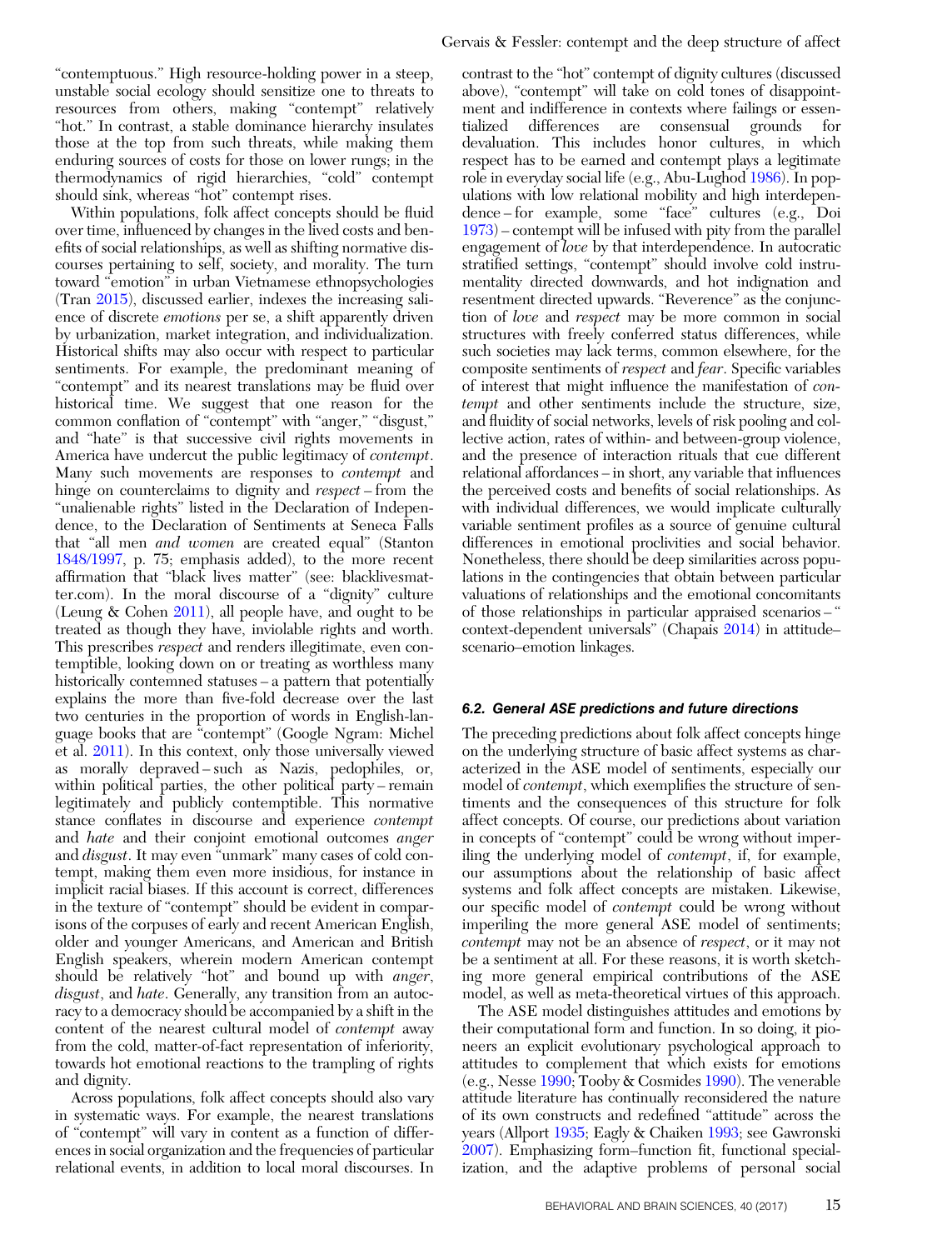relationships, the ASE model extends this tradition in the direction of consilient social theory.

Empirically, there are a number of operational indicators that may be used to distinguish attitudes and emotions (summarized in [Table 2](#page-7-0), column 3). For example, in natural language use, the object-specificity of attitudes should manifest in statements regarding "feelings about" someone, while the more diffuse and systemic operation of emotions should manifest in statements regarding "feelings because of" some event. Phenomenologically, it should be possible to introspect present attitudes coldly and dispassionately, while emotions remain relatively "hot" during their operation. As enduring representations, attitudes should have a relatively stable time course updated only by new object-relevant information, whereas the course of emotions should be relatively fleeting, lasting only as long as the eliciting scenario (however protracted). Structurally, attitudes are principally evaluations of someone and require only that object (real or imagined) for their activation. In contrast, the structure of emotions is that of systemic mobilization without necessarily a clear object, but instead patterned changes across the organism (Kragel & LaBar  $\overline{2013}$  $\overline{2013}$  $\overline{2013}$ ). No single heuristic is likely to clearly distinguish emotions and attitudes in all cases; their casual and temporal dependencies, which mask their distinction in folk affect concepts, will likewise complicate scientific attempts to empirically disentangle them (see also Frijda et al. [1991\)](#page-54-0). For example, this may explain why "hate" and "anger" are not reported to vary in their duration (Royzman et al. [2005](#page-59-0)): If hate requires anger (among other emotions) to mobilize action, and if anger can follow recurrently from hate, then their conceptual representations may well overlap. Distinguishing attitudes and emotions in such folk affect concepts will require carefully crafted probes that assess the statistical clustering of multiple functional features across measures, including selfreports, physiology, neural signatures, and behavior.

The ASE model invites a host of novel questions about the psychological and functional interactions of emotions and attitudes. The attitude and emotion literatures have remained largely isolated for a half-century; little research has explored how attitudes articulate with the appraisal processes theorized in the emotion literature, or how and when emotions influence attitudes (though see, e.g., Clore & Ortony [2008;](#page-52-0) Cunningham et al. [2007](#page-53-0)). Considering how attitudes articulate with emotion-eliciting appraisals can inform relational models of appraisal, which attempt to specify the information that influences appraisal processes (see Smith & Kirby [2009\)](#page-60-0). For example, the valence or intrinsic pleasantness of a stimulus (see Scherer [1999\)](#page-59-0), important in the front end of appraisal, potentially cleaves closely to the evaluative representations of attitudes. Attitudes may play a direct role in appraisal by coordinating goals or more proximate motives vis-à-vis attitude objects (Frijda [1994;](#page-54-0) Shand [1920\)](#page-59-0). Attitudes may also influence attention and perspective-taking, mediating, for example, empathic concern (Batson et al. [2007](#page-51-0)). Likewise, attitudes may influence ascriptions of causal locus, including ascriptions of intent for behaviors with positive versus negative outcomes (e.g., Peets et al. [2008\)](#page-58-0). Reciprocally, emotions may update attitudes. This idea is central to the latentemotion approaches to attitudes and sentiments (see also Baumeister et al. [2007](#page-51-0)), but conceptualizing attitudes as internal regulatory variables, each updated by diverse

emotions, greatly expands this underexplored area (see Tooby et al. [2008\)](#page-61-0).

Two additional hypotheses of the ASE are (1) the existence of diverse orthogonal dimensions of interpersonal attitudes, and (2) the emotional pluripotence of attitude states. Together these features motivate the characterization of sentiments as higher-order attitude–emotion networks and constitute key criteria for distinguishing sentiments from stand-alone attitudes or emotions. Sentiments should have some of the functional attributes of attitudes described above, including intentionality and durability, but will "feel" respectively like attitudes or emotions depending on circumstances. One signature of sentiments will be the tendency of people to infer them from diverse emotional expressions. For example, love may be indexed by joy, anger, fear, or sadness in different contexts. This is readily testable in a modified emotion recognition paradigm with social-relational framings. Rather than asking which emotion a pictured person feels, researchers might ask how the pictured person feels about another person given his or her expression at that person's fate or action – a smile at that person winning the lottery or dying, for example. A similar paradigm, measuring emotional reactions to scenarios with a manipulation of target identities, could be used to characterize the precise emotional grammar for different values of each putative attitude across events. Distinct attitudes should produce divergent emotional outcomes in at least some circumstances – such as envy or schadenfreude-like joy following from hate but not contempt, or approach-induced anxiety that scales with *respect* but not *love*. Under our reconceptualization of interpersonal attitudes, it is unclear that any will be simple attitudes with only one emotional disposition. We have focused on *respect* and *contempt* as the anchors of one among many attitude dimensions, merely sketching a larger set of dimensions, and general functional links among cued affordances, attitudinal representations, and emotional dispositions. In doing so, we sought a middle ground between parsimony and functional specialization. Much more research is necessary to catalogue and characterize the pantheon of sentiments, in particular in personal relationships. Most work on the dimensionality of attitudes has focused on stereotypes and impersonal judgments, arguably a distinct domain from personal relationships that entails its own adaptive problems and functional structure (see Fiske & Fiske [2007](#page-54-0) for discussion).

One fruitful line of research into the diversity of attitude dimensions would be to investigate their interactions and conjoint emotional outcomes within relationships. Because individuals are multifaceted, different features of an other may be represented via different attitudes, and these may conflict. For example, an actor may both love a close kinsperson and hold them in contempt for their divergent politics, a conflict that can produce "pity" as the conjunction of (perceived) superiority and affection (Fessler [1999](#page-54-0)) – a prediction quite different from that which limits the objects of contempt to the "lowest of the low" (i.e., Cuddy et al. [2007\)](#page-53-0). Children may be a common object of such affectionate contempt across populations. While this may seem counterintuitive, given the Western folk affect concept of "contempt," consider that, by the same logic, hate and respect can likewise intersect, as, for example, in the sentiments of a military leader towards a skilled and formidable foe. Some intersections of attitude dimensions may be common,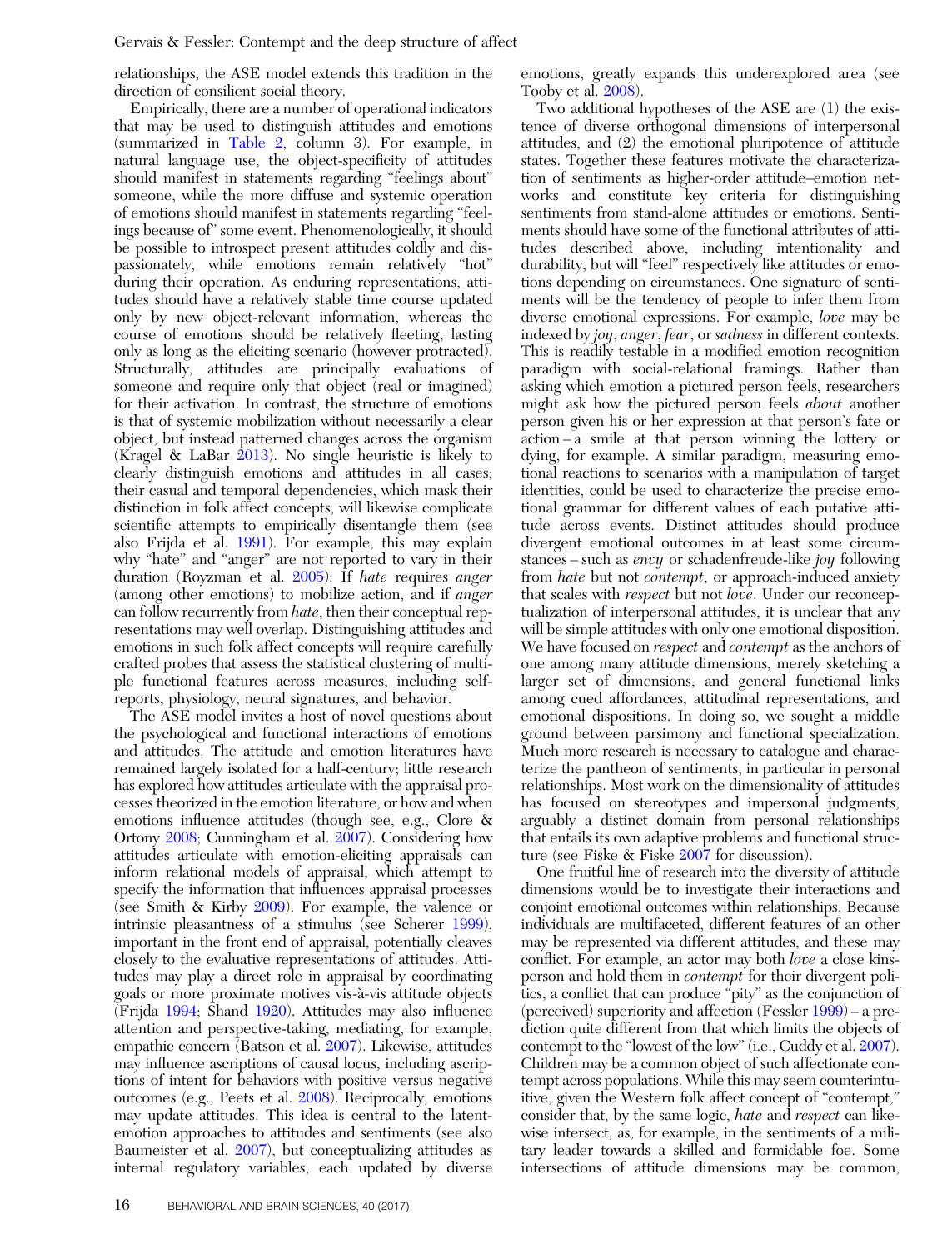whereas others are unlikely or even incommensurate, owing to the clustering of relational affordances in the world. What terms are there in the world's affect lexicons for mixed-attitude relationships? If more than hyperbole, a "love/hate relationship" would illustrate the upper boundary of information summarization in the social mind, providing evidence of ambivalence at the coexistence of competing relational affordances, such as dependence and exploitation. Interpersonal ambivalence may be an important signature of the multi-dimensionality of attitudes (Cacioppo et al. [1999\)](#page-52-0). It also distinguishes the ASE model from the theory that there is a single streamlined summary variable regulating self-other trade-offs (i.e., the Welfare Tradeoff Ratio; Tooby et al. [2008\)](#page-61-0). Studies of reaction times in social decision-making could quantify the magnitude of ambivalence from different combinations of attitude states, while priming studies that foreground different facets of targets should be able to increase or reduce such ambivalence experimentally.

The ASE model links to and extends a growing literature in primatology on cost/benefit bookkeeping within social relationships (sensu Silk [2003\)](#page-60-0). Researchers studying social bonds, reciprocity, and assortment in nonhuman primates have proposed that emotions are the proximate mechanisms that track relational costs and benefits, adaptively regulating social behavior without explicit cognitive account keeping (e.g., Aureli & Schaffner [2002;](#page-51-0) Evers et al. [2014;](#page-53-0) Schino & Aureli [2009](#page-59-0)). The ASE model clarifies the functional systems in question, distinguishing the complementary forms and functions of bookkeeping attitudes and commitment emotions in networks of sentiment. Highlighting a deep but previously unappreciated connection between bookkeeping and commitment, the ASE model grounds the commitment functions of emotions, including social engagement versus disengagement (Kitayama et al. [2006\)](#page-56-0), or affiliation versus distancing (Fischer & Manstead [2008\)](#page-54-0), in antecedent bookkeeping indices of relational value. In so doing, the ASE model provides a novel lens for investigating the neurobiological bases of social relationship regulation.

The functional features of sentiments map closely onto the functional properties of some neuroendocrine systems, facilitating contingent behavior across social-relational contexts (Trumble et al. [2015](#page-61-0)). The ASE model creates a framework for testing how particular hormones and neural networks represent relationship value, update such representations, or implement behavior conditionally on such representations. For example, the proposed functions of the neuropeptide oxytocin range across these processes, including social memory, social bonding, and modulated tolerance, trust, and parochialism (De Dreu et al. [2011](#page-53-0); Insel [1992](#page-56-0); Kosfeld et al. [2005](#page-56-0)). However, a careful examination of the evidence in light of the ASE model suggests that the functions of oxytocin are not the attitudinal encoding of value itself, but are specifically emotion-like, implementing a mode of behavior conditional on an existing representation of value (e.g., Crockford et al. [2013\)](#page-53-0), or updating that representation, given new cues to relationship value (e.g., Wittig et al. [2014](#page-61-0)). Evidence that oxytocin tracks relationship quality (e.g., Holt-Lunstad et al. [2014\)](#page-55-0) should not be taken as evidence that oxytocin is in some sense the social bond. Instead, we suggest that oxytocin release is moderated by a separate index of relationship value – an attitude – and implements adaptive

behavior (e.g., tolerance, trust, investment) within a relationship thus indexed. The effects of exogenous oxytocin do appear contingent on other evaluative representations, such as those tied to group membership (De Dreu  $2012$ ; though see Leng & Ludwig [2016\)](#page-57-0), suggesting that simply boosting oxytocin does not get one a bonded relationship; targeted updates to the representation of the relationship, or the attitude, may be necessary.

What neural systems, then, encode relationship value and moderate the release of, and the effects of, oxytocin and other neurotransmitters? Insight into social-relational valuation may be gained from pathologies thereof, as in psychopathy or frontotemporal dementia. Though typically conceptualized as pathologies of emotion, we reconceptualize these as sentiment disorders in which atypical attitudinal representations disrupt downstream social emotions. Previous work on these conditions can thus be interpreted as nominating candidate neural networks for encoding social valuation (or *attitudes*), including the basolateral nucleus of the amygdala, orbitofrontal cortex, anterior cingulate, anterior insula, and superior temporal pole (see Anderson & Kiehl [2012;](#page-51-0) Filippi et al. [2013;](#page-54-0) Yoder et al. [2015\)](#page-62-0). These areas are key components of the "salience network" (Seeley et al. [2007](#page-59-0)) regulating the motivational import of social information, in line with a proposed function of attitudes. How these areas relate to the regulation of neurohormones – their release and effects, for example – is a key outstanding question for the neural implementation of sentiments. The construct of sentiment disorders can also challenge received wisdom. For example, rather than an empathy deficit disrupting the development of attachment in psychopathy (Blair et al. [1997\)](#page-51-0), an inability to value others may be primary in psychopathy and underlay psychopaths' diminished empathy and resistance to socialization.

We have characterized sentiments as systems of endogenous affect that regulate social-relational behavior. This is not to say that the engagement of these systems within any given relationship is the only determinant of behavior within that relationship. Strong norms backed by punishment, or obligations and expectations linked to reputation, can channel and constrain social behavior, motivating generosity, or disincentivising exploitation, even in the absence of compassion or respect. At the same time, the existence of norms such as "hate the sin, not the sinner" suggests that communities often need norms to countervail the endogenous tendencies of social attitudes (Wilson [2002](#page-61-0)). Despite extensive research on the individual and societal determinants of relational dynamics, the nature of the psychological interactions between these influences on social behavior remains under-researched. What work there is suggests significant cultural variation in the relative weight of relational attitudes and internalized role expectations in determining social behavior. For instance, among Indian participants, an internalized sense of duty can abet prosociality, even within relationships that are devoid of warmth, thus establishing two pathways to "intrinsically" motivated prosocial behavior (Miller & Bersoff [1998](#page-58-0); Miller et al. [2011\)](#page-58-0). However, the interaction of sentiments and internalized norms is likely more intertwined than such cases suggest; internalization itself may be mediated by sentiments towards community members generally, or towards authority figures (including supernatural agents) in particular. Theorized as a psychological commitment device evolved to enhance norm conformity and the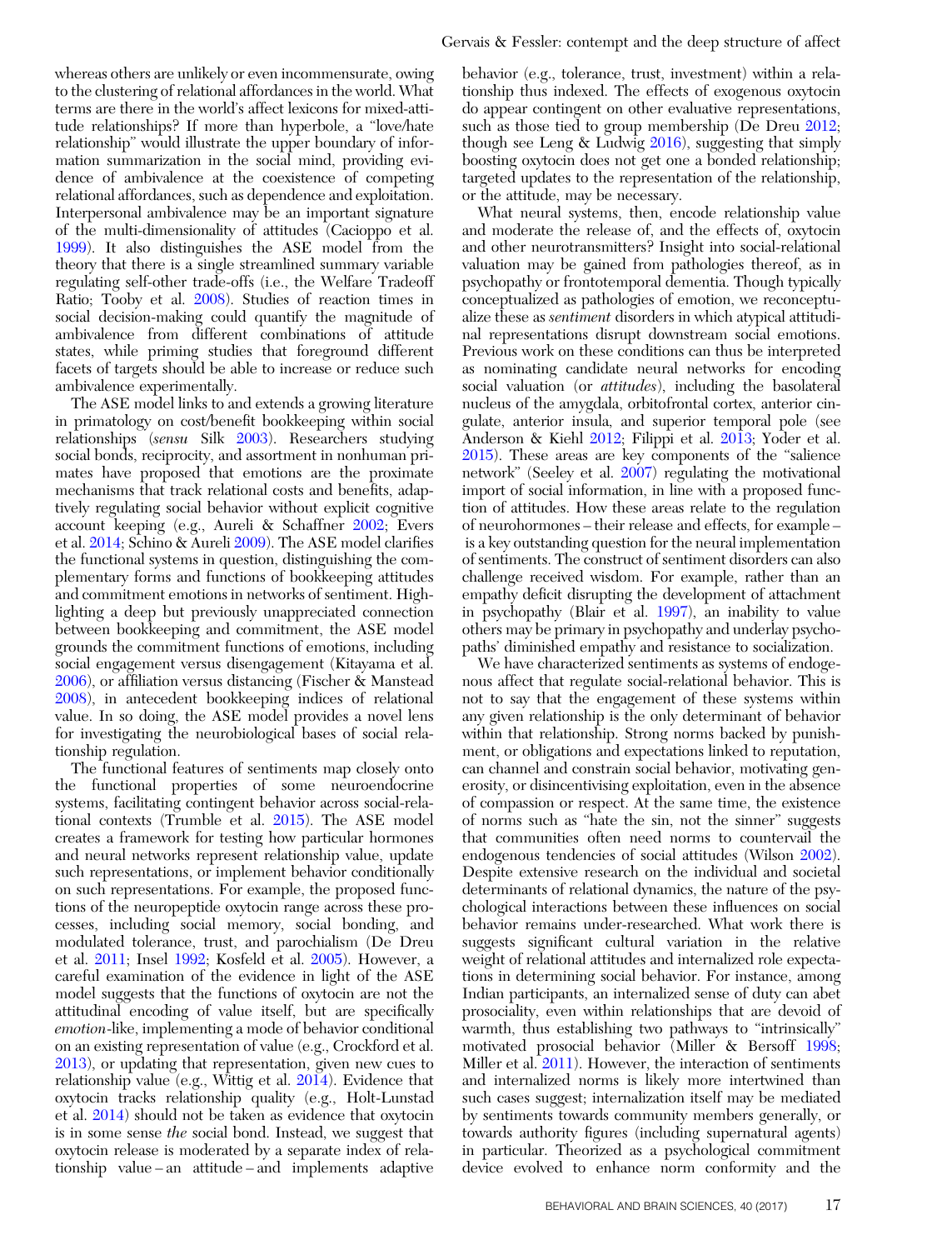social benefits thereof (Fessler [2007](#page-54-0)), the internalization of norms should hinge on the perceived fitness affordances of the holders of normative expectations. This is because the fitness benefits of internalization apply only vis-à-vis those whose judgments are valuable as means to social, cultural, and material resources. In other words, the costs of not internalizing norms follow from the negative judgments of valuable allies or authorities. This implies that, over and above cultural variation in normative expectations, individual and cultural differences in the internalization of norms may reflect variation in respect for authority, or love for other group members, producing differences in the commitment emotions regulated by these attitudes. This, in turn, predicts variation in the success of the social control of behavior; *love* or *respect* for authorities or role models may be necessary to curb the enactment of contempt or hate in other social contexts within a group. Clinical psychopathy may be noteworthy as multihit sentiment disorder involving deficits in *love*, *respect*, and *fear*, profoundly impacting sensitivity to socialization. Normally, dramatic changes in an individual's circumstances vis-à-vis a group, with corresponding changes in the relational value of group members, may alter the degree to which norms are internalized as a function of changes in sentiments: a sudden rise in an actor's coercive power may lead to a decline in her or his respect for authority and the motivational import of previously motivating norms, whereas defeat and assimilation by an outside group may lead to the abandonment of prior norms in favor of those of the new group on which one becomes dependent (cf. Cantor & Price [2007\)](#page-52-0).

## 7. Summary and conclusion

Employing a phylogenetic and adaptationist approach to the mind while taking transmitted culture seriously, we have sought to clarify the form and functions of contempt, a phenomenon that has resisted simple explanation. Decomposing the folk affect concept "contempt" into its eight component features reveals characteristics that cannot be fully accounted for by models that depict contempt as a basic emotion or by those that seek to explain it as an attitude. Rather, the features of "contempt" functionally cohere and map onto the basic affect systems of a sentiment – a network of basic emotions moderated by an attitudinal representation of social-relational value. The Attitude–Scenario–Emotion (ASE) model of sentiments details this construct, including the diversity of functionally specialized attitude dimensions and the emotional pluripotence of each attitude state. The sentiment contempt represents an other as worthless and below oneself, and potentiates both indifference to an other's concerns and intolerance of his or her presence and any costs associated with them. The features of the folk affect concept "contempt" are the variably-experienced manifolds of this functional network, which may be more or less "cold," more or less enduring, and experienced in conjunction with other sentiments such as *love* or *hate*. Though not simple, our explanation of contempt is parsimonious, explaining all of the features of the folk affect concept "contempt" with reference to one high-level basic affect system, *contempt*.

This approach suggests a number of methodological and empirical insights, illuminating how "contempt" can be probed to reveal different features of the underlying

sentiment, and shedding light on both when variation in "contempt" is to be expected and how corresponding folk affect concepts compare across social and temporal scales. More generally, the ASE model of sentiments has many virtues. Characterizing emotions and attitudes in complementary functional terms should facilitate engagement between emotion researchers and attitude researchers, connecting these mutually-isolated literatures. While the ASE model focuses on the role of attitudes in moderating emotions, it leaves room for the dynamic feedback of emotions on attitudes (see, e.g., Tooby et al. [2008](#page-61-0)). The computational–functional ASE model can be grounded in comparative neuroscience and can help clarify our understanding of the representational and motivational functions of different neural systems, including neuropeptides, the "salience network," and the etiologies of emotion-related disorders. The model links psychological research to the comparative literature in primatology, fleshing out candidate proximate mechanisms for models of social evolution, and foregrounding enduring social relationships – the ancestral cornerstone of human adaptation – in the evolution and functions of social affect. By jointly considering evolved psychological architecture, the content of emotion lexicons, and genuine cultural differences in attitudes, emotions, and social behavior, this synthetic approach unifies the insights of evolutionary psychology, psychological anthropology, and cultural psychology – a necessary consilience if we are to understand humans as a biologically cultural species.

## ACKNOWLEDGMENTS

This work benefited from the feedback of numerous scholars, especially Clark Barrett, Alan Fiske, Dan Hruschka, Adrian Jaeggi, Tatsuya Kameda, Heejung Kim, Michelle Kline, Tage Rai, Joanna Schug, Lani Shiota, John Tooby, Ben Trumble, and the UCLA eXperimental Biological Anthropology (XBA) Lab. Portions of this work were written while Matthew M. Gervais was funded by the National Science Foundation (DDIG Grant No. 1061496) and the UCSB SAGE Center for the Study of the Mind. Daniel M. T. Fessler was supported by the U.S. Air Force Office of Scientific Research under Award number FA9550-15-1-0137. This publication was made possible through the support of a grant from the John Templeton Foundation. The opinions expressed in this publication are those of the authors and do not necessarily reflect the views of the John Templeton Foundation.

## Open Peer Commentary

## Attitude–Scenario–Emotion (ASE) sentiments are superficial

doi:10.1017/S0140525X16000662, e0

Heather Adair and Peter Carruthers Department of Philosophy, University of Maryland, College Park, MD 20742-7615. [hadair@umd.edu](mailto:hadair@umd.edu) [pcarruth@umd.edu](mailto:pcarruth@umd.edu) <http://www.philosophy.umd.edu/people/hadair> <http://faculty.philosophy.umd.edu/pcarruthers/>

Abstract: Gervais & Fessler's (G&F's) Attitude–Scenario–Emotion (ASE) model reduces sentiments to superficial patterns of emotional responding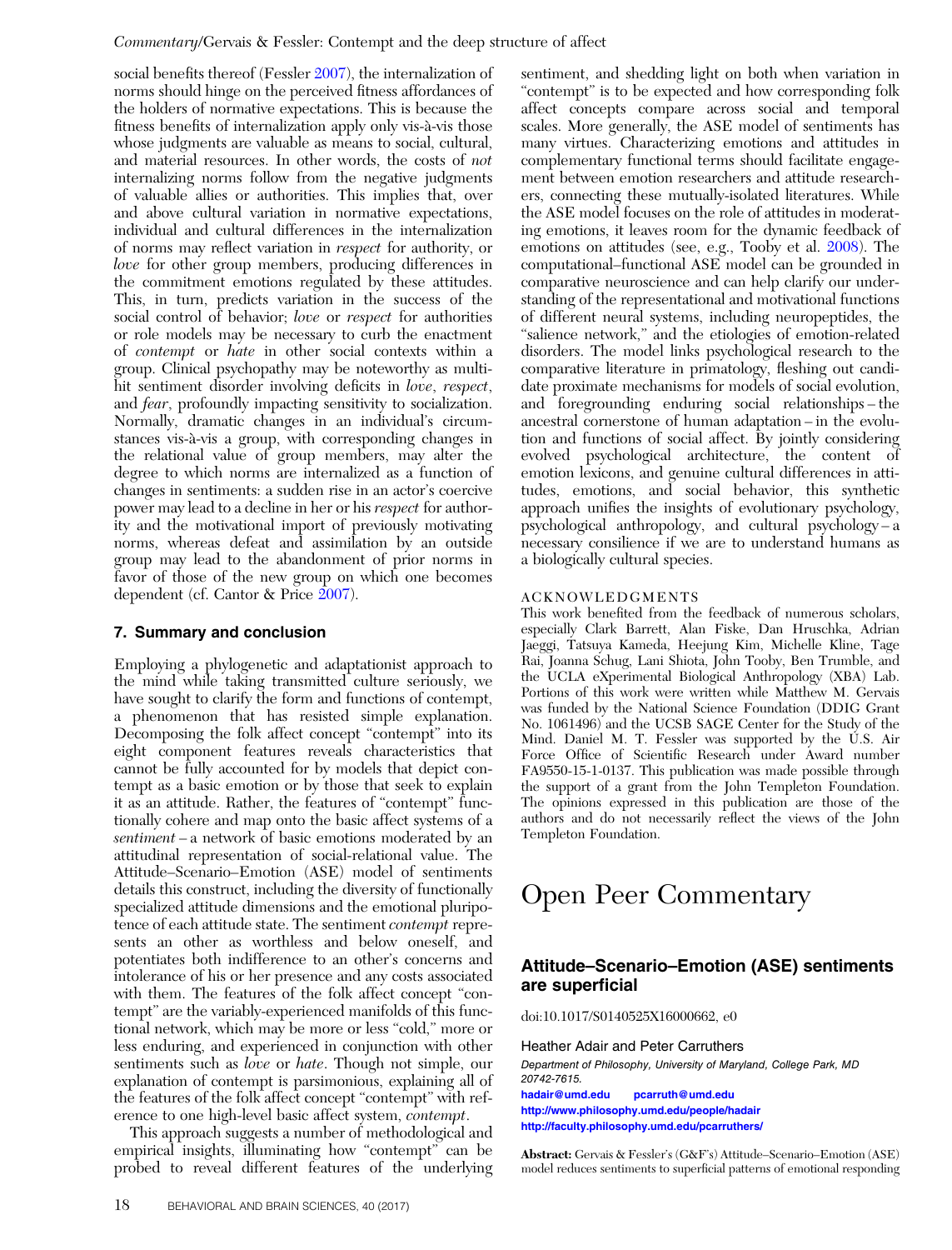that emerge when an underlying evaluative attitude interacts with appraisals of a range of specific scenarios. Thus construed, sentiments are epiphenomenal. We argue that G&F would do better to identify each sentiment (love, say) with the attitude that underlies and explains the patterns of emotional responding (in the case of love, this might be the attitude of valuing the good of a specific other).

Gervais & Fessler (G&F) provide an illuminating analysis of persisting sentiments such as love, hate, respect, and contempt. Their theory captures the socially adaptive significance of sentiments while also making sense of cultural variation in the ways in which these sentiments are recognized and described. Such anthropological insights are useful, and can help clarify the targets of our everyday affective folk concepts. When it comes to understanding the causal structures involved, however, the Attitude–Scenario–Emotion (ASE) model lacks explanatory power. By identifying sentiments with functional networks of attitudes and emotions, G&F render sentiments themselves causally inert. This analysis may be of interest to anthropologists, but not if the goal is to understand the underlying psychological mechanisms involved. For, if sentiments are merely superficial patterns in one's overall affective life, then any question about the structure of sentiments (what causes them, what their effects are, etc.) will be reducible to questions about evaluative attitudes and the ways in which they interact with appraisals of situations. As a result, we suggest, it might be theoretically more useful to identify sentiments with underlying attitudes.

G&F argue that sentiments are part of the "deep structure" of affect, and they persistently use causal language in describing the work that sentiments do. Respect, for instance, is described as a "proximate mechanism," and contempt is said to "moderate diverse emotions across contexts." But on G&F's own account, sentiments cannot be causes. Rather, they are *patterns* that emerge between (1) an evaluative Attitude, (2) appraisals of Scenarios, and (3) resulting Emotions. On this ASE model, a sentiment should be identified with the entire Attitude–Scenario–Emotion complex rather than any single component within it. In the case of the sentiment respect, for example, one may (1) positively value another as a potential social partner. That valuing attitude, together with (2) an appraisal of a scenario in which the valued person is aware of one's poor performance, for example, will issue in (3) a specific emotional response – in this case, shame. The attitude is a partial cause of the emotional response, as is one's knowledge/appraisal of the scenario. And the emotion of shame will have a variety of further downstream effects on oneself and others by way of impacting occurrent attitudes and appraisals. So, all three components of the ASE model are individually causally efficacious.

Importantly, however, the overall patterning that results from the interaction of this attitude with a variety of different scenarios over time to issue in specific emotional responses is not itself a cause of anything. Far from being the deep structure of anything, respect is merely a superficial patterning of ASE pairings. The real causal work is done by the component parts, and it is to these that we must look if we are to explain the causes and functions of social affect.

Consider psychopathy, for instance. G&F remark that the ASE contempt is plausibly the default social sentiment for those with psychopathy. Although this diagnosis may adequately describe the patterning of a psychopath's interactions with others, it doesn't explain why the psychopath behaves as he does. After all, many people exhibit contempt for specific others, perhaps cued by differences of religion, skin color, or social status. Characterizing psychopathy as a form of generalized contempt offers little in the way of understanding. What we need to know is why the psychopath *consistently* discounts the value of all others, thereby coming to exhibit the emotional/behavioral markers of contempt in all of his social interactions. As G&F themselves put it, "an inability to value others may be primary in psychopathy and underlie psychopaths' diminished empathy and resistance to socialization" (sect. 6.2). It is the underlying attitude that explains, and which needs to be explained in turn, if psychopathy is to be understood.

In fact, it is quite unclear to us why G&F do not identify sentiments with the underlying attitude-component of the ASE structure. (Indeed, at one point they themselves do precisely this. In [Figure 1](#page-11-0), the intervening devaluing attitude is labeled "contempt," instead of that label designating the entire contents of the figure, as the official ASE doctrine would require.) One could say, for example, that contempt is the attitude of disvaluing another as a potential social partner, which issues in a range of different emotions depending on how the circumstances are appraised. Such a view is just as well capable of accommodating all eight features of contempt that G&F list in Section 2. Specifically, as an attitude it is certainly intentional (representing another as uninteresting or unworthy); the attitude is itself an enduring evaluation anchored by character attribution; it takes as input cues to another's relational value (e.g. lack of competence); it will issue in cold indifference when the other remains at a distance, or in hot anger or disgust when the other begins to impinge on one's life; it will be expressed differently based on context and situation; and it will lead to behavioral outcomes such as rejection or exclusion.

Moreover, the reasons G&F give for not identifying contempt as an attitude are quite weak. They say that such an account cannot explain the emotional texture of contempt. But of course it can do so, provided one bears in mind that any evaluative attitude will issue in a range of distinct emotions, resulting from one's appraisals of various situations as differentially relevant to what one values.

So G&F confront a dilemma: Either sentiments are real and causally efficacious attitudes, in which case the ASE model of sentiments is incorrect; or the ASE model is retained, but then sentiments are merely superficial patterns in one's overall affective life. Either way, any analysis of the causal structure of sentiments will at some point boil down to our understanding of evaluative attitudes.

## Prejudice is a general evaluation, not a specific emotion

doi:10.1017/S0140525X16000674, e0

Angela J. Bahns

Department of Psychology, Wellesley College, Wellesley, MA 02481. [abahns@wellesley.edu](mailto:abahns@wellesley.edu)

<http://www.wellesley.edu/psychology/faculty/bahns>

Abstract: Prejudice, like contempt, is a general evaluation rather than a specific emotion. I explore the idea that emotions and attitudes are conceptually distinct by applying Gervais & Fessler's model to the intergroup context. I argue that prejudice is an affective representation of a social group's relational value (friend or foe) and dispute the idea that there are many distinct prejudices.

What does it mean to say emotions and attitudes are conceptually distinct? Prejudice, like contempt, is best understood as a general evaluation rather than a specific emotion. This perspective departs from the view of prejudice as specific emotion adopted by several recent theories of prejudice (Cottrell & Neuberg [2005](#page-52-0); Cuddy et al. [2007](#page-53-0); Fiske et al. [2002](#page-54-0); Mackie et al. [2000\)](#page-57-0). Prejudice, like contempt, is an intergroup sentiment. It is an affective representation of a social group's relational value – friend or foe?

A prejudice-as-sentiment view seamlessly adopts many of the features of the Attitude–Scenario–Emotion (ASE) model presented by Gervais & Fessler (G&F) in the target article. First, the attitudinal component of prejudice is an object-specific affective representation of a social group. It represents the perceiver's "feelings about" the group, and it can be "coldly" considered, as evidenced by the common use of self-report measures in prejudice research (e.g., Brigham [1993;](#page-52-0) McConahay [1986](#page-57-0)). People usually complete these measures in private, reporting their evaluation of a group when its members are not present.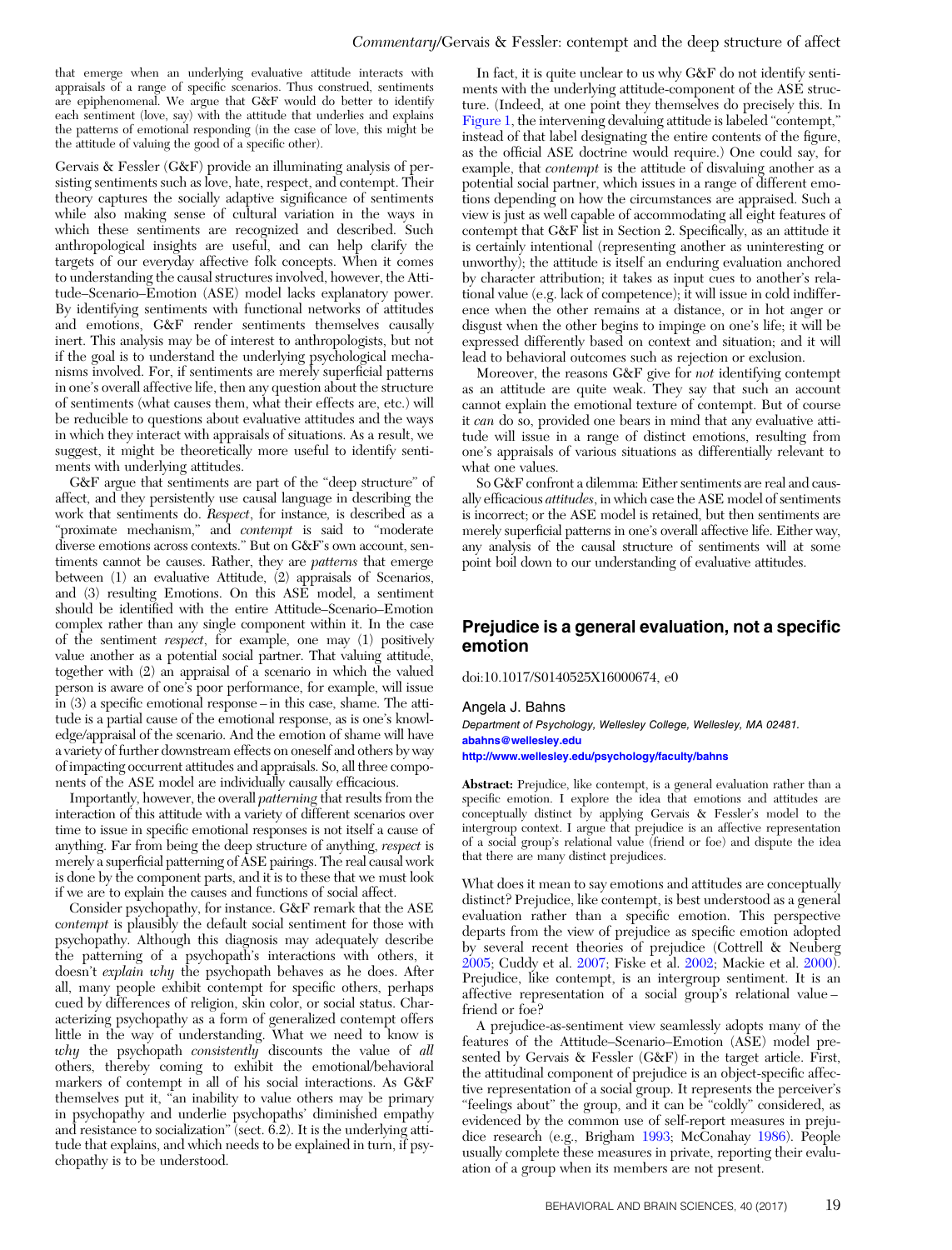Second, the affective representation of prejudice is enduring. Both explicit and implicit prejudice measures predict subsequent discrimination (e.g., Fazio et al. [1995;](#page-54-0) McConnell & Leibold [2001](#page-57-0)), even when the measurement of attitude and behavior is separated by as much as one week (Dasgupta & Rivera [2006](#page-53-0)). The same group may at times be seen as "lazy" and other times "dangerous," but the underlying representation of affect is equally negative in both scenarios. The stable time course of the attitude should be taken as evidence of the generality of the representation (McDougall [1933](#page-57-0)).

Third, prejudice can moderate diverse emotions across scenarios. Prejudice-as-specific-emotion theorists are right to point out that different emotions are often experienced in relation to different groups (Cottrell & Neuberg [2005;](#page-52-0) Mackie et al. [2000](#page-57-0)). African Americans may be stereotyped as dangerous and elicit fear, while gay men may be stereotyped as immoral and elicit disgust. But rather than claiming that groups eliciting fear and groups eliciting disgust represent different kinds of prejudice, a prejudice-as-sentiment model recognizes a common attitudinal core at the heart of all prejudices. (This allows for the sensible possibility that different contexts will lead to different emotions toward a group – surely we are excited rather than fearful when aggressive people join our team.)

G&F present two main hypotheses associated with the ASE model. The first is that there are many distinct sentiments, and the second is that sentiments are emotionally pluripotent. To garner support for the first hypothesis, G&F cite a central idea in evolutionary theory (e.g., Neuberg & Cottrell [2008\)](#page-58-0), noting there are many distinct threats and opportunities which determine a person's social-relational value. Therefore, they argue, sentiments are more complex than good/bad or like/dislike. Although this hypothesis seems appropriate for the interpersonal context, an extension to the intergroup context would mean there are many distinct prejudices. This cannot be true if prejudice is a general evaluation.

Indeed, it should be possible to represent a group's value along the single dimension of friend/foe. To be sure, evaluative judgments can be made along other dimensions as well (e.g., warmth, competence, status; Fiske et al. [2002](#page-54-0)), but these judgments come later. A prejudice-as-sentiment model easily accommodates this prediction. It conceives of prejudice as a general evaluation of the outgroup's value in relation to the ingroup. At the highest level, prejudice marks a group as friend or foe. This core affective representation then shapes the way the group is perceived (e.g., dangerous, trustworthy, warm), depending on the information available in a particular intergroup context (Bahns [2017\)](#page-51-0).

The second hypothesis associated with the ASE model, the idea that sentiments are emotionally pluripotent, is fundamental to the argument that prejudice is a general evaluation. Emotional pluripotence means the same attitude can moderate a diverse range of emotions toward its object across situations. The hierarchical structure of a sentiment helps to account for the fact that multiple emotions may be elicited in the same intergroup context (see Cottrell & Neuberg [2005\)](#page-52-0); there need not be a one-to-one correspondence between emotions and target groups. For example, groups that threaten the physical safety of the ingroup may evoke both fear and anger, depending on the immediacy of the threat. The core affective representation of the group is the same – the group is a foe – but the emotions and behaviors directed toward the group may differ from one context to another.

One important implication of adopting a prejudice-as-sentiment model is that the particular stereotypes and emotions associated with a group can shift in different scenarios – they are not part of the enduring affective representation. Different stereotypes may be activated in different intergroup contexts, but each serves the same basic function of justifying the negative evaluation and appropriately directing behavior (Crandall & Eshleman [2003\)](#page-53-0). In this way, stereotypes can be understood as justifications of prejudice rather than as forming the source of the prejudice itself (Crandall et al. [2011\)](#page-53-0).

## From disgust to contempt-speech: The nature of contempt on the map of prejudicial emotions

doi:10.1017/S0140525X16000686, e0

Michal Bilewicz,<sup>a</sup> Olga Katarzyna Kamińska,<sup>b</sup> Mikołaj Winiewski,<sup>a</sup> and Wiktor Soral<sup>c</sup>

<sup>a</sup>Faculty of Psychology, University of Warsaw, 00-183 Warsaw, Poland; <sup>b</sup>Department of Psychology, SWPS University of Social Sciences and Humanities, Warsaw, 03-815, Poland; <sup>c</sup>Institute for Social Studies, University of Warsaw, 00-183 Warsaw, Poland.

[bilewicz@psych.uw.edu.pl](mailto:bilewicz@psych.uw.edu.pl) [olgakaminsk@gmail.com](mailto:olgakaminsk@gmail.com) [mikk@psych.uw.edu.pl](mailto:mikk@psych.uw.edu.pl) [wiktor.soral@gmail.com](mailto:wiktor.soral@gmail.com) <http://cbu.psychologia.pl>

Abstract: Analyzing the contempt as an intergroup emotion, we suggest that contempt and anger are not built upon each other, whereas disgust seems to be the most elementary and specific basic-emotional antecedent of contempt. Concurring with Gervais & Fessler, we suggest that many instances of "hate speech" are in fact instances of "contempt speech" – being based on disgust-driven contempt rather than hate.

Gervais & Fessler (G&F) view contempt as a sentiment built upon more basic emotions, such as anger and disgust. They portray contempt as a passive sentiment, a lack of the positive emotion of respect. According to them, the main role of contempt is to justify oppression and superiority.

Based on the social psychology of intergroup relations, particularly on the BIAS map model (Cuddy et al. [2007\)](#page-53-0), we suggest that G&F's view of contempt cannot be directly applied to contempt as a collective emotion for three reasons: (1) Contempt cannot be viewed as a mere lack of respect due to its two-dimensional structure; (2) contempt and anger are not built upon each other, but may have distinctive roles, for example, in mobilizing collective action; and (3) disgust seems to be the most elementary and specific basic-emotional antecedent of contempt.

The current social psychological research on intergroup relations suggests that ethnic prejudice is built upon a two-dimensional structure of stereotype (consisting of two relatively orthogonal dimensions of warmth and competence; Fiske et al. [2002](#page-54-0)). According to this model, respect is related only to the dimension of competence: it may be felt towards both allies and enemies, as long as they are perceived as competent (across cultures, correlations of respect and competence range from .74 to .99; Fiske [2015\)](#page-54-0). On the contrary, contempt is defined not only as the perceived lack of competence, but also (and essentially) as the perceived lack of warmth. Therefore, a lack of respect may result not only in contempt, but also in pity (when the target group is disrespected but liked), which, like contempt, can justify oppression.

What is more, research closely analyzing the system-justifying structure of stereotyping (Cichocka et al. [2015;](#page-52-0) Jost & Kay [2005](#page-56-0)) suggests that prejudice based on pity (and also envy felt towards respected but disliked outgroups) justifies oppression and inequalities more than prejudice based on contempt (the perception of outgroup as cold and incompetent). In line with this reasoning, mixed-content stereotypes (i.e., those evoking pity or envy) are the most prevalent in countries with greater income inequalities (Fiske  $2015$ ).

Thus, respect cannot be viewed as the opposite of contempt as the two are only loosely related. Three recent empirical studies found that the correlation between these two emotions toward different target groups varies from −.12 to .71 (Bukowski & Winiewski [2011](#page-52-0)). In fact, a study by Laham et al. [\(2010](#page-56-0)) demonstrated that respect moderates the elicitation of contempt, and not the conversion of respect into contempt, as suggested by G&F. This implies that the relation between contempt and respect is far more complex, and there are several other variables that explain that relationship.

The relationship between anger and contempt is also found to be more complex than postulated by G&F. Specifically, in studies on collective action intentions, anger and contempt act as two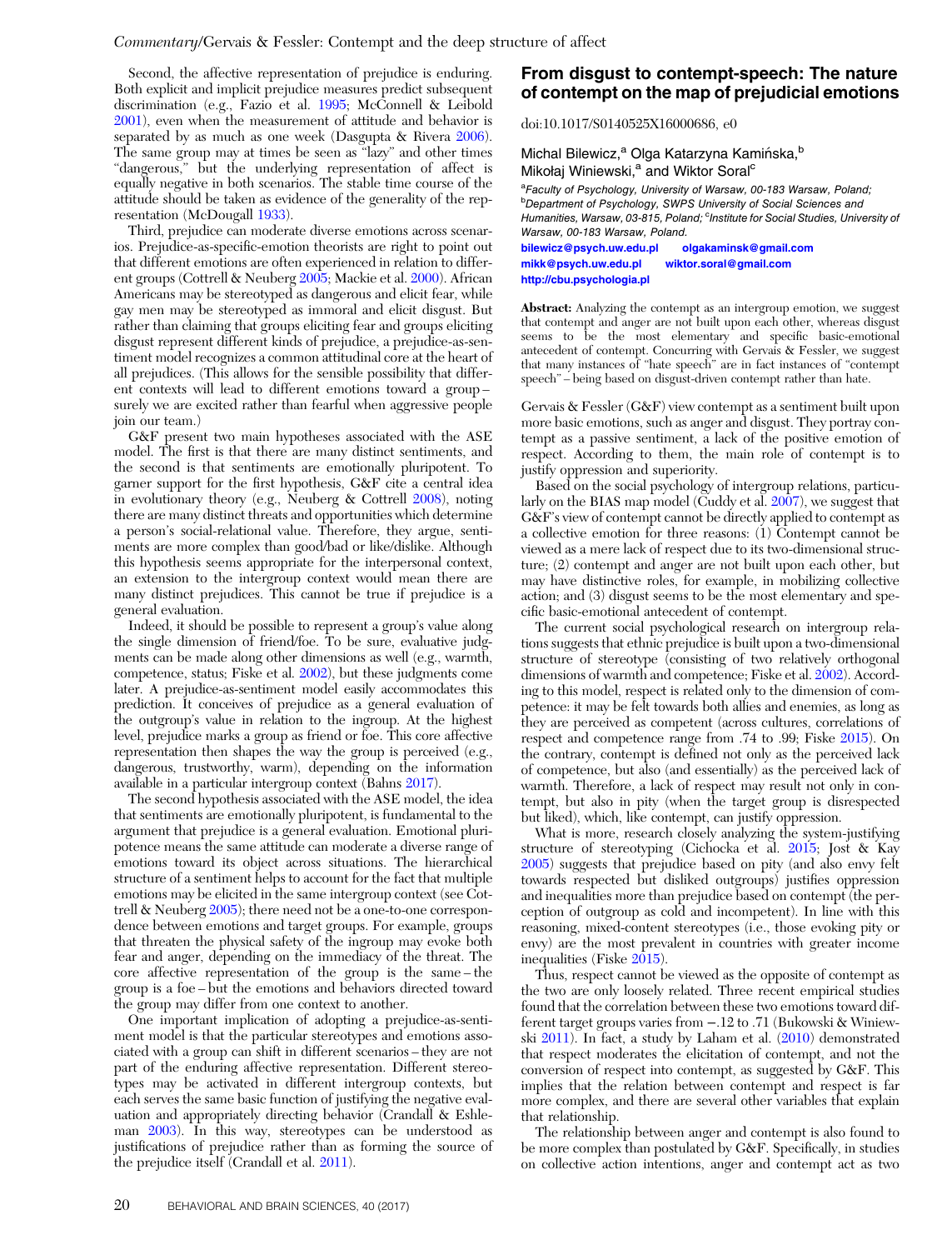distinct emotions that lead to alternative forms of collective action: anger motivates normative forms of such action (Górska & Bilewicz [2015\)](#page-55-0), whereas contempt motivates the violent, non-normative ones (Tausch et al. [2011](#page-61-0)).

On that basis, contrary to G&F, we view disgust, and not anger, as the closest emotional antecedent of contempt. Previous studies indicate that disgust can affect many aspects of social evaluations (Hodson & Costello [2007;](#page-55-0) Inbar et al. [2009;](#page-56-0) Jones & Fitness [2008\)](#page-56-0). For example, inducing disgust can increase the severity of individuals' self-reported moral judgments (Schnall et al. [2008](#page-59-0)) and sensitivity to moral transgressions (Whitton et al. [2014](#page-61-0)). On the physiological level, increased activation of the levator labii (a face muscle indicating disgust expression) can be observed when people evaluate moral situations and the norms are violated (Krumhuber et al., [in press\)](#page-56-0), suggesting that disgust may play a crucial role in effective social evaluation processes. Studies of facial expressions of contempt and disgust reveal the similarities between contempt and disgust expressions, which are frequently mistaken (Alvarado & Jameson [1996;](#page-50-0) Darwin [1872/1955](#page-53-0); Haidt & Keltner [1999\)](#page-55-0). Even if these two emotions do not reflect one process, they have a major physiological and communicative overlap.

On the level of collective emotions, neuroscientific research based on the BIAS map shows that people stereotyped as low in warmth and low in competence, such as the homeless or drug addicts, elicit contempt and disgust in observers on the behavioral level and cause changes in brain activation: they trigger insula and amygdala activation, while limiting medial prefrontal cortex activation (Harris & Fiske [2006;](#page-55-0) [2009;](#page-55-0) [2011](#page-55-0)). This suggests that contemptuous prejudice is rooted in feelings of disgust as triggered by portrayals of groups and people that evoke disgust.

We began by stating that G&F's view of contempt cannot be directly applied to contempt as a collective emotion. However, we would like to point out one aspect in which the view of G&F and current approaches to contempt as a collective emotion converge – namely: their criticism of conflating the structurally different emotions of hate and contempt. The authors conclude that in fact, contempt motivates many of the so-called "hate crimes." Our research suggests that the same conflation occurs in the case of "hate speech." A recent study of hate speech content found that most racist and homophobic slurs are built on contempt and disgust rather than hate (Bilewicz et al. [2014\)](#page-51-0) and that they are more often driven by dominance and ingroup superiority rather than feelings of threat (Bilewicz et al. [2017\)](#page-51-0). Our new study of hate speech shows that among adolescents the emotion of contempt is a stronger predictor of the use of derogatory language about minorities (Muslim, gay, Roma, Jewish) than the emotion of hate (Winiewski et al. [2017](#page-61-0)). Therefore, we concur with G&F's suggestion that many instances of "hate speech" are in fact "contempt speech" and that by focusing our attention on their hate-related components we run the risk of overlooking the disgust- and dominance-driven psychological nature of such phenomena.

## Contempt – Where the modularity of the mind meets the modularity of the brain?

doi:10.1017/S0140525X16000698, e0

## Danilo Bzdoka,b,c,d and Leonhard Schilbach<sup>e</sup>

<sup>a</sup>Department of Psychiatry, Psychotherapy and Psychosomatics, Medical Faculty, RWTH Aachen, 52074 Aachen, Germany; <sup>b</sup>JARA, Translational Brain Medicine, 52074 Aachen, Germany; °DFG-IRTG2150, International Research Training Group, 52074 Aachen, Germany; <sup>d</sup>Parietal Team, INRIA, Neurospin, 91191 Gifsur-Yvette, France; <sup>e</sup>Max Planck Institute of Psychiatry, 80804 Munich, Germany. [danilo.bzdok@rwth-aachen.de](mailto:danilo.bzdok@rwth-aachen.de) [leonhard\\_schilbach@psych.mpg.de](mailto:leonhard_schilbach@psych.mpg.de) <http://www.danilobzdok.de> <http://www.leonhardschilbach.de>

Abstract: "Contempt" is proposed to be a unique aspect of human nature, yet a non-natural kind. Its psychological construct is framed as a sentiment emerging from a stratification of diverse basic emotions and dispositional attitudes. Accordingly, "contempt" might transcend traditional conceptual levels in social psychology, including experience and recognition of emotion, dyadic and group dynamics, context-conditioned attitudes, time-enduring personality structure, and morality. This strikes us as a modern psychological account of a high-level, social-affective cognitive facet that joins forces with recent developments in the social neuroscience by drawing psychological conclusions from brain biology.

Gervais & Fessler (G&F) set out to frame "contempt" as a uniquely human emotion notoriously characterized by the unilateral lip curl. It is described as a non-basic emotion that is however intimately related with, primarily, anger and, secondly, disgust. "Contempt" is further conceptualized as a dispositional social stance with various societal-sociological ramifications, including rejection and exclusion motivation and behaviors, feeling superior to others, and influence on high-level social judgments.

We applaud this psychological account of human "contempt" as modern, also from a neurobiological perspective on human behavior. The human amygdala is an excellent example of the pertinence of such accounts, as this brain structure not only features the much cited reactivity to emotion-laden stimuli, but also readily responds to abstract social stimuli and even non-emotional, non-social behaviorally relevant environmental information. For instance, the human amygdala has not been confirmed to be specific or sufficient for processing fear, although this is still a widespread thought. The idea of the human insula as the neural seat of processing disgust is similarly outdated. Even more drastically, various affective stimuli elicit neural activity in the so-called salience network without qualifying as emotion-specific This is because this brain network recollects the set of most activated brain regions across experimental paradigms (Yarkoni et al. [2011\)](#page-62-0).

Further, the authors' account of "contempt" as a sentiment is reminiscent of the de-reification of the Ekmanian basic emotions proposed by Barrett and Satpute ([2013\)](#page-51-0). Both a qualitative literature review and a quantitative meta-analyis confirmed a lack of specificity in brain responses to emotion appraisal. These authors went on to criticize the traditionally embraced distinction into affective, social, and cognitive processing facets based on the ubiquitous implicit modular-mind assumption, and adopted a constructionist perspective on human emotions instead. In the spirit of the "contempt" contemplations by G&F, Barrett and Satpute have argued for domain-agnostic distributed functional networks that exhibit complex interaction to produce a range of affective states. The conceptual relatives of the discussed conceptual framework of "contempt" hence agree with recent brainimaging investigations in that brain activity patterns underlying neural responses to various emotions are frequently more similar than different, let alone distinct. Further evidence for a constructivist, componential vision of human affective categories on the brain level has also been provided by a recent computational Bayesian study (Wager et al. [2015](#page-61-0)). These investigators have advocated against a direct mapping of the five basic emotions to a single region, network, or other brain system. Rather, a configuration of these would subserve distinct affective categories by combining cognitive facets from sensory, memory, motivational, and other domain-general processes. More globally, a reconfiguration of general-purpose functional networks prompted by changing environmental challenges might be an important feature that enables specific task performance (Bzdok et al. [2015\)](#page-52-0).

Finally, we also identified a few potential weak points in the conceptual proposal by G&F. A very important argument for the initial establishment of the five basic emotions was their intercultural consistency. Similar data could have been discussed for "contempt" to describe this phenomenon as rather innate or learned during infancy. While much convincing evidence exists for the very early developmental onset of the five basic emotions, analogous pieces of evidence for "contempt" have not been discussed in detail. The typical developmental trajectory of "contempt" perception and expression therefore remains fragmentary. Additionally and relatedly, it would have been interesting to discuss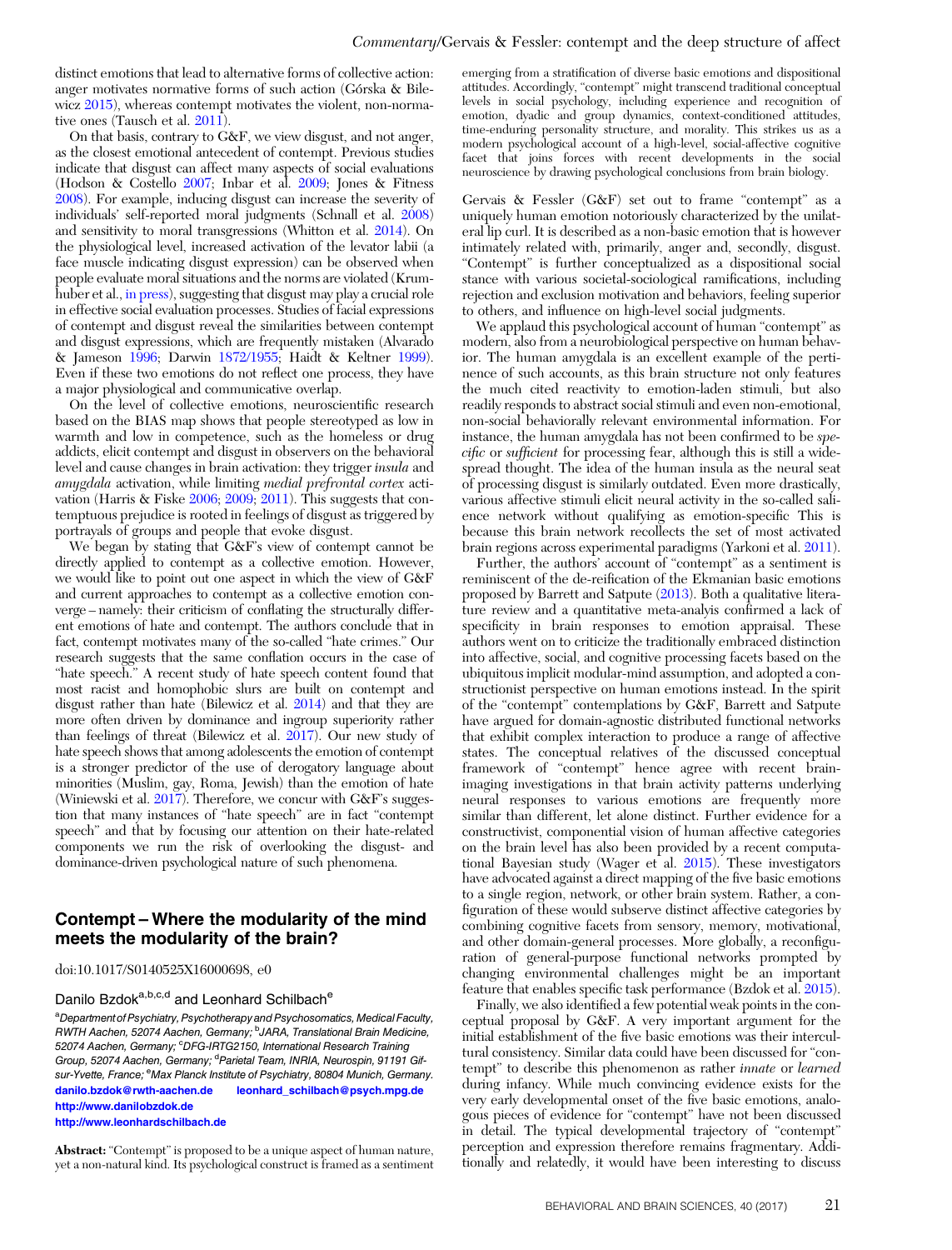the impact of a neurological brain lesion on the onset and characteristic properties of "contempt" behavior. Its heritability strikes as similarly missing and could have introduced more matter-of-fact elements into the authors' conceptual framework. Moreover, "contempt" is qualified as situation-enduring. Yet, this psychological concept has not been explicitly posed within the state–trait dichotomy. Clinically, it would also have been pertinent to more exhaustively discuss the relationship between contempt and personality structure, in addition to the relation to psychopathy traits.

Apart from these blind spots when examined from a social neuroscience perspective, we are grateful to G&F for the comprehensive and thought-provoking account of perhaps one of the most complicated emotional sentiments specific to the complex societies of human primates.

## Dominance as a competence domain, and the evolutionary origins of respect and contempt

doi:10.1017/S0140525X16000704, e0

#### Bernard Chapais

Department of Anthropology, University of Montreal, Montreal, QC, H3C 3J7, Canada.

[Bernard.chapais@umontreal.ca](mailto:Bernard.chapais@umontreal.ca)

Abstract: The hypothesis of a phylogenetic connection between protorespect in primate dominance hierarchies and respect in human prestige hierarchies lies in the principle that dominance is a domain of competence like others and, hence, that high-ranking primates have protoprestige. The idea that dominant primates manifest protocontempt to subordinates suggests that "looking down on" followers is intrinsic to leadership in humans, but that the expression of contempt varies critically in relation to the socioecological context.

Gervais & Fessler's (G&F's) Attitude–Scenario–Emotion (ASE) model provides a stimulating, ontologically useful, and testable framework of the relations between sentiments, attitudes, and emotions. The sentiments they are concerned with, respect and its correlate contempt, are an integral part of the psychological foundation of status hierarchies, which are universal features of human societies (Anderson et al. [2015\)](#page-51-0). Here I elaborate on the primate origins of respect, a topic the authors treat rather briefly, and on some implications of the idea that high-ranking primates show protocontempt towards subordinates.

G&F argue that respect tracks the value of others as competent partners, and evolved to facilitate the formation of efficacious relationships. In prior work (Chapais [2015](#page-52-0)), I suggested that the emotional underpinnings of attraction to higher ranking individuals in primate dominance hierarchies (protorespect) had been co-opted in the course of human evolution and given rise to the admiration (respect) of experts in all relevant domains of activities. The two phenomena would be homologous. Referring to that work, the authors go on stating that protorespect was co-opted "just as the emotion systems protopride and protoshame were co-opted from dominance hierarchies for use in prestige hierarchies" (target article, sect. 5.3, para. 2). I agree. However, there are some important differences between the processes involved in the co-optation of protorespect, on the one hand, and that of protopride and protoshame, on the other, and I take this opportunity to enlighten those differences and further characterize the primate origins of respect.

Dominance is the capacity to exercise coercive power and orient the behavior of others by undermining their welfare and reproductive capacity. Dominance status in animals is imposed upon others based on asymmetries in physical power, whereas prestige status in humans is freely conferred on skilled individuals based on their competence levels in any one of a vast array of domains and, hence, on their value as social partners. While dominance status

stems from competition and involves intimidation and fear, prestige status stems from cooperation and involves competence and attraction. If only for that reason, it is tempting to conceive of dominance and prestige as distinct strategies of status-attainment having their own separate evolutionary origins (e.g., Cheng et al. [2013](#page-52-0); Henrich & Gil-White [2001\)](#page-55-0). In many primate species, however, dominance relationships are not limited to their competitive dimension. They may also have a significant cooperative component, and it is only by considering the latter that the evolution of respect may be understood (Chapais [2015](#page-52-0)). Once dominance relationships are established, the highest-ranking individuals, especially the alpha male and female, are uniquely positioned to provide specific types of benefits to subordinates, including efficient protection against aggressors, decisive support in conflicts, and access to monopolizable resources (mates or food). The high value of topranking individuals as potential partners may explain why subordinates are attracted to them, offering grooming and support in exchange for help and tolerance (reviewed in Chapais [2015](#page-52-0)). From that perspective, dominants have protoprestige and primate dominance hierarchies concurrently are prestige hierarchies.

Following the evolution of cumulative culture among hominins and, with it, the multiplication of technological, social, and ideational activities requiring high levels of competence, the cooperation-based psychology of protorespect towards dominants would have generated the respect of experts in all relevant cultural domains. In that view, the key principle for understanding the transition from primate-like dominance hierarchies to humanlike prestige hierarchies is that dominance is a domain of competence per se and hence a source of prestige, from which it follows that it should be so in humans as well. Empirical findings support that prediction. Taller men are perceived as having greater leadership abilities (Blaker et al. [2013;](#page-51-0) Murray & Schmitz [2011](#page-58-0); Re et al. [2013](#page-59-0); Von Rueden [2014\)](#page-61-0), and group members willingly grant a high status to physically formidable men owing to their leadership abilities and the services they may provide, such as punishing free-riders and negotiating with other groups (Lukaszewski et al. [2016\)](#page-57-0). This indicates that formidable men have a high status because they have a high social value, not just because they are feared, and that the attractiveness of formidable individuals is homologous between humans and other primates. That said, the capacity to exercise dominance in humans involves competence in several other domains, including in the handling of weapons, recruitment of allies based on ideational arguments, control of information and resources affecting others' welfare, and use of nonphysical entities to inflict physical costs.

The other point concerns the evolutionary origins of contempt, which G&F define as an absence of respect towards individuals perceived as having low value as social partners. They further suggest that a plausible *homologue* of contempt is found in primate dominance hierarchies in the attitude of high-ranking individuals "towards lower-ranking conspecifics that cannot deliver benefits upwards and fail to earn *respect*" (sect. 5.3, para. 2; emphasis in original) and are, as a result, the object of indifference, intolerance or exploitation. If this phylogenetic connection is right, it implies that "looking down on" followers is intrinsic to leadership; that is, leaders would by default be emotionally biased to exploit a substantial fraction of their followers. Assuming this to be the case, one expects the expression of contempt to vary critically in relation to the extent to which leaders are dependent on their followers' respect to acquire and maintain their status. When leadership is freely conferred on leaders based on their skills and willingness to cooperate, and hence may be revoked by followers – for example, in non-authoritarian societies, contempt and exploitation would be substantially muted. At the other extreme, in dictatorships, the exploitation of "followers" would be given free reign, but would focus on the (usually large) fraction of followers on whom leaders are not dependent for maintaining power. In all intermediate situations in which leaders run the risk of being deposed by their followers, either democratically or through revolutions, leaders would tend to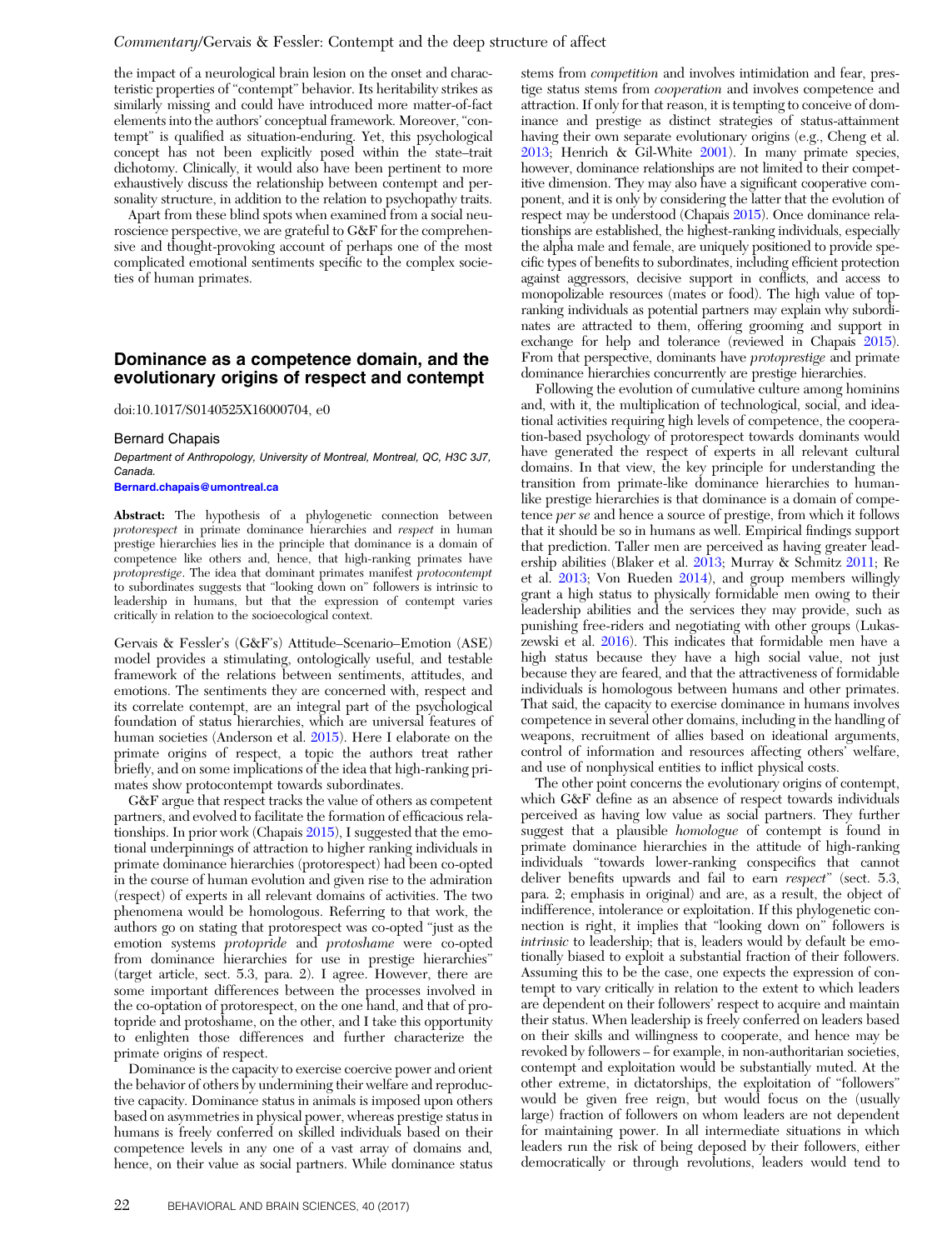exploit followers whenever opportunities arise, but covertly. History is filled with kings and nobles appropriating a disproportionate share of resources while publicly acting as if, and stating that, their subjects' welfare is their main concern.

## Are sentiments subject to selection pressures? The case of oxytocin

doi:10.1017/S0140525X16000716, e0

Chelsea D. Christie and Frances S. Chen

Department of Psychology, University of British Columbia, Vancouver, BC, V6T 1Z4, Canada.

[frances.chen@psych.ubc.ca](mailto:frances.chen@psych.ubc.ca) [chelsea.christie@psych.ubc.ca](mailto:chelsea.christie@psych.ubc.ca) <http://chenlab.psych.ubc.ca>

Abstract: We argue that natural selection operates on emotional and cognitive capacities supporting the subjective experience of sentiments, rather than on discrete sentiments themselves. We support this argument by examining the case of oxytocin in relation to the sentiment of love. We also explore future directions for health psychology research that includes "cold" aspects of contempt in conjunction with "hot" aspects.

Gervais & Fessler (G&F), recognizing that attitudes and emotions are highly intertwined in the social domain, make a compelling case for the value of reconciling distinct research traditions that have focused either on attitudes or on emotion in relative isolation. G&F provide a valuable discussion of why and how a broader lens should be used to examine the larger picture of social affect. Specifically, they focus on the unique social functions that are served through particular combinations of attitude and emotion.

The authors conceive of sentiments (such as *contempt*) as "functional networks of attitudes and emotions" that are organized around the "fitness affordances" – that is, likely costs and benefits of particular types of interactions – of others (sect. 4.2, para. 3). At the same time, the authors acknowledge considerable fluidity in the boundaries of sentiments (arguing, for example, that contempt can co-occur or overlap with love or anger to create pity or hate, respectively). What remains unclear in this formulation is whether and how natural selection could act upon sentiments, given the range of emotions and attitudes that the authors argue are encompassed within a single sentiment and the fluid boundaries that sentiments are proposed to have.

We commend the authors' broad aim of reconciling attitudes and emotions research. At the same time, we remain unconvinced that discrete sentiments such as contempt are themselves subject to selection pressures. Instead, we suggest that contempt emerges as a phenomenologically – and functionally – coherent construct because natural selection operates on underlying processes that, in combination, give rise to the subjective experience of a sentiment. Specifically, we posit that natural selection may act upon (1) basic affective reactions, (2) the cognitive capacity to hold stable representations of specific others in memory, and  $(3)$ the high-level ability to experience attitudes and emotions in flexible combinations in the service of particular social goals relative to specific individuals. In this conceptualization, further specification of discrete sentiments as units of functional specialization, or as distinct targets of evolutionary pressures, is unnecessary.

G&F (sect. 6.2, para. 8) discuss how certain neuroendocrine systems, such as oxytocin, may support specific sentiments (the authors do not specify a particular sentiment corresponding to oxytocin, but love might be a plausible candidate). We argue that a parsimonious interpretation of the prior research conducted on non-human animals does not require sentiments as an organizing construct. Instead, oxytocin seems to regulate basic affective and cognitive processes (e.g., desire for proximity; social recognition and memory) that yield attachment outcomes (e.g., proximity-seeking; social regulation of stress) to specific others (e.g.,

caregivers; mates; Donaldson & Young [2008](#page-53-0); Insel & Young [2001\)](#page-56-0). Infant–caregiver bonds and mated-pair bonds clearly serve functions with survival consequences, but these functions can be supported via oxytocin regulating basic affective reactions and cognitive representations (rather than via oxytocin regulating any particular sentiment directly). Oxytocin's basic functions across mammalian species are likely to be evolutionarily conserved. In humans, oxytocin's role in regulating affective and cognitive processes may operate in combination with our species' ability to experience attitudes and emotions in flexible combinations. Love may emerge as a coherent subjective experience out of the core processes that oxytocin supports, but the case for love itself as having an "evolved functional specialization" (sect. 4.1, para. 3) seems more tenuous when the role of oxytocin in the human species is considered alongside its role in other species' cognition and behavior.

Leaving aside the question of whether discrete sentiments are "evolved functional specializations" or not, G&F's discussion of individual differences in "sentiment profiles" of contempt provides interesting future directions for health psychology research. G&F describe a sentiment profile of contempt as an individual's proneness to feeling contempt (sect. 6.1, para. 5). The concept of hostility in health psychology – defined as a "negative attitude towards others, consisting of enmity, denigration, and ill will" (Smith [1994,](#page-60-0) p. 26) – maps well onto G&F's conceptualization of the "hot" aspects of contempt (i.e., anger, disgust, and laughter at the expense of others). A large body of research has linked hostility to coronary heart disease outcomes in both healthy and coronary heart disease populations (Chida & Steptoe [2009](#page-52-0); Smith et al. [2004\)](#page-60-0).

Several mechanisms explaining how hostility influences coronary heart disease have been proposed, including both behavioral and psychosocial mediators. Hostility and anger are linked to smoking, excessive alcohol consumption, greater fat and caloric intake, lower physical activity, and greater body mass (Bunde & Suls [2006](#page-52-0); Miller et al. [1996\)](#page-58-0). High levels of hostility and anger have also been proposed to create a pattern of "moving away" from others resulting in decreased social support, which could be a factor contributing to the association between hostility and coronary heart disease (target article: sect. 5.4, para. 4; Smith et al. [2004\)](#page-60-0).

G&F's ideas should prompt health researchers to consider the "cold" aspects of contempt (muted prosocial emotions such as compassion, guilt, and shame) in order to better understand the social isolation that has been associated with the "hot" (hostile) components of contempt. Speculatively, decreased levels of prosocial emotions might also result in higher levels of relationship strife and social isolation contributing to greater heart disease risk. Indeed, there is some evidence that lower trait levels of compassion are associated with less adaptive profiles of stress reactivity, including higher blood pressure reactivity and higher cortisol reactivity (Cosley et al. [2010\)](#page-52-0). Considering the health implications of "cold" aspects of contempt that often co-occur with the more well-studied "hot" aspects could help researchers develop more comprehensive interventions for individuals with high-contempt sentiment profiles.

## Warmth and competence as distinct dimensions of value in social emotions

doi:10.1017/S0140525X16000923, e0

#### Mina Cikara

Department of Psychology, Harvard University, Cambridge, MA 02138. [mcikara@fas.harvard.edu](mailto:mcikara@fas.harvard.edu) [www.intergroupneurosciencelaboratory.com](http://www.intergroupneurosciencelaboratory.com)

Abstract: Gervais & Fessler's analysis collapses across two orthogonal dimensions of social value to explain contempt: relational value,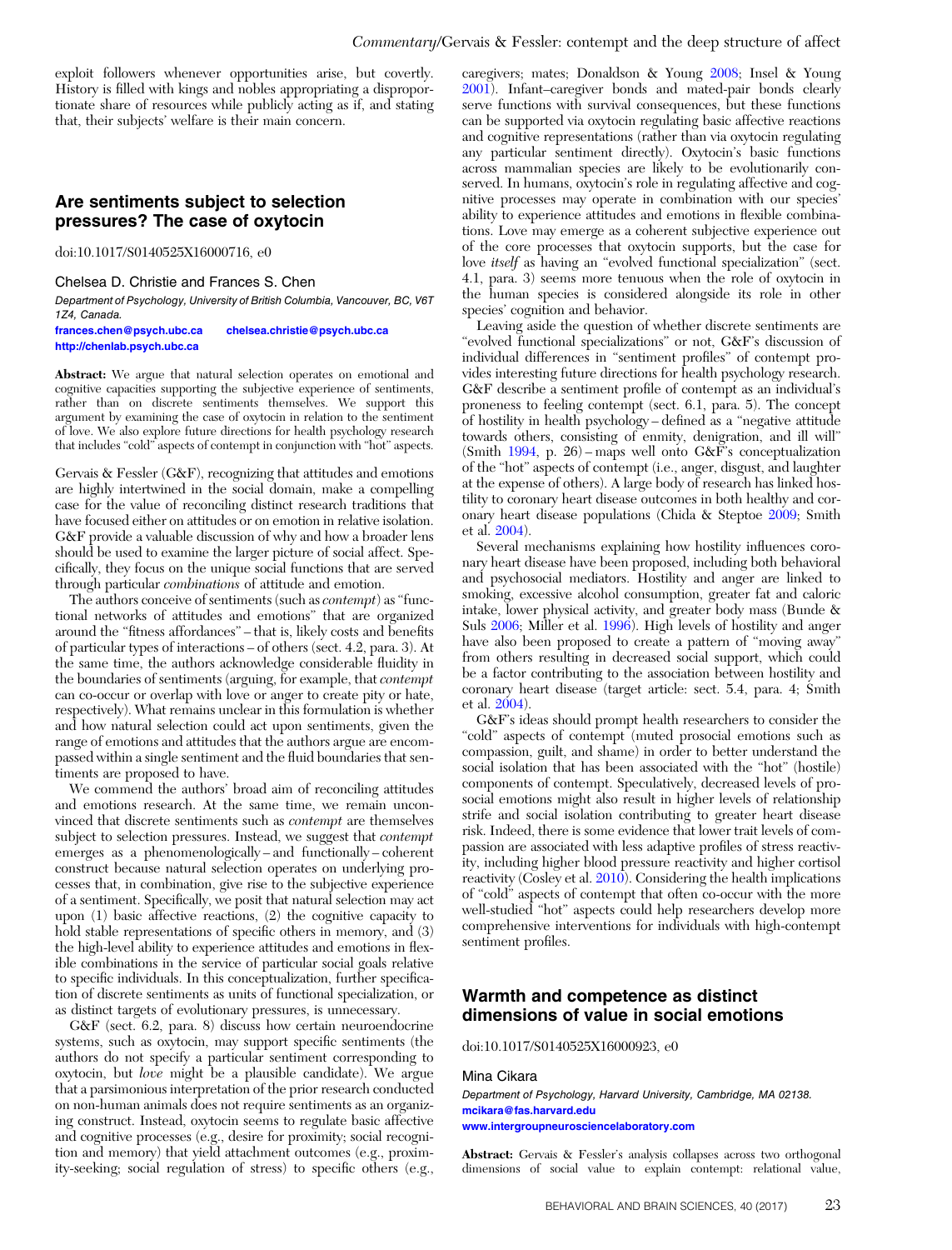predicted by cooperation, and agentic value, predicted by status. These dimensions interact to potentiate specific social emotions and behaviors in intergroup contexts. By neglecting the unique roles of these dimensions – and their associated attributes: warmth and competence – the sentiment framework cedes predictive precision.

Gervais & Fessler (G&F) have laid out a novel analysis of social emotions, which is sure to stimulate fruitful discussion and future research. Nevertheless, I believe that their model suffers from some conceptual ambiguity, which, if clarified, would give the analysis greater predictive power and fidelity.

The authors posit that low-value individuals are likely to become targets of contempt because they fail to elicit respect. This characterization neglects that value may be high or low along orthogonal dimensions and that these dimensions interact to predict specific emotions. The Stereotype Content Model (SCM) (Fiske et al. [2002;](#page-54-0) [2007](#page-54-0)) organizes beliefs about social and cultural groups along two fundamental dimensions of social cognition: warmth and competence. Warmth is attributed to groups that are generally seen as cooperative rather than competitive, whereas attributions of competence are reserved for high-status relative to low-status groups. Crossing the warmth and competence dimensions yields four broad classes of stereotypes and predicts specific corresponding emotions. Groups that are seen as both cooperative and high-status – and therefore warm and competent (e.g., Christians, middle class) – elicit emotions like pride and admiration. Groups that are seen as competitive (in the sense that they are free-riders) and low-status stimulate disgust and scorn (e.g., drug addicts, welfare recipients). The two "off-diagonal" classes provoke ambivalent emotions: cooperative but low-status groups (e.g., elderly, disabled) are seen as warm but incompetent and therefore trigger pity. Competitive but admittedly high-status groups (e.g., rich people, Asians, and other model minorities) activate emotions like envy.

In the SCM framework, groups may be imbued with relational value (based on their cooperation), agentic value (based on their status), neither, or both. Each dimension is associated with distinct suites of behaviors (Cuddy et al. [2007](#page-53-0)). Relational value predicts active behaviors. Cooperative groups receive active assistance (e.g., prosocial behavior, charity), whereas competitive groups receive active harm (e.g., harassment, political scapegoating). Agentic value, on the other hand, predicts passive behaviors. High-status groups receive passive facilitation (e.g., realpolitik cooperation) and low-status groups receive passive harm (e.g., neglect, limited access to education, housing). Each class of social groups receives a combination of these active and passive behaviors (e.g., elderly people receive charity, but are also neglected). Rather than treat them as orthogonal sources of value, G&F discuss "value" and "efficacy" as substitutes for one another.

Collapsing across warmth and competence as distinct value dimensions diminishes the predictive power of G&F's model. Furthermore, it considerably expands the swath of people who are likely to become targets of contempt. In the contempt-as-sentiment framework, all social targets with the exception of high-warmth, highcompetence targets are likely targets of contempt in either its cool or hot form because they are devalued on at least one dimension.

What determines whether a sentiment – in this case contempt – runs hot or cold? And when it runs hot, what determines whether contempt prompts approach or avoidance behaviors? G&F reference many likely moderators; the hot form of contempt may be invigorated by frequency of contact, stability of the social hierarchy, and network size, among many other factors. The authors ultimately conclude that the emotions, phenomenology, and behavior that result from the contempt sentiment will depend on "any variable that influences the perceived costs and benefits of social relationships" (sect. 6.1, para. 7).

Contrast this formulation with the systematic principles approach taken by the SCM, which begins by identifying the functional relations – competitive, cooperative – between parties to make predictions about downstream emotions and behaviors. Active, "hot" intergroup emotions are amplified when there is a

zero-sum relationship between two parties' goals (Fiske & Ruscher [1993;](#page-54-0) Struch & Schwartz [1989](#page-60-0)). Even in the absence of overt competition, the mere perception that a group poses a resource or value threat engenders negative emotions, intergroup conflict, and outgroup derogation (Deutsch [2006;](#page-53-0) Johnson & Johnson [1989](#page-56-0); Mackie et al. [2000](#page-57-0); Sherif et al. [1954/1961](#page-60-0)). However, as described above, the assessment of a group as friend or foe necessarily intersects with the assessment of their ability to enact their intentions (i.e., their status), good or ill.

Because the sentiment framework relies on a single index of value, it clusters anger, an approach emotion, together with disgust, an avoidance emotion, to produce the "hot" phenomenology associated with contempt. However, using both dimensions from the SCM allows us to differentiate when the hostile emotions route is likely to lead to anger and attack (i.e., in response to low-warmth, highcompetence targets; Glick [2002](#page-54-0)) versus disgust and exclusion (i.e., in response to low-warmth, low-competence targets). In line with these predictions, we find that participants report they would be most likely to harm low-warmth, high-competence targets (Cikara & Fiske [2011\)](#page-52-0), but most likely to say it is acceptable to sacrifice low-warmth, low-competence targets (Cikara et al. [2010](#page-52-0)).

Another strength of examining the orthogonal effects of competitiveness and status, as opposed to a unitary value, is that it allows for predictions about how emotional responses towards groups will change as attributions of warmth and competence change. For example, we find that participants are most likely to exhibit pleasure in response to competitive, high-status (relative to other) targets' misfortunes (for a review, see Cikara & Fiske [2013](#page-52-0)). However, providing participants with counter-stereotypic information that decreases these targets' status or increases perceptions of their cooperation significantly reduces participants' Schadenfreude (Cikara & Fiske  $2012$ ), indicating that it is these dimensions, as opposed to anything intrinsic to the groups themselves, that drives counter-empathic responses.

G&F's broader contribution to the social emotions literature is undeniable. The Attitude-Scenario-Emotion (ASE) model of sentiments integrates seemingly irreconcilable views of contempt and other social emotions. Formally integrating distinct dimensions of social value would deepen the impact of this approach by facilitating even more specific predictions regarding when and why contempt arises, and how it manifests.

#### ACKNOWLEDGMENTS

I am very grateful to Susan Fiske and Carey Morewedge for helpful comments on earlier versions of this commentary.

## Affect in social media: The role of audience and the presence of contempt in cyberbullying

doi:10.1017/S0140525X16000728, e0

#### Mihaela Cocea

School of Computing, University of Portsmouth, Portsmouth PO1 3HE, United Kingdom.

[mihaela.cocea@port.ac.uk](mailto:mihaela.cocea@port.ac.uk) <http://coceam.myweb.port.ac.uk/>

Abstract: Gervais & Fessler's Attitude–Scenario–Emotion (ASE) model is a useful tool for the detection of affect in social media. In this commentary, an addition to the model is proposed – the audience – and its role in the manifestation of affect is discussed using a cyberbullying scenario. The presence of contempt in cyberbullying is also discussed.

Social media is now a standard way of interacting with other people – friends, acquaintances, and a wider audience of unknown people. Given the wealth of online activity and its relevance to our "real" lives, analysis of social media has gained a lot of interest. In particular, affect detection from text has attracted many researchers (e.g., Altrabsheh et al. [2015](#page-50-0); Paltoglou &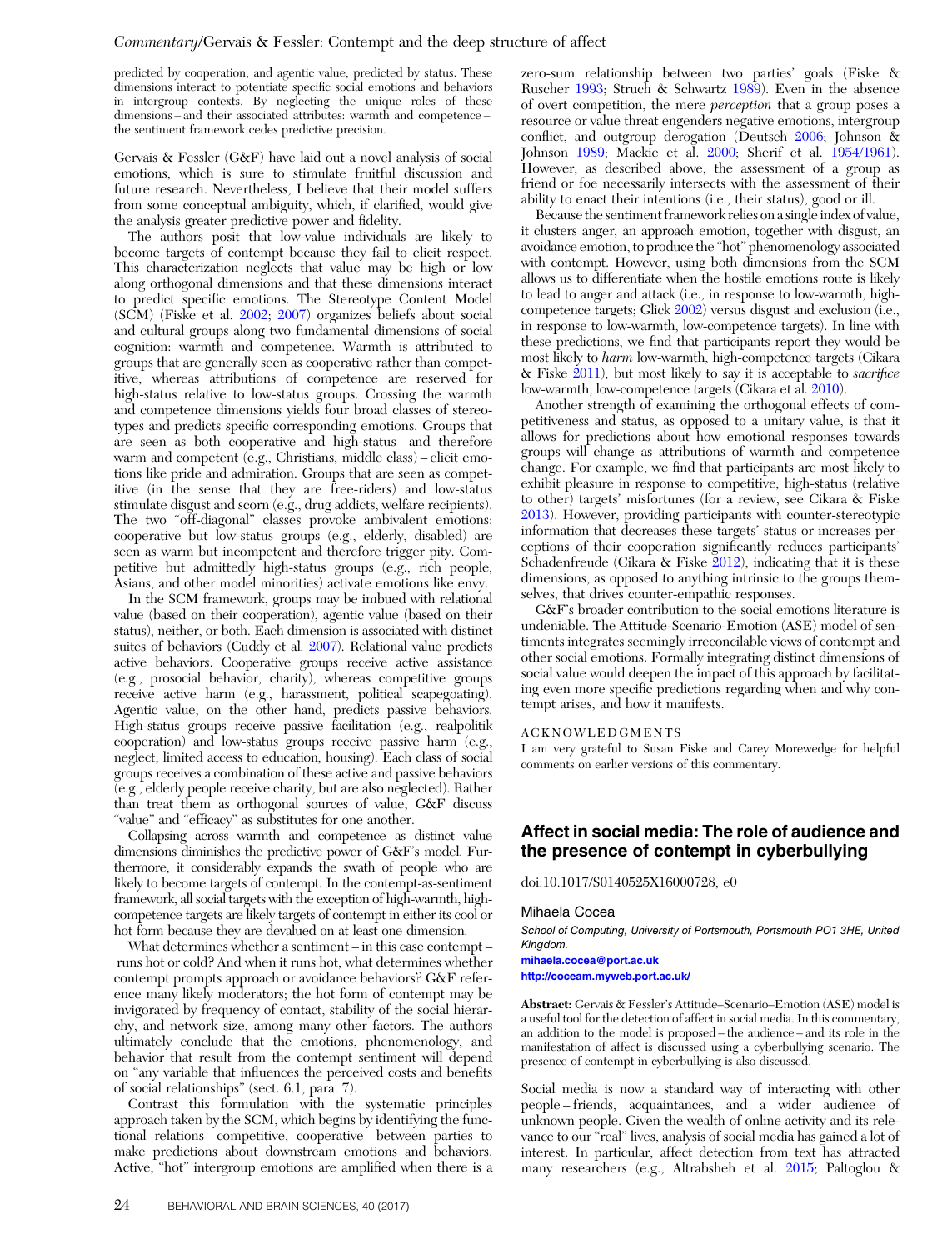Table 1 (Cocea). Cases of the Attitude–Scenario–Emotion+Audience (ASE+A) model for a cyberbullying scenario

|          | Case 1                                  | Case 2                    | Case 3                                          | Case 4      | Case 5                                          |
|----------|-----------------------------------------|---------------------------|-------------------------------------------------|-------------|-------------------------------------------------|
| Attitude | Appearance is indicative of one's worth |                           | One's worth is independent of one's appearance  |             |                                                 |
| Audience | Acquaintances;<br>friend with X         | Friends; friend with<br>Х | Friends and<br>acquaintances;<br>friends with X | Friends     | Friends and<br>acquaintances;<br>friends with Y |
| Emotion  | Lack of compassion                      | Mirth                     | Pity for Y                                      | Indignation | Fear                                            |
| Behavior | Indifference                            | Laughter at Y             | Indifference                                    | Defend Y    | Indifference                                    |

Thelwall [2012](#page-58-0); Tromp & Pechenizkiy [2015\)](#page-61-0), where affect is broadly understood as anything to do with human emotion and related phenomena. In this area, there is confusing terminology about what is expressed and what can be detected from social media text. A recent article (Munezero et al. [2014b](#page-58-0)) sought to clarify this terminology and it is largely aligned with Gervais & Fessler's (G&F's) article in the sense that emotions can be observed and that sentiments can be inferred from different emotion expressions.

Research in this area focuses on broad categories such as subjective versus objective text and positive/negative/neutral polarity (e.g., Gaber et al. [2015](#page-54-0); Liu & Zhang [2012\)](#page-57-0). Some attempts were made to detect specific emotions, mostly based on Ekman's basic emotions model (Ekman [1992b\)](#page-53-0) or Russell's dimensions (Russell & Mehrabian [1977\)](#page-59-0) (e.g., Balahur [2013;](#page-51-0) Paltoglou & Thelwall [2013\)](#page-58-0). In the last five years there has emerged detection of more complex affective phenomena, such as humour and irony (Reyes et al. [2012\)](#page-59-0), nastiness (Justo et al. [2014](#page-56-0)), and sarcasm (Altrabsheh et al. [2015](#page-50-0); Justo et al. [2014](#page-56-0)). Moreover, there is a growing interest in the detection of online activity such as antisocial behaviour (Munezero et al. [2014a\)](#page-58-0) and cyberbullying (Dinakar et al. [2012;](#page-53-0) Zhao et al. [2016](#page-62-0)) through the manifestation of affective text (e.g., insults).

In this context, the ASE model proposed by G&F would be a useful tool for sentiment detection. Given the characteristics of the medium of communication, that is, social media, I propose the addition of another dimension: the audience. The audience is implicit in social media; one may not be aware of the entire audience – in fact, there is a tendency to underestimate the size of the audience (Bernstein et al. [2013\)](#page-51-0), but one accepts that there is an audience and one's mental model of the audience influences one's online activity (Litt [2012](#page-57-0); Marwick [2011](#page-57-0)).

To illustrate the ASE model with the addition of the audience (ASE+A), a cyberbullying scenario is used, where cyberbullying is the repeated communication through digital media of hostile/ aggressive messages intended to harm/discomfort others (Tokunaga [2010](#page-61-0)). The influence of attitudes, audience, and emotions on behaviour is discussed for several cases [\(Table 1\)](#page-3-0). The cases and their explanations are not exhaustive; they are meant as an illustration of how the audience has an influence on one's emotions, and, consequently, on one's behaviour.

Scenario: X is repeatedly making nasty comments about Y's appearance on a social network. The last comment is more hurtful and is accompanied by an unflattering picture.

Cases 1 and 2 illustrate the presence of contempt with "cold" and "hot" phenomenology respectively. In Case 1, the actor lacks compassion for Y, but the uncertainty over the audience (i.e., perceived risk of social negative evaluation/less social reward), prevents a reaction resulting in indifference. Case 2, on the other hand, with an audience of friends involved in the bullying (i.e., opportunity to gain social reward or fear of losing social approval if not joining) activates hostility in the form of laughter.

Case 3 illustrates a conflict between one's beliefs and a friends' behaviour, which could result in compassion for Y, but a reluctance to risk the friendship with X, leading to no reaction. In Case 4, defending Y is an opportunity to gain social rewards

from an audience of friends (presumed to have similar beliefs). In Case 5, the actor is fearful that defending Y would lead to being targeted as well.

Thus, the audience has a major role in one's reactions on social media, with two main dimensions: (a) relationship to main actors (X and Y) and (b) the social group (friends/acquaintances/ unknown). Social reward depending on the audience of friends versus acquaintances was explored in previous research on cyber-bullying (Bastiaensens et al. [2014](#page-51-0); Jones et al. [2011\)](#page-56-0) – these cost-reward and power dynamic aspects are in line with the bookkeeping and commitment functions in social relationships, as discussed in G&F's article.

G&F define contempt as the lack of caring, but with the lack of intrinsic motivation to harm others. In cyberbullying, the intent to harm is present, without a clear distinction if this harm is the main goal or a means for other ends like social standing. In face-to-face bullying and, possibly even more so, in cyberbullying, the element of power or social standing may be the main goal. This may explain why some people join in the bullying when they do not know the victim or the initiating bully. Bertolotti and Magnani [\(2013](#page-51-0)) describe this behaviour as gratuitously humiliating another person in public and compare it to "sociopathy." In this sense, it is similar to the "hate crimes" mentioned by G&F, and contempt rather than hate is more likely to justify such behaviour.

Using the ASE+A model for affect detection offers the potential to better understand affect in the context of social dynamics by integrating elements of the context (i.e., scenario), the audience (network of relations), and attitudes. Of these, perhaps the most challenging is the detection of attitudes; in the case of cyberbullying, stereotypes about one's appearance, intelligence, and other personal characteristics are often involved (Dinakar et al. [2012](#page-53-0)) and could be used as a proxy for attitudes.

## Two kinds of respect for two kinds of contempt: Why contempt can be both a sentiment and an emotion

doi:10.1017/S0140525X1600073X, e0

Florian Cova, Julien Deonna, David Sander, and Fabrice Teroni

Swiss Centre for Affective Sciences, University of Geneva, Campus Biotech, CISA – University of Geneva, CH-1202 Geneva, Switzerland.

[Florian.Cova@unige.ch](mailto:Florian.Cova@unige.ch) [Julien.Deonna@unige.ch](mailto:Julien.Deonna@unige.ch) [David.Sander@unige.ch](mailto:David.Sander@unige.ch) [Fabrice.Teroni@unige.ch](mailto:Fabrice.Teroni@unige.ch) [https://sites.google.com/site/](https://sites.google.com/site/floriancova/)floriancova/ [http://www.unige.ch/lettres/philo/collaborateurs/professeurs/julien-](http://www.unige.ch/lettres/philo/collaborateurs/professeurs/julien-deonna/)

[deonna/](http://www.unige.ch/lettres/philo/collaborateurs/professeurs/julien-deonna/) <http://cms2.unige.ch/fapse/EmotionLab/Members/david-sander/>

[http://www.unige.ch/lettres/philo/collaborateurs/professeurs/fabrice](http://www.unige.ch/lettres/philo/collaborateurs/professeurs/fabrice-teroni/)[teroni/](http://www.unige.ch/lettres/philo/collaborateurs/professeurs/fabrice-teroni/)

Abstract: Gervais & Fessler argue that because contempt is a sentiment, it cannot be an emotion. However, like many affective labels, it could be that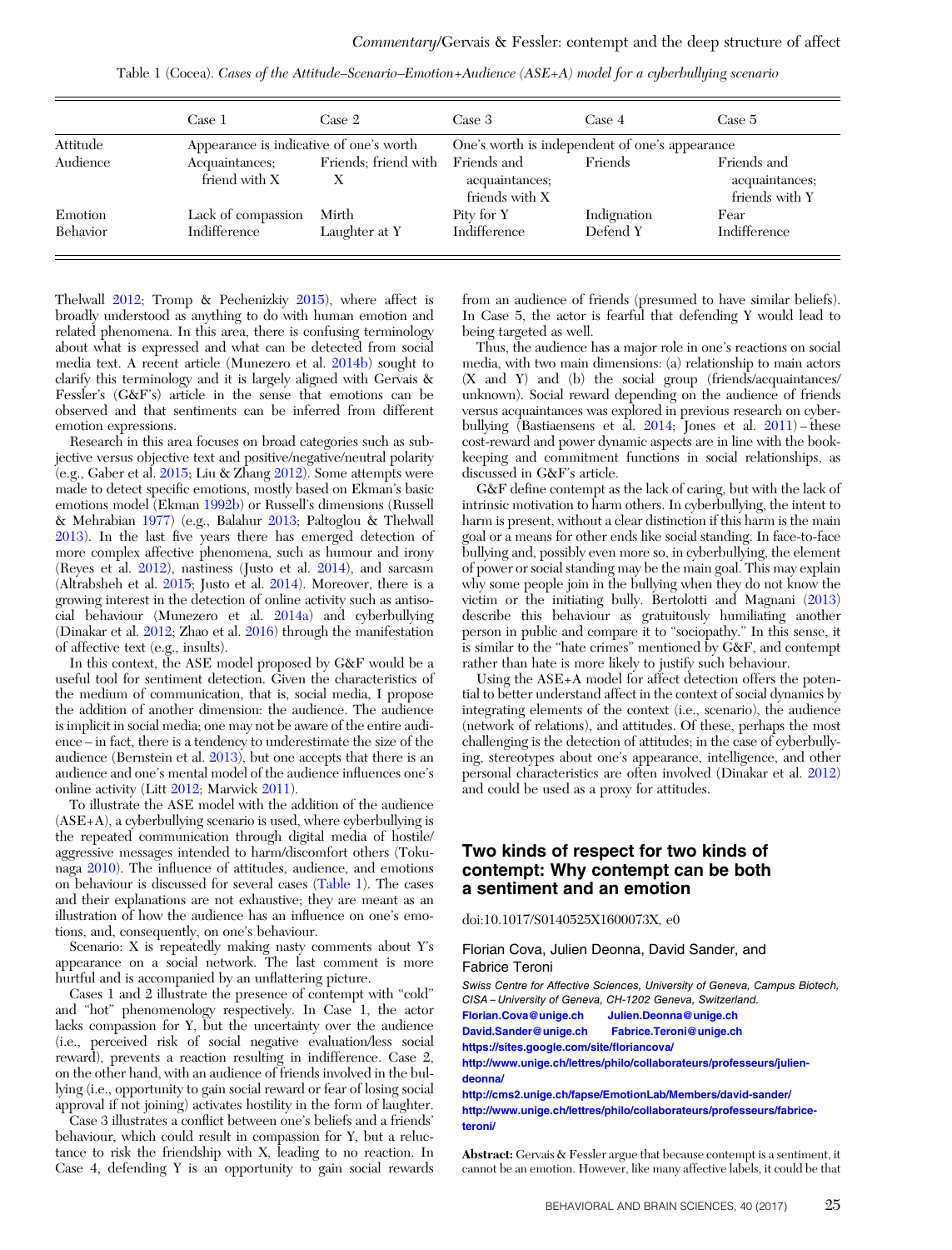"contempt" refers both to a sentiment and to a distinct emotion. This possibility is made salient by the fact that contempt can be defined by contrast with respect, but that there are different kinds of respect.

In their fascinating article, Gervais & Fessler (G&F) draw a distinction between emotions and sentiments and argue that contempt is better understood as a sentiment. G&F's distinction parallels a longstanding distinction in the philosophy of emotion between emotions (e.g., "being afraid of a spider at a given moment"), which are occurrent mental states, and emotional dispositions (e.g., "being afraid of spiders in general"). While simple emotional dispositions consist in being disposed to feel only a single kind of emotion (e.g., the disposition to feel fear when seeing a spider), complex emotional dispositions trigger different emotions depending on the circumstances (e.g., love and hate). This latter kind of emotional dispositions is what philosophers often call sentiments (Deonna & Teroni [2012\)](#page-53-0).

One common observation in the philosophy of emotions is that many folk concepts of emotions are ambiguous: they refer to both emotions and related emotional dispositions. For example, "He is angry at his father" may refer either to the emotion ("Right now, he is angry at his father") or to the emotional disposition ("He has been angry at his father for years"). Thus, even if G&F are right to point out that the term "contempt" sometimes refers to a sentiment, whether it also sometimes refers to a distinct emotion remains an open question.

This idea that "contempt" may refer to both a sentiment and an emotion finds additional support in G&F's proposal to define contempt in contrast to respect. Indeed, philosophers are accustomed to distinguishing between different kinds of respect. More particularly, Stephen Darwall has famously drawn a distinction between two kinds of respect: recognition respect and appraisal respect (Darwall [1977](#page-53-0)). According to Darwall, recognition respect "consists in giving appropriate consideration or recognition to some feature of its object in deliberating about what to do" (p. 38). Thus, "to have recognition respect for persons is to give proper weight to the fact that they are persons" (p. 40). Meanwhile, appraisal respect "consists in an attitude of positive appraisal of that person either as a person or as engaged in some specific pursuit" (p. 38). Thus, appraisal respect takes as objects only persons or features of persons "that manifest their excellence as persons or as engaged in some particular pursuit" (p. 38).

If we were to convert Darwall's proposal into psychological terms, we would probably fall on the following distinction. In one sense, respect amounts to caring for a person, that is, taking her well-being and interests into consideration. In another sense, respect is akin to admiration. In the first sense, we respect people when we do not instrumentalize or wrong them; in the second sense, we respect them when we appraise some of their excellence.

G&F's proposal somewhat conflates both notions in one construct. We have good reasons to keep them apart, however. There are people we do not admire and even consider quite incompetent, but whom we care about, or at least are reluctant to treat as objects (Fiske et al. [2002\)](#page-54-0). Recognition respect (i.e., the attitude that prevents us from treating people as mere means to our ends) may occasionally originate in appraisal of skills and abilities, but can as well originate in empathy, or even tenderness in the case of young children (Sherman & Haidt [2011](#page-60-0)).

Thus, if (i) we define contempt by opposition to respect, and (ii) accept that there are different kinds of respect, we should conclude (iii) that there are different kinds of contempt. If recognition respect amounts to care about someone, then its opposite is an absence of care, a pure indifference to someone's fate, which will translate into reduced empathetic reactions. Let's call this first form of contempt *disregard*. Alternatively, if appraisal respect amounts to admiring someone's excellence or skills, then it seems that contempt should not be defined as the mere absence of admiration, but as the opposite reaction, a negative



Figure 1 (Cova et al.). Two kinds of contempt (*disregard* and scorn), the corresponding two kinds of respect, and their properties (Cova [2016\)](#page-52-0).

emotion triggered by the spectacle of incompetence. Let's call this second form of contempt scorn (see our [Figure 1](#page-11-0)).

We now have two kinds of contempt, which demarcates between the two conflated notions in G&F's characterization of contempt: lack of care, on the one hand, and focus on poor skills and abilities, on the other. At that stage, we can trace our steps back to the distinction with which we started. On the face of it, our first kind of contempt (disregard) can only be a longterm disposition, that is, a sentiment. This is the side of contempt that G&F's account adequately captures. But if we look at the second kind of contempt (*scorn*), it looks as if it can be an occurrent mental state, and thus an emotion. We do say that we feel scorn on some occasions ("She felt only scorn for my performance"), even if "scorn" can at other times also describe a more durable emotional disposition ("I have only scorn for phackers"). We are thus led to an ambivalent attitude toward G&F's conclusion: the true claim that contempt is a sentiment is only half the story, since contempt is also an emotion. The difference between the two might sometimes be elusive, as scorn often leads to disregard. Still, we think that an account that distinguishes between different meanings of "contempt" is better suited to make sense of the conflicting evidence G&F rightly emphasize.

## Above and below the surface: Genetic and cultural factors in the development of values

doi:10.1017/S0140525X16000741, e0

Sara Dellantonio,<sup>a</sup> Luigi Pastore,<sup>b</sup> and Gianluca Esposito<sup>c,d</sup> <sup>a</sup>Department of Psychology and Cognitive Sciences, University of Trento, I-38068 Rovereto (TN), Italy; <sup>b</sup>Department of Education, Psychology, Communication, University of Bari "A. Moro", 70121 Bari (BA), Italy; <sup>c</sup>Affiliative Behaviour & Physiology Lab, Department of Psychology and Cognitive Sciences, University of Trento, I-38068 Rovereto (TN), Italy; <sup>d</sup>Social & Affective Neuroscience Lab, Division of Psychology, Nanyang Technological University, 637332, Singapore.

[sara.dellantonio@unitn.it](mailto:sara.dellantonio@unitn.it) [luigi.pastore@uniba.it](mailto:luigi.pastore@uniba.it) [gianluca.esposito@unitn.it](mailto:gianluca.esposito@unitn.it) [gianluca.esposito@ntu.edu.sg](mailto:gianluca.esposito@ntu.edu.sg) [https://www.researchgate.net/pro](https://www.researchgate.net/profile/Sara_Dellantonio)file/Sara\_Dellantonio [https://www.researchgate.net/pro](https://www.researchgate.net/profile/Luigi_Pastore)file/Luigi\_Pastore <http://abp.dipsco.unitn.it> <https://blogs.ntu.edu.sg/sanlab/>

Abstract: In the Attitude–Scenario–Emotion (ASE) model, social relationships are subpersonnally realized by sentiments: a network of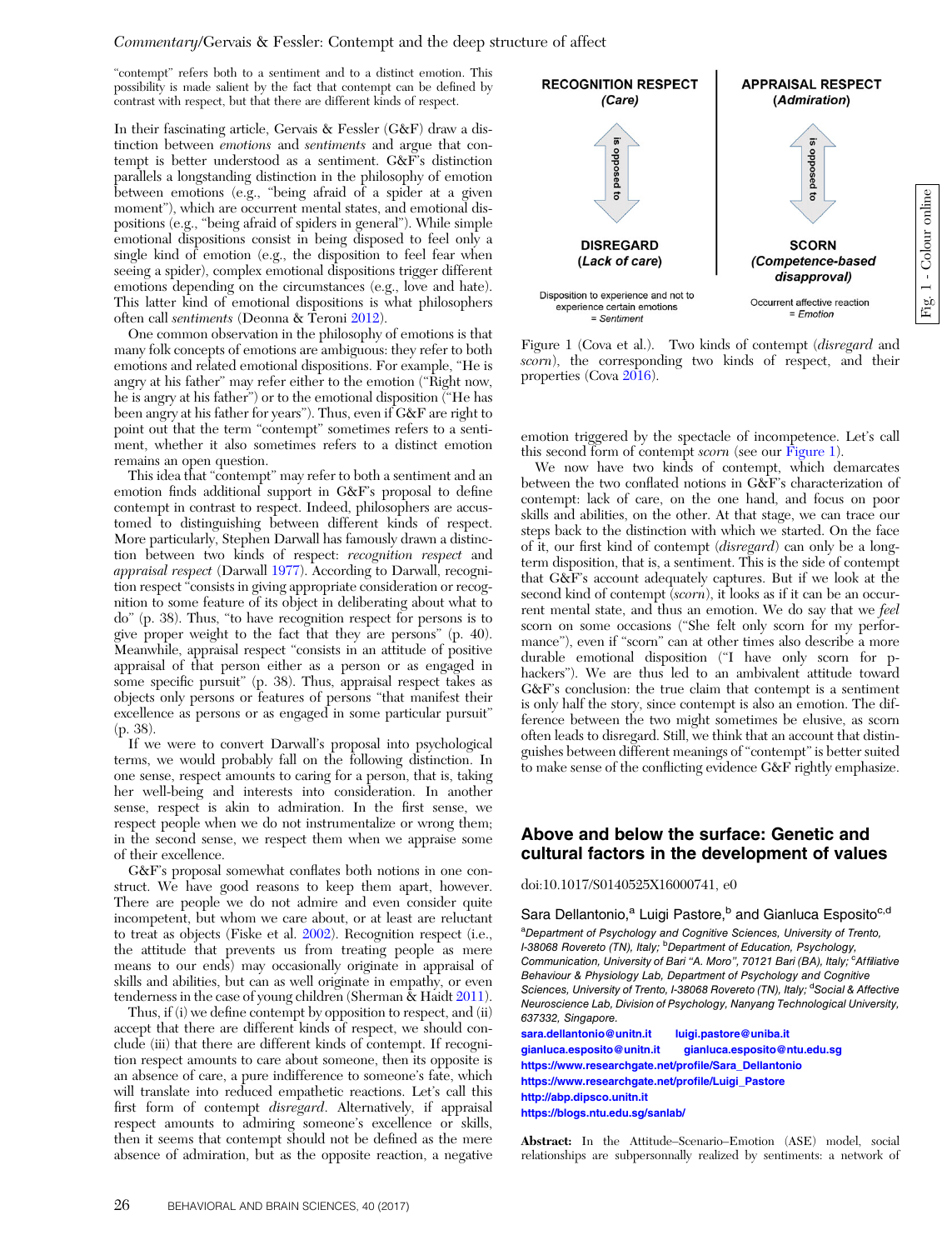emotions/attitudes representing relational values. We discuss how relational values differ from moral values and raise the issue of their ontogeny from genetic and cultural factors. Because relational values develop early in life, they cannot rely solely on cognition as suggested by the notion of attitude.

We describe and understand our social (inter)-actions on the basis of a complex of folk-psychological notions, for example, "contempt" or "respect," which also convey the criteria on the basis of which we attribute value to things and, above all, to people. We are generally aware which of these folk-psychological notions adequately describes our stance toward others – on any specific occasion we know whether we experience "contempt" or "respect" – and that such stances are characterized by specific affective tones. However, we do not know what causes these stances or whether the folk-psychological notions that we use to describe them are well grounded at a subpersonal level. Gervais & Fessler (G&F) develop a model called Attitude–Scenario– Emotion (ASE) that explains what these folk-psychological notions actually describe, that is, what computational and functional mechanisms realize our social relationships and actions. According to the ASE model, these stances and their characteristic affective tones are due to an underlying mechanism based on sentiments. Sentiments are viewed as functional networks: They are the basis of all social affects and constitute the deep structure that underlies and regulates emotions and attitudes (meant as affective valuations, which include cognitive elements such as beliefs, as well as representations concerning values).

The ASE model takes inspiration from early literature in social psychology, and its central idea can be traced back to 18th-century Sentimentalism, which claims that our social relationships are determined by the structure of our sentiments: these motivate all our morally relevant behaviors and allow us to become aware of our values as the criteria we use to assess our actions. In the ASE model, values are also a crucial operational parameter for sentiments that contributes to regulating our social emotions and selecting the appropriate (re-)actions. An important difference between these two perspectives is, however, the way in

which they conceive of values. This difference points to an explanatory gap in the ASE model.

For Sentimentalism, sentiments have a prescriptive function; they operate independently of reasoning processes to determine social actions (Shaftesbury [1711/2001](#page-59-0)). They are directly responsible for our grasp of moral values and do not derive from relational dispositions such as, for example, sympathy, because we can morally approve of the actions of our enemies (Hutcheson [1755\)](#page-56-0). The values conveyed by our sentiments are the outcome of a moral intuition: Values are immediately perceived as such; they are produced by an innate faculty and are, therefore, "objective" and shared by all humans. This argument does not apply in the ASE model.

First, the authors never speak of *moral* values. Values are rather qualified as (social-) relational, even though they are hypothesized to be indirectly related to morality through the mediation of sentiments: In G&F's view, our view of another person's moral (in)efficacy depends on whether we are motivated, for example, by contempt or respect. The switch from moral to relational values remains unexplained in the target article, but is probably rooted in a relativistic view of morality according to which there are no situations that are universally considered as specifically moral, and moral rules are instead con-sidered conventional, that is, social (Quintelier & Fessler [2012;](#page-58-0) [2015](#page-58-0)). To consider values as social-relational instead of moral might allow us to account for the cultural component of our judgments about what is right or wrong and for the fact that we often have variable degrees of moral consideration for people depending on our relation to them (e.g., friendship or hatred) (Dellantonio & Pastore [2013\)](#page-53-0). However, it makes it difficult to explain why humans are also capable of neutral moral evaluations, which disregard relational values and even contradict the sentiments we have.

Second, and most importantly, the authors do not address the issue of how these values are formed. In the ASE model, values are a component of attitudes described as affective valuations, that is, as cognitions characterized by an affective component. This raises the question of how the relationship between values and



**Transmission of Values** 

Figure 1 (Dellantonio et al.). Transgenerational Transmission of Values. Prenatal and postnatal factors influence early life experience, as family values are passed on. These family values merge later in life with individual and social values. The adult then passes on her/his values combined with her/his partner's values to the next generation.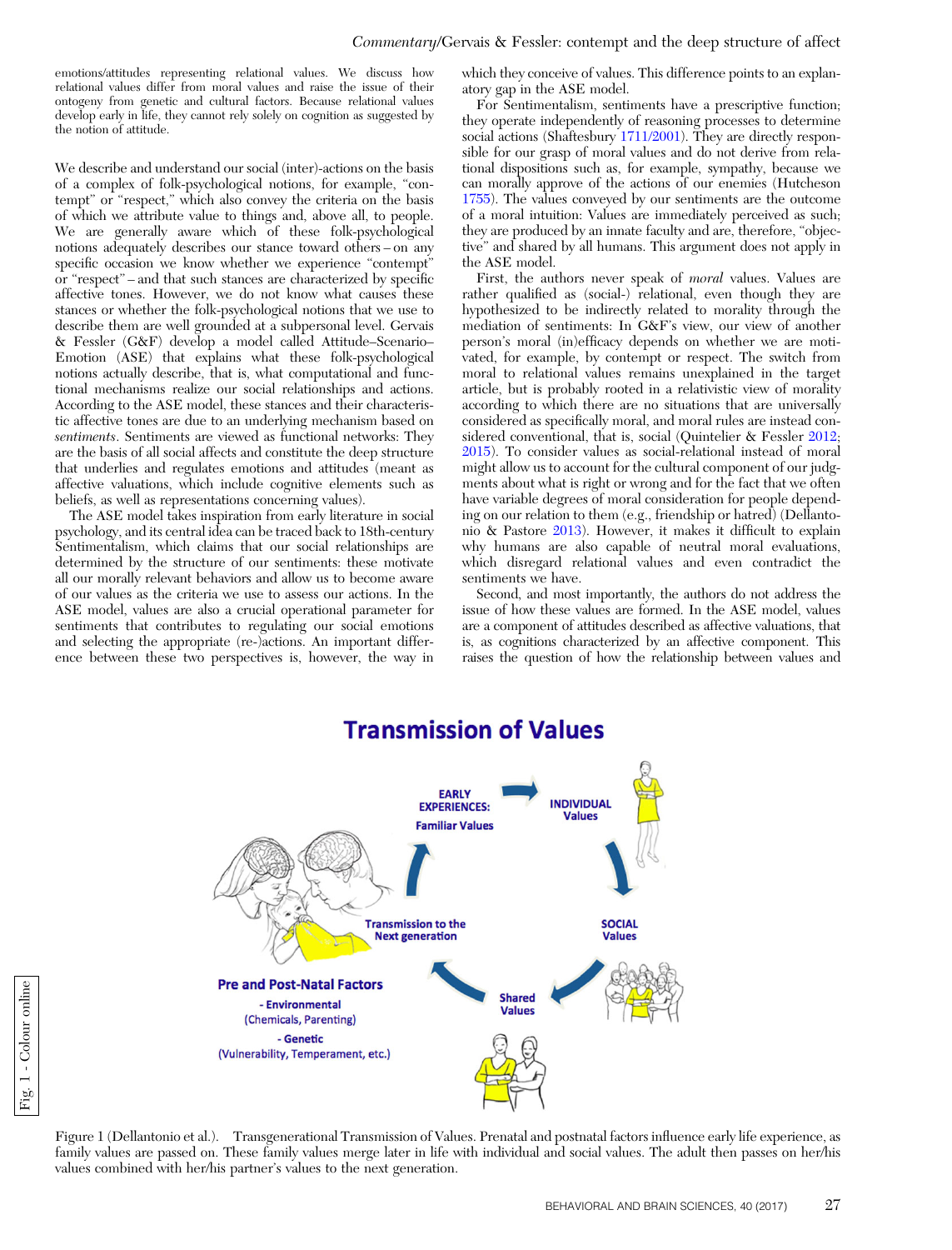valuations should be interpreted. Do values depend on valuations, that is, on the beliefs we have? Or are they rather the outcome of affects? If this remains undetermined, it is impossible to establish how people weight the relational value of others and how earlier weightings might be modified across time on the basis of what factors.

As for the ontogeny of values, we may gain some insight from recent literature in human genetics and physiology. Relational values, which may be represented by automatic patterns of relation in a given social scenario, start to develop at a very early stage, before children learn language and, thus, before they have cognitions in the form of beliefs. They start as subpersonal structures determined by our genetic background and environmental influences. Specifically, pre- and post-natal factors such as the genetic background of a person (genetic vulnerability and/or temperament) and environmental exposure (chemicals, parenting, etc.) interact in determining the transmission of relational values from one generation (parents) to the next (see our [Fig. 1\)](#page-11-0). Recent evidence has indicated, for instance, how people's automatic physiological reactivity to social stimuli (e.g., responses to a human cry [Esposito et al. [2017](#page-53-0)] or responses to socially appropriate/inappropriate contexts [Truzzi et al. [2016](#page-61-0)]) is moderated by complex factors that depend on both genetic background (i.e., the oxytocin receptor gene) and environmental exposure (e.g., exposure to hormones during the fetal period or the subsequent level of bonding with parents; see Dalsant et al. [2015](#page-53-0)). Of course, transmission from one generation to the next is not direct and linear; in addition, cognitive as well as social-relational mechanisms are involved in the further development of values. However, from a developmental perspective, values cannot be interpreted as the product of cognitive valuations; their early origin must be subpersonal, prelinguistic, and noncognitive. From this point of view, it does not seem appropriate to consider values as a component of attitudes, if attitudes are valuations. Alternatively, the notion of attitude should be further specified in terms of its affective components and its ontogenesis.

## We need more precise, quantitative models of sentiments

doi:10.1017/S0140525X16000753, e0

Mirta Galesic Santa Fe Institute, Santa Fe, NM 87501. [galesic@santafe.edu](mailto:galesic@santafe.edu) [http://www.santafe.edu/about/people/pro](http://www.santafe.edu/about/people/profile/Mirta%20Galesic)file/Mirta%20Galesic

Abstract: The constructs of attitudes, emotions, and sentiments are often only verbally defined and therefore somewhat vague. The sentiment construct might be fruitfully modeled as a result of sampling processes, complementing the Attitude–Scenario–Emotion model in explaining similarities and differences in sentiments across different cultures.

Attitudes and emotions are among the longest studied constructs in psychology, but there is still a lot of disagreement about the meaning of these concepts, their objective existence, and their function (e.g., Bohner & Dickel [2011](#page-51-0); Ekman [2016;](#page-53-0) Volz & Hertwig [2016](#page-61-0)). Gervais & Fessler's (G&F's) target article provides a thoughtful review of these constructs and clarifies them by examining their evolutionary significance for human sociality, recognizing the intricate links and feedbacks between attitudes and emotions, and distinguishing the folk affect concepts from basic affect systems.

The sentiment construct in the Attitude–Scenario–Emotion (ASE) model might not be as illuminating as the other ideas in the target article. It seems to be yet another verbally described psychological construct that might be difficult to empirically distinguish from related experiences (other recent

conceptualizations of sentiments are similarly vague; e.g., see Pang & Lee [2008;](#page-58-0) Stets [2003](#page-60-0)). In the ASE model, this construct was formulated specifically to describe the concept of contempt, which at times may be more similar to different emotions and at other times to attitudes. The number of different sentiments and their expressions might be very large, and their characteristics might overlap with each other and with their constituent parts. It therefore seems difficult to measure empirically and either prove or disprove that a person is experiencing a particular hypothesized sentiment. The potential of the sentiment construct to usefully describe and, in particular, predict human judgments and experiences could be limited.

Instead of adding a new (or revived) vague construct to organize other unclear constructs, more clarity and predictive power might be achieved by attempting to build a simple, parsimonious, quantitative model that would more precisely describe and predict what a person might experience in a particular social situation. A potentially good starting point might be the constructionist models of attitudes sensu Tourangeau and Rasinski [\(1988](#page-61-0)) and Schwarz and Bless ([1992\)](#page-59-0) (note that this tradition is largely disconnected from the constructionist models of emotions discussed in the target article). For instance, Tourangeau et al. [\(2000](#page-61-0)) proposed a belief-sampling model of attitudes in which a reported attitude is formed by sampling potentially relevant considerations from memory, which may include feelings, evaluations, images, or any other material that seems relevant in the current situational context. These models predict that the resulting attitudes will be affected by the context in which they are formed; but at the same time they can predict intra-individual consistency across time because of similar samples (Schwarz [2007](#page-59-0)). The models can also produce quite precise predictions of differences in attitudes constructed in different contexts.

A similar, but broader approach might be used to quantitatively model not only attitudes, but also syndromes of attitudes and emotions, such as contempt and other sentiments in the ASE model. People might sample different emotions, attitudes, and other relevant considerations from memory and from the current context to form an appraisal of a social situation. Different considerations might receive different sampling weights, determined in part by the evolutionarily developed sensitivity for an other's relational value as a potential cooperation partner, a mate, or a source of useful information, and in part by individual circumstances and affordances of the particular situation. The content of the samples and the sampling weights can, at least in principle, be explicitly or implicitly measured, or inferred from evolutionary analysis and anthropological findings. The samples might be quantitatively described as, for instance, an individual's frequency distribution over different emotions (e.g., anger, disgust, mirth) and evaluative judgments (e.g., devaluation and diminution; examples taken from G&F's [Figure 1](#page-11-0) in the target article). These distributions might be thought of as quantitative representations of the sentiments in the ASE model, and might be used as building blocks of simple models (e.g., akin to Galesic et al. [2012\)](#page-54-0) to predict the resulting motives, behaviors, and physical expressions.

To the extent that the same considerations receive similar weights in different cultures (e.g., because of their evolutionary significance), experiences in similar social contexts will translate across diverse populations. At the same time, to the extent that the social contexts differ between populations (e.g., in how easy it is to dissolve an unsatisfying relationship, or openly express hostility), the samples and the resulting experiences will be different. In other words, we might not need to assume an existence of specialized, evolutionarily developed functional networks of attitudes and emotions in order to explain similarities and differences across populations. Instead, sentiments such as contempt and respect might be conceived and perhaps more precisely modeled as experiences constructed from more basic emotions and relatively simple evaluative judgments sampled in a particular social context.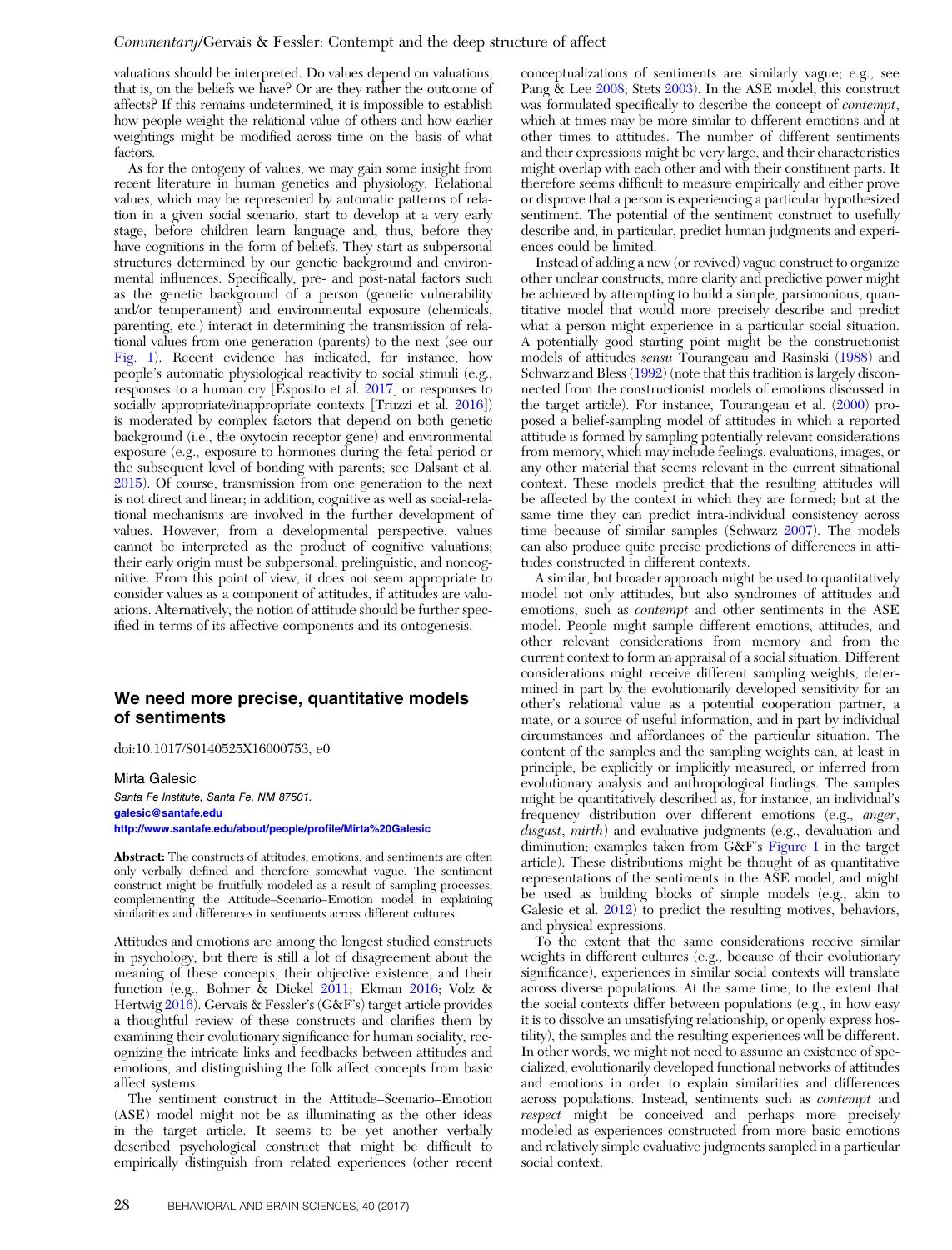## Contempt, like any other social affect, can be an emotion as well as a sentiment

doi:10.1017/S0140525X16000765, e0

Roger Giner-Sorolla<sup>a</sup> and Agneta H. Fischer<sup>b</sup>

<sup>a</sup>School of Psychology, University of Kent, Canterbury, Kent, CT2 7NP, United Kingdom; <sup>b</sup>Department of Psychology University of Amsterdam, 1001 NK Amsterdam, The Netherlands. [R.S.Giner-Sorolla@kent.ac.uk](mailto:R.S.Giner-Sorolla@kent.ac.uk) a.h.fi[scher@uva.nl](mailto:a.h.fischer@uva.nl) <https://www.kent.ac.uk/psychology/people/ginerr/> [http://home.medewerker.uva.nl/a.h.](http://home.medewerker.uva.nl/a.h.fischer/)fischer/

Abstract: Gervais & Fessler assert that contempt is (a) not an emotion (or an attitude) but (b) a sentiment. Here, we challenge the validity and empirical basis of these two assertions, arguing that contempt, like many other emotions, can be both an emotion and a sentiment.

The debate about how to define emotions and demarcate them from related phenomena like affect, feelings, attitudes, and sentiments is an everlasting discussion in the social and life sciences, starting with ancient philosophers and continuing until the present day (see Kleinginna & Kleinginna [\[1981](#page-56-0)] for an overview). Gervais & Fessler's (G&F's) article is a new attempt to clarify these different concepts, focusing on one emotion: contempt. The authors rightly argue that contempt is a relatively neglected phenomenon (see also our review, Fischer & Giner-Sorolla [2016\)](#page-54-0), but they also conclude that "the contempt-as-emotion literature has provided inconclusive, even perplexing results" (sect. 1, para. 3). They therefore assert that contempt is  $\overline{a}$  not an emotion (or an attitude), but (b) a sentiment. Here, we challenge the validity and empirical basis of these two assertions.

Contempt as non-prototypical emotion. G&F find support for eight different and coherent features of contempt from the literature, but still conclude that contempt cannot be considered a (basic) emotion. We do not see this literature on contempt as perplexing or inconsistent. Our review took as its basis a prototype view (Russell [1991b](#page-59-0)) in which non-prototypical emotions lack one or more key traits. For example, we argued that contempt may lack hot physiology and a clear term in English, but its appraisals, action tendencies, and expressions are distinctive. Contempt thus can be seen as a non-prototypical emotion (similar to other non-prototypical emotions like guilt or worry). This more parsimonious account shows that the literature does not lead inevitably to the model proposed by G&F.

Contempt as a sentiment, not an emotion. In our review, we argue that contempt can be both emotion and sentiment, based on Frijda et al.'s ([1991](#page-54-0)) definition of sentiment as an enduring object–emotion association, that is, a disposition to respond emotionally to a certain object. G&F assume that contempt can only be seen as an enduring sentiment, organizing more momentary related emotions such as anger and disgust around "a common attitudinal core" (sect. 3.3, para. 3). However, many other emotions can become enduring object-linked emotional sentiments, such as anger (e.g., Giner-Sorolla [2012](#page-54-0); Halperin & Gross [2011\)](#page-55-0), disgust (Ortony et al. [1990](#page-58-0); Olatunji et al. [2007](#page-58-0)), envy, or admiration (Fiske et al. [2002](#page-54-0); Harris & Fiske [2007](#page-55-0)). In other words, any emotion can become a sentiment when it becomes temporally extended, characterized by enduring changes in one's relation with others. There is no evidence that one of these is a "master sentiment" leading the other mere emotions along.

According to G&F, because contempt is a sentiment, it cannot also be an emotion, elicited by a single action of a person. We think that this assumption makes a category error: yes, contempt represents negative traits in others, but need not itself arise from an enduring attitude; one action can suffice. For example, a son who has a very good relationship with his parents hears that they have decided to divorce because his father betrayed his mother by sleeping with another woman, and he feels contempt towards his father. No pre-existing negative attitude is required to feel contempt for his father. On the contrary, the experience of contempt may lead

to an attitude change towards his father, and he may not have the same relationship with his father ever again. This story, as reported by a respondent in one of our studies (Fischer & Roseman [2007\)](#page-54-0), clearly illustrates that contempt can be an immediate response.

Although it is true that various studies have shown that contempt is more likely to endure than anger, this is plausibly because its eliciting factors are more likely to endure (a single act versus a character), and not a reason to deny contempt's manifestation as an emotion. In fact, it is hard to see how evidence that contempt has distinctive expressions (e.g., the unilateral lip curl [Matsumoto & Ekman [2004](#page-57-0)], or clucking or tutting noises [Hawk et al. [2009\]](#page-55-0)) fits the view of contempt as a recruiter of diverse, context-sensitive feelings and expressions. What transitory emotion is recruited, if not contempt itself, when the contempt sentiment leads to such displays?

The Attitude–Scenario–Emotion model of sentiments. While Frijda and colleagues' definition of sentiment is easy to operationalize – does an object elicit the same emotion at different times or when presented out of context – G&F propose an Attitude–Scenario–Emotion model of sentiments. This model's components have many hard-to-verify, hard-to-falsify or overlapping features (see G&F's [Table 2](#page-7-0) in the target article), for example, "diverse motives, behaviors, and expressions across scenarios" (said of sentiments in their [Table 2,](#page-7-0) but also potentially true of emotions or attitudes). In fact, the authors assert that sentiments are "higher-level functional networks of attitudes and emotion; each sentiment is an attitude state and the various emotions disposed by that representation" (sect. 4.2, para. 6). The interrelatedness and fuzzy boundaries of three core concepts of this model stand in sharp contrast with the authors' aim to disentangle folk concepts and the neurobiological basis of affect systems.

**Conclusion.** We agree on many functional points about contempt, but don't see the usefulness of an overly complicated model that blurs established usages of the terms "emotion" and "sentiment." Of the eight features of folk "contempt" presented as evidence of deep structure (target article, [Table 1\)](#page-3-0), none of them supports the structural model exclusively. Anger and disgust, the latter in particular, can also be (1) object focused and (2) enduring. A prototype view of contempt as emotion also characterizes contempt with the perception (feature 3) and reinforcement (feature 4) of low social value, and with related action tendencies (feature 8). Contempt's "coldness" (feature 5) is a non-prototypical feature, and its negative association with empathy and positive association with anger and disgust (feature 6) can be explained by related negative appraisals of social value. Finally, there is no comparative evidence that contempt has more or fewer expressions than other emotions (feature  $\bar{7}$ ), for example, disgust and anger too can be expressed through variations of a facial expression, sounds, verbal expression, or gestures. We encourage the study of the social and evolutionary functions of contempt using a more parsimonious and better-supported conceptual model.

## How dare you not recognize the role of my contempt? Insight from experimental psychopathology

doi:10.1017/S0140525X16000777, e0

Alessandro Grecucci,<sup>a</sup> Jon Frederickson,<sup>b,c</sup> and Remo Job<sup>a</sup> <sup>a</sup>Clinical and Affective Neuroscience Lab, CLIAN, Department of Psychology and Cognitive Sciences, University of Trento, Rovereto, 38068 (TN), Italy; <sup>b</sup>Washington School of Psychiatry, Washington, D.C. 20016;<sup>c</sup>Intensive Short Term Dynamic Psychotherapy Institute, ISTDP, Washington, DC 20016. [alessandro.grecucci@unitn.it](mailto:alessandro.grecucci@unitn.it) [jf1844@gmail.com](mailto:jf1844@gmail.com) [remo.job@unitn.it](mailto:remo.job@unitn.it)

#### <http://r.unitn.it/en/dipsco/clian><http://istdpinstitute.com/>

Abstract: Gervais & Fessler argue that contempt is an attitude state defined as a lack of respect that potentiates the activation and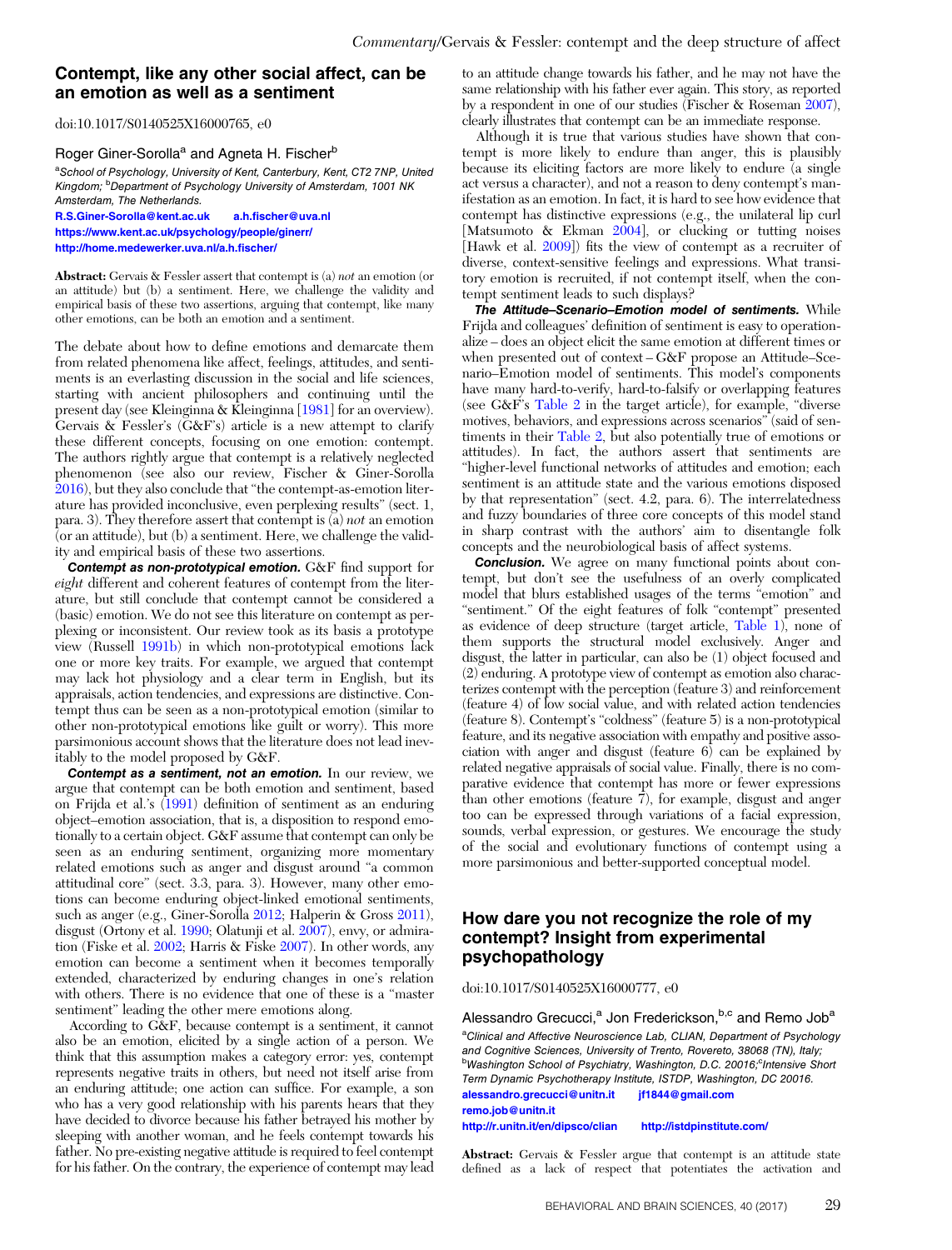deactivation of two different clusters of emotions. However, clinical and experimental findings do not support this view. We provide evidence that contempt is not an emotion, nor an attitude, but a reactive defensive mechanism evolved to help individuals avoid shame.

In their target article, Gervais & Fessler (G&F) develop a theoretical approach to understanding the role of contempt and use contempt as a case study to develop a broader argument about the architecture of basic affect systems (Attitude–Scenario–Emotion [ASE] model). A cornerstone of the article is that contempt is an attitude state defined as "an absence of respect" that potentiates the activation and deactivation of two different clusters of emotions (muted prosocial emotions and potentiated hostile emotions) (sect. 5.2). We believe this statement to be biologically and clinically implausible, and we argue that the available data from affective neuroscience and experimental psychopathology provide evidence that contempt is not an emotion, nor an attitude, but a reactive defensive mechanism evolved to help individuals to avoid and minimize the experience of self-harming emotions such as shame. We present three issues that are inconsistent with the authors' conclusions and support our view.

G&F identify "the absence of respect as the sentiment contempt" and propose "that the core of contempt is an attitude state that represents others' low intrinsic value to self, due to their inefficacy in adhering to social-relational standards; they have either failed to establish their worth or shown themselves unworthy of previous positive valuation" (sect. 5.2, also see their [Fig. 1](#page-11-0)). Accordingly, in the sequence for generating contempt, first, cues to inefficacy and low value are detected (relational cues); then contempt is activated (attitude); then anger, disgust, and mirth are activated (emotions); finally, intolerance and exclusion are enacted (behaviors). In other words, the timeline of events according to the ASE model is stimulus  $\rightarrow$  attitude → emotions → behavior. This assumption is not supported by affective neuroscience findings (Damasio [1999;](#page-53-0) Grecucci & Job [2015](#page-55-0); Grecucci et al. [2015](#page-55-0); Panksepp [1998\)](#page-58-0). Emotion has a neurobiological primacy over cognition (attitudes) and behavioral responses in terms of temporal dynamics (emotional information is processed a few milliseconds before cognitive processes take place [Damasio [1999;](#page-53-0) LeDoux [1998](#page-56-0)]) and anatomical circuitry (direct links between perceptual systems to detect salient stimuli and emotional structures, and then, higher cognition areas; Panksepp & Biven [2012\).](#page-58-0) It follows that a biologically plau $sible$  sequence is stimulus  $\rightarrow$  emotion  $\rightarrow$  behavior/cognition (Frederickson [2013;](#page-54-0) Grecucci et al. [2017](#page-55-0); Panksepp [1998](#page-58-0)). This evidence contradicts the model presented in G&F's [Figure 1.](#page-11-0) We suggest that for the ASE model to work, these findings should be incorporated in the model, which should be reformulated accordingly.

G&F argue that contempt shares some features of a sentiment. However, we see two major problems with this approach. On one hand, the nature of contempt is misunderstood; on the other hand, the link between contempt and emotions is unclear. A useful distinction from clinical psychology and psychotherapy is between emotions and defensive affects (Dadomo et al. [2016;](#page-53-0) Frederickson [2013](#page-54-0); Grecucci et al. [2016](#page-55-0)). The first refer to primary biologically generated emotions. They are elicited by specific stimuli and have certain temporal dynamics with specific strength and duration proportional to the relevance of the stimulus itself. The second, defensive affects, are generated by the operation of defensive mechanisms. They are not proportional to the entity of the stimulus and can be longstanding. Defensive affects serve to avoid and cover primary emotions. For their functions, defensive affects can be considered as part of defensive mechanisms typically used to ward off unwanted emotions (Vaillant [1992](#page-61-0), p. 238). We propose that contempt is not an emotion, nor a sentiment, but rather a defensive reaction that serves to protect the self against the experience of unpleasant emotions. The ASE model does not incorporate this distinction and is thus unclear regarding the nature of contempt.

Building on the previous considerations, we suggest that contempt is a defensive reaction to cope with the experience of shame. Robust clinical evidence indicates that shame-eliciting situations cause expressions of intense reactive contempt, anger and hostility (Izard [1991](#page-56-0); Kohut [1971](#page-56-0); Lewis [1971](#page-57-0); Nathanson [1994](#page-58-0); Tangney et al. [2007\).](#page-61-0) Lewis [\(1971](#page-57-0)) first noted that patients' shame co-occurs with responses of humiliated fury and suggested that shame can elicit defensiveness, anger, and overt aggression. Shame rage or humiliated fury is thought to represent a defensive response to a wounded self (Stuewig et al. [2010](#page-60-0)). Shamed individuals may become angry, blame others, and use contempt to regain a sense of agency and control (Gilligan [1996;](#page-54-0) Scheff [1987,](#page-59-0) pp. 109–49; Stuewig et al. [2010;](#page-60-0) Tangney [1992](#page-60-0); Tangney & Dearing [2002](#page-60-0)). This is especially true for individuals with antisocial and narcissistic personality disorders, who suffer from excessive shame sensitivity. This sensitivity leads to the creation of a defensive pathological grandiose self that keeps the self-esteem at tolerable levels (Kernberg [1984](#page-56-0); Kohut [1971;](#page-56-0) McWilliams [1994](#page-57-0)). When the grandiose self is publicly threatened with cues of inefficacy and low value, these individuals avoid the experience of shame by reacting with contempt, devaluation, and narcissistic rage, defense strategies designed to humiliate the offending person (Izard [1991;](#page-56-0) Kernberg [1984](#page-56-0); Lewis [1971\)](#page-57-0). This reaction aims to restore self-esteem and a pathologically positive selfview to protect the self from further harm (Kohut [1971](#page-56-0)). Recent experimental data from our lab show that individuals, when criticized for socially and morally unwanted aspects of the self, experience shame and subsequently react with anger towards others. Such anger reactions take the form of contempt aimed at devaluing and punishing the partner who criticized and shamed them (Grecucci et al., [in preparation\)](#page-55-0).

The above considerations allow us to frame the role and function of contempt, and its link with emotions, in a clear and consistent pattern. When someone is threatened by relational cues of inefficacy and low value (stimulus), shame is experienced (emotion). Contempt is not a feeling, but a defensive strategy to avoid shame. Contempt (as well as other cognitive and behavioral reactions) attempts to restore a positive self-image (defensive reaction) by devaluing the image of the other person. As it stands, G&F's framework cannot account for the pattern we have outlined on the basis of neuroscientific data and clinical observations, and we suggest that some aspects of G&F's approach need rethinking.

## A sentimental education: The place of sentiments in personality and social psychology

doi:10.1017/S0140525X16000789, e0

#### Nick Haslam

School of Psychological Sciences, University of Melbourne, Parkville, VIC 3010, Australia.

### [nhaslam@unimelb.edu.au](mailto:nhaslam@unimelb.edu.au)

[www.psych.unimelb.edu.au/nhaslam](http://www.psych.unimelb.edu.au/nhaslam)

Abstract: "Sentiment" is a potentially appealing concept for social and personality psychologists. It can render some complex affective phenomena theoretically tractable, help refine accounts of social perception, and illuminate some personality dispositions. The success of a future sentimental psychology depends on whether "sentiment" can be delimited as a distinct domain, and whether a credible classification of sentiments can be developed.

Like Dr. Frankenstein, Gervais & Fessler (G&F) have brought something dead back to life. Their monster, the concept of sentiment, has been rebuilt from the remnants of early psychology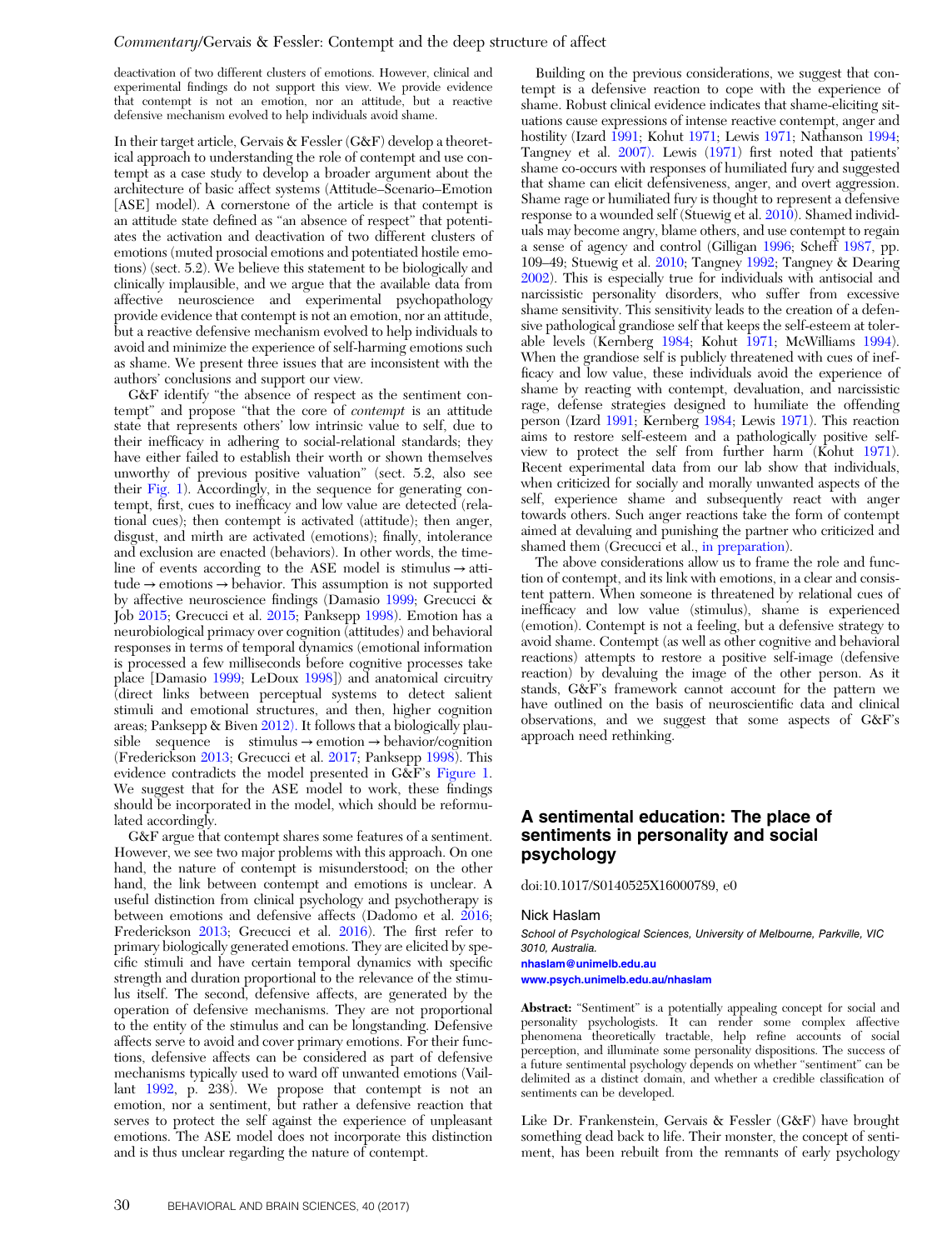textbooks. As a functional network of emotions and attitudes, a sentiment is a complex assemblage, and the authors' Attitude– Scenario–Emotion model allows emotion theorists to sew it together with surgical precision.

Just how functional "sentiment" will prove to be in psychology's conceptual repertoire remains to be seen, but the idea has several desirable properties. First, it helps to make sense of complex phenomena such as contempt that are not easily assimilated into existing concepts of emotion or attitude but appear to have elements of both. Like Goldilocks' porridge, sentiments are not too affectively hot nor too cognitively cold to do justice to love or respect. Second, G&F's account of sentiments represents a sophisticated synthesis of cultural and evolutionary approaches to emotion. Third, like recent developments in moral psychology (Rai & Fiske [2011\)](#page-59-0), the concept of "sentiment" places the regulation of social relationships front and center in the study of affective science, where it belongs. Sentiments are embedded in social relations, not confined to individual hearts and minds.

For a social psychologist, "sentiment" is an appealing idea. The concept of emotion has often been poorly integrated into research on core social psychological topics such as stereotypes and prejudice. As a result, this research has tended to flatten complex affective orientations towards others into a single dimension of positive versus negative evaluation. This unidimensional understanding has begun to break down as social psychologists recognize that stereotypes differ qualitatively and that prejudices vary in their affective coloration. This recognition is best known through the work of Susan Fiske and colleagues (Fiske et al. [2007](#page-54-0)). Their stereotype content model identifies groups which are targets of prejudices that have different emotional tones – pitying, envious, or disgusted – depending on their perceived status and warmth. Here sentiment-like ideas are permeating the social psychology of attitudes in a direction that G&F's work might advance.

The concept of sentiment also has the potential to bridge personality and social psychology. These fields sometimes seem to be drifting apart on different tectonic plates, one increasingly bound to the idea of universal neurobiologically grounded affective dispositions, the other to contextually variable cognitive appraisals. "Sentiment" offers a point of connection. If a sentiment is a particular configuration of (social) emotions and attitudes directed towards a particular (social) object, then some personality characteristics may be construed as default sentiments, as the authors propose, or as generalized sentiments without particular objects.

If this is the case, then the task of the personality psychologist is not just to identify a latent trait psychometrically and explore its correlates, but to understand the complex cognitive-affective network that underpins individual differences. Sentiments are a promising starting point for this kind of social psychologyinformed personality research. Research on dispositions to express single emotions (e.g., trait anxiety, envy-proneness) has proven to be something of a dead end, and exploring tendencies to manifest more complex configurations – "pluripotent" emotions as the authors describe them – may be revealing. G&F's analysis of psychopathy as a trait linked to the sentiment of contempt is encouraging on that point. Future research might link complex traits such as dependency and narcissism to possible sentiments of love and pride.

The real challenges for a future psychology of sentiments will be to demonstrate that "sentiment" has clear conceptual boundaries with adjacent notions of "emotion" and "attitude," and that a credible classification of sentiments can be developed. On the first point, there is reason for some skepticism. G&F do not make a strong case for sentiments being qualitatively distinct from emotions or attitudes, and, thus, self-evidently needful of their own separate conceptual domain. Emotions vary in their durability and complexity, attitudes vary in their degrees of affective saturation, and sentiments might simply represent an indistinct intermediate zone between the most prototypical emotion and the most prototypical attitude, rather than being a distinct natural kind. This semantic continuum can be carved in different

ways in different languages. In the Romance languages, for example, what counts as "emotion" is typically covered by two distinct terms referring to primary and secondary emotions. In French, "emotion" refers to more basic emotional states and "sentiment" to states that are seen as relatively complex, refined, and unique to humans. Thus, the same affective landscape is mapped rather differently in French and English, and in the former the distinction between "sentiment" and "emotion" is drawn in a different place – closer to the emotion prototype – than it is in the authors' formulation. As Wierzbicka [\(1999](#page-61-0)) has written, the French "sentiment" generally resembles the English "emotion" except that it lacks reference to bodily states. These linguistic points relate to everyday word meanings rather than to scientific concepts, but they raise questions about whether a clear distinction between sentiments and cognate concepts can be made. If it cannot, the psychology of sentiments will be undermined.

Whether sentiments can be classified readily is another key challenge. The psychology of discrete emotions is grounded in a well-established, if occasionally questioned, taxonomy. The development of a similarly solid classification of sentiments – whether categorical like the taxonomy of basic emotions or dimensional like the taxonomy of personality – would be a great step forward for a future sentimental psychology. However, this classification will be compelling only if there is general agreement on what phenomena count as sentiments – where the concept's boundary lies – and if the classification does not closely resemble the classifications of emotions or attitudes. If they do, psychologists might question whether the domain of sentiments is truly distinct. Much work remains to be done, but G&F's proposal is a promising first step.

## Warmth, competence, and closeness may provide more empirically grounded starts for a theory of sentiments

doi:10.1017/S0140525X16000790, e0

Daniel J. Hruschka

School of Human Evolution and Social Change, Arizona State University, Tempe, AZ 85287-2402. [Daniel.Hruschka@asu.edu](mailto:Daniel.Hruschka@asu.edu)

<https://shesc.asu.edu/content/daniel-hruschka>

Abstract: Gervais & Fessler dissect the folk concept of "contempt" to argue for a functionally integrated model of attitudes and emotions in the context of social relationships. Existing studies of how evaluations of warmth, competence, and closeness shape people's reactions and behaviors towards others may help in operationalizing and testing the proposed model.

In the target article, Gervais & Fessler (G&F) propose the Attitude–Scenario–Emotion (ASE) model of sentiment as a remedy to a contemporary disconnect between the study of emotions and attitudes in social behavior. The authors use "contempt" as the main lever for their argument, providing a fascinating portrayal of its functions, cross-cultural instantiations, and potential phylogenetic origins to show that contempt is not simply a basic emotion or an attitude, but rather a functionally integrated network of emotions and attitudes called a sentiment. According to their model, "contempt" is only one of a number of distinct sentiments, including love, respect, hate, and fear, that both keep track of the value of relationships and facilitate commitment to them.

The ASE model productively focuses our attention on how complex networks of attitudes and emotions help us evaluate, react to, and act towards social partners, as well as the evolutionary functions of these networks. However, the focus on contempt rather than on better studied dimensions, such as warmth, competence, and closeness, makes it difficult to judge how the theory improves our understanding over and above an already growing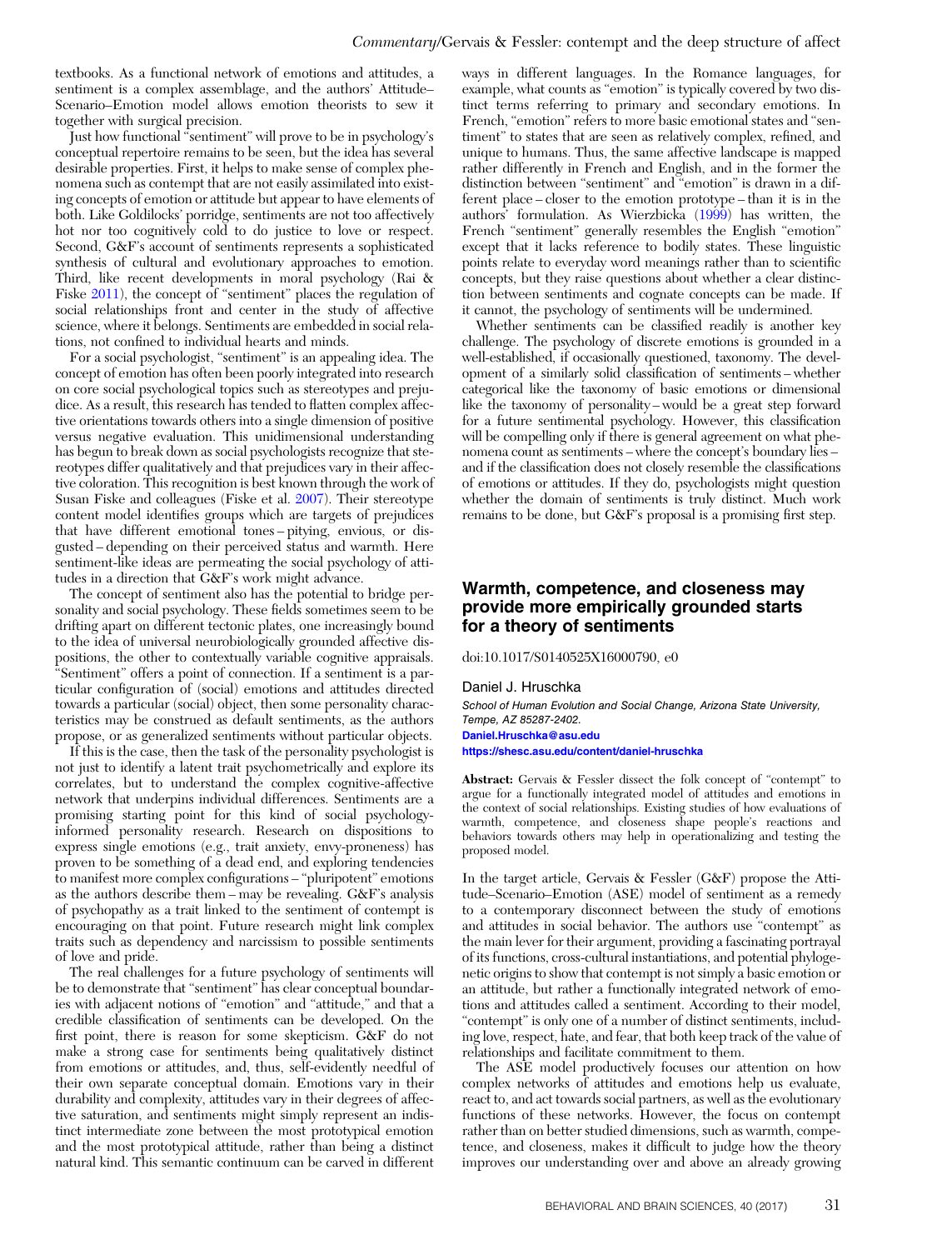literature on how people evaluate and act towards others. Here I describe some potential linkages that might inform the model as it is filled out with concrete examples in future work.

A recurring prediction in the target article is that contempt for another person will reduce prosocial behavior towards that person – muting prosocial emotions, undermining compassion, potentiating anger, promoting exploitation, and leading not only to relationship dissolution, but also avoidance, exclusion, mockery, and dehumanization (also see [Figure 1](#page-11-0) in the target article). This fits well with the folk concept of contempt and the negative connotations of the term. However, the article also raises the possibility that the effect of contempt can be completely reversed by another sentiment, love. In such situations, as with one's own young child or a beloved elderly community member, contempt and love together can lead to pity and related prosocial emotions and behaviors. In the English language at least, this seems like an odd way of talking about a loved one. It would be quite an emotional mindbender to say, for example, that I love my child, but that I also have contempt for her. I'm fine calling my child helpless, needy, or incompetent, but saying I have contempt for her is a stretch. How such challenges arise in other languages and cultures remains to be seen, and is worth considering as the authors further elaborate and assess the ASE theory of sentiments.

A potentially simpler theory of contempt would build from well-established dimensions of warmth and competence already studied in social cognition (Cuddy et al. [2007](#page-53-0); Fiske et al. [2007](#page-54-0)). According to this model, a dimension of warmth captures assessments of trustworthiness, liking, and loving. Orthogonally, a dimension of competence captures perceived ability, skills, and efficacy. In evolutionary terms, these are both plausibly cues to the magnitude and reliability of fitness benefits provided by others. The folk concept of "contempt" can easily fit into the low-warmth and low-competence quadrant of this two-dimensional model. Reframing contempt in this way also suggests why it doesn't sound right to view one's beloved young child with contempt. Contempt is not just about "looking down," but rather about looking down with a lack of warmth or love towards that person. When considered in light of the warmth–competence model, perhaps one of the reasons contempt is an enigma is not that it is an emotionally pluripotent sentiment, but rather that it is a composite of two more basic ways of evaluating others.

In addition to making it easier to talk in English about how I view my young child, this alternative model allows us to compare ways of operationalizing how people evaluate their social partners. In fieldwork in the United States and in rural Bangladesh, respondents can readily talk about concepts like social closeness and liking (coinciding with a warmth dimension) and relative ability or need (coinciding with a competence dimension). In most cases, they don't protest when asked to rank or rate others along these dimensions, and they have reliable correlations with giving and helping (Hackman et al. [2015;](#page-55-0) [2017](#page-55-0)). It would have been helpful if the article had discussed how readily people in different cultural settings could rate others in terms of how much contempt they feel towards those others.

The warmth–competence model has largely been applied to social judgments about groups and classes of people. However, it also has clear relevance to how people evaluate, react to, and act toward current and potential relationship partners. For example, the concept of social or emotional closeness in the literature on altruism in social relationships appears to map closely to the warmth dimension. Contrary to G&F's observation that attitudes are often poorly linked with behaviors, numerous studies have found reliable associations between perceived social closeness to a partner and giving both real and hypothetical stakes and helping in naturalistic settings (Aron et al. [1992;](#page-51-0) Bechler et al. [2015;](#page-51-0) Hackman et al. [2015](#page-55-0); [2017;](#page-55-0) Ma et al. [2015;](#page-57-0) Rachlin & Jones [2008\)](#page-59-0).

I have focused here on the proposed sentiment of contempt because it was described in most detail in the target article. However, it is quite possible that other sentiments proposed by

G&F, such as love, may pose similar challenges of definition and operationalization (Fisher et al. [2002;](#page-54-0) Hruschka [2010;](#page-55-0) Sternberg [1986\)](#page-60-0). As the hypothesized structure of sentiments is more thoroughly fleshed out against existing and future empirical work, it will be exciting to see what sentiments finally emerge as distinct and functionally coherent. The ASE model may be useful, but it will require considerable working out with appropriate concrete examples and linkage with existing empirical work before this can be determined.

## Oxytocin shapes the priorities and neural representations of attitudes and values

doi:10.1017/S0140525X16000807, e0

René Hurlemann,<sup>a,b</sup> Nina Marsh,<sup>b</sup> Johannes Schultz,<sup>b</sup> and Dirk Scheele<sup>b</sup>

<sup>a</sup>Department of Psychiatry, University of Bonn, 53105 Bonn, Germany; **bDivision of Medical Psychology, University of Bonn, 53105 Bonn, Germany.** [renehurlemann@icloud.com](mailto:renehurlemann@icloud.com) [n.marsh@gmx.de](mailto:n.marsh@gmx.de) [johannes.schultz@gmail.com](mailto:johannes.schultz@gmail.com) [dirk-scheele@gmx.de](mailto:dirk-scheele@gmx.de) <http://renehurlemann.squarespace.com/welcome/> <https://sites.google.com/site/johannesschultz/> <http://psychiatrie.uni-bonn.de/>

Abstract: The phylogenetically ancient neuropeptide oxytocin has been linked to a plethora of social behaviors. Here, we argue that the action of oxytocin is not restricted to the downstream level of emotional responses, but substantially alters higher representations of attitudes and values by exerting a distant modulatory influence on cortical areas and their reciprocal interplay with subcortical regions and hormonal systems.

In their superb Attitude–Scenario–Emotion (ASE) model, Gervais & Fessler (G&F) propose that distinct sentiments such as contempt or love result from enduring attitudes which moderate discrete emotional outcomes across various scenarios in a top-down– like manner. When reflecting on the role of neuroendocrine systems in the light of the ASE model, the authors suggest that the canonical "functions of the [neuropeptide] oxytocin are not the attitudinal encoding of social value itself, but are specifically emotion-like" (sect. 6.2, para. 8), thus enabling different behavioral outcomes depending on superordinate a priori attitudes.

The past decade has witnessed a tremendous surge of interest in the modulatory effects of oxytocin (OXT) on social-cognitive and behavioral readouts in humans. These studies are feasible because intranasal delivery of synthetic OXT allows modeling of transient states of heightened brain OXT concentrations (Striepens et al. [2013\)](#page-60-0). Converging evidence now suggests that the influence of OXT varies as a function of context and interpersonal variables (Olff et al. [2013\)](#page-58-0). As such, OXT effects can be dependent upon the time point of administration (Eckstein et al. [2015](#page-53-0); [2016](#page-53-0)), the presence of social cues (Scheele et al. [2015](#page-59-0)), social provenience and parochialism (De Dreu et al. [2010](#page-53-0); [2011](#page-53-0)), or neurodevelopmental characteristics (Scheele et al. [2014a](#page-59-0)). However, G&F's interpretation that the peptide produces exclusively emotion-like effects has several shortcomings. For instance, it cannot account for the finding that exogenous OXT evokes differential effects in women and men (Scheele et al. [2014b](#page-59-0)) and young and elderly participants (Ebner et al. [2015](#page-53-0)), despite the absence of a priori group differences in the placebo condition. Moreover, the authors' interpretation does not fully account for OXT causing an enhancement of emotional empathy to the pain of an adversary outgroup (Shamay-Tsoory et al. [2013](#page-59-0)) and a newly induced social altruism bias at the cost of ecological responsibility (Marsh et al. [2015\)](#page-57-0), both of which rather suggest that the peptide can weaken or reverse a priori attitudinal representations and resultant behavioral priorities. Administration of OXT may even modify complex psychological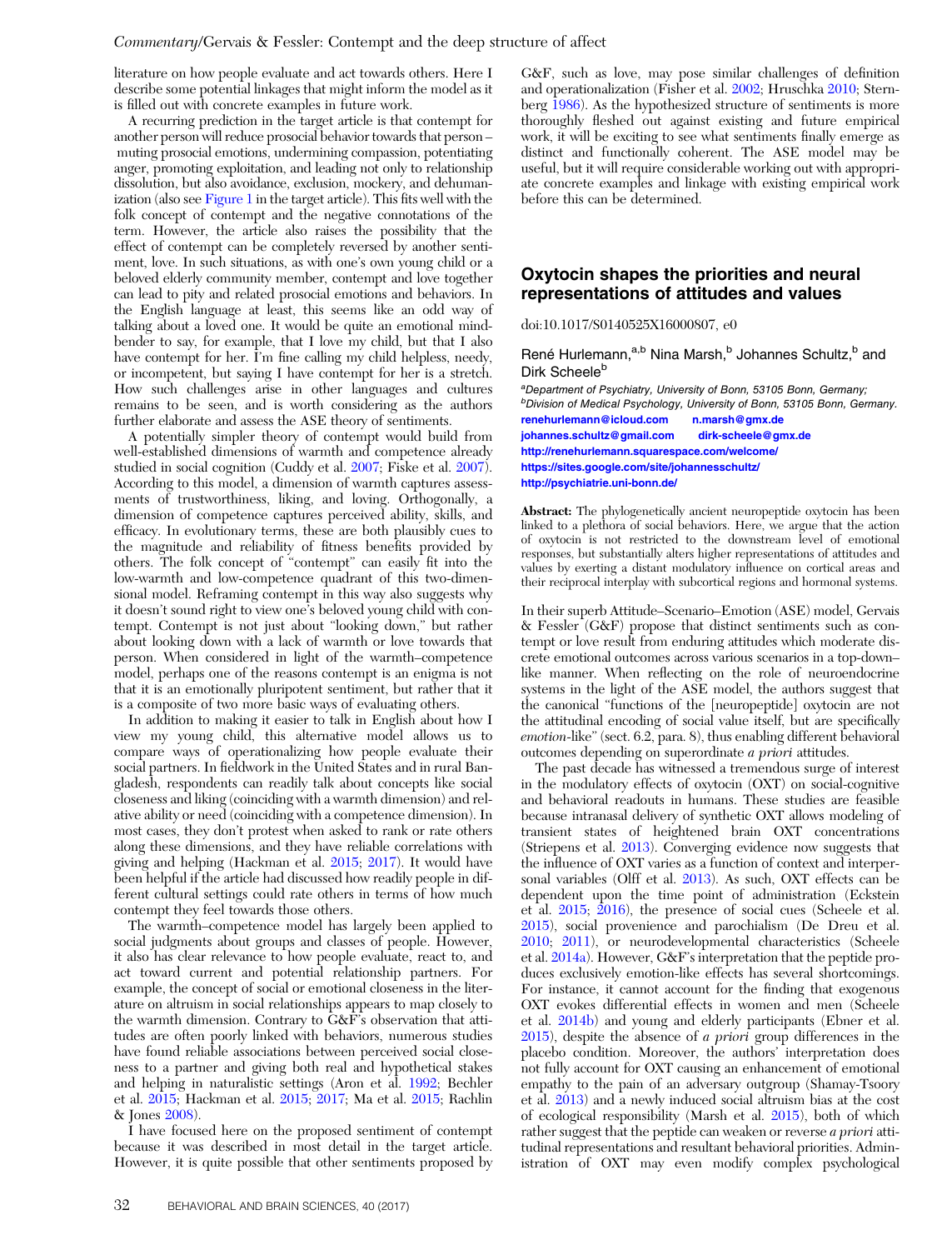constructs such as self-concept, for instance, by increasing the subjective experience of attachment security in insecurely attached adults (Buchheim et al. [2009](#page-52-0)) or by eliciting stronger positive attitudes toward oneself (Colonnello & Heinrichs [2014\)](#page-52-0). OXT also influences self-perception of extraversion and openness to new experiences, in the absence of mediation by stress or negative affect (Cardoso et al. [2012](#page-52-0)).

Further support for the notion that the effects of OXT are not restricted to downstream emotional responses, but in fact shape attitudes and values, comes from clinical studies documenting the peptide's therapeutic potential to improve social functioning in individuals with autism (Yatawara et al.  $2016$ ) and schizophrenia (Davis et al. [2014](#page-53-0)). In these studies, improvements were observed far beyond the emotional level, namely, in social awareness, capacity for reciprocal social communication, and empathic accuracy. Dysfunctional cognitive schemata can be influenced as well: OXT as an adjunct to exposure therapy for social anxiety disorder has been found to mitigate the exaggerated negative beliefs about oneself which are typical for patients with social anxiety (Guastella et al. [2009\)](#page-55-0).

In addition, G&F propose to reconceptualize psychopathy as a sentiment disorder in which an inability to value others disrupts downstream social emotions including empathy. Concordant with this view is neuroimaging evidence that spontaneous empathy is reduced in psychopathy, whereas deliberate empathy is not (Meffert et al. [2013\)](#page-58-0). OXT has a key role in empathy (Domes et al. [2007;](#page-53-0) Hurlemann et al. [2010\)](#page-55-0), and evidence suggests abnormalities of the OXT system in psychopathy and related callous-unemotional traits: For example, lower peripheral OXT concentrations are associated with stronger callous-unemotional traits (Levy et al. [2015\)](#page-57-0). Notably, a recent longitudinal epigenetic study detected a positive link between methylation of the OXT receptor gene at birth and callous-unemotional traits at age 13, which corroborates the hypothesis of abnormalities in the oxytocin system as a core element of developmental pathways to callous-unemotional traits (Cecil et al. [2014\)](#page-52-0). These findings, together with the relationship between variations in common polymorphisms of the OXT receptor gene and antisocial behavior (Hovey et al. [2016\)](#page-55-0), and high callous-unemotional traits (Beitchman et al. [2012;](#page-51-0) Dadds et al. [2014\)](#page-53-0), all point to an involvement of the OXT system in upstream attitudinal representations.

On the neural level, exogenously administered OXT affects activity not only in key components of the salience network including the amygdala (Eckstein et al. [2015](#page-53-0)), insula (Striepens et al. [2012\)](#page-60-0), and anterior cingulate cortex (Preckel et al. [2015](#page-58-0)), but also in the precuneus (Scheele et al. [2014b\)](#page-59-0), which is consistent with current concepts that the peptide's effects are not limited to the modulation of arousal responses orchestrated by evolutionary ancient areas. OXT also influences, and interacts with, representations of attitudes and values in more recently developed cortical regions (Hurlemann & Scheele [2016\)](#page-55-0). Furthermore, the modulatory effects of OXT on reward-associated responses in the ventral tegmental area (VTA) or nucleus accumbens are critically influenced by gonadal hormones (Scheele et al. [2013](#page-59-0); [2016\)](#page-59-0), suggesting that at least some representations of value are susceptible to hormonal signals and their interactions, especially in the sexual domain (Hurlemann & Scheele [2016\)](#page-55-0). Specifically, it has been proposed that OXT attaches salience to socially relevant cues by modulating activity in the VTA (Gregory et al. [2015;](#page-55-0) Groppe et al. [2013\)](#page-55-0). While it would seem simplistic to reduce relational values to a single peripheral OXT concentration, these findings are consistent with the idea that OXT contributes to the representation of sentiments not only at the behavioral and emotional level, but also at the level of relationship values and attitudes.

Taken together, the effect profile of OXT is not confined to the peptide's modulatory role in proximate emotional responding. In fact, to understand how OXT influences human social behavior, we need to consider the close cross-talk between OXT and other hormonal systems through which sentiments such as contempt may be shaped at various levels.

## Building a house of sentiment on sand: Epistemological issues with contempt

doi:10.1017/S0140525X16000819, e0

Heather C. Lench, Shane W. Bench, and Kenneth A. Perez Department of Psychology, Texas A&M University, College Station, TX 77843- 4235.

[hlench@tamu.edu](mailto:hlench@tamu.edu) [swbench@gmail.com](mailto:swbench@gmail.com) [kenneth.perez@tamu.edu](mailto:kenneth.perez@tamu.edu) [www.heatherlench.com](http://www.heatherlench.com)

Abstract: Contempt shares its features with other emotions, indicating that there is no justification for creating "sentiment" as a new category of feelings. Scientific categories must be created or updated on the basis of evidence. Building a new category on the currently limited contempt literature would be akin to building a house on sand – likely to fall at any moment.

A well-known parable contrasts two men: one man builds his house upon solid rock, the other builds his house upon shifting sand. This allegory conveys the importance of a solid foundation. The effort by Gervais & Fessler (G&F) to integrate emotional theories through creation of a new construct is laudable. However, the available empirical evidence reveals that contempt shares features with other emotions and offers a shaky foundation for building "sentiment" as a construct.

Is contempt different? Categories emerge in science based on assessment of correlated properties (Boyd [1991\)](#page-52-0). To determine whether a new category is warranted, studies must demonstrate that a member has properties different from existing categories. Do the features identified by G&F suggest contempt is different from other emotions?.

1. Contempt is intentional. All emotions are "about" or directed toward specific events or objects, including sadness at a failure or anger at an insult. Emotions are "intentional states," directed toward the world (Neu [2000;](#page-58-0) Solomon [2008](#page-60-0)). Indeed, evidence reveals this is the hallmark feature of emotions (Beedie et al. [2005;](#page-51-0) Kaplan et al. [2016](#page-56-0); Lench et al. [2015](#page-57-0); Verduyn et al. [2011\)](#page-61-0).

2. Contempt involves enduring evaluation. Emotions were once defined as relatively brief and contrasted with longer-lasting moods (Eich et al. [2000](#page-53-0); Russell [2003](#page-59-0)). An unfortunate consequence of this definition was the resultant supposition that emotions are ephemeral – there and then gone. The evidence does not support this supposition. Emotions can last for minutes, hours, or days, and re-occur when people think about an event or object (Lench et al. [2011b;](#page-57-0) Levine et al. [2012;](#page-57-0) Verduyn et al. [2009;](#page-61-0) [2011](#page-61-0)). Widows and widowers, for example, report intense emotions on the anniversary of their spouse's death (Carnelley et al. [2006](#page-52-0)). Many experimental emotion elicitations rely on this feature of emotion by engaging participants with autobiographical narratives or emotion-evoking objects (Lench et al. [2011a;](#page-57-0) Lerner & Keltner [2001](#page-57-0); Lench & Levine [2005\)](#page-57-0).

3. Contempt follows cues to low relational value. This feature suggests that people engage in evaluation and, as a result, experience contempt. Decades of investigations have revealed the evaluations that cause different emotions (e.g., sadness after perceived loss; Carver [2004](#page-52-0); Frijda [1987](#page-54-0); Lench et al. [2011a;](#page-57-0) Levine [1996;](#page-57-0) Roseman et al. [1996](#page-59-0)). These evaluations are often called appraisals – fast, typically unconscious, assessments of situations, objects, or people (Arnold [1960;](#page-51-0) Ellsworth & Scherer [2003\)](#page-53-0).

4. Contempt entails loss of respect and status diminution. G&F posit that contempt is associated with these cognitions. Emotions are typically defined as coordinated responses in experience, cognition, behavior, and physiology (Lench et al. [2016;](#page-57-0) Mauss et al. [2005\)](#page-57-0). In a meta-analysis, emotions had effects on cognition consistent with theoretical accounts and small to moderate in size (Lench et al. [2011a](#page-57-0)).

5. Contempt creates "cold" indifference. Any feelings signal relevancy, and many studies demonstrate that emotions orient attention (Arnold [1960](#page-51-0); Compton [2003](#page-52-0); Lench & Levine [2010\)](#page-57-0).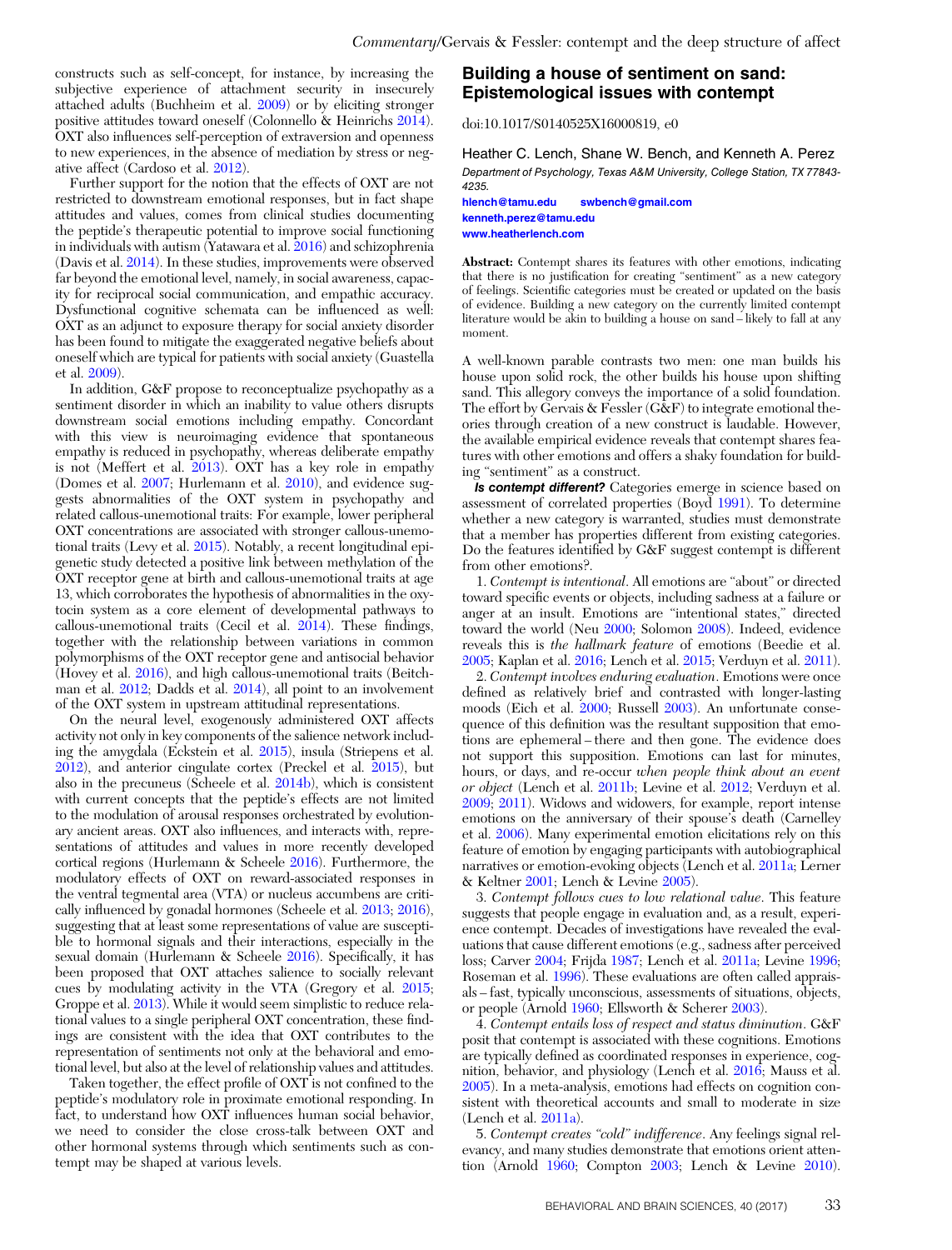Whether contempt is classified as emotion or sentiment, it is unlikely that it creates indifference. This feature might reflect a phenomenological experience of coldness. The experience of dissociation ("coldness") is also a feature of sadness (Andrews & Thomson [2009](#page-51-0); Averill [1968;](#page-51-0) Cunningham [1988](#page-53-0)) and is not unique to contempt. Generally, emotions are associated with subjective experience (Lench et al. [2011a;](#page-55-0) Nummenmaa et al. [2014](#page-58-0)).

6. Contempt is associated with "anger" and "disgust." Selfreports of negative emotions are often correlated, and effects are less differentiated among negative emotions than between emotions that vary in valence (Lench et al. [2011a](#page-57-0)).

7. Contempt can be expressed in many ways. All emotions are associated with different expressions. The moderator of expression can be identified when sufficient evidence is available. Anger is associated with "approach" brain activation, but only when action is possible (Carver & Harmon-Jones [2009](#page-52-0)). Sadness is associated with physiological arousal when help is available and deactivation when help is not possible (Kreibig [2010](#page-56-0)).

8. Contempt leads to intolerance, exclusion, and relationship dissolution. Most theories posit that emotions are associated with behaviors (Lench et al. [2015;](#page-57-0) Mauss et al. [2005\)](#page-57-0). Thousands of studies examine the behavioral consequences associated with different emotions, and studies frequently include interpersonal behaviors (e.g., anger and aggression).

The preceding review reveals that the "unique" features of contempt are common among emotions. One feature – that contempt is an intentional state about objects – is a *defining property of all* emotions. There is insufficient evidence to support a new category of feeling.

Shifting sands of contempt research. We were surprised to find so few studies that experimentally manipulated contempt. The majority of studies consider identification of contempt expressions (Ekman & Friesen [1986;](#page-53-0) Matsumoto & Ekman [2004](#page-57-0)), contempt as a mediator (Becker et al. [2011;](#page-51-0) Mackie et al. [2000;](#page-57-0) Melwani & Barsade [2011;](#page-58-0) Romani et al. [2013](#page-59-0); Ufkes et al. [2012\)](#page-61-0), or scenarios that result in contempt (Caprariello et al. [2009](#page-52-0); Laham et al. [2010](#page-56-0)). This lack of experimental control limits inferences about contempt in two critical ways. First, it is impossible to distinguish contempt from other emotions. Reliance on self-report means findings can be determined by the wording of measures. For example, G&F contend that contempt is sometimes correlated with disgust and sometimes with anger. A close examination of the literature reveals that some measures of contempt include disgust items (Becker et al. [2011;](#page-51-0) Caprariello et al. [2009;](#page-52-0) Mackie et al. [2000](#page-57-0)), making the relationship between contempt and disgust difficult to disentangle. Second, without experimental work it is impossible to draw inferences about the effects of contempt on cognition, physiology, and behavior, or whether contempt experienced in one situation can influence subsequent situations (as with other emotions).

Categories must be created or updated based on evidence. Building a new category on the currently available contempt literature would be akin to building a house on sand – likely to fall at any moment.

## Contempt as the absence of appraisal, not recognition respect

doi:10.1017/S0140525X16000820, e0

#### Michelle Mason

Department of Philosophy, University of Minnesota, Minneapolis, MN 55455. [mason043@umn.edu](mailto:mason043@umn.edu)

<https://michellemasonphilosophy.wordpress.com/>

Abstract: Gervais & Fessler's defense of a sentiment construct for contempt captures features distinguishing the phenomenon from basic emotions and highlights the fact that it comprises a coordinated syndrome of responses. However, their conceptualization of contempt as the absence of respect equivocates. Consequently, a "dignity" culture that prescribes respect does not thereby limit legitimate contempt in the manner the authors claim.

Gervais & Fessler's (G&F) defense of a sentiment construct for contempt captures features distinguishing the phenomenon from basic emotions. Although their case against an attitude construct is more tenuous, it highlights that the phenomenon comprises a coordinated syndrome of responses, with an attitude modulating discrete emotions across situations. However, their conceptualization of contempt as the absence of respect invites equivocation. Consequently, a "dignity" culture that prescribes respect does not thereby limit legitimate contempt in the manner the authors claim.

Contempt: Reactive attitude, nonreactive attitude, and **sentiment.** G&F correctly distinguish contempt from basic emotions insofar as contempt is a phenomenon of more lasting duration, is associated with more complex appraisals, has no apparent correlate in nonhuman hominids, and may, indeed, mute emotional responses to its target. Although the authors further argue against attitude theories of contempt, their reasons suggest deficiencies of current attitude theory more than they defend positing a distinct psychological kind.

In adopting the term *attitude*, my early work on contempt signaled a debt to the philosopher P. F. Strawson, who dubbed an admittedly motley class of affective phenomena the "reactive attitudes," prototypical among them resentment (Mason [2003](#page-57-0); Strawson [1962](#page-60-0)). For Strawson, to say that an attitude is "reactive" is to say that it responds to the quality of will (good, ill, or indifferent) that a person (perhaps yourself) manifests toward you or those of concern to you. It is less clear why Strawson calls resentment an "attitude." My usage is intended to position contempt as an evaluative stance toward a person, one that is more enduring than an occurrent emotion and that includes an "evaluative presentation" – or appraisal – of its target as "low" in the sense of ranking low in worth in virtue of falling short of an interpersonal ideal that the contemnor endorses, if not one that she herself meets (Mason [2003;](#page-57-0) [2014\)](#page-57-0). Although nothing in my use of "attitude" is incompatible with the authors' observation that an attitude of contempt moderates discrete emotions across situations (sect. 1.3), philosophical work on the reactive attitudes has not sufficiently attended to this feature. If using "sentiment" as a term of art helps us keep track of it, all the better.

In pursuing the sentiment construct, however, the authors must render the relation between the sentiment and its constituent attitude(s) more precise. Whereas the construct posits a one-to-many mapping from the sentiment to discrete emotions across situations, the mapping between sentiment and attitude remains ambiguous. The folk concept "contempt" refers to either of at least two phenomena, which I call reactive contempt and nonreactive (or objective) contempt (Mason [2014](#page-57-0)). For an example of the former, consider the attitude expressed by many of those who joined the January 2017 Women's March on Washington to call U.S. President Donald Trump to task for his sexism and racism (cf. Bell [2013](#page-51-0)). For an example of the latter, consider the utter disregard that others felt toward a man they found beyond reform and, thus, "beneath (reactive) contempt" – a proper subject for therapy, perhaps, but not for rational engagement or accountability-seeking attitudes. The two phenomena are unified by their constitutive appraisal of their target as "low"; they are distinguished by their emotion-modulating effects and emotivational goals, among other features (Roseman [1984](#page-59-0); cf. Frijda [1986\)](#page-54-0).

How does the sentiment contempt map onto these two related but distinct phenomena? Do we have a one-to-one mapping where a single attitude modulates the protest marchers' emotions toward Trump in one way and mutes others' accountabilityseeking responses toward him? If so, is the suggested model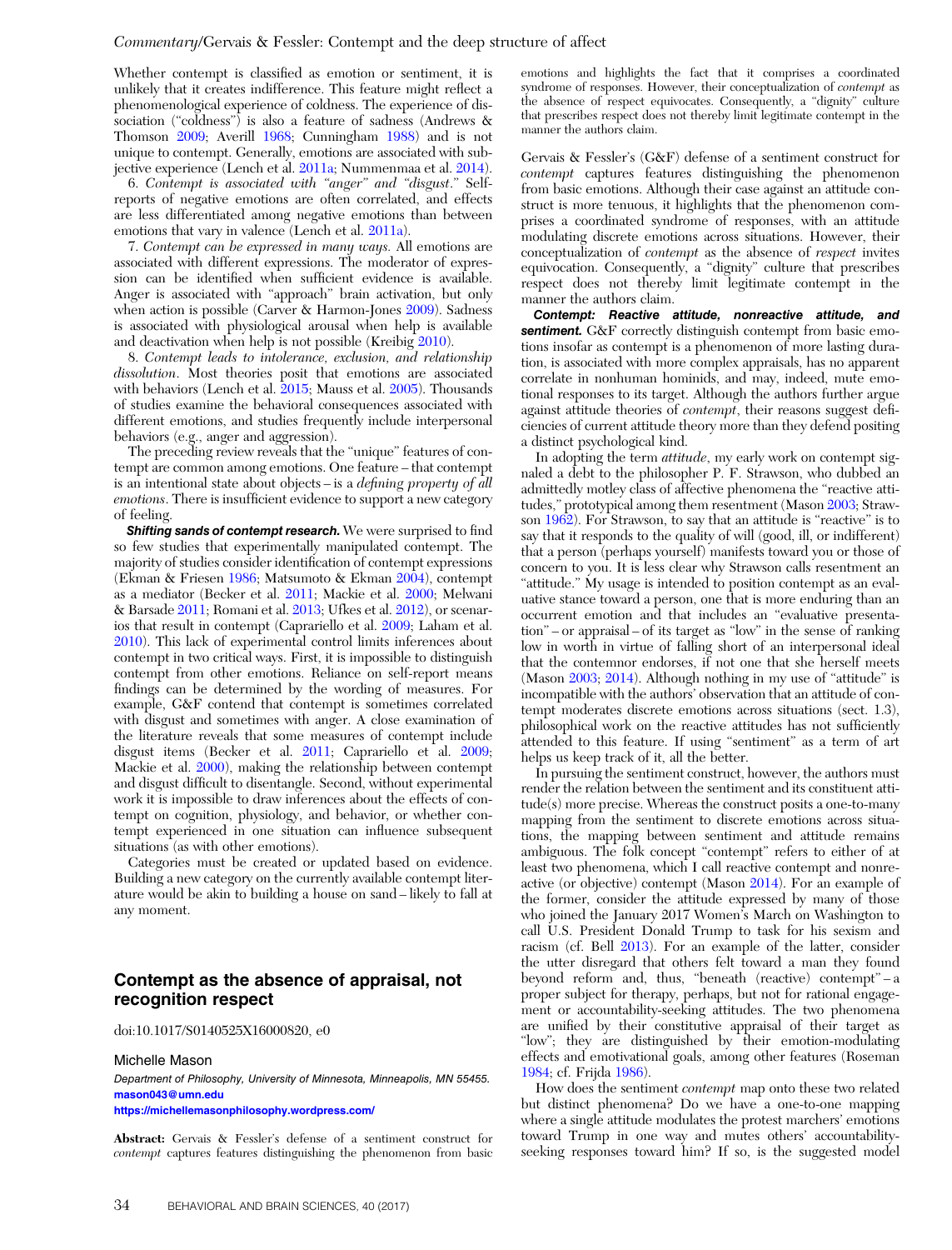perhaps one where the attitude tends to mute certain emotional responses to its target when previous emotional engagement has been denied uptake? Alternatively, do we have a one-to-many mapping to two related but distinct attitudes? In either case, reactive contempt emerges as one form that the sentiment contempt may take.

Appraisal respect tracks worth; recognition respect acknowledges dignity. G&F conceptualize the sentiment contempt as the absence of the sentiment respect. However, as they note, "respect" is notoriously equivocal (sect. 5.1). Philosophers employ "recognition respect" as a philosophical term of art for a respect universally owed all persons because they possess what Kant calls a "dignity" (würde), as opposed to the "price" of fungible objects (Kant [1786/2012\)](#page-56-0). "Dignity cultures," G&F note, are committed to universal respect. That is to say, in dignity cultures, each person has an inalienable claim right on the recognition respect of each other.

English usage allows that "respect" must be earned. This is so of what philosophers call "appraisal respect" (Darwall [1977](#page-53-0)) – a mode of valuing a person grounded in a positive appraisal of the person's good features of character (Darwall [1977](#page-53-0); [2004](#page-53-0)).

Contempt, "dignity" cultures, and relationship dissolution. The accounts of recognition and appraisal respect in hand, we see that G&F arrive at a fallacious conclusion. One cannot infer, from the fact that a dignity culture affords all persons equal, inalienable rights to recognition respect, that the culture thereby limits those legitimately and publicly contemptible to "only those universally viewed as morally depraved" (sect. 6.1, para. 6). This is a non sequitur on either disambiguation of "respect." Understood as the absence of recognition respect, contempt is never legitimate in a dignity culture; even the morally depraved possess dignity. Understood as the absence of appraisal respect, contempt may be legitimate in response to those other than the morally depraved (for a detailed example and defense, see Mason [2003\)](#page-57-0). In close interpersonal contexts, for example, one may be warranted in giving priority to certain aspects of others' characters for the purpose of appraising their suitability for continued relationship; when they prove grossly substandard, one's reactive contempt may signal to them a need for reform. Ultimately, the corrosive effects of a reactive contempt that decays into nonreactive contempt may serve the important emotivational goal of dissolving the relationship (Frie & Shaver [2002;](#page-54-0) Gottman & Levenson [1992](#page-55-0)). Not only the morally depraved but also those more mundanely bad are thus, even in a dignity culture, legitimate targets for contempt.

## On the substantial contribution of "contempt" as a folk affect concept to the history of the European popular institution of charivari

doi:10.1017/S0140525X16000832, e0

Bogdan Neagota,<sup>a</sup> Ileana Benga,<sup>b</sup> and Oana Benga<sup>c</sup>

<sup>a</sup>Department of Classical Philology, Babes-Bolyai University, Cluj-Napoca 400038, Romania; <sup>b</sup>Department for Folklore Studies, Romanian Academy of Sciences, Cluj-Napoca 400015, Romania; <sup>c</sup>Department of Psychology, Babes-Bolyai University, Cluj-Napoca 400015, Romania.

[bogdan.neagota@gmail.com](mailto:bogdan.neagota@gmail.com) [ileanabenga@gmail.com](mailto:ileanabenga@gmail.com) [oanabenga@gmail.com](mailto:oanabenga@gmail.com) [www.orma.ro](http://www.orma.ro)

[www.psychology.psiedu.ubbcluj.ro](http://www.psychology.psiedu.ubbcluj.ro)

Abstract: The integration of the folk affect concept of "contempt" into the analysis of the complex institution known generally as *charivari* is mutually beneficial for both ethno-anthropology (which may thus access inner causes for disputed social and collective behaviors) and evolutionary psychology (which may thus study the length of tradition together with the width of the institution spread, serving the same social functions).

The target article by Gervais & Fessler (G&F) brings an important contribution to anthropology and ethnology, by means of the Attitude–Scenario–Emotion model of sentiments encompassing contempt; in turn, the model is being given historical consistency, by means of those disciplines. In our opinion, what best illustrates the case of contempt across social historical data is the European institution of charivari. Its own diachrony and amplitude are difficult to delineate, since, as a concept, charivari has been defined as a collective ritual performed mainly by the youth, specific to both urban and rural Western European milieus and documented as late as the 14th century (Castelli [2004](#page-52-0), p, VIII; Ginzburg [1981,](#page-54-0) pp. 131–140). Yet, the literature available on the custom expands its area at least to the eastern border of Europe (Lesourd [\[1981](#page-57-0), pp. 109–113] calling it charivari; Manolescu [\[1967/2004,](#page-57-0) pp. 141–176] calling it, in vernacular Romanian, strigarea peste sat, alimori, silitatul, moroleuca); and its existence at least as far back as classical Roman times (see Boiteux [1981,](#page-51-0) pp. 237–249). The literature also broadens the custom's development to the realm of the rites of passage (Benga et al. [2015;](#page-51-0) Castelli [2004](#page-52-0), p. IX; Karnoouh [1981,](#page-56-0) pp.  $33-43$ ) and its historical-religious relevance as deep as the wild hunt/la chasse sauvage (Barillari [2001](#page-51-0); Ginzburg [1981](#page-54-0), pp. 131– 140; [1989/1996;](#page-54-0) Meisen [1935/2001\)](#page-58-0) and the battles for fertility (Benga [2011;](#page-51-0) [2015;](#page-51-0) Ginzburg [1989/1996;](#page-54-0) Manolescu [1967/](#page-57-0) [2004](#page-57-0); Neagota [2012b,](#page-58-0) pp. 70–71). What then, is charivari, and how can it help us bridge the social affect "contempt" and the collective imagination and rituality?

Charivari is a loud public ritual, a raucous, discordant mock serenade involving a lot of noise-making, frequently with pounding on pots and pans and makeshift instruments. A big sound is produced by a merry procession of youth and others, which is directed either towards the house of the designated "victim" of the charivari mockery procedure (where they yell and ring their bells), or merely led throughout the entire village, meant symbolically to stand for the "victims" who are this time addressed by name and targeted by verbal mockery and loud disharmony. What is being punished by these means? Improper marital behavior (e.g., female domestic violence; a non-native spouse; marrying a widow/widower, or marrying with a wide age-difference, or not marrying at all – as in the case of spinsters and bachelors; adultery) is largely documented as subjected to charivari all across Europe. The custom/practice appears under many names: charivarium, capramaritum, chabro, ciabra, crava, Haberfeld-treiben, katzenmusik, pôeletage, rough music, cencerrada, cochallada, esquellotada, scampanata, caribaria, charavaria, javramaritum, zabramari, zebra, cireri, sireri, bataquarci, burdaleri, matrimügg, cioccada, tuba, tübada, tamburata, tuntuna, tempellata, timpuleada, corna, scornata, sa corredda, ludus turpis, ludus iniquitatis, ludus demoniacus, gioco infernale, gioco d'Acheronte, and so on (Castelli [2004](#page-52-0), pp. VII–XXIV). As indicated by some of the latter terms in the preceding list, charivari also takes place in the context of private (non-institutionalized) witchcraft practices, which are well documented as existing up to the 20th century in Eastern Europe. (In this context – which has been our field of research from 1997 to the present – public exposure is less evident and the charivari more narrative-confined; that is, recounted in narrative form and accessed through interviews.)

Stripped to the core, the charivari procedure is meant to publicly divulge and actively mock what is perceived as a violation of the norms and moral non-written codes of the respective communities. This kind of verbal and gestural mockery, climaxing in punishment and atonement (by payments in modern times, by public execution of yore – executions scheduled for the days of Carnival, preferred scenario on Shrove Tuesday), has left traces in presentday carnivals across Europe: burying or burning the simulacrum of a person is ultimately common to every carnivalesque cortège (Neagota [2012a](#page-58-0)). Are they mocking, punishing, or securing the social behavior within the community?

The target article provides the tools to address these enduring ethnological questions. Even though the accent in G&F's article is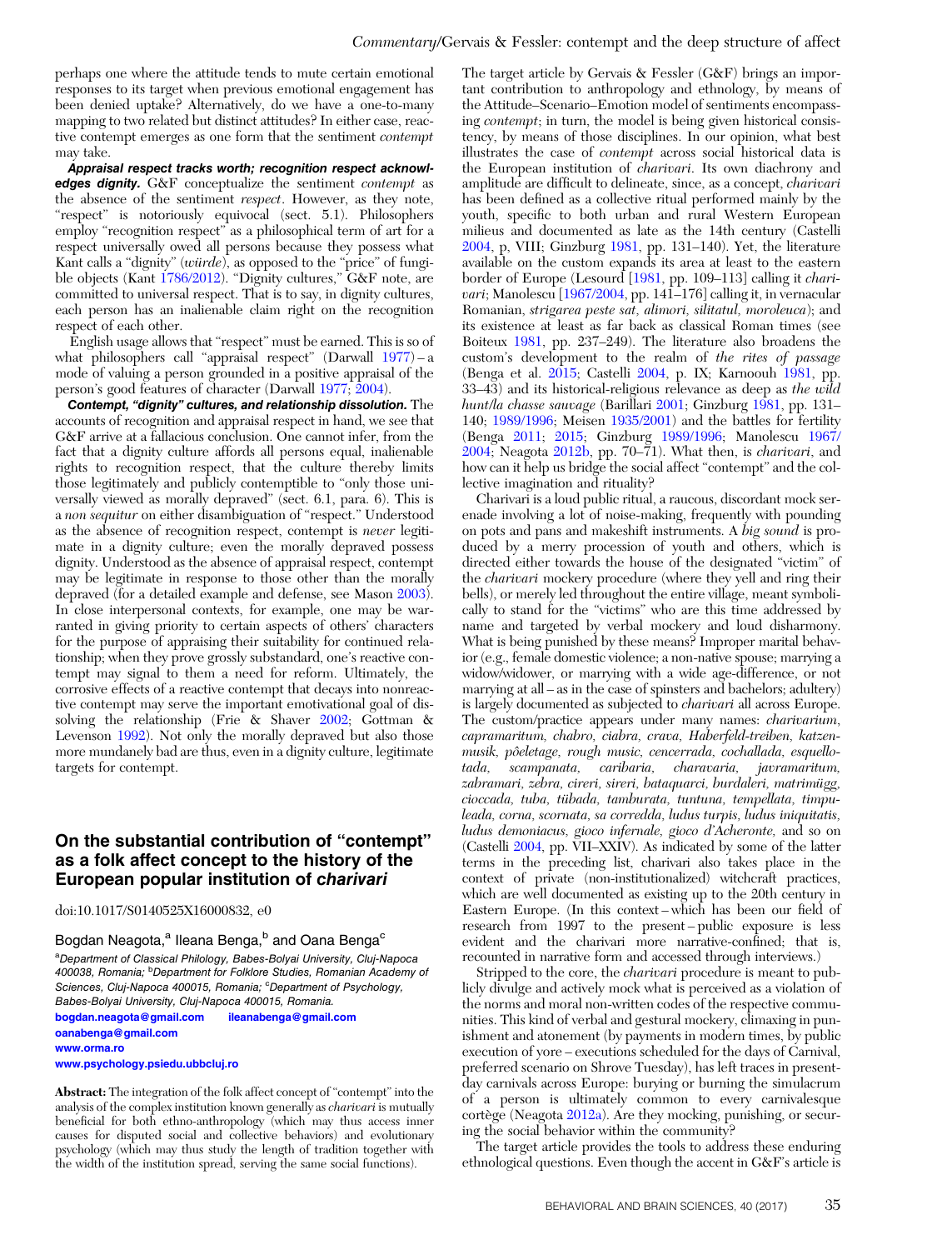on the individual generation of contempt, the collective behaviors that the authors cite, as such being solely the economic calculus of benefits ("fitness benefits"; sects. 4.3, 5.2, and 6.1), all the way to "ambivalence" or "indifference" (sect. 4.3), and the overall social effect of the influence of a dominant individual on an other (the "image infection" or "stigma-by-association" paradigm; sects. 5.2 and 6.1), are nonetheless relevant to – and can in turn be illuminated by – the kind of group/community behavior enacted in charivari. Likewise, regarding the norms and predictions that are addressed in sect. 6.1, or regarding the "social-relational affordance" (sect. 4.3), G&F's body of theory will be of essential use in pondering the roles assigned by tradition and "the adaptive grammar of emotions" (sect. 4.3, para. 5) to the hieratic versus carnivalesque cortèges, accompanying, ultimately, every closedgroup popular ceremonial (cf. sect. 1.2). Interactive behavior within groups is minutely presented within G&F's [Table 1](#page-3-0) featuring the eight attributes of "contempt," and elsewhere throughout the article. The novel explanation of the ASE model of sentiments (sect. 2.6), with its critical formulation (the eight features cohere across populations, why is that?), helps us answer the critical transdisciplinary question: whether we can, or cannot, attach rituality to carnivalesque behavior (cf. Benga & Benga [2006](#page-51-0)).

Ultimately, the extant questions are: Can contempt be collective? Could we share in the same contempt? Could the mockery and derision assembled in culturally transmitted patterns reach some sort of rituality? Could societies, better than individuals, exchange the permanent loss of respect and status diminution, on such temporary losses, within a cyclic perspective over the ceremonial year within customary societies, aiming at releasing pent-up social conflict tensions (Bakhtin [1965/1984\)](#page-51-0)? Is contempt necessary, less so as leading to anger and hatred, from which it in effect it differs (sects. 1.1, 5.1– 5.3, and 6.1), and more so as the sine qua non fabric of salient tradition-bound narratives: such as the Christian gospel, where the god himself is being compulsorily mocked and punished? Anthropologists suggest charivari, the marital-comment format of Western Europe, had a most concrete reason to appear: the strict rules around marriage alliance, forbidding by all means the loss of a young bride to an old bridegroom, and the like (Karnoouh [1981,](#page-56-0) pp. 33–43). That we, as a species, could mock with a reason – contempt as a "biologically cultural species" (last line of the target article, sect. 7, para.  $2)$  – is an encouraging thought after all. If we speak about contempt as an evolutionary unit within our cultural phylogeny, we need to remember the grand scale migration routes and historical links within the large landmass of Eurasia, as well as the thousands of years of clustering within the European cultural pool, whose features we may still decipher and delineate with our, relatively late in history, field researches of today.

## Sentiments and the motivational psychology of parental care

doi:10.1017/S0140525X16000844, e0

#### Mark Schaller

Department of Psychology, University of British Columbia, Vancouver, BC V6T 1Z4, Canada.

[schaller@psych.ubc.ca](mailto:schaller@psych.ubc.ca) <http://www2.psych.ubc.ca/~schallerlab/>

Abstract: Beyond its implications for contempt, it remains to be determined whether the sentiment concept might be applied usefully to other domains of social affect. This commentary considers its applicability to the domain of parental caregiving. Characteristic features of sentiments are considered in conjunction with empirical research on the motivational psychology of parental care.

Sentiments are hard to define conceptually, although Gervais & Fessler (G&F) make valiant and reasonable attempts to do so.

And given that a sentiment is variously described as a "syndrome" or a "network" or a "deep structure," sentiments may be difficult to define operationally too. (It is not yet clear that sentiments are a readily measurable psychological construct.) In order for the sentiment concept to catch on again, I suspect that it will have to be defined more precisely and tethered more rigorously to a computational approach to motivational systems (Cosmides & Tooby [2013](#page-52-0); Tooby et al. [2008\)](#page-61-0). Still, G&F's analysis of contempt is provocative; and it suggests that sentiments – whatever they are exactly – may offer a useful lens through which to examine human affect and human motivation.

Of course, if the sentiment concept is to be influential, it must be relevant to more than just the psychology of contempt. It must be applicable to a wider range of social relationships and motivational systems pertaining to those relationships. So let us consider carefully whether the sentiment concept might apply to something that is very different from contempt. Let us talk about love.

Echoing others (e.g., Shand [1920\)](#page-59-0), G&F identify love as a prototypic sentiment. This assertion seems superficially appealing, but it is probably not quite right. Love is perhaps too diffuse a construct to fit sensibly within an evolutionary analysis of the sort offered by G&F. Love comes in a variety of different flavors (e.g., romantic love, filial love, parental love) that are specific to functionally different kinds of relationships and that dispose individuals toward different kinds of behavioral responses (Shaver et al. [1996\)](#page-59-0). But even if the vague folk concept of love does not qualify as a sentiment, each relationship-specific form of love might make the cut. With that in mind, I focus on one specific form of love: parental love. How do the characteristic features of sentiments fit with what we know about the motivational psychology of parental care?

Sentiments are characterized as functionally specialized networks of attitudes and emotions that evolved in response to selection pressures arising within specific kinds of relationships. Does this apply to parental care? Yes. Parental caregiving responses are products of genetically coded neural mechanisms and neurochemical processes that are, to some extent, distinct from those associated with other motivational systems (Feldman [2016](#page-54-0); Mileva-Seitz et al. [2016](#page-58-0); Rilling [2013\)](#page-59-0). This underlying physiology appears to have evolved in response to the unique fitness implications associated with the provision of parental care to offspring (Kenrick et al. [2010;](#page-56-0) Preston [2013\)](#page-58-0).

Sentiments are characterized as enduring, emotionally textured responses. Does this apply to parental care? Yes. There are stable individual differences in individuals' affective responses to children (Buckels et al. [2015](#page-52-0)). Attitudes constitute part of this constellation of affective responses, but there is more to it than mere liking or disliking. The parental disposition is characterized also by a capacity to experience very particular, functionally specific emotional responses – such as tenderness, which is empirically distinct from other compassionate responses (Buckels et al. [2015](#page-52-0); Kalawski [2010](#page-56-0); Lishner et al. [2011](#page-57-0)).

Sentiments are characterized as being emotionally pluripotent, manifesting in different emotional expressions under different contextual circumstances. Does this apply to parental care? Yes. The perception of young children elicits a tenderness response, which is subjectively experienced as a rewarding emotional state (Buckels et al. [2015;](#page-52-0) Kalawski [2010](#page-56-0)), and may facilitate nurturing behaviors. But parental care is characterized not only by nurturing behaviors but by protective behaviors, too, which may manifest in risk-aversion and antagonistic responses to potentially threatening things (Eibach & Mock [2011](#page-53-0); Fessler et al. [2014;](#page-54-0) Gilead & Lieberman [2014;](#page-54-0) Hahn-Holbrook et al. [2011\)](#page-55-0). These protective responses are typically associated with entirely different kinds of emotions, such as fear and disgust and anger.

Sentiments are characterized as being responsive to functionally relevant relational cues. Does this apply to parental care? Yes; and here things get a bit more complicated. Parental responses – including tender responses to children and aversive responses to the broader environment – are triggered not just by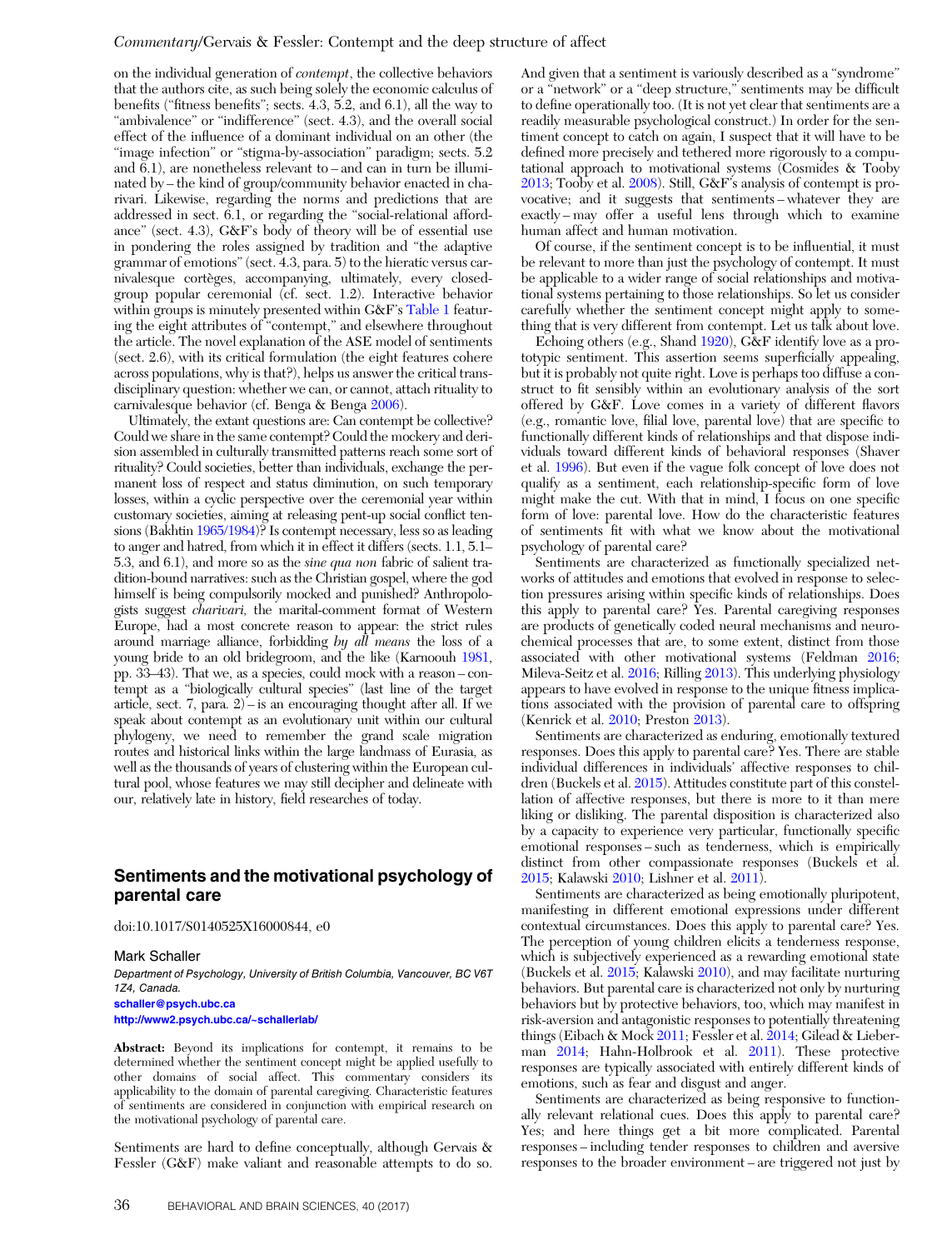the perception of cues indicating the presence of one's own offspring, but by the perception of human infants more generally, and even by things that merely mimic prototypic features of human infants, such as baby nonhuman animals or adults with baby-faced features (Buckels et al. [2015;](#page-52-0) Glocker et al. [2009;](#page-54-0) Sherman et al. [2009\)](#page-60-0). These responses are exhibited not just by parents, but by non-parents too.

In sum, there is an evolved "deep structure" of parental love that seems to fit with G&F's conceptualization of sentiments; but this parental sentiment is directed toward an unusually large and fuzzy category of relational objects. Indeed, one need not have had any prior interaction with – or even any meaningful knowledge of – an object in order for it to elicit a parental affective response. This contrasts with other alleged sentiments, such as contempt and hate and romantic love, which are typically directed toward specific individuals with whom one has had some prior interaction or at least some prior knowledge. So is parental love a sentiment? I am not sure. Might there be different kinds of sentiments – some that require input from prior experience with particular relational objects, and others that do not? Again, I am not sure. What I am sure of is this: Before the sentiment concept can be applied productively to a broad range of motivational systems and affective experiences, some rigorous conceptual work needs to be undertaken. G&F have taken some necessary and stimulating first steps, and I commend them for it. The hard work remains to be done.

## Constructing contempt

doi:10.1017/S0140525X16000856, e0

## Victoria L. Spring,<sup>a</sup> C. Daryl Cameron,<sup>a,c</sup> Kurt Gray,<sup>b</sup> and Kristen A. Lindquist<sup>b</sup>

<sup>a</sup>Department of Psychology, The Pennsylvania State University, University Park, PA 16801; <sup>b</sup>Department of Psychology & Neuroscience, University of North Carolina at Chapel Hill, Chapel Hill, NC 27599; <sup>c</sup>The Rock Ethics Institute, The Pennsylvania State University, University Park, PA 16801. [vls23@psu.edu](mailto:vls23@psu.edu) [victoria-spring.wix.com/aboutme](mailto:victoria-spring.wix.com/aboutme) [cdc49@psu.edu](mailto:cdc49@psu.edu)<https://sites.psu.edu/emplab/> [kurtgray@unc.edu](mailto:kurtgray@unc.edu) [www.mpmlab.org](http://www.mpmlab.org) [kristen.lindquist@unc.edu](mailto:kristen.lindquist@unc.edu)<unc.edu/~kal29>

Abstract: Gervais & Fessler argue that contempt is a natural kind and that its experience cannot be explained by a constructionist account of emotion. We dispute these claims and offer a positive constructionist model of contempt that accounts for the existing evidence and unifies conflicting findings in the literature on contempt.

Gervais & Fessler (G&F) characterize contempt as a "sentiment" to account for inconsistent findings on contempt as a basic emotion. They claim that constructionism, an alternative to basic emotions approaches, cannot account for contempt findings. We suggest that "sentiments" sound a lot like basic emotions as natural kinds, a theoretical approach that has been heavily criticized. Moreover, G&F misunderstand constructionism, which parsimoniously accounts for the messy literature on contempt.

Despite claiming that contempt is not a basic emotion, G&F use basic emotion theory terms (e.g., Ekman & Cordaro [2011;](#page-53-0) Izard [2011;](#page-56-0) Panksepp [2011\)](#page-58-0) to define sentiments: "As with emotions, each sentiment likely has a distinct evolutionary history and taxonomic distribution […], as well as partially dissociable neural bases" (sect. 4.3, para. 1). Similarly, when they suggest "a provisional set of sentiments – social attitude dimensions, corresponding to distinct social-relational affordances – whose states potentiate unique constellations of emotions" (sect. 4.3, para. 3).

As in basic emotion approaches, G&F define contempt as a natural kind. A natural kind is a non-arbitrary collection of natural phenomena or properties existing independent of human observation (e.g., chemical elements; Mill [1884\)](#page-58-0). However, growing evidence suggests that emotions are not natural kinds. Emotion categories have neither consistent nor specific outcomes making them biologically distinct from one another (Barrett [2006a](#page-51-0); Kreibig [2010;](#page-56-0) Lindquist et al. [2012;](#page-57-0) Mauss & Robinson [2009;](#page-57-0) Vytal & Hamann [2010](#page-61-0); Wager et al. [2015](#page-61-0)). Contempt is no exception.

Contempt lacks consistency and specificity. People fail to consistently identify facial expressions as contempt; the label "contempt" is used to categorize posed facial portrayals of contempt at or below chance (Izard & Haynes [1988;](#page-56-0) Wagner [2000\)](#page-61-0). Instead, facial muscle movements are not specific to contempt – people categorize them as disgust (Haidt & Keltner [1999](#page-55-0); Russell [1991d;](#page-59-0) Russell et al. [1993](#page-59-0)) or annoyance (Alvarado & Jameson [1996\)](#page-50-0) depending on context. Although some studies find that people associate a unilateral lip-curl with contempt (Matsumoto & Ekman [2004](#page-57-0)), this occurs only in forced choice designs involving direct comparisons between prescribed categories. In fact, prototypically contemptuous facial expressions are not universally perceived as contemptuous (Heuer et al. [2010;](#page-55-0) Russell [1991d\)](#page-59-0). Additionally, predicted correspondences between specific antecedent events (e.g., violations of community norms) and contempt are not upheld (Rozin et al. [1999](#page-59-0)). The evidence for the existence of contempt as a natural kind is so in question that even proponents of natural kind views of emotions admit contempt is less likely to qualify as such (Haidt & Graham [2016;](#page-55-0) Rosenberg & Ekman [1995](#page-59-0)).

If contempt is not a natural kind, then what is it? We suggest it is a constructed experience, like all emotions and mental states (Barrett [2009;](#page-51-0) Clore & Ortony [2013](#page-52-0); Cunningham et al. [2013;](#page-53-0) Lindquist [2013](#page-57-0); Russell [2003](#page-59-0)). Rather than arising from discrete mechanisms with domain-specific functions, constructionism suggests that distinct mental states are the emergent product of domain-general ingredients, including core affect and conceptual knowledge (Barrett [2013](#page-51-0); Cameron et al. [2015;](#page-52-0) Lindquist [2013;](#page-57-0) Russell [2003](#page-59-0)). These ingredients combine in different ways to produce different mental products. For example, just as the same combination of ingredients can create a sugary cake or a savory biscuit, different combinations of core affect and conceptual knowledge can construct different emotions.

G&F dismiss constructionism as a theoretical framework for understanding contempt, but their argument is based on a misunderstanding of constructionism. The authors wrongly claim that a constructionist view predicts that "a word such as 'contempt' is necessary to anchor … features categorized as a specific emotion" (sect. 3.3, para. 2), pointing to evidence in which people experience contempt without linguistic prompts (Fridhandler & Averill [1982](#page-54-0); Matsumoto & Ekman [2004;](#page-57-0) Rozin et al. [1999\)](#page-59-0). However, this is a misunderstanding; constructionism hypothesizes that most instances of emotion are experienced in the absence of an explicit linguistic prompt – little of daily life involves explicitly labeling experiences. Instead, a constructionist view predicts that language plays a covert role in emotion insofar as it implicitly helps people acquire, organize, and use emotion concept knowledge during online categorization (Lindquist & Gendron [2013;](#page-57-0) Lindquist et al. [2015a](#page-57-0); [2015b\)](#page-57-0).

Constructionism predicts that people experience a specific emotion concept (e.g., contempt) when they draw on their rich cache of conceptual knowledge about that category. Conceptual knowledge of "contempt" consists of past internal feelings in situations categorized as contempt, as well as past motor representations of behaviors, sensory representations of situations, and cultural knowledge about what it means to experience contempt. These diverse sensorimotor representations are partly united by the word *contempt* because contempt is not a natural kind with strong perceptual regularities uniting members of the category (Lindquist et al. [2015a](#page-57-0); [2015b](#page-57-0)). Unbeknownst to human observers, words cohere this category information and facilitate its accessibility during online perception (Lindquist et al. [2015a](#page-57-0); [2015b;](#page-57-0) Lupyan [2012](#page-57-0); Vigliocco et al. [2009](#page-61-0)). People can still experience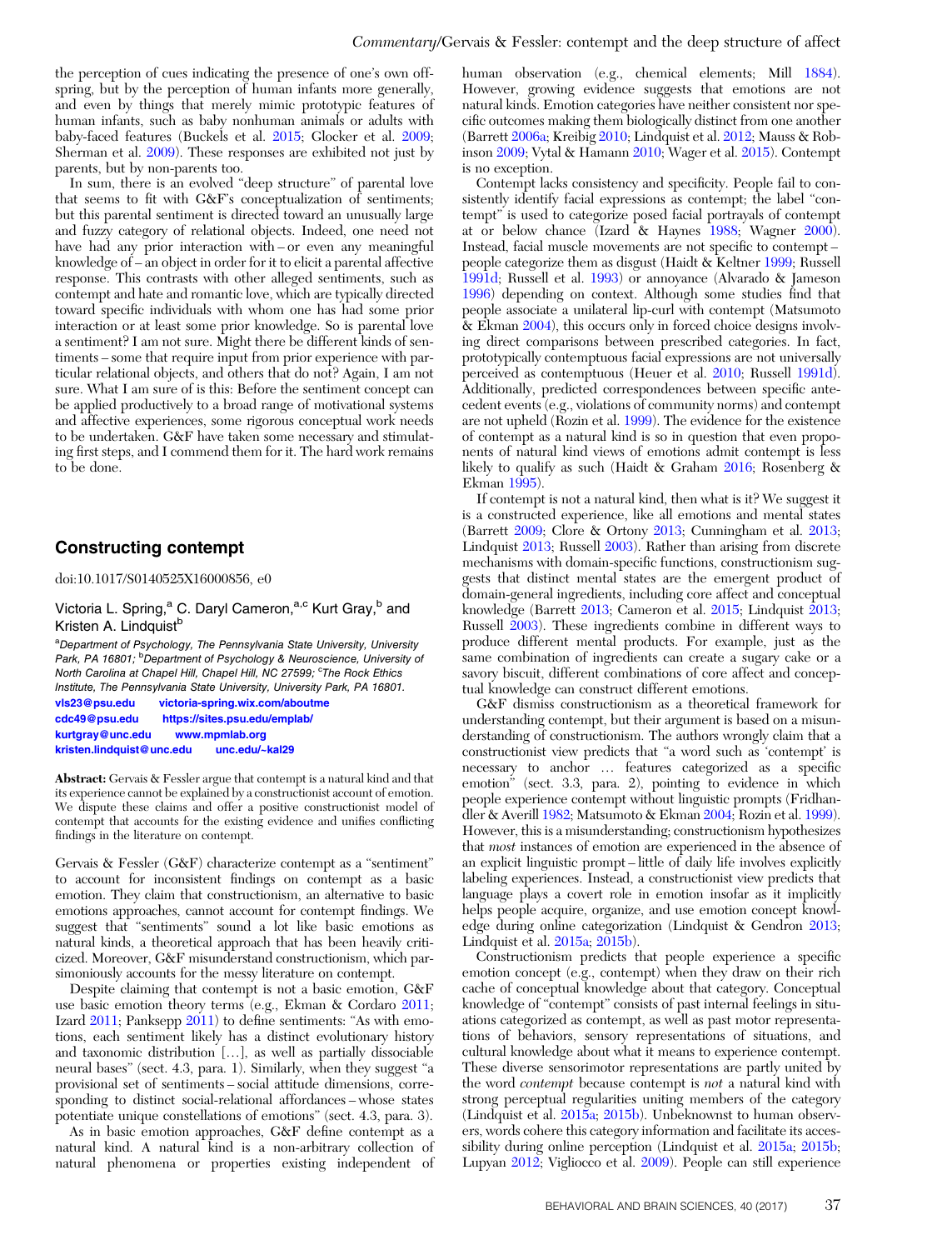contempt in the absence of explicit emotion words, but emotions are disrupted when implicit access to emotion words is impaired (Gendron et al. [2012;](#page-54-0) Lindquist et al. [2006](#page-57-0); [2014](#page-57-0)).

In sum, constructionism accounts for the "messy" data on contempt more parsimoniously than the authors' model, suggesting domain-general processes underlie emotion rather than many discrete, local mechanisms. This converges with neuroscientific evidence suggesting domain-general neural networks are implicated in many different mental states besides the emotional (Barrett & Satpute [2013;](#page-51-0) Cushman & Young [2011;](#page-53-0) Lindquist & Barrett [2012](#page-57-0); Shenhav & Greene [2010\)](#page-60-0). Additionally, constructionism generates novel predictions about contempt: People with more fine-grained conceptual knowledge about emotions (Lindquist & Barrett [2008\)](#page-57-0) may be more likely to construct contempt as opposed to anger or disgust out of diffuse core affect. This suggests that, contrary to G&F's claims, the experience of contempt may vary across persons within the same situation and within the same person across situations.

If the authors make a mistake, it is placing too much emphasis on the meaning of words. The lack of a verbal label in an experiment does not invalidate constructionism. And a new label of contempt – as a "sentiment" – does not make this argument different from old natural kinds claims about emotions. Words have power, but we should not confuse our labels with the essence underneath, especially when that essence may not exist.

## Further implications in analyzing contempt in modern society

doi:10.1017/S0140525X16000868, e0

Robert J. Sternberg Cornell University, Department of Human Development, Ithaca, NY 14853. [robert.sternberg@cornell.edu](mailto:robert.sternberg@cornell.edu) [www.robertjsternberg.com](http://www.robertjsternberg.com)

Abstract: The target article by Gervais & Fessler represents a comprehensive analysis of contempt but is not fully adequate in addressing how contempt produces hatred, how contempt is used manipulatively by aspiring leaders, and how contempt can be cured or at least mitigated. This commentary addresses these concerns.

Many articles become quickly out of date, even before being published. This excellent target article by Gervais & Fessler (G&F) is an exception. Indeed, the study of contempt has become more relevant in 2016 perhaps than it was at any time in the past in U.S. society.

Although this is an excellent article, there are three important questions about contempt that are left either unaddressed or insufficiently addressed.

1. Why is contempt such a serious problem for contemporary **society?** Although the article briefly discusses hate, it does not squarely deal with how, when leaders express contempt, they generate hatred in their followers toward those to whom they show contempt. Contempt is not merely incidental to hatred, but rather, an integral part of it.

Contempt generates and then continues to feed off two components of hate, negation of intimacy and "decision/commitment" (Sternberg [2003a\)](#page-60-0). Negation of intimacy is the feeling that one could never have any degree of intimacy with a person or group because they are beneath one's station, perhaps barely human. Commitment is a cognitive rationale for the negation of intimacy. The commitment component is characterized by cognitions of devaluation and diminution through contempt for a targeted group. Those who foment hate seek to change the feelings and thought processes of the preferred population so that its members will conceive of the targeted group(s) in a devalued way (Sternberg [2003a\)](#page-60-0).

In generating components of hatred, the consequences may be literally deadly, as they have been in so many wars. Generating contempt may thus lead followers to hatred that even leaders cannot control. Aspiring leaders should be aware that they may lose control of the hatred toward targets that they generate. The authors need more to deal with the very serious worldwide consequences of contempt, especially as practiced by leaders.

2. Do leaders and aspiring leaders sometimes strategically display false contempt that is confused by followers as genuine contempt? There is contempt and there is feigned contempt. If we look at contemporary leaders and would-be leaders and their styles of leadership (Antonakis et al. [2004a](#page-51-0); [2004b](#page-51-0)), outward displays of contempt seem to be on the rise (which became apparent in the U.S. presidential elections of 2016). But is the contempt real? The target article does not adequately address the very real problem of feigned contempt, especially as shown by candidates for political or other leadership positions. Why are so many leaders today, as in times past, contemptuous of not only their opponents, but also even would-be allies? The answer is that they may not be. Rather, they may be strategically feigning contempt.

As a strategy for an aspiring leader, displays of contempt may be "practically intelligent" (Sternberg [1984](#page-60-0)) in the sense that they produce votes. The strategy worked for Hitler and Mussolini. The strategy may even be creative (Lubart & Sternberg [1988](#page-57-0)), in that it is both novel, in the context of what have been more sedate campaigns, and effective, in that it acquires votes of people who want nothing more than to legitimize their feelings of components of hatred that in the past they have kept latent.

3. What is the cure for contempt? The target article deals inadequately with cure. The cure is wisdom, seeking a common good for all, not just oneself or one's group. Ultimately contempt is not wise but rather foolish (Sternberg [2002;](#page-60-0) [2003b\)](#page-60-0), because it degrades the dignity of the person and certainly of any potential leader. Mere intelligence is not a cure, because it deals with how intellectually able people are (Sternberg [1985;](#page-60-0) [1988\)](#page-60-0), and intelligent people may use their smarts to manipulate others through expressions of contempt. Contemptuous leaders generate ethical drift (Sternberg [2012\)](#page-60-0), a downward spiral in the ethical reasoning and behavior of the citizenry.

People probably always will show less liking for those who are unlike them (Sternberg [1987;](#page-60-0) [1998\)](#page-60-0), whether for reasons of race, or ideology, or whatever (Sternberg et al. [2005](#page-60-0)). It is as though people's metaphors of mind (Sternberg [1990](#page-60-0)) become ones in which their own minds are "sound" (regardless of what they believe), whereas people who disagree with them are unsound of mind and worthy of contempt.

Unfortunately, people always have been suspicious of those who are wise and above contempt. We may be reminded of Socrates, who was rewarded for being wise by being forced to drink hemlock. We can and must do better.

## Including pride and its group-based, relational, and contextual features in theories of contempt

doi:10.1017/S0140525X1600087X, e0

#### Gavin Brent Sullivan

Centre for Trust, Peace and Social Relations, IV5, Innovation Village, Cheetah Road, Coventry University, Coventry, CV1 2TL, United Kingdom. [gavin.sullivan@coventry.ac.uk](mailto:gavin.sullivan@coventry.ac.uk)

[http://www.coventry.ac.uk/research/research-directories/researchers/](http://www.coventry.ac.uk/research/research-directories/researchers/gavin-sullivan/) [gavin-sullivan/](http://www.coventry.ac.uk/research/research-directories/researchers/gavin-sullivan/)

Abstract: Sentiment includes emotional and enduring attitudinal features of contempt, but explaining contempt as a mixture of basic emotion system affects does not adequately address the family resemblance structure of the concept. Adding forms of individual, group-based, and widely shared arrogance and contempt is necessary to capture the complex mixed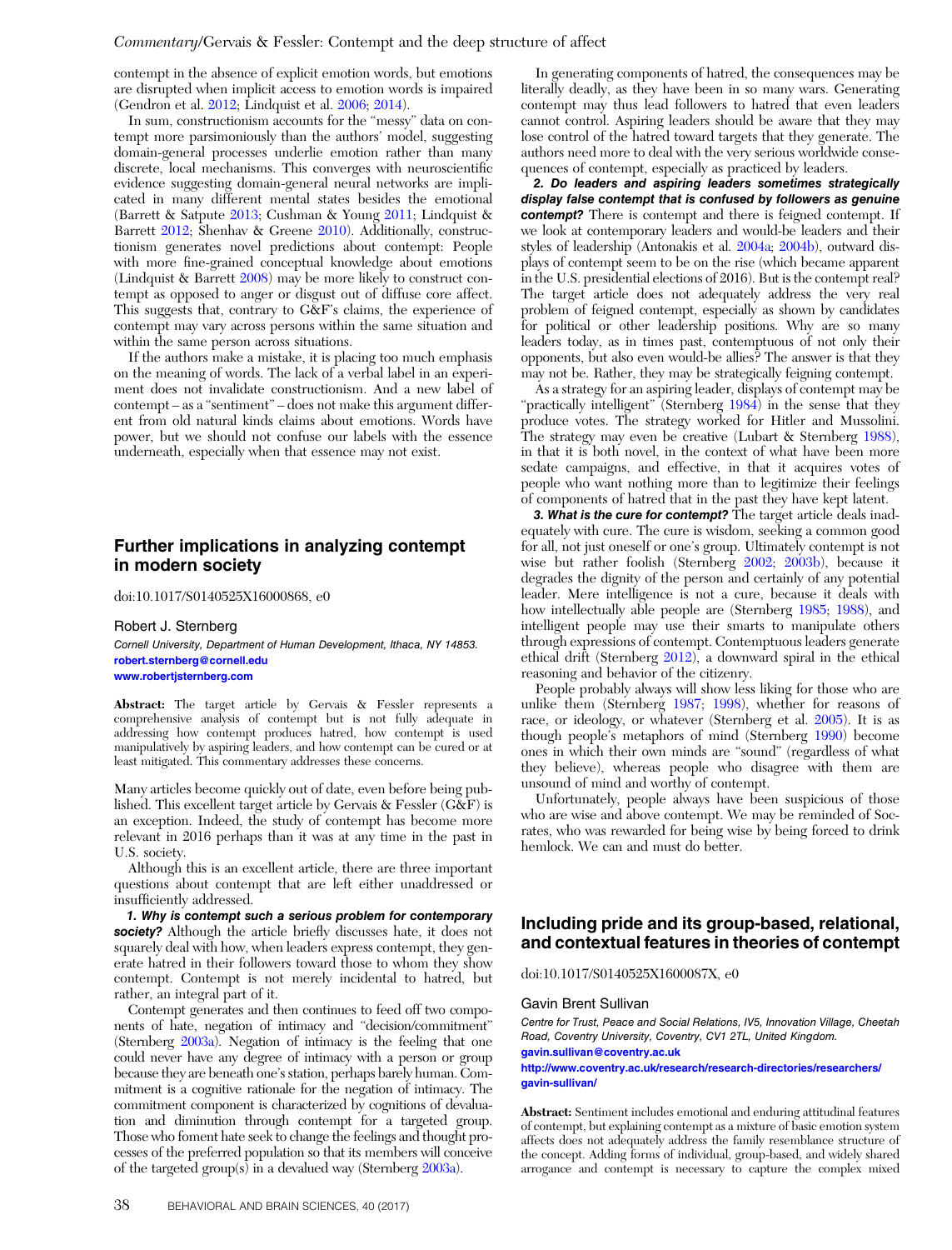feelings of proud superiority when "looking down upon" and acting harshly towards others.

When David Hume wrote about the moral emotions, he argued: "Contempt or scorn has such a strong tincture of pride, that there scarce is any other passion discernible" (Hume [1739/2001,](#page-55-0) p. 249). According to Norton [\(2001](#page-58-0)), Hume argued that contempt is "a mixture of hatred and pride arising from the experience of the negative features of another person" (p. 161). While it might be argued that the folk affect concept of contempt has changed markedly since the 18th century, a more parsimonious explanation is that pride is an important omission from Gervais & Fessler's (G&F's) Attitude–Emotion–Scenario (AES) model.

Claiming that pride is part of the complex family resemblance (Wittgenstein  $1953/2001$ ) of conceptual relations means examining the criteria for ascribing contempt and pride in contrast to (and excluding) their respective opposites of respect and humility. Moreover, pride, anger, and disgust should be included in the family resemblance structure of contempt because these are manifestations of a devaluation of and sense of superiority over other individuals and groups. It is important to clarify that pride is not discussed here as a form of positive self-evaluative emotion based upon "authentic" personal achievements recognized by others (Tracy & Robins [2007](#page-61-0)). Rather, it is "hubristic pride" (Tracy & Robins [2007\)](#page-61-0), which suggests a lack of concern for others (e.g., opponents) when celebrating one's achievements, abilities, or affiliations and a tendency towards self-aggrandizement and arrogance. Depending upon the context, intensity (Holbrook et al. [2014b\)](#page-55-0), and repetition of such displays, a consistently arrogant stance when comparing oneself with or simply relating to others tends to be associated with the type of description of a "proud man" discussed by Hume [\(1739/2001\)](#page-55-0). The account of proud arrogance and aloof or "cold" superiority and anger or disgust advocated here is therefore consistent with a dispositional negative character of a contemptuous person. However, pace G&F, I argue that expressions of disgust, anger, and arrogant pride form a family resemblance structure of complex similarities and differences which allows these quite distinct discrete emotions to be examined as manifestations of a superior or devaluating attitude towards another person or group.

On my account, both "hot" and "cold" forms of arrogant pride should be included in G&F's analysis of contempt. Similar but limited recognition of a role for pride is acknowledged in Fischer and Giner-Sorolla's ([2016\)](#page-54-0) competing analysis of contempt as a dynamic emotion. Fischer and Giner-Sorolla present contempt as a complex mix of emotions, expressive behaviours, and actions experienced during interactions with others that potentially varies from laughter to hate, but people do not tend to vacillate between contempt and more positive emotions. Both analyses rightfully emphasise that contempt is about the other person or group and their lack of worth and only implicitly about one's superiority. However, pointing out that a person is expressing contempt or enjoys dominating and demeaning others (e.g., as an individual or on behalf of group) might, of course, be experienced as identifying the person's conduct as shameful – that is, unless the context is one in which the contemptuous person's prestige or status reflects individual or group-based power as well as the confidence and certainty that criticism of his or her sentiment can be easily rebuffed.

Such contexts indicate the importance of group-based individual and even widely shared collective emotional forms of relational emotions (Sullivan [2014\)](#page-60-0). By including pride within the AES model, we can see how complex interpersonal relations are important in contexts in which imbalances of power are maintained between individuals. For example, it is not always the case that pride is a matter of one's superiority over others or that the grounds for arrogance reside solely in the deficiencies, errors, or weaknesses of other persons or groups. The appraised lower value of others and perceptions based on social appraisals, such as being influenced by the contempt of a popular group leader,

may be perpetuated by propaganda, disinformation, and a lack of meaningful intergroup contact.

Evidence for complex mixed and group-based combinations of contempt with other emotions is demonstrated by Becker et al.'s ([2011\)](#page-51-0) finding that negative outgroup-directed anger and contempt was experienced simultaneously with positive self-directed emotions (which included personal pride) as a result of engaging in collective action. Moreover, as Bar-Tal et al. [\(2007](#page-51-0)) have outlined with regard to intractable conflicts, emotions like anger or disgust towards other groups may become part of a background collective emotional orientation of a given society. Occasions of group pride that are widely shared and form a background to individual group-based expressions or internalizations of contempt for others are therefore worth incorporating into the AES model, even if only to identity how the re-humanization of devalued others occurs and contempt expressed towards individuals and groups is overcome, in some cases, by the actions of the "targets" of the sentiment themselves. If such reconciliation is impossible, then contempt may indeed signal that the other person (or group) is individually or socially "appraised as unworthy or inferior and the relation as beyond reconciliation" (van der Löwe & Parkinson [2014,](#page-61-0) p. 130).

In this commentary, I have argued that contempt has a family resemblance conceptual structure with multiple overlapping criteria. Hubristic or arrogant pride should be analysed as part of the conceptual relations of contempt with disgust and anger. The enduring interactional and relational features of the proud or arrogant individual who "looks down upon" other individuals or groups also should be included in a manner that can address G&F's focus on sentiment as a combination of basic affect mixtures and enduring attitudes. In the right context, diverse expressive and performative behaviour such as a lip curl, laughter, or indifference can be interpreted as individual, group-based, or even widely shared collective forms of contempt. Scenarios in which a person might feel completely justified and certain in their devaluation of another person or group therefore require close attention to matters of identity and power. This may include certainty of the inferiority of an individual or collective other that renders reconciliation (or mutual recognition) unlikely and reflects a background group moral ethos which is reinforced by social appraisals of the contempt towards a given target displayed by individuals or groups that the appraiser does respect.

## Deep mechanisms of social affect – Plastic parental brain mechanisms for sensitivity versus contempt

doi:10.1017/S0140525X16000935, e0

James E. Swain<sup>a,b,c</sup> and S. Shaun Ho<sup>a</sup>

<sup>a</sup>Department of Psychiatry, Stony Brook University Medical Center, Stony Brook, NY 11794; <sup>b</sup>Department of Psychiatry, Psychology and Center for Human Growth and Development, University of Michigan, Ann Arbor, MI 48105; <sup>c</sup>Child Study Center, Yale University School of Medicine, New Haven, CT 06520.

[james.swain@stonybrookmedicine.edu](mailto:james.swain@stonybrookmedicine.edu)

[Shao-Hsuan.ho@stonybrookmedicine.edu](mailto:Shao-Hsuan.ho@stonybrookmedicine.edu)

[https://www.stonybrookmedicine.edu/pro](https://www.stonybrookmedicine.edu/profile?pid=2038&name=James%20Swain%20MD)file?pid=2038&name=James% [20Swain%20MD](https://www.stonybrookmedicine.edu/profile?pid=2038&name=James%20Swain%20MD)

[https://www.researchgate.net/pro](https://www.researchgate.net/profile/Shao-Hsuan_Ho)file/Shao-Hsuan\_Ho

Abstract: Insensitive parental thoughts and affect, similar to contempt, may be mapped onto a network of basic emotions moderated by attitudinal representations of social-relational value. Brain mechanisms that reflect emotional valence of baby signals among parents vary according to individual differences and show plasticity over time. Furthermore, mental health problems and treatments for parents may affect these brain systems toward or away from contempt, respectively.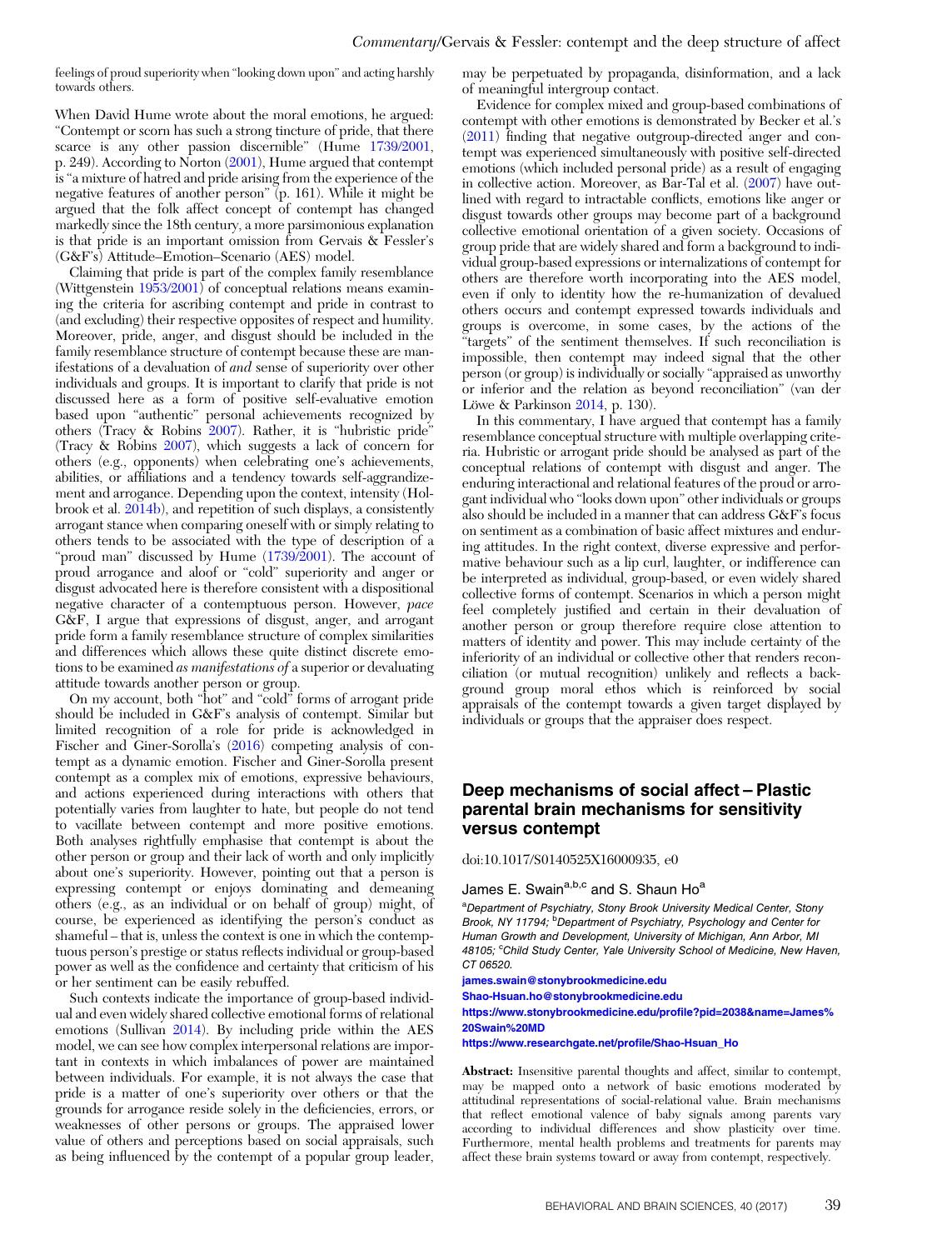Gervais & Fessler (G&F) describe the complex phenomenon of contempt within functional networks of attitudes and emotions. The related inverse concept of parental sensitivity may provide a framework for underlying brain mechanisms. Maternal sensitivity comprises the thoughts and behaviors required for parenting, including recognition and acknowledgment of baby, reflective self-awareness, and emotion regulation toward social attachment (Ainsworth & Bell [1970;](#page-50-0) Bowlby [1958](#page-52-0); Mayes et al. [2005](#page-57-0); Swain et al. [2004](#page-60-0)). This is also present for fathers (Swain & Lorberbaum [2008](#page-60-0); Swain et al. [2014a\)](#page-60-0) with brain circuits that are highly adaptable (Kim et al. [2014](#page-56-0); [2016b](#page-56-0)) – perhaps a critical realization because they relate to child outcome (Kim et al. [2015b](#page-56-0)). Indeed, studies of brain activity as a function of listening to baby cry in the early postpartum period have established responses in adaptable social brain circuits, including those concerning emotion response and regulation in addition to dissociable and volitional attention and executive function, reward and motivation, and sensorimotor circuits (Buckner et al. [2008](#page-52-0); Seeley et al. [2007](#page-59-0); Sripada et al. [2014;](#page-60-0) Swain [2011](#page-60-0); Swain et al. [2014b](#page-60-0)).

Brain affect regulation centers are more sensitive for vaginal versus cesarean deliveries (Swain et al. [2008](#page-60-0)) and breastfeeding versus formula-feeding mothers (Kim et al. [2011\)](#page-56-0). In these studies, brain responses to infant stimuli vary according to maternal mood, and predict parental sensitivity (Elmadih et al. [2016\)](#page-53-0), as well as the related constructs of empathy (Ho et al. [2014\)](#page-55-0) that guide sensitive decision-making (Swain & Ho [2017](#page-60-0)). Own versus other baby cry stimuli have been studied for associations with maternal mental state talk (Hipwell et al. [2015\)](#page-55-0). In this work, mothers were filmed in face-to-face interaction with their 4-month-old infants, and maternal behaviors were blindly and independently coded. Higher functional activity in the right fronto-insular cortex to own versus other baby cry at the group level, in addition to bilateral subcortical regions including the thalamus, amygdala, hippocampus, and putamen, was positively associated with mental-state talk. Rather than being related to global aspects of observed caregiving, relationships were reported between brain activity and perceptual and contextual covariates, such as maternal felt distress, urge to help, depression severity, and recognition of own infant cry. This suggests many nuances of parental brain activity that may fit with the notion of sentiments (G&F), in which, for example, contempt may co-exist with other sentiments important for parenting such as liking, loving, respect and caring (parental nurturance) (Davis & Panksepp [2011](#page-53-0)).

Further brain evidence for the necessary plasticity in parental brain circuits among the same mothers includes affect regulation brain function changes in response to baby cry (Swain [2008](#page-60-0)) and structure changes over the postpartum according to positive perceptions of baby (Kim et al. [2010a](#page-56-0)) suggesting adaptability according to parental affect and circumstances. Maternal brains are more sensitive to infant cry according to perception of early-life caregiving (Kim et al. [2010b\)](#page-56-0), suggesting long-term transgenerational effects of parental sensitivity on affect regulation. Finally, a widespread set of brain responses were reported in a recent study of mothers responding to child visual feedback after a caring decision (Ho et al.  $2014$ ). Responses that correlated with dimensions of empathy included the amygdala, ventrolateral prefrontal cortex (PFC), and supplementary motor area that may also fit with broader work on altruism (Brown & Brown [2015;](#page-52-0) Preston [2013;](#page-58-0) Swain et al. [2012\)](#page-60-0) and critically inform progress on consciousness connecting sensory with motor output as aspects. Although most of the work has involved relations of brain activity with caregiving sentiments, there are presumably relations with corollary variables such as contempt. This is included in the literature on the corollary of long-term adverse effects on maternal sensitivity – perhaps akin to contempt – in which postpartum psychopathology and reduced sensitivity have just begun to be studied.

Indeed, postpartum depression is associated with deficits in parenting (Feldman et al. [2009](#page-54-0)), which may include exaggerated components of the sentiment of contempt. Ongoing research on

brain function beyond the normal range of parental anxiety (Leckman et al. [2004](#page-56-0); Kim et al. [2013\)](#page-56-0), such as with postpartum depression, suggests impairments in specific empathy and emotion regulation circuits (Moses-Kolko et al. [2014](#page-58-0)). Highlights of this research on maternal depression and brain function include evidence for reduced reward circuit activity (Laurent & Ablow [2012](#page-56-0)), dampened emotion circuit response (Barrett et al. [2012](#page-51-0)), and connectivity (Wonch et al. [2016](#page-61-0)) using own baby picture stimuli. Furthermore, even less severe adverse circumstances can interfere with parental brain responses such as the stress of poverty (Kim et al. [2015a](#page-56-0); [2016b](#page-56-0)) and lack of parent–infant synchrony (Atzil et al. [2011;](#page-51-0) [2012;](#page-51-0) [2014\)](#page-51-0) – perhaps also related to contempt.

An important next step is to elucidate brain mechanisms that reflect change with a parenting treatment, such as Mom Power (MP) – equipped with cognitive-behavioral therapy techniques, mindfulness, and distress tolerance practices – likely to decrease contempt. It has been shown that mothers undergoing MP exhibit reduced parenting stress, less depression and anxiety, and increased bonding toward their children (Muzik et al. [2015](#page-58-0)). For the first time, (Swain et al. [2017\)](#page-60-0), mothers were studied before and after parenting intervention. Twenty-nine mothers with a wide range of depression symptoms were pseudo-randomly assigned to either MP  $(n=14)$  or control  $(n=15)$ . Compared with control, MP decreased parenting stress and increased child-focused responses and connectivity in social brain areas. Furthermore, over 13 weeks, reduction in parenting stress was related to increasing child-focused versus self-focused baby-cry responses in amygdala-temporal pole functional connectivity, which may mediate maternal ability to take the perspective of her child. Future studies may explore the brain basis of contempt among parents to understand when it may be compatible with sensitive parenting and when it may be incompatible with parental sensitivity yet perhaps amenable to treatment to the benefit of child outcome.

#### ACKNOWLEDGMENTS

The authors are supported by the Department of Psychiatry, Psychology and Injury Center at the University of Michigan, National Alliance for Research on Schizophrenia and Depression, Klingenstein Third Generation Foundation, National Institute on Minority Health and Health Disparities (NIMHD)/National Institute of Child Health and Health Development (NICHD) Grant RC2MD004767-01, Michigan Institute for Clinical Health Research and National Center for Advancing Translational Sciences Grant UL1TR000433, and a Robert Wood Johnson Health and Society Scholar Award.

## Socioecological factors are linked to changes in prevalence of contempt over time

doi:10.1017/S0140525X16000881, e0

Michael E. W. Varnum<sup>a</sup> and Igor Grossmann<sup>b</sup>

<sup>a</sup>Department of Psychology, Arizona State University, Tempe, AZ 85287-1104; <sup>b</sup>Department of Psychology, University of Waterloo, Waterloo, ON N2L 3G1, Canada.

[mvarnum@asu.edu](mailto:mvarnum@asu.edu) [igrossma@uwaterloo.ca](mailto:igrossma@uwaterloo.ca) [https://psychology.clas.asu.edu/research/labs/cultural-neuroscience](https://psychology.clas.asu.edu/research/labs/cultural-neuroscience-lab-varnum)[lab-varnum](https://psychology.clas.asu.edu/research/labs/cultural-neuroscience-lab-varnum)

<http://uwaterloo.ca/wisdom-and-culture-lab/>

Abstract: Gervais & Fessler argue that the perceived legitimacy of contempt has declined over time in the United States, citing evidence of a decrease in the frequency of its use in the American English corpus. We argue that this decline in contempt, as reflected in cultural products, is linked to shifts in key socioecological features previously associated with other forms of cultural change.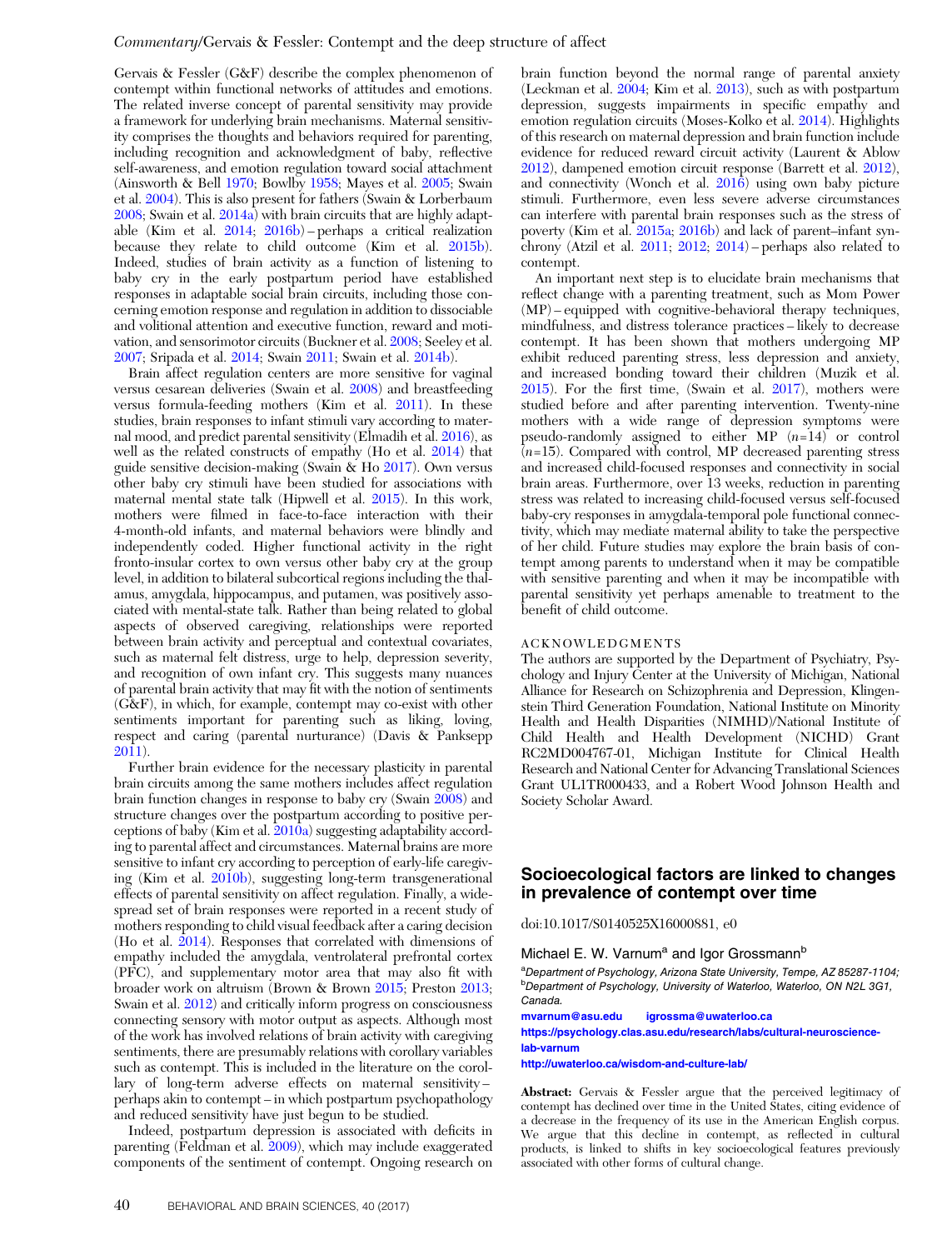Gervais & Fessler (G&F) suggest that "contempt," a cultural-level folk concept, is on the decline in American culture. This change is evident in a decline in the frequency of the word contempt in the American English corpus, which, the authors argue, reflects a shift to a dignity culture (Leung & Cohen [2011\)](#page-57-0), one in which all people are assumed to have inherent rights and dignity, and expressions of contempt are viewed as illegitimate. But why might such a shift have taken place? We propose that changes towards a dignity culture represent shifts in values that are often responses to changes in socioecological conditions. Previous work has linked variations in ecological factors such as pathogen prevalence and climatic stress in interaction with resource levels to cultural variations in a host of behaviors, attitudes, and other psychological tendencies (e.g., Fincher & Thornhill [2012](#page-54-0); Thorn-hill & Fincher [2014](#page-61-0); Van de Vliert [2013](#page-61-0)). In our work we have explored how changes in socioecological variables are also linked to cultural-level shifts in culture's value systems and associated practices and behaviors. For example, higher socioeconomic standing (as well as the prevalence of infectious diseases, and decreasing frequency of natural disasters) are associated with cultural-level shifts towards products and practices reflecting individualism in the United States (Grossmann & Varnum [2015\)](#page-55-0), with similar patterns occurring across a variety of other societies (Santos et al. [2017](#page-59-0)). Similarly, reduction in prevalence of infectious diseases has been associated with reduction in cultural-level gender inequality (Varnum & Grossmann [2016](#page-61-0)). It is, therefore, possible that cultural change in the prevalence of contempt may also be linked to shifts in social ecology.

To test this idea, we analyzed archival data on the frequency of the use of the word contempt and its synonyms disdain, disgrace, and despised in the American English corpus using Google's Ngrams database [\(https://books.google.com/ngrams\)](https://books.google.com/ngrams), from the beginning of the 20th century until the emergence of digital readers like Amazon Kindle (1900–2006). We also looked at the frequency of the word contempt and its synonyms in the Bookworm Movies database over the same period (starting in the 1930s; see: movies.benschmidt.org), which provided uses of the word per million words of dialogue in thousands of American movies and television shows and archival data on pathogen prevalence, socioeconomic status (SES), urbanization, deaths resulting from natural disasters, and climatic stress (Grossmann & Varnum [2015\)](#page-55-0), as well as unemployment (U.S. Department of Labor) in the United States during this period. All data are available at the Open Science Framework (see: osf.io/k6ec8). Pathogen prevalence was positively correlated with the use of contempt-related words in books,  $r = 0.69$ , whereas socioeconomic development (tracked through urbanization, less unemployment, and median shifts in occupational prestige) was negatively associated with the use of contempt-related words in books,  $r_{\text{urbanization}} = -0.78$ ,  $r_{\rm less\,unemptyment} = -0.43$ ,  $r_{\rm level\,of\,SES} = -0.92$ . The number of deaths due to natural disasters was weakly positively associated with the use of contempt-related words in books,  $r = 0.22$ , whereas the relationship between climatic stress and contemptrelated words was negligible,  $r = -0.10$ .

Similar patterns were found in analysis of movie and television dialogue. Pathogen prevalence was positively correlated with the use of contempt-related words in movies and television,  $r =$ 0.25, whereas markers of socioeconomic development were negatively correlated with contempt-related words in these media,  $r_{\text{urbanization}} = -0.43$ ,  $r_{\text{less unemployment}} = -0.18$ ,  $r_{\text{level of SES}} = -0.68$ . Natural disasters and climatic stress were only negligibly related with use of contempt-related words in movies and television,  $-0.02 < r's < 0.11$ .

To explore the lagged relationships between these variables, we also analyzed the data using cross-correlation functions (CCFs). We found that decline in pathogen prevalence is lagging, rather than causing, the decline in contempt-related words in books and is unrelated to contempt-related words in television and movie scripts. In contrast, socioeconomic development (standardized average of SES, urbanization, and reverse-scored

unemployment) was bidirectionally associated with the frequency of contempt-related words in books, and predicted the frequency of contempt-related words in television and movie scripts 20 years later.

Why might pathogen prevalence and socioeconomic conditions be linked to changes in contempt? As G&F note, contempt as a sentiment serves as a guide to action; as such it may cause people to avoid contact with others for whom they feel contempt. Objects of contempt are often out-groups, as G&F note. Previous work has consistently linked xenophobia and in-group bias to higher levels of pathogen prevalence (Fincher & Thornhill [2012;](#page-54-0) Huang et al. [2011](#page-55-0); Schaller & Park [2011](#page-59-0)). Given that the sentiment and the folk affect concept of contempt are interrelated, it may be possible that pathogen levels influence how the notion and the utility of the folk affect concept contempt will change, too.

G&F also suggest that contempt is inferred from disrespectful, irreverent behavior. Appraisal of behavior as disrespectful may be more pronounced in societies emphasizing social stratification (e.g., between the working, middle, and upper classes). As U.S. society continues to move from industrial to post-industrial means of production (i.e., from manual labor to office work), contempt may continue to decline. Moreover, G&F suggest that contempt should be more common when there is greater competition for resources. Thus, shifts in occupational status and unemployment levels might be linked to cultural shifts in the prevalence of contempt as was seen in our data. These findings are also broadly consistent with modernization theory, which holds that as people become more materially secure, they become more tolerant and supportive of diversity (Inglehart & Welzel [2005\)](#page-56-0). These relationships should be confirmed in systematic experimental work; however, our initial analyses provide support for the notion that expressions of contempt (and cultural changes in contempt) are likely intertwined with the major societal-level shifts in social ecology.

### Is humility a sentiment?

doi:10.1017/S0140525X16000893, e0

#### Aaron C. Weidman and Jessica L. Tracy

Department of Psychology, University of British Columbia, Vancouver, BC, V6T 1Z4, Canada.

[acweidman@psych.ubc.ca](mailto:acweidman@psych.ubc.ca) [jltracy@psych.ubc.ca](mailto:jltracy@psych.ubc.ca) <http://ubc-emotionlab.ca/people/aaron-weidman/> <http://ubc-emotionlab.ca/people/dr-jessica-tracy/>

Abstract: Gervais & Fessler reintroduce the concept of a sentiment as a framework for conceptualizing contempt, a construct with both attitudinal and emotional components. We propose that humility might also fit this mold. We review recent findings regarding the antecedents, phenomenology, and functional consequences of humility, and discuss why conceptualizing it as a sentiment may advance our understanding of this construct.

Gervais & Fessler (G&F) hearken back to the formative years of social psychology to make a strong case for resuscitating the concept of a sentiment, or "a functional network of discrete emotions moderated across situations by an attitudinal representation of another person" (sect. 1.3, para. 1). We applaud their effort, and expect it to help bridge the largely disparate literatures on attitudes and emotions. Although it may be pragmatic for scientists to conceptualize constructs as primarily attitudinal or emotional – and carve out corresponding niches in circumscribed academic subfields – ample evidence suggests that many constructs involve components of both. For example, feelings-asinformation theory suggests that individuals rely on momentary affect when making attitude-like evaluations (Schwarz [2010\)](#page-59-0),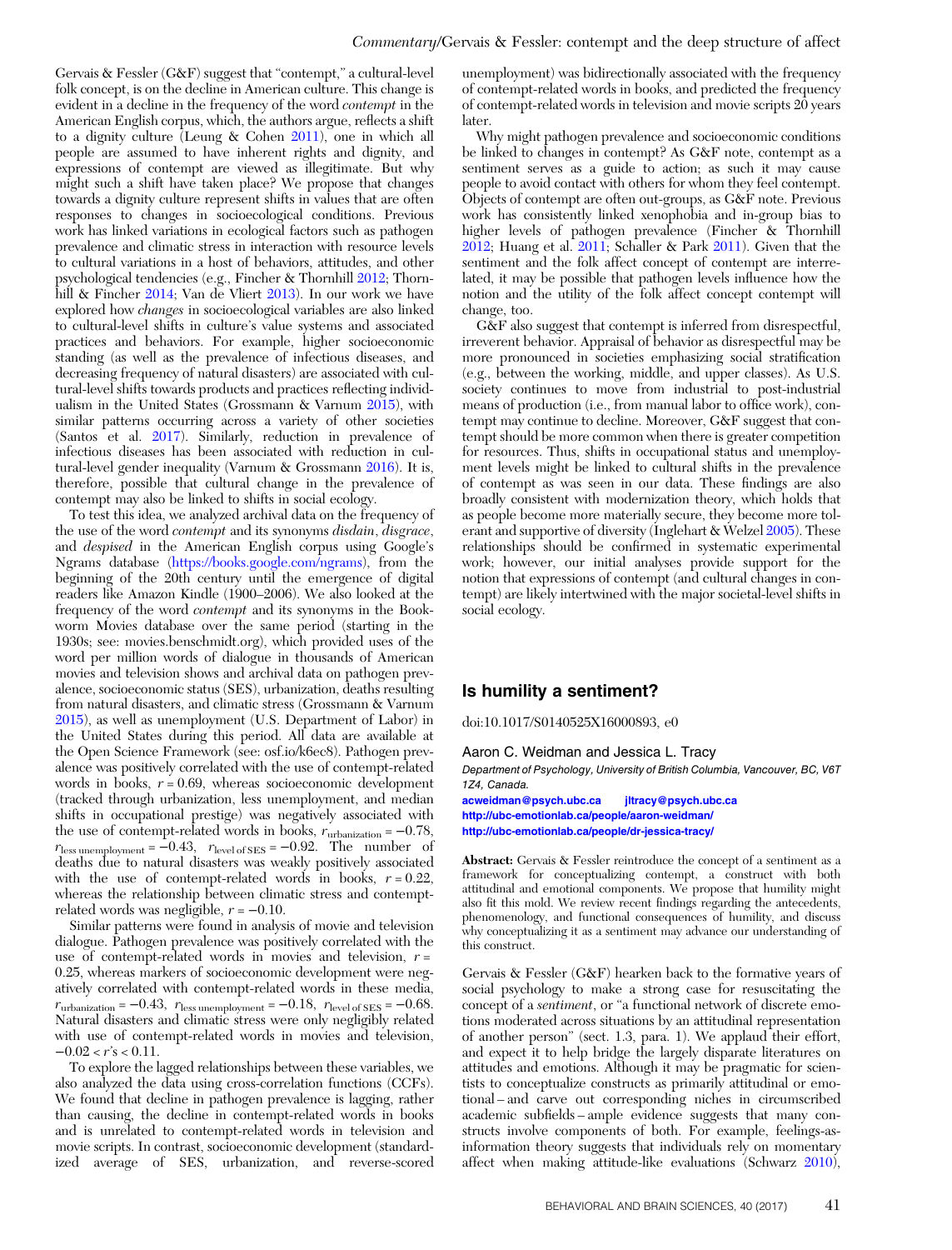and functionalist models of distinct emotions often explicitly incorporate attitude-like evaluations of the self and others as necessary prerequisites for certain emotional experiences (e.g., Tracy & Robins [2004](#page-61-0); Van Dijk et al. [2015\)](#page-61-0).

G&F propose a provisional set of sentiments that might serve unique social affordances (i.e., love, liking, respect, hate, fear; sect. 4.3). We would add another construct to this list – one that also does not fit well with current models of emotions or attitudes: humility. Like contempt, humility does not meet the standard criteria to be considered a basic emotion (Ekman [1992a](#page-53-0)); for example, it lacks a cross-culturally recognizable nonverbal expression, distinct physiological signature, and evidence of manifestation in any nonhuman species. However, also like contempt, humility is clearly an affective experience (Saroglou et al. [2008](#page-59-0)), and is characterized by several features typically used to define emotions (Izard [2010\)](#page-56-0), including antecedent cognitive appraisals (i.e., accurate evaluation of one's abilities) and activation of distinct cognitive-behavioral patterns (i.e., directing one's attention toward others and their accomplishments; Chancellor & Lyubomirsky [2013](#page-52-0); Tangney [2000\)](#page-60-0). Yet, alongside these emotion-like qualities, humility exhibits several features more characteristic of attitudes: it is thought to be a relatively enduring quality of persons (e.g., Kesebir [2014](#page-56-0); Peterson & Seligman [2004](#page-58-0)) and is considered by some to be a judgment, composed of at least as much cognitive content as affective content (Davis et al. [2010](#page-53-0)).

Adding to this complexity, we recently found converging evidence across a series of studies examining lay experiences and semantic conceptualizations, as well as experts' reports, that humility is experienced in two distinct forms, each of which involves both emotional and attitudinal features (Weidman et al. [2016](#page-61-0)). The first of these, which we labeled appreciative humility based on its most representative feelings and thoughts, typically follows personal success; it is associated with compassion, grace, and understanding, and with traits such as high self-esteem, status, and agreeableness; and it motivates a behavioral orientation toward celebrating others. The second form, labeled self-abasing humility, is more likely to follow personal failures; is associated with feelings of submissiveness, unimportance, and worthlessness, and with traits such as low self-esteem and introversion; and motivates a behavioral orientation toward hiding from others.

In light of this complexity, how should humility be understood? To date, researchers have reached little consensus; humility has variously been described as a relationship-specific personality judgment (Davis et al. [2010\)](#page-53-0), a personality trait (Kesebir [2014](#page-56-0)), a hypoegoic state (Kruse et al. [2014](#page-56-0)), an emotion (Saroglou et al. [2008](#page-59-0)), spiritual intelligence (Emmons [1999](#page-53-0)), an accurate assessment of one's abilities (Tangney [2000](#page-60-0)), and a virtue (Chancellor & Lyubomirsky [2013;](#page-52-0) Peterson & Seligman [2004\)](#page-58-0). In the face of such disparate conceptualizations, the concept of sentiment could prove useful. Consistent with the first major component of G&F's definition, each form of humility involves several narrower distinct emotional experiences; for appreciative humility these include authentic pride and gratitude, and for self-abasing humility they include shame and embarrassment. Consistent with another major component of G&F's sentiment, each form of humility involves the adoption of a particular attitude toward a person. Episodes of appreciative humility promote a sense of appreciation toward others' accomplishments and a desire to connect with those individuals. Self-abasing humility also fosters an attitude toward a person, but, interestingly, that person is oneself. Indeed, this form of humility leads individuals to view themselves as unimportant, unintelligent, and incompetent, all of which reflect a negative attitudinal self-evaluation. If humility is a sentiment, this last finding suggests that sentiments may involve attitudinal representations of either another person *or* the self, suggesting a possible minor amendment to G&F's definition.

Conceptualizing humility as a sentiment may yield a much needed, more nuanced understanding of the construct. To date, humility has been portrayed as a universally positive characteristic, with wide ranging and somewhat disparate effects, such as attenuating death anxiety (Kesebir [2014\)](#page-56-0), reinforcing gratitude (Kruse et al. [2014\)](#page-56-0), fostering forgiveness (Davis et al. [2013\)](#page-53-0), promoting prosocial behavior (Exline & Hill [2012;](#page-54-0) LaBouff et al. [2012](#page-56-0)), buffering against stress (Krause et al. [2016](#page-56-0)), and facilitating selfcontrol (Tong et al. [2016\)](#page-61-0). These findings likely result from the aforementioned contrasting conceptualizations of humility, as well as the fact that most researchers view humility as uniformly positive but do not specify what exactly it is (Peterson & Seligman [2004](#page-58-0)). To date, these findings have not been integrated into a comprehensive theoretical model, leading to the conclusion that humility simply promotes a grab-bag of desirable outcomes. Yet it is not immediately clear why existential anxiety and gratitude – two entirely distinct emotional processes – would both be influenced by humility. Similarly, why would humility lead to both prosociality and increased self-control, given that the former requires focusing on others, whereas the latter involves focusing on (and withstanding) one's own desires? Crucially, conceptualizing humility as a sentiment could prompt researchers to move beyond viewing the construct as broadly and uni-dimensionally positive, toward building a more nuanced theory, as G&F have done for contempt (see their [Figure 1](#page-11-0) in the target article). This, in turn, might generate specific predictions regarding the elicitors, phenomenology, and functional consequences of humility.

In closing, we appreciate G&F's attempt to integrate constructs with both attitudinal and emotional components under the rubric of a sentiment, and believe it may foster novel insights into certain constructs that have defied proper classification – like contempt and humility.

## Authors' Response

## Seeing the elephant: Parsimony, functionalism, and the emergent design of contempt and other sentiments

doi:10.1017/S0140525X17001236, e0

Matthew M. Gervais<sup>a,b</sup> and Daniel M. T. Fessler<sup>c,d</sup> aSchool of Human Evolution and Social Change, Arizona State University, Tempe, AZ 85287-2402; <sup>b</sup>Center for Human Evolutionary Studies, Department of Anthropology, Rutgers University, New Brunswick, NJ 08901-1414; Center for Behavior, Evolution, and Culture, University of California, Los Angeles, Los Angeles, CA 90095-1553; <sup>d</sup>Department of Anthropology, University of California, Los Angeles, Los Angeles, CA 90095-1553.

[matthewmgervais@gmail.com](mailto:matthewmgervais@gmail.com) [dfessler@anthro.ucla.edu](mailto:dfessler@anthro.ucla.edu) [www.matthewgervais.net www.danielmtfessler.com](http://www.matthewgervais.net%23www.danielmtfessler.com)

Abstract: The target article argues that contempt is a sentiment, and that sentiments are the deep structure of social affect. The 26 commentaries meet these claims with a range of exciting extensions and applications, as well as critiques. Most significantly, we reply that construction and emergence are necessary for, not incompatible with, evolved design, while parsimony requires explanatory adequacy and predictive accuracy, not mere simplicity.

## R1. Introduction

We thank the authors of the 26 commentaries for their thoughtful and wide-ranging discussions of our target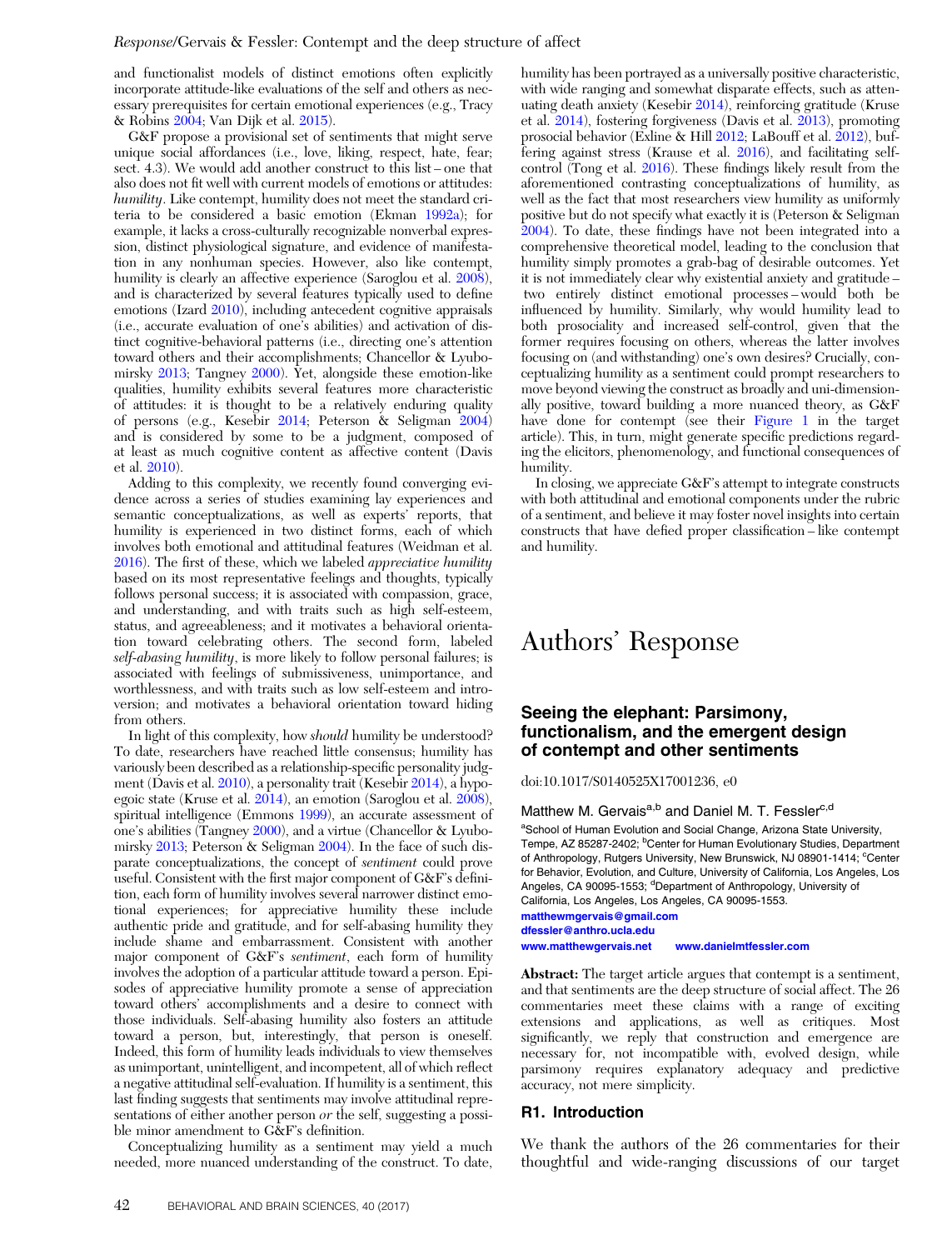article. Many affirm the aptness of our analysis of contempt, the conceptual and methodological value of the Attitude– Scenario–Emotion (ASE) model, and the applicability of this model to other affective and interpersonal phenomena. Many commentators also present constructive criticism, advancing the discussion and revealing avenues for future research and theory-building. Some may misunderstand our argument, so below we clarify our position. We maintain that sentiments are like the proverbial elephant: unseen by disparate investigators narrowly focused on parts of the whole. Also like the elephant, sentiments are constructed from general materials organized over evolutionary and developmental time to serve specialized functions. We hope that in stimulating debate about the shape and substance of sentiments, we contribute to eventually understanding the evolved structure of the social mind.

Our response is organized as follows: In section R2, we address criticisms. These include skepticism that sentiments are natural kinds (R2.1), skepticism of the functional distinction between attitudes and emotions (R2.2), skepticism of the utility of the ASE sentiment construct, especially as applied to contempt (R2.3, R2.4), and skepticism of the operationalizability of the ASE model (R2.5). In section R3, we engage the many productive extensions and applications of the general ASE model (R3.1, R3.3) and of the specific ASE model of contempt (R3.2, R3.4).

## R2. Critical concerns

## R.2.1. The designed emergence of functional kinds

The ASE model is grounded in an evolutionary approach that assumes the mind consists of adaptations shaped by natural selection. Adaptations can be described at multiple complementary levels: evolved function, phylogenetic history, ontogenetic origins, and proximate implementation. Functional descriptions, addressing why a trait evolved, entail descriptions of input–output computations, but they are agnostic as to how adaptations proximately work and how they arise during development. Nonetheless, natural selection operates by shaping proximate and developmental systems to produce functional phenotypes; rather than being contradictory to evolved design, "designed emergence" (H.C. Barrett [2015](#page-51-0)) is necessary for building locally adapted organisms.

Several commentaries (Bzdok & Schilbach; Christie & Chen; Galesic; Spring, Cameron, Gray, & Lindquist [Spring et al.]) conflate levels of description in construing the emergence of sentiments from lower-level processes as an alternative to our adaptationist account of sentiments. The ASE describes the design – the computational form and functions – of emotions, attitudes, and sentiments. These functional kinds are built out of domain-general ingredients over both evolutionary and developmental time. If design is evident in the patterning of constituent parts across situations, individuals, and populations, this indicates that evolution has crafted functional kinds, regardless of how they get built. Showing that emotions are constructed from domain-general processes, as Spring et al. suggest, does not refute adaptationist accounts.

Likewise, Galesic's "alternative" account to the ASE supposedly renders sentiments illusory, mere distributions of emotions and judgments. Her account assumes basic

emotions, simple evaluative judgments, and information from memory and context, which jointly construct an appraisal of a social situation. However, sampling evaluative judgments of others (what we call "attitudes") in constructing an appraisal of a social situation, to produce emotions, is precisely a process account of the ASE. If (1) evaluative judgments are influenced by previous relational experience (the bookkeeping functions of attitudes); (2) there are ancestrally adaptive patterns in the construction of these judgments; (3) sampled social contexts are parsed according to evolutionarily relevant content ("scenarios"); (4) jointly sampling evaluations and contexts has consistent effects on emotion components ("appraisal"); and (5) the same evaluations sampled in different contexts produce different yet adaptive emotions (emotional pluripotence), then, evolution has built functional systems – sentiments – for social relationship regulation. It is not the involvement of lower-level processes that will weigh against the ASE model, but an absence of patterning in their joint operation. We nonetheless agree with Galesic that formally modeling these interactions will help generate quantitative predictions about the patterning of emotions within relationships (see sect. R.2.5, second paragraph, below).

**Spring et al.** do dispute functional patterning in emotions and sentiments, arguing that "emotion categories have neither consistent nor specific outcomes." But existing emotion categories are not natural kinds; they are folk affect concepts. In contrast, ASE attitudes, emotions, and sentiments are functional constructs and putative basic affect systems. Folk affect concepts may dissociate from these systems for many reasons. One is that the adaptive regulation of behavior does not require phenomenological consistency every time an adaptation is engaged. This is especially true of sentiments, which can manifest as attitudes or as different emotions, producing diverse and variably salient experiences. Accordingly, contempt's manifestations can vary "across persons within the same situation, and within the same person across situations" – which Spring et al. erroneously claim is a novel prediction of constructionist accounts; yet we predict such variation in detail in section 6.1 of the target article. We grant that no linguistic prompt is necessary to experience together the features united by an existing "contempt" concept. But unlike the ASE, constructionist accounts produce only post hoc explanations for the particular patterning of "contempt" concepts across scenarios, individuals, and populations.

Considering the proximate instantiation of the ASE, sentiments should inhere in functional networks among neural and embodied sub-systems for memory, attention, appraisal processes, affect regulation, and decision making. This belies any suggestion that we naively assume discrete neural "centers," even for discrete emotions. Bzdok & Schilbach appreciate this, yet they label sentiments "non-natural kinds" – a puzzling description if evolution has designed coordination among their sub-systems. We are also surprised that Schaller views the ASE model as insufficiently computational – we defined the components of sentiments with reference to the same evolutionary-computational approaches that Schaller cites (e.g., Tooby et al. [2008\)](#page-61-0).

#### R.2.2. Attitudes and emotions

A number of the commentaries wrestle with the distinction between attitudes and emotions. Haslam highlights the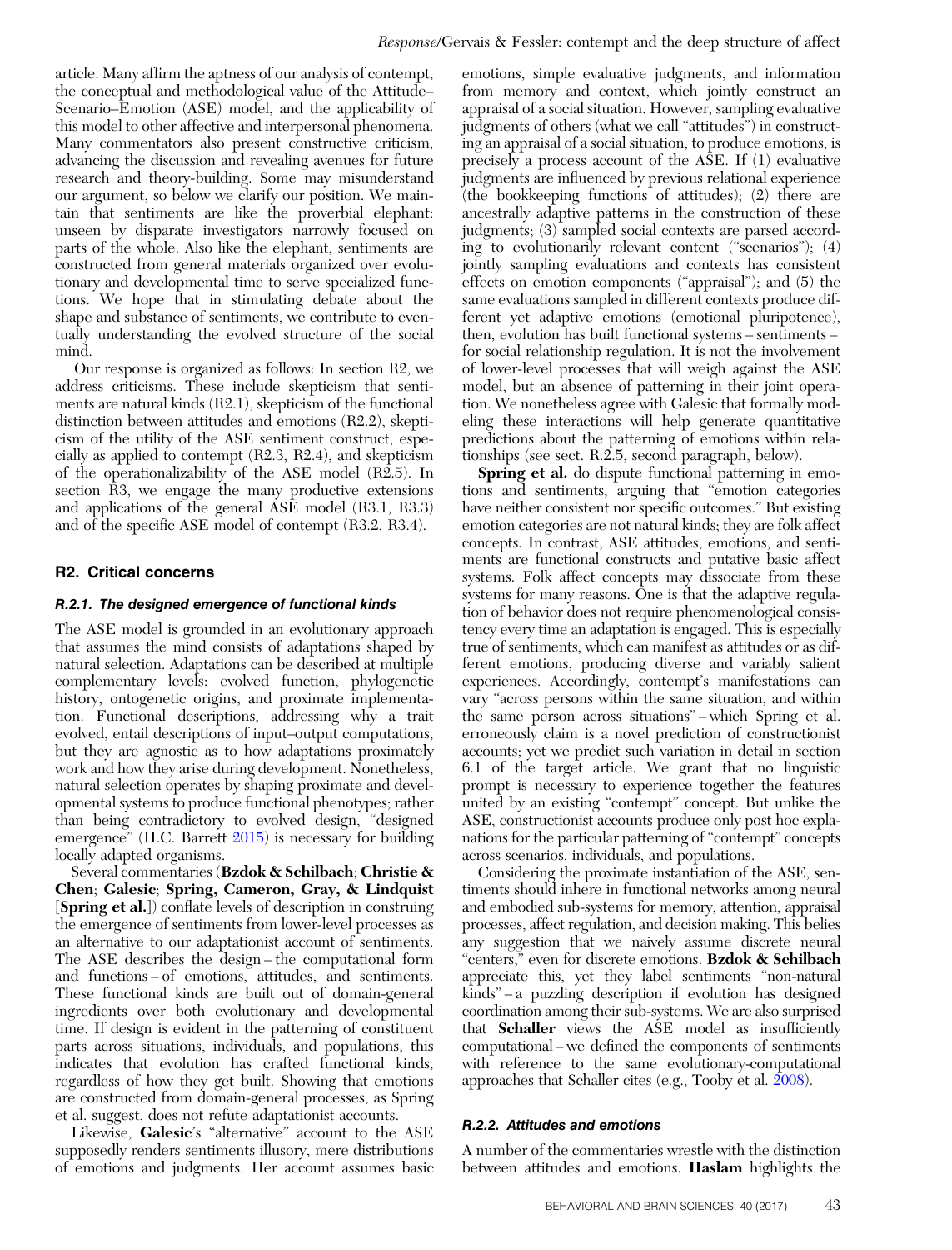need to establish clear conceptual boundaries between them, even while everyday vernacular conflates them. We agree (see [Table 2](#page-7-0) of the target article). A functionalist model of the deep structure of affect can decompose folk affect concepts into constituent functional systems.

Lench, Bench, & Perez (Lench et al.) argue that many of the features we ascribe to contempt are features of emotions and, therefore, that contempt is an emotion. However, they ignore attitudes, ascribing to emotions features often used to distinguish attitudes from them (e.g., Clore & Schnall [2005](#page-52-0)). For example, Lench et al. argue that intentionality is a hallmark of emotions, while conflating intentionality about objects and about events. Their examples of the intentionality of emotions – sadness at failure, and anger at insult – are events. Yet we explicitly ascribe object intentionality to contempt, and use intentionality about objects as compared to events as the hallmark functional distinction between attitudes and emotions. Lench et al. also argue that duration does not distinguish emotions from attitudes, given evidence for the potential long time course, and re-occurrence, of emotions. We acknowledge that emotions can last a long time; unconventionally, we explicitly classify moods as emotions that deal with protracted problems. However, this is not the same as a permanent change in attitude towards a target, and reliving an emotion through simulation or mental time travel is not equivalent to coldly contemplating an attitude. Lench et al. further argue that appraisals, such as those in contempt, are well known to cause emotions. However, the fact that emotions are preceded by appraisals does not mean that anything that follows an appraisal is an emotion. Some appraisals cause emotions, but some recalibrate attitudes, and some may do both. Lench et al. also argue that because emotions include changes in cognition, the cognitive changes in contempt are evidence of an emotion. While we include cognitive shifts as part of our account of the form of emotions, not all cognitive changes are contingent on emotion activation, and they may be permanent, as in attitude change.

Giner-Sorolla & Fischer likewise inadequately theorize attitudes. They emphasize that contempt involves an appraisal of character, being about a person, making it different from putatively comparable emotions involving appraisals of actions. Fischer and Giner-Sorolla [\(2016](#page-54-0)) even describe contempt as an emotion attached to an "attitude" or to a "general representation" of a person or group. Yet they deny that contempt is an attitude. By undertheorizing attitudes, emotion researchers perpetuate the mutual isolation of the attitude and emotion literatures.

Grecucci, Frederickson, & Job (Grecucci et al.) argue that comparative neurobiological evidence contradicts the ASE. After perception, affective information is processed first via direct links between perceptual systems and subcortical structures; cognitive processing occurs more slowly and is influenced by prior affective evaluation. However, Grecucci et al. equate attitudes with cognition, and emotions with affect. In the ASE, affect plays a role in both attitudes and emotions, being the representational currency linking them. The priority of affect in processing stimuli is consistent with the role that attitudes play in the ASE in moderating appraisals. If someone approaches, the reaction of fear, anger, or happiness will be contingent on the affective attitude one holds; affectively tinged representations of other people potentiate

emotional reactions in scenarios. Rather than undermining the ASE, research such as that cited by Grecucci et al. offers a consilient neurobiological account of how attitudes moderate emotions, and how emotions update attitudes.

Grecucci et al. also critique us for overlooking the distinction between emotions and "defensive affects," purportedly a class of mechanisms functioning to "ward off unwanted emotions." This biologically implausible view treats "self-harming" emotions such as shame as dysfunctional, despite strong support for theories of their adaptive functions (e.g., Sznycer et al. [2016\)](#page-60-0). Contempt generally follows from appraisals of inefficacy in others, not, as Grecucci et al. contend, cues of inefficacy and low value in one's self.

Commentators Hurlemann, Marsh, Schultz, & Scheele (Hurlemann et al.) and Christie & Chen argue that oxytocin challenges the ASE model because it has effects that are both emotional and attitudinal. This critique rests on a definition of "emotion" delimited to valence and arousal. Although these facets are primary in some definitions of emotion, the ASE theorizes emotions as coordinating modulation across systems, including cognition. Rather than being a counterexample, oxytocin may exemplify a neurohormonally implemented emotion that coordinates organism-wide systems. These authors also underappreciate the implications of the contingent release of oxytocin within particular dyads. Oxytocin administration studies, such as those cited by Hurlemann et al., bypass the endogenous processes that moderate oxytocin release in naturalistic social interaction. If not an attitude, what is the "bond" that moderates oxytocin release towards one individual and not towards others? To the extent that oxytocin release is contingent on the presence of particular partners, and on antecedent attitudinal representations of them as valuable, then oxytocin regulation nicely illustrates attitudinal moderation of emotions. Evidence that the attitudinal bond moderates emotion systems not linked to oxytocin would support the broader emotional pluripotence of sentiments.

## R.2.3. Sentiments and the emotional pluripotence hypothesis

Adair & Carruthers argue that sentiments are not psychological causes; either sentiments are epiphenomena, or they should be equated with attitudes, which are causal. Strictly speaking, they are correct: As we stated, "each sentiment is an attitude state and the various emotions disposed by that representation" (sect. 4.2, para. 6). However, there are two reasons for distinguishing between attitudes narrowly defined as representations, and sentiments as attitudes linked to diverse emotion dispositions. First, Adair & Carruthers argue that attitudes alone can explain the emotional texture of contempt, "provided one bears in mind that any evaluative attitude will issue in a range of distinct emotions." This will be news to social psychologists, who have long theorized and studied attitudes without reference to their emotional pluripotence, contrasting "attitude" with "sentiment" on precisely this basis. Moreover, beyond interpersonal relationships, in attitude research on products, opinions, and political positions, attitudes are simple evaluative representations, qualitatively different from the causally linked emotion networks of sentiments. Mason, implicating deficiencies of current attitude theory,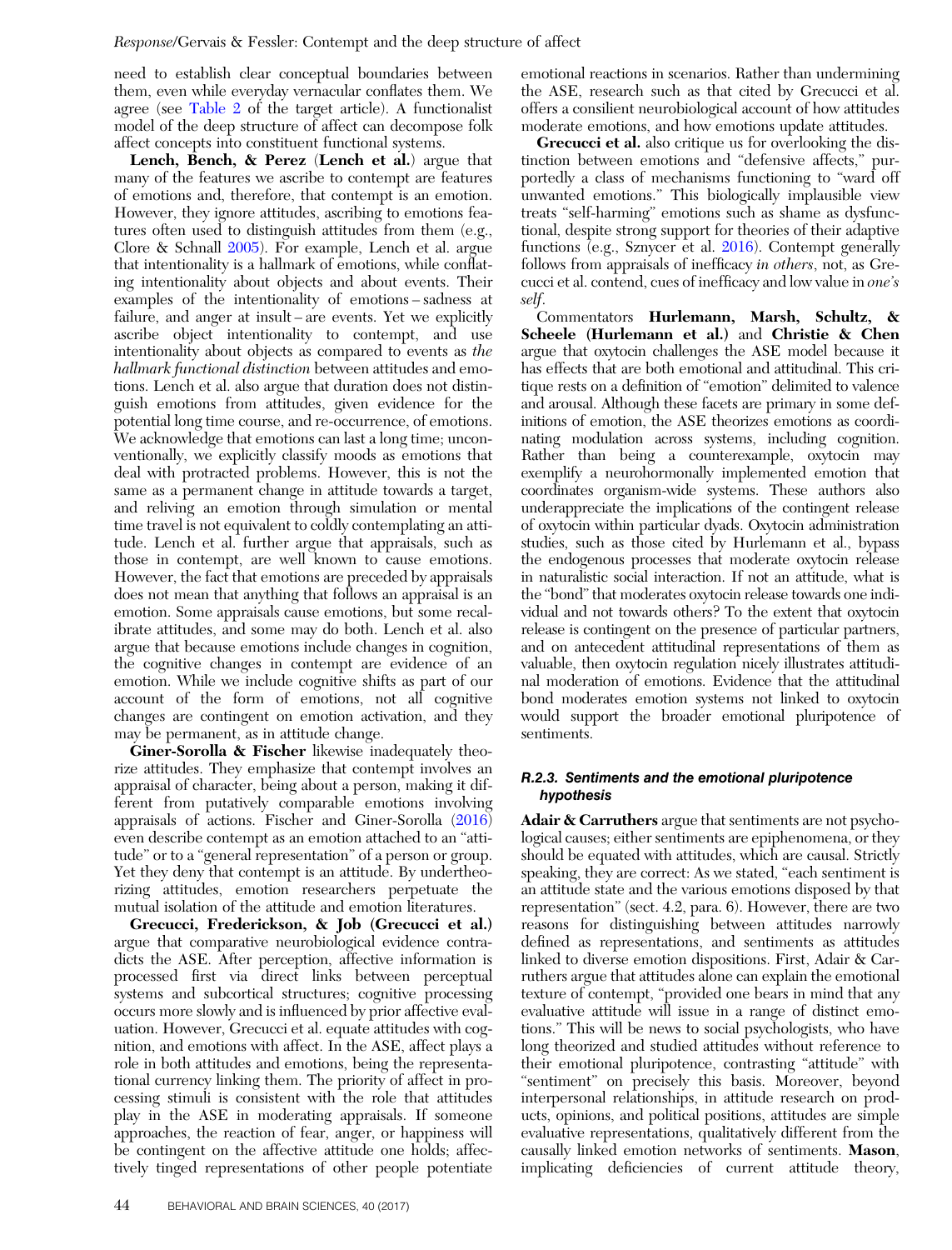appreciates this. Although not endorsing the need for a distinct psychological kind in sentiments, Mason emphasizes that the sentiment construct helps keep track of the emotion dispositions of attitudes. With "sentiment" highlighting attitude–emotion contingencies, it becomes an empirical question whether all attitudes qualify as sentiments.

A second reason to maintain the sentiment construct is that, rather than being psychological causes, networks of attitudes and emotions are social, evolutionary, and cultural causes. In a sentiment, each contingent emotion serves a particular function in regulating a social relationship tracked by an attitude. These functions are complementary – in a relationship represented by love for an other, different emotions implement attending to their needs, tolerating costs from them, refraining from exploiting them, and signaling commitment after failing their expectations. The gestalt of these contingent behaviors determines the partner's perception of relationship quality, their reciprocal sentiments, and the success of the relationship. It is the sentiment – the whole attitude–emotion network – that is causing relationship quality. Christie  $\&$  Chen contend that only lower-level processes will be under selection, but evolution through social selection – in which particular relationship partners are differentially chosen as mates, cooperative partners, or leaders – should target sentiments, and configure networks of attitudes and emotions as contributors to social strategies that determine fitness. Finally, as **Adair & Carruthers** appreciate, the network patterning of attitudes and emotions is causal in structuring folk affect concepts. It is in this sense that sentiments are a "deep structure." A concept such as "contempt" can include contradictory facets such as "cold" indifference and "boiling inward" because these are linked within sentiment networks. Differential activation of parts of this network can explain seemingly irreconcilable affect concepts across individuals and populations.

Haslam suggests that rather than being a distinct natural kind, sentiments may be an "intermediate zone between the most prototypical emotion and the most prototypical attitude." Attitudes and emotions may well overlap at the margins, since emotions can be enduring moods and can be chronically evoked by re-imagining their eliciting appraisals. However, the emotional pluripotence of sentiments presents a qualitatively different form from single emotions (Royzman et al. [2005\)](#page-59-0). If an evaluation of an object can be shown to cause distinct emotions across different scenarios, then, operationally, that evaluation is a sentiment.

Giner-Sorolla & Fischer advance several critiques that hinge on the emotional pluripotence hypothesis. They claim that the ASE model blurs established usage of the term "sentiment," developed by Frijda [\(1994](#page-54-0); Frijda et al. [1991\)](#page-54-0), wherein a sentiment is the enduring one-to-one association of an emotion with an object. Like Haslam's "intermediate" form, this usage is qualitatively different from the ASE's emotionally pluripotent sentiments. However, "sentiment" is rarely invoked as a construct in the social psychological literature, and Frijda's use is not seminal; an earlier "sentiment" construct (e.g., Shand [1920;](#page-59-0) McDougall [1937\)](#page-57-0) included diverse emotional outcomes.

Giner-Sorolla & Fischer also contend that the ASE model of contempt is unnecessarily complicated. They advance an alternative model (Fischer & Giner-Sorolla [2016](#page-54-0)), which was published while our target article was under review. (The authors of the 2016 paper are hereafter referred to as F&G-S.) F&G-S depict contempt as a discrete (albeit not prototypical) emotion, involving distinct appraisals and action tendencies, but lacking distinct eliciting conditions and a universal non-verbal expression, while appearing uniquely "cool" relative to frequently co-occurring anger and disgust. To explain contempt's non-prototypical features, F&G-S argue that contempt is also a sentiment sensu Frijda – the emotion becomes "attached" to a representation of the target, which functions to elicit contempt at the target's real, or imagined, presence.

The F&G-S model is only superficially simple. It includes three pathways to contempt elicitation: (i) repeated transgressions implying low-value character; (ii) culturally transmitted beliefs about an other's contemptible characteristics; and (iii) transgression-evoked anger that, if ineffectual, "turns into" contempt. The ASE model parsimoniously subsumes these. In each case, information is obtained that warrants devaluation of the object (i.e., the "relational cues" in [Figure 1](#page-11-0) of the target article). Giner-Sorolla & Fischer mischaracterize us as claiming that contempt only manifests from a pre-set attitude. Contempt will manifest during its establishment by any cues to inefficacy and low relationship value, including single events that recalibrate attitudes and establish contempt.

The F&G-S model also fails to account for data that the ASE model illuminates. In portraying contempt as both a distinct emotion and a sentiment, Giner-Sorolla & **Fischer** note that "any emotion can become a sentiment." Why, then, is contempt a "special case" (Rosenberg & Ekman [1995](#page-59-0)) among putative basic emotions for its inconsistent lexicalization and unreliable expression? F&G-S attribute contempt's lack of a distinct facial expression to "methodological problems" and to the rarity of the term. This both fails to explain that rarity and overstates it; in the research they review, "contempt" is the most common term in the "disgust" cluster, and contempt is studied with the same methods as other putative emotion-sentiments. F&G-S also observe that contempt has divergent emotional consequences in scenarios beyond "merely seeing someone." Their examples – verbal attack, and reduced compassion – entail distinct emotional concomitants in complex scenarios; F&G-S obscure this complexity and fail to give a process account for it. Likewise, arguing, as F&G-S do, that contempt downregulates anger and hate – being less "effortful and dangerous" (p. 351), less "socially and personally costly" (p. 354) – fails to account for the "boiling inward" phenomenology sometimes associated with contempt (Frijda et al. [1989](#page-54-0), p. 223). It also conflates "coolness" from reduced anger with "coolness" from reduced "warm" engagement.

In contrast, contempt as an emotionally pluripotent sentiment parsimoniously explains – and furnishes predictions about – the range of emotions, expressions, and meanings associated with contempt. There are several critical tests between our model and that of Giner-Sorolla & Fischer/F&G-S. First, if enduring contempt, identified by a representation of a target as inferior, can be shown to create diverse downstream emotion biases in particular contexts – for example, downregulating compassion and guilt, while disposing anger and disgust – then, congruent with the ASE but not with the F&G-S model, this will be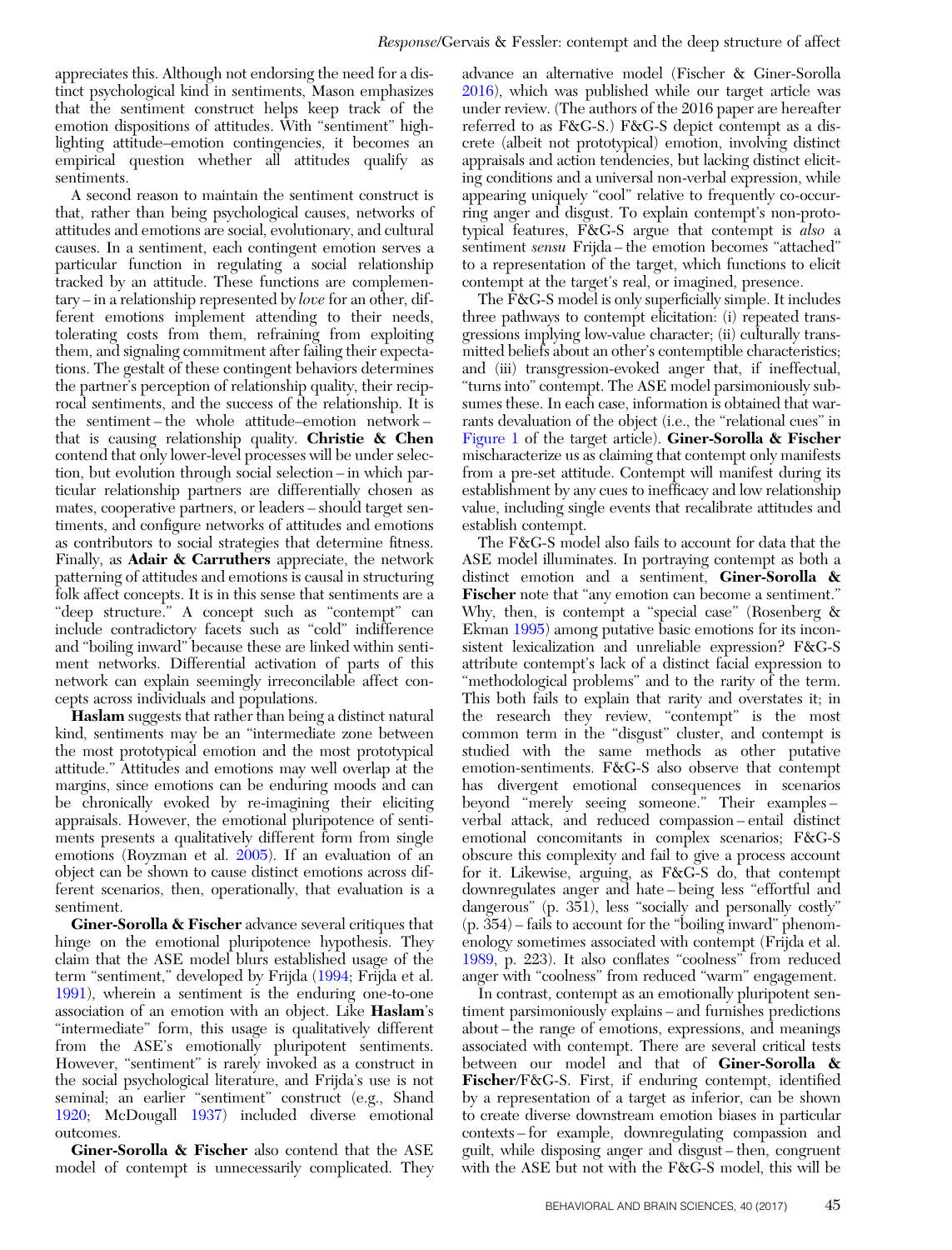evidence of a "master sentiment." Second, F&G-S explain contempt's "coolness" by suggesting that contempt downregulates anger, whereas the ASE predicts that contempt potentiates anger in the service of social distancing; data on anger reactivity towards objects of contempt will support one model over the other.

Lench et al. also deny the emotional pluripotence hypothesis, underappreciating the functional gestalt among contempt's features. They reject that contempt creates indifference, and argue that "coldness" is also a feature of sadness. However, this again conflates two meanings of "coldness" – vis-à-vis "hot" anger and "warm" compassion – and ignores that we emphasize the latter in articulating the reduction in "warm" prosocial emotions caused by contempt. Lench et al. implicate lack of differentiation among negative emotions in explaining the associations of contempt with disgust and anger. However, the evidence we reviewed goes far beyond vague associations, to specific functional and temporal relationships. Our model explains these, while making many predictions about contempt vis-à-vis anger, disgust, and hate. In explaining away contempt's diverse expressions, Lench et al. argue that the expressions of all emotions are moderated by contextual affordances. We concur, but this does not explain why contempt is inferred from a range of expressions, including those for other basic emotions, and from an absence of any expression. Finally, in explaining the diverse behavioral outcomes of contempt, Lench et al. argue that all emotions are associated with behaviors. We do not dispute this, but it does not follow that only emotions predict behavior. If attitudes moderate emotions, then they too will have behavioral consequences, albeit a more diverse set than a single emotion.

Both Mason and Cova, Deonna, Sander, & Teroni (Cova et al.) argue that the ASE model of contempt conflates "recognition respect" and "appraisal respect." Recognition respect entails giving appropriate consideration to its object during deliberation. In Darwall's [\(1977](#page-53-0)) normative account, recognition respect is owed all persons by virtue of them being ends in themselves in possession of dignity. Appraisal respect, in contrast, must be earned through positive appraisals of character, and involves feelings of respect such as admiration.

Acknowledging the utility of distinguishing recognition and appraisal respect, we think the ASE model of respect parsimoniously unites them. Appraisal respect is the more accurate descriptive account of how the *respect* sentiment operates: appraisals of another's value incrementally increase "feelings of respect," the emotion constellation of the respect sentiment. Unlike Darwall ([1977\)](#page-53-0), we do not limit appraised features to character, but hold that all contributors to efficacy influence respect. Moreover, appraisals are relative to an appraiser's own interests and standards in valued domains, not "categorical" in Darwall's sense. The ASE can then subsume recognition respect as part of the emotion constellation of appraisal respect. We have highlighted interest in targets, and deference to them, as outcomes of respect; this is effectively the weighting of a target's concerns that scholars have ascribed to recognition respect. Interest and consideration may not intuitively belong among the "feelings of respect," but they involve the kinds of systems (e.g., attention, and evaluative trade-offs) that attitudes moderate on the ASE. In this account, prescribing recognition respect for persons is equivalent to stipulating that personhood is a sufficient criterion for some minimum appraisal respect. However, personhood will compete with other appraisals – including incompetence, laziness, or badness – that undercut appraisal respect, engendering contempt, muting recognition respect, and potentiating intolerance and exploitation.

This descriptive account does not deny the virtue of stipulating recognition respect for all humans, or for all life. But it does unpack why the normative project of fostering recognition respect runs aground on the rocks of human nature, while suggesting workarounds (see sect. R.3.4 below). It also minimizes **Mason**'s critique of our analysis of contempt's place in a dignity culture. We identify contempt with an absence of respect. We argue that because a dignity culture prescribes respect for all persons, it proscribes expressions of contempt. Mason points out that prescribing *recognition* respect, and dignity for all, does not proscribe appraisal contempt, or differentially devaluing others on the basis of character. Even those viewed as morally depraved should be granted dignity. However, the normative stipulation of respect for persons does not countervail the descriptive fact that humans are prone to deny personhood to others on the basis of real or imagined negative appraisals. Lapses in recognition respect remain a problem in a dignity culture, even while its prescription undercuts the expression of contempt. If such lapses are most likely towards targets that are also objects of hate, then our suggestion of a conceptual conflation of contempt and hate within dignity cultures remains plausible.

Cova et al. argue that we conflate two forms of contempt, disregard (an absence of recognition respect) and scorn (an absence of appraisal respect). We see these as two components of the sentiment contempt. Disregard can be viewed as part of the "cold indifference" facet of the contempt sentiment, while scorn belongs to the "reactive intolerance" facet. However, rather than proposing a distinct emotion, *scorn*, our account decomposes the folk affect concept "scorn" as disgust in the service of contempt. This captures both the enduring and the occurrent manifestations of scorn, as well as its connotations of superiority, derision, and rejection. Similarly, whereas Giner-Sorolla & Fischer adduce the unilateral lip curl (ULC) as evidence of a unique contempt emotion, we counter that the ULC, often labeled "anger" or "disgust" (Haidt & Keltner [1999;](#page-55-0) Matsumoto [2005](#page-57-0); Russell [1991c](#page-59-0); [1991d](#page-59-0)), signals the reactive intolerance cluster of the ASE sentiment contempt, implemented by anger (if a second-person threat) or disgust (if a third-party signal) vis-à-vis a devalued target. Either of these emotions, or the attitudinal core of contempt, can be inferred from the ULC.

Challenging our claim that contempt actually disposes both anger and disgust, **Cikara** asks what determines whether contempt runs hot or cold, and, when it runs hot, what determines whether contempt prompts approach or avoidance. Mason similarly asks how contempt maps onto two putatively distinct phenomena, "reactive contempt" (such as protesting) and "nonreactive (or objective) contempt," such as disregard and disengagement. The answer to both is: the scenarios in which the attitude object is encountered or imagined, and the threats or opportunities posed by that scenario vis-à-vis the fitness affordances tracked by the attitude. Anger, as a bargaining strategy (Sell et al. [2009](#page-59-0)), changes the behavior of contemned targets to reduce the costs they impose; disgust,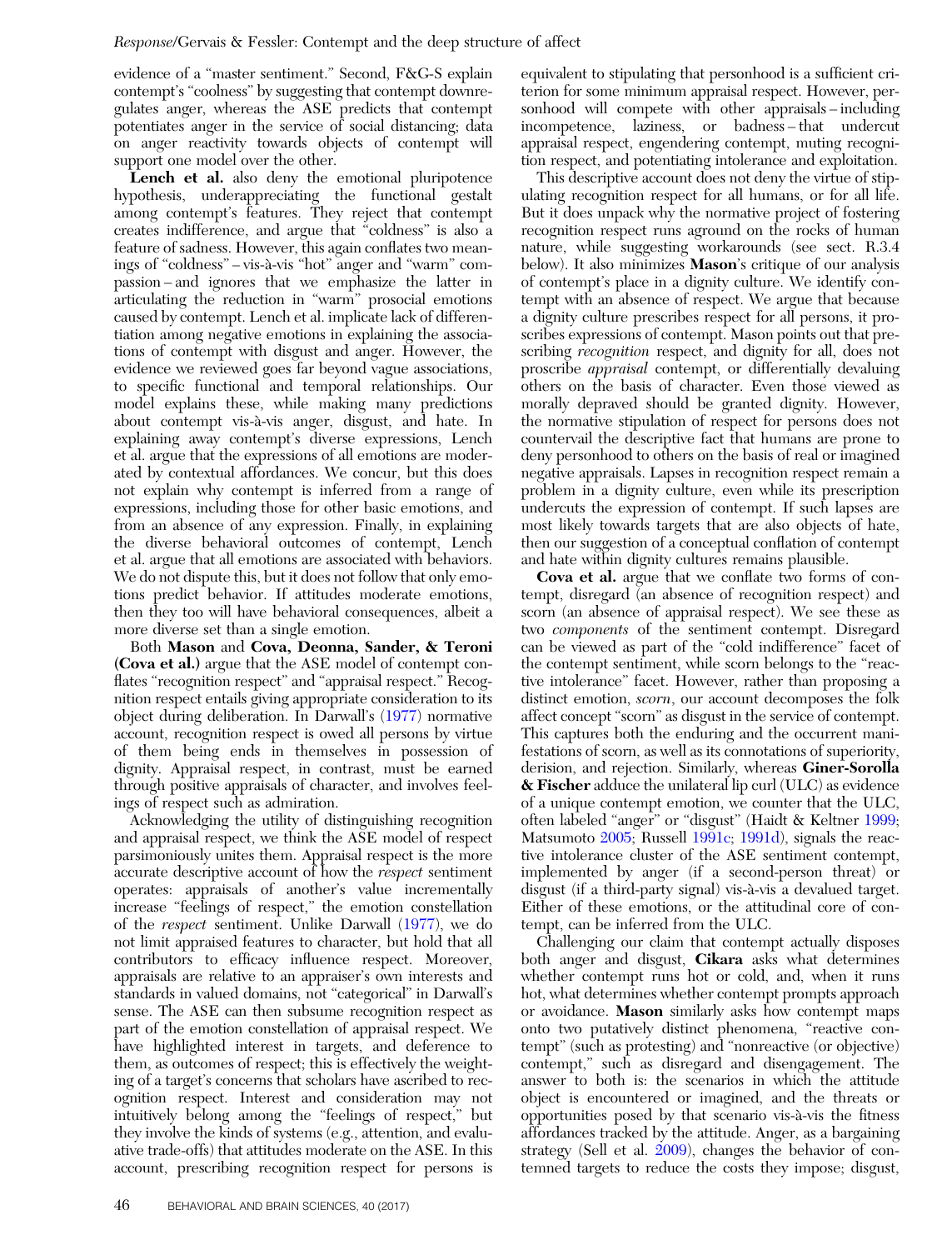as a mechanism co-opted for signaling rejection (Fessler & Haley [2003](#page-54-0)), prevents guilt-by-association in the eyes of third parties (see also Kupfer & Giner-Sorolla [2016\)](#page-56-0). Imposition or even approach by a contemned target evokes anger, whereas proximity to, or similarity with, a contemned target in the presence of potential allies elicits disgust; if a contemned target claims leadership, this elicits disgusted opposition; if they are inactive or harmless, disregard suffices. In all cases, action is suffused with disre-spect, including protest (Tausch et al. [2011](#page-61-0)).

#### R.2.4. The dimensionality of sentiments

Comparing the ASE unfavorably to the Stereotype Content Model (SCM), **Cikara** contends that we collapse orthogonal dimensions of social-relational value, namely, "relational value" (warmth) and "agentic value" (competence). In fact, we break "warmth" into two positive (love, liking) and two negative (hate, fear) dimensions, while generalizing "competence" to efficacy across domains. These dimensions are potentially orthogonal, allowing for cooperation and competition to occur within a relationship, unlike the unitary "warmth" dimension of the SCM. The ASE also provides a crucial missing piece to the SCM: how interactive scenarios moderate the relationship of attitudes and emotions. In the SCM, each representational quadrant has "corresponding" emotions. However, Cikara's own example of schadenfreude at the misfortune of a competitive, high-status target illustrates that such "correspondence" does not hold. The ASE acknowledges "default" emotion dispositions at approach, but theorizes emotional pluripotence, in which single emotions can address similar adaptive problems vis-à-vis different kinds of targets. This includes happiness at the success of a loved one and at the failure of a hated enemy, and anger at any "transgression," with a threshold moderated by attitudes.

Hruschka suggests that the SCM provides a "simpler" theory of contempt than the ASE. In the SCM, contempt joins disgust and hatred as emotional reactions to targets low in both warmth and competence. Yet, as we point out in the target article, and as Lench et al. echo, studies of the SCM often collapse measures of contempt with disgust and hatred, producing composite ratings. This obscures unique variance accounted for by contempt, and limits contempt to targets that are also disgusting and hated. Studies that partial out contempt find it is not directed only at low warmth–low competence targets: in some, contempt tracks competence alone (Hutcherson & Gross [2011](#page-61-0); Ufkes et al. 2011); in others, there are main effects of both warmth and competence (Schriber et al. [2016\)](#page-59-0); and in some, only high–high targets are safe from contempt (Caprariello et al. [2009](#page-52-0); Schriber et al. [2016](#page-59-0)). The SCM also denies a role for contempt in pity. But as Miller ([1997\)](#page-58-0) argues, "Contempt … often informs benevolent and polite treatment of the inferior…. Pity and contempt go hand in hand" (p. 32). Yoking contempt to the efficacy dimension explains this. Cova et al. argue that "caring about" someone does not have a single sentimental etiology, and sentiments including love can produce it despite contempt; parental sensitivity is thus not necessarily the "inverse" of contempt, as **Swain & Ho** and Hruschka suggest. Although Hruschka and **Cikara** contend that we extend the swath of the contemned too far, contempt is not simply a response to the lowest of the low.

**Schaller** doubts that there is a unitary *love* sentiment tracking fitness dependence on an other. While we agree that the domains of fitness dependence addressed by romantic love, filial love, and parental love entail unique adaptive problems, the similarities are striking – for example, the behavioral needs for tolerance and conditional aid provisioning. Evidence for conserved neural bases across these systems (Preston [2013\)](#page-58-0) suggests that an ancestral love system was evolutionarily co-opted repeatedly, from regulating parental behavior to shaping pair bonds and friendships, producing a *love* sentiment with manifestations tailored to different forms of fitness dependence.

#### R.2.5. Operationalizing the ASE

Galesic, Giner-Sorolla & Fischer, Hruschka, and Schaller express concerns about the operationalizability of the ASE. We outlined how to operationalize and empirically distinguish attitudes, emotions, and sentiments (see [Table 2,](#page-7-0) column 2, in the target article). The parameters for distinguishing attitudes and emotions include their intentionality (object- vs. event-specific), phenomenology ("cold" vs. "hot"), time course (enduring vs. occurrent), and structure (evaluative representation vs. organismic mode of operation). Sentiments will include all of these features, but not randomly: attitudinal representations will moderate different emotional outcomes across scenarios. The interrelatedness of the core concepts of the ASE is a feature of the model, not a limitation, affording decomposition of folk affect concepts into underlying attitude– emotion networks. Variously describing a sentiment as a "syndrome," a "network," or a "deep structure," which Schaller laments, is productively seeing sentiments from different perspectives: respectively as the coordinated regulation of different emotions, as causal links among attitudes and emotions, and as the functional architecture underlying variation in folk affect concepts.

Galesic suggests that sentiments might be quantitatively described as frequency distributions of appraisals and emotions within relationships. Refining this, sentiments may be described as a set of conditional probabilities of scenario– emotion contingencies given a particular attitudinal representation in a relationship. *Perceived* scenarios are crucial; the consequences of objective situations will be psychologically mediated, via attention, appraisals of threat, harm, and so on, and ascriptions of causation. Efforts to measure emotions have recently converged on multi-componential triangulation (e.g., Kragel & LaBar [2013](#page-56-0)), focusing on the coordination of functional features across diverse measures. Multi-measure scales are likewise useful for measuring interpersonal attitudes. Although Hruschka worries about how readily people can rate their contempt for others, he also highlights the role that metaphors such as "warmth" and "closeness" can play in assessing interpersonal evaluations. In the case of contempt, scaling separate Likerttype measures of "look down on," "look up to," "contempt," and "respect" could produce a reliable measure of the attitudinal core of contempt. Schriber et al. [\(2016\)](#page-59-0) demonstrated the utility of this approach in their Dispositional Contempt Scale; this could be readily converted into a target-specific scale. The key to a clean measure of respect–contempt will be partialing out love and hatred.

Bilewicz, Kamińska, Winiewski, & Soral (Bilewicz et al.) challenge our identification of contempt with an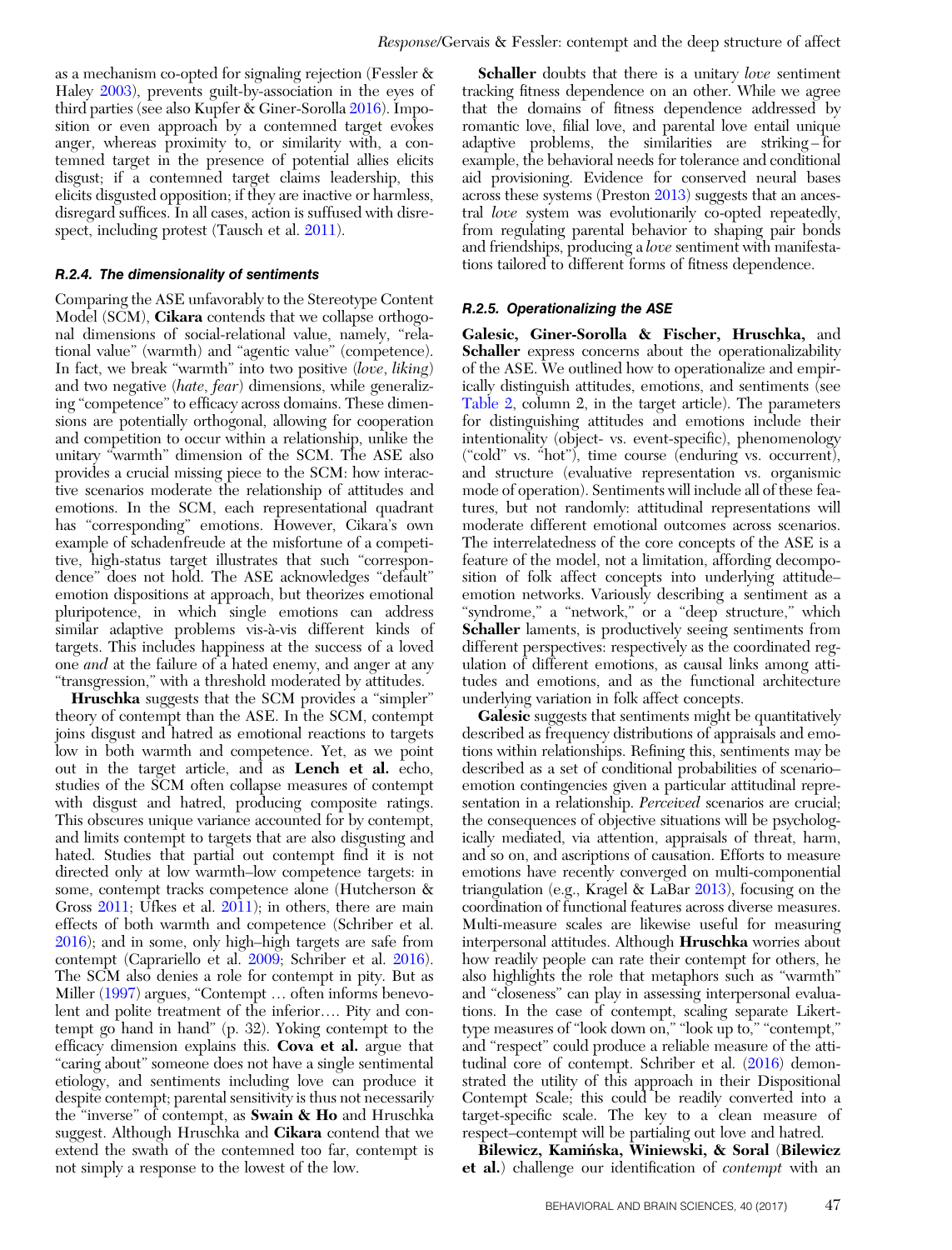absence of respect, citing research on attitudes towards outgroups that reports widely varying intra-target correlations between respect and contempt. However, Bilewicz et al. treat both affects as "emotions," and they do not give sufficient detail of the studies they cite to evaluate their bearing on our claims. Of course, if reliable measures of respect and contempt, as enduring, target-specific attitudes, fail to negatively correlate, then this will undermine our model.

## R.3. Extensions and applications

### R.3.1. Extensions of the ASE model of sentiments

Both Cova et al. and Giner-Sorolla & Fischer argue that contempt can be an emotion and a sentiment. We are unconvinced by their arguments for a unique emotional outcome of the contempt sentiment, since a representational core that downregulates prosocial emotions, and that upregulates anger and disgust, can account for the data. Nonetheless, some sentiments may have proprietary emotional outcomes. They may also be updated by emotions. The possibility remains that there is a proprietary contempt emotion involved in the establishment of the sentiment contempt, that is, in downregulating respect. At the perception of cues to inefficacy in some valued domain, this emotion would recalibrate the affective component of respect and establish a contempt representation. This emotion might sometimes be categorized as "disappointment," which has been linked with the unilateral lip curl (Russell [1991d\)](#page-59-0). However, we know of no strong evidence for this proposal. Similarly, Cova et al. suggest that an emotion, *admiration*, plays a role in establishing respect. As an emotional reaction to appraised efficacy, admiration plausibly upregulates respect. Alternatively or in addition, admiration may be a proprietary outcome of an established respect representation – part of the ASE sentiment respect – implementing approach and emulation of highly respected targets (Onu et al. [2016](#page-58-0)). These considerations highlight the need for a more detailed theory of the processes whereby the attitudinal cores of sentiments are recalibrated, including by emotions (Tooby et al. [2008](#page-61-0)).

Dellantonio, Pastore, & Esposito (Dellantonio et al.) discuss the role of moral values in sentiments. They claim that, in our approach, "[one's] view of another person's moral (in)efficacy depends on whether [one is] motivated, for example, by contempt or respect." This actually reverses our argument: contempt and respect depend on appraisals of another person's moral (in)efficacy. Nonetheless, this appraisal is influenced by moral values. We distinguish two meanings of "value" that Dellantonio et al. conflate. One, valuation, is a form of regard; an outcome of evaluation, it involves ascribing a quality and quantity of worth to an object. This is the primary sense in which we use *value* – relational valuations of the fitness costs and benefits of social partners, evaluated using ancestrally reliable cues, and tracked through time by attitudinal representations. By values Dellantonio et al. mean abstract principles used in the process of evaluation; values are standards against which evaluation occurs. Some values are moral, but others are practical, such as valuing particular domains of expertise. Dellantonio et al. are correct that we said little about values-as-standards. We did discuss two points. First, values play a role in determining respect. Respect is conditioned on attributions of efficacy

in valued domains; failure in those domains warrants contempt; values thus condition valuations. Second, we discussed the role of relational valuations in anchoring the internalization of values. If internalization is a psychological commitment device for enacting normative behavior, a capacity selected by differential inclusion in cooperative ventures (Fessler [2007](#page-54-0)), then what gets internalized as values should be yoked to valuations of social partners. In this vein, Dellantonio et al. review early life transmission of values, highlighting the role of bonding with parents. We likewise implicated deficits in valuations underlying insensitivity to socialization in clinical psychopathy. We agree that the function of morality is relationship regulation, and that moral values are, to some extent, relative to the expectations of moral communities (Fessler et al. [2015](#page-54-0)).

#### R.3.2. Extensions of the ASE model of contempt

**Bzdok & Schilbach** foreground an absence of neuropsychological, ontogenetic, and heritability data in our account of contempt. We endorse triangulating the form and functions of biological systems using consilient data from across disciplines. While direct data are lacking, there may be relevance in research on the genetics and development of callous-unemotional traits, as well as in frontotemporal dementia. Important empirical questions remain.

Varnum & Grossmann present original analyses extending both our observation that "contempt" use has proportionally decreased in English-language books and our suggestion that folk affect concept salience should vary with socioecological parameters. Varnum & Grossmann suggest that contempt may be less engaged in excluding out-group targets as infection risk decreases. However, they show that declines in pathogen prevalence lag behind declines in contempt-related words, which undermines a simple causal story, hinting at a third variable, plausibly socioeconomic development. On the negative relationship of socioeconomic development and contempt, Varnum & Grossman implicate reduced stratification in post-industrial workplaces, and increased material security through stable employment. We are skeptical of these causal mechanisms. It is not clear that hierarchically structured white-collar organizations involve less perceived stratification than do industrial or pre-industrial workplaces. Moreover, increased material security and individual risk retention may effectively decrease the value of social partners, especially for risk pooling, which may increase contempt. Perhaps socioeconomic development both fosters, and relies upon, respect (in action, if not in sentiment), as a medium for mutualistic economic interactions among strangers. However, capitalism can also produce inequality and exploitation. A confound in the American data-set used by Varnum & Grossmann is the rise of a dignity culture through civil rights movements. This shift toward norms of equality, inclusivity, and tolerance likely undermined the expression of contempt in America, perhaps until recent shifts in American political discourse during the 2016 election (e. g., Stohr [2017\)](#page-60-0). Prior to this, if the rise of a dignity culture actually did increase tolerance and mutual respect, without common violations, then discussions of contempt would have declined. Whether this change in norms can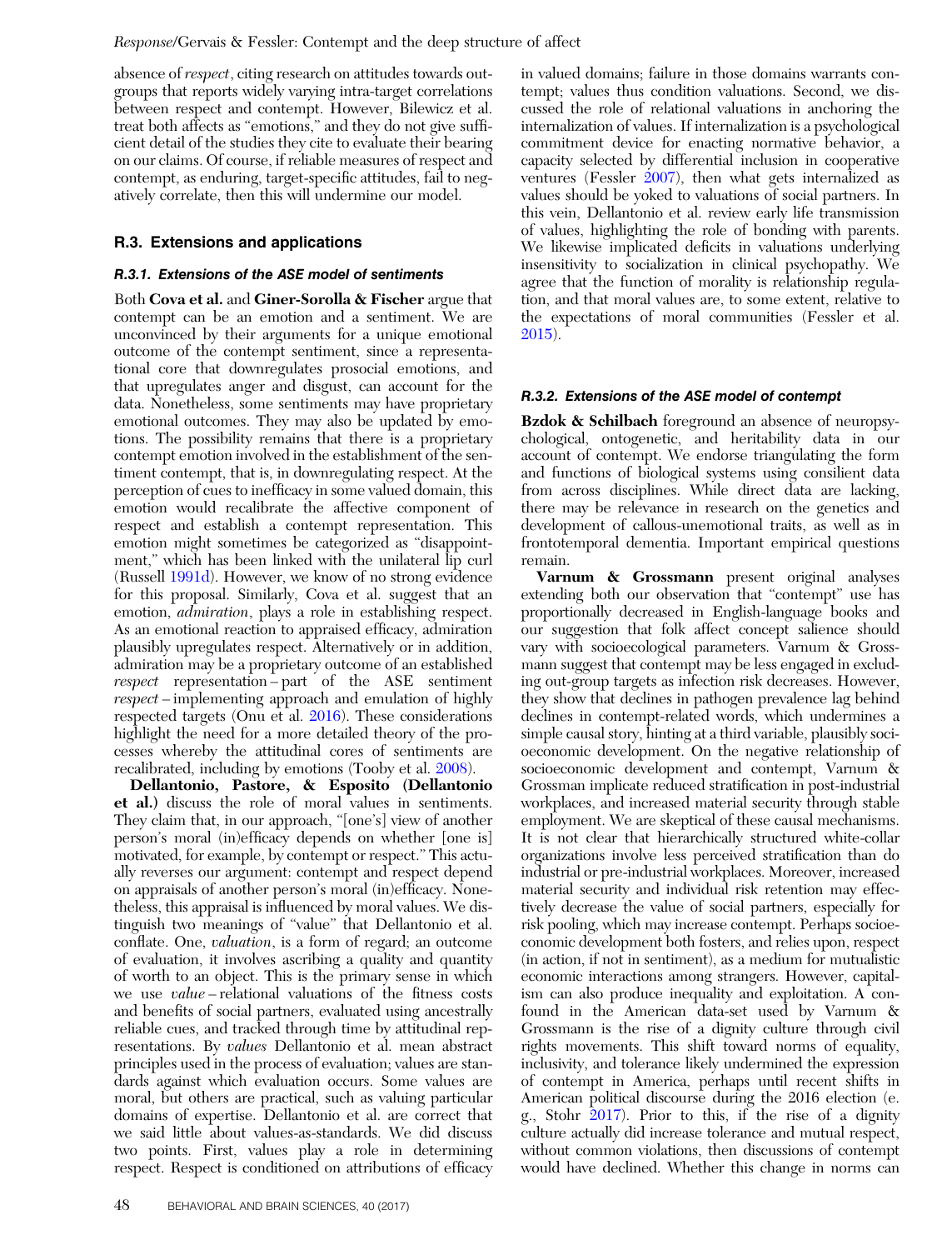itself be related to changes in social or economic organization is unclear.

Chapais summarizes our argument (based partly on his work) that *protorespect* evolved in primate dominance hierarchies to track efficacy – both of dominants, in downwardly conferring benefits such as resource access and protection, and of subordinates, in upwardly conferring benefits such as grooming and coalitional support. The evolution of a capacity for protorespect made possible protocontempt: withholding protorespect from those not efficacious in these ways, directing intolerance and exploitation towards them. Chapais derives two predictions from this. First, he suggests that "looking down on" followers should be intrinsic to leadership, potentiating exploitation down hierarchies. Some folk models (e.g., that "power is corrupting") are consistent with this. Second, Chapais suggests that downward contempt should vary with the extent to which status is dependent upon subordinates. This echoes our own conjecture: "To the extent that high rank is contingent on the support of subordinates, mutual respect may change the quality of dominance interactions and hierarchies" (target article, sect. 5.3, para. 2). Again, there is folk precedent: "absolute power corrupts absolutely." Regarding both predictions, note that respect and contempt may interact with other attitude dimensions and sentiments. For example, while downward contempt may unleash exploitation, the expression of upward contempt may be mitigated by fear of physical reprisal. Likewise, in addition to respect for efficacious subordinates, downward contempt may be mitigated by interdependence from relatedness or shared group defense.

Sullivan notes that pride was implicated in contempt in eighteenth-century moral philosophy, and draws parallels between the functional features of one facet of pride – " hubristic pride" (Tracy & Robins [2007](#page-61-0)) – and contempt, including expressions of superiority and diminished concern for others. Sullivan proposes that hubristic pride is among the emotion dispositions of the contempt sentiment, following from a superior and devaluing attitude. This is plausible. Fessler [\(1999](#page-54-0)) has argued that pride has phylogenetic roots in protopride, an emotion evoked in dominance hierarchies when a dominant is in the presence of a subordinate; it motivates status-striving and signals dominance to others. In this model, an antecedent representation (of being dominant or higher-status) interacts with a scenario (proximity) to produce an emotion (*proto*pride). If the attitudinal core of contempt is part of the representation of relative superiority, this model of protopride implies that a dominance-based positive emotion should be evoked by proximity to a contemned target. Research does link contempt to a tilted-back head and downward gaze (Izard & Haynes [1988\)](#page-56-0), components of pride expressions, especially of the hubristic or dominance-based variety. Self-reported dispositional contempt also correlates positively with trait hubristic pride (Schriber et al. [2016](#page-59-0)). Dominance-based pride may well be among the emotion dispositions of the sentiment contempt.

Even if one assumes a unitary pride emotion – an authentic positive feeling evoked during accomplishments – we expect attitudes towards others to moderate pride expressions. Respect for others, and concern for their standing and self-esteem, might lead authentic pride to be expressed humbly, with self-deprecation and otherenhancement; pride in the context of contempt may lead

to unmitigated self-aggrandizing and bragging, inviting accusations of arrogance and conceit, the core of the hubristic pride scale (Tracy & Robins [2007;](#page-61-0) see also Holbrook et al. [2014a](#page-55-0); Tracy & Robins [2014\)](#page-61-0). On this account, pride would not be an emotion disposition of contempt, but contempt would moderate pride expression. Different social-attitudinal contexts of pride and pride expression, in turn, could contribute to different cultural models of pride – as a healthy expression of success, as evidence of humility, or as an index of inflated self-worth. Degrees of pride expression could be taken as indexical of one's views of others; consonant with Sullivan's suggestion, the proud person may be the contemptuous person. This would illuminate why pride is viewed as dangerous in communal societies: its unmitigated expression indexes devaluation of others, predicting selfish behavior that undercuts community.

## R.3.3. Applications of the ASE model of sentiments

**Bzdok & Schilbach** suggest that the ASE is relevant to interpreting the functions of the amygdala, the insular cortex, and the brain's "salience network." We add that somatic markers (sensu **Grecucci et al.**) may be the affective component of attitudes, providing the mechanism whereby emotions update, or recalibrate, attitudinal representations.

**Weidman & Tracy** apply the ASE to "humility," raising the possibility that there may be a self-directed sentiment, a representation of self-value moderating self-conscious emotional reactions to events. This finds precedent in functionalist views of self-esteem as an internal index regulating emotions and behavior (e.g., Leary et al. [1995](#page-56-0)). Given that self-esteem has been modeled as tracking liking by others (e.g., Srivastava & Beer [2005](#page-60-0)), the ASE suggests distinct self-monitoring systems may track distinct dimensions of valuation by others (e.g., liking, respect, love). Paralleling our remarks on pride, above, "humility" could be fruitfully approached by considering how the expression of self-valuations is moderated by other-directed sentiments such as respect – for example, whether pride manifests as hubris or humility. This raises questions about the interaction of other- and self-sentiments, for example, in producing attachment styles, or varieties of the "Dark Triad" personality complex. We suggest that some personality complexes emerge from the interaction of different sentiment dispositions. For example, psychopathy and narcissism may both involve dispositional contempt (Schriber et al. [2016](#page-59-0)), yet be distinguished in their default self-sentiments: high self-esteem (psychopathy) and low self-esteem (narcissism). Other facets of personality, such as attachment styles and agreeableness, may likewise emerge from the interaction of self- and other-sentiment dispositions.

**Bzdok & Schilbach** concur that the ASE is generally relevant to personality structure, extending our analysis of psychopathy. Haslam suggests that the ASE can help personality psychology go beyond inductively identifying latent traits by theorizing the cognitive-affective networks that constitute relational strategies, including the simultaneous regulation of multiple emotion dispositions. He points to future research studying dependency in terms of dispositions towards the sentiment love. Christie & Chen suggest that, in a health psychology literature focused on individual differences in "hot" reactive hostility,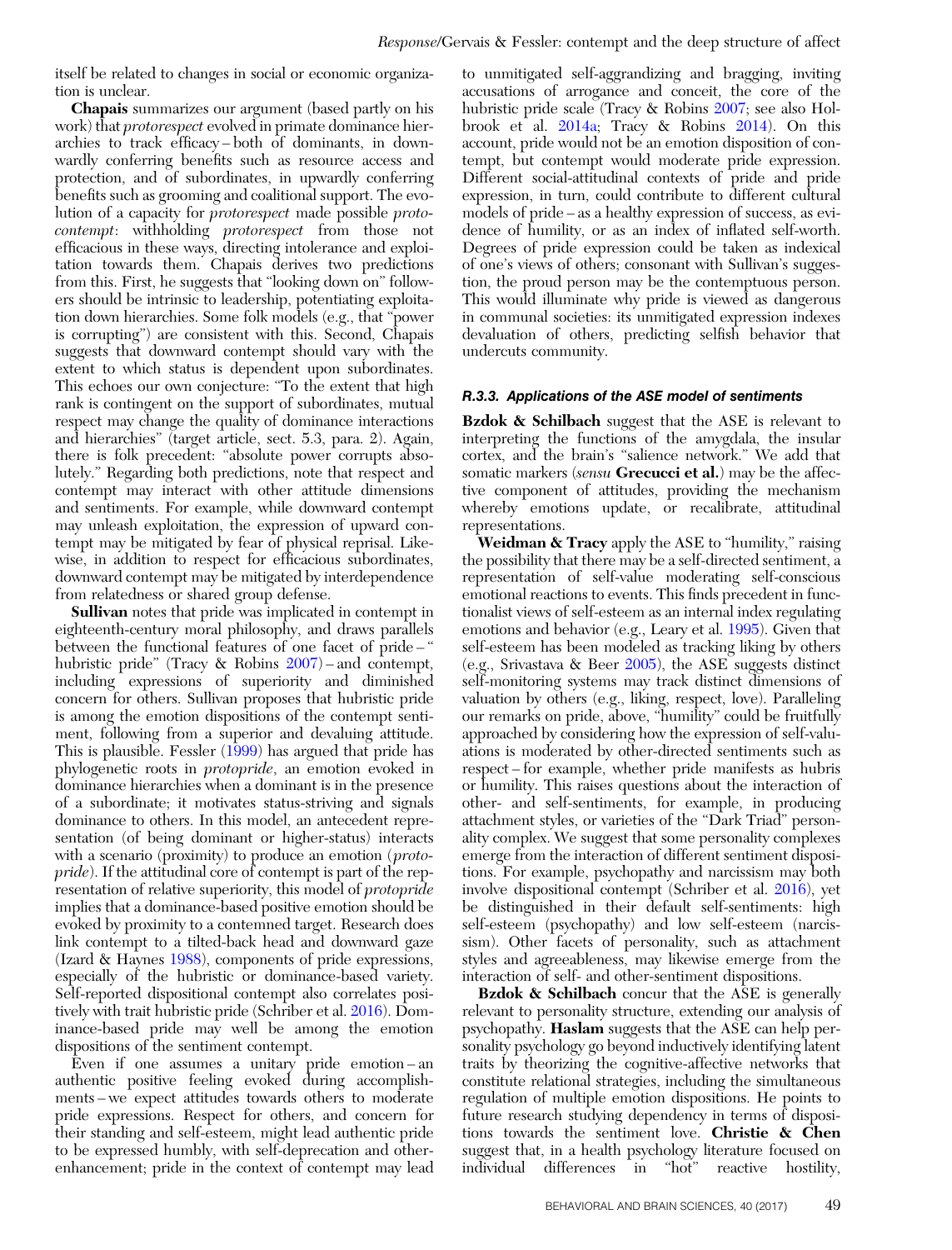considering the "cold" aspects of our model of contempt might inspire alternative interventions.

**Schaller** assesses the generality of the ASE model beyond contempt. For each sentiment feature – functional specialization, the interaction of an enduring attitude and diverse emotions, emotional pluripotence, and sensitivity to relevant relational cues – Schaller affirms an equivalent in a system regulating parental care provisioning. He also notes that this system responds to others' infants as well as one's own; is active in non-parents; and responds to many organisms displaying cues of neotony and dependence. This highlights process distinctions between (1) the cuedriven elicitation of emotions, (2) the establishment of an attitude (and a sentiment) through emotion elicitation, and (3) the attitude-moderated elicitation of emotions within established sentiments. The ASE focuses on the latter, but allows for attitude updating by emotions, and also allows for emotion elicitation outside of sentiments. Neotony cues may elicit caretaking generally, but may also begin the process of parental sentiment formation; a unique function of a parental sentiment is to maintain caretaking after the child no longer evinces such cues. More discriminating cues may cement a strong parental sentiment; **Swain & Ho** foreground vaginal delivery and breastfeeding in the neural reorganization of motherhood that later predicts sensitivity, empathy, and the unique neural responses to one's own child. We add that differences in maternal life history trajectories – coloring the fitness value of a given child for its mother – plausibly influence maternal sentiments, such that these cues do not have a uniform impact across mothers.

Bahns proposes that prejudice also evinces many of the functional features of sentiments, finding the emotional pluripotence hypothesis useful in accounting for both the evaluative form of prejudice and the many emotional outcomes associated with attitudes towards out-groups. Viewed in ASE terms, stereotypes may function like chronic scenario appraisals concerning the intentions, actions, and fates of out-group members, interacting with evaluative attitudes to produce chronic emotion dispositions towards them. More broadly, although we have focused on affect within personal relationships, sentiments should operate toward classes of others, of which outgroups are one type. We expect not only that both negative and positive stereotypes toward out-groups decompose into sentiments, but also that the same processes underlie representations of, and the regulation of responses toward, generic others on the basis of gender, age, class, and so forth.

Cocea raises the question of how sentiments operate within multi-party contexts. She suggests that N-person dynamics warrant modification of the ASE. We agree that N-person contexts add complexity, but suggest that they "simply" involve the relative weighting of sentiments across targets; attitudes towards all salient parties in a scenario should jointly moderate emotional reactions. More valuable relationships should be prioritized when tradeoffs are unavoidable, and allegiances strategically revealed when a side must be taken (Shaw et al. [2017](#page-60-0)). Biasing emotional reactions according to the relative strengths of attitudes towards different parties addresses adaptive trade-offs, as attitudes track the relative costs and benefits to supporting various parties. These computations are not simple, but the ASE provides a framework with which to

partition sources of variation, especially the relative valuation of different social partners and weighting of their interests.

## R.3.4. Applications of the ASE model of contempt

Cocea highlights situations wherein a devalued target is instrumentally harassed to enhance social standing with an audience. This resonates with our suggestion that many "hate crimes" are more properly "contempt crimes" wherein perpetrators instrumentally exploit targets for gain, rather than spitefully attacking them for harm's sake. **Bilewicz et al.** discuss "hate speech" driven by dominance and the expression of disgust, rather than by perceived threat. Although not materially exploitative, which would follow from the "cold" indifference facet of the contempt sentiment, such speech plausibly arises as part of the "hot" reactive intolerance facet of contempt. We suggested that disgust, in particular, operates in the service of contempt to signal alliance membership and mitigate "image infection" from the contemned.

Neagota, Benga, & Benga (Neagota et al.) apply our model of contempt to charivari, a pan-Europe collective mockery institution, noting that, per the model, features of contempt should cohere across time and space. This suggests a recurring motivational and expressive scaffold from which ritualized institutions might be built, providing part of a universal semiotics for decomposing historical phenomena into constituent psychological and social processes. Their analysis also raises the possibility that the semiotics of contempt can be deployed in informal social bargaining, to influence the behavior of norm violators through mockery and threat of exclusion. Public ritualized mockery appears in many cultures (e.g., Indonesia; Fessler [1995\)](#page-54-0), as punishment in the service of motivating norm conformity, rather than simply excluding non-conformists beyond redemption.

Sullivan suggests that group-level contempt illuminates intractable conflicts, noting that contempt within a "background group moral ethos" of relative power, abetted by group-based pride, can justify violence, undermine reconciliation, and prolong conflict. We agree that the social context of contempt will influence its expression and enactment. While contempt can be proscribed, it can also be encouraged. The recent re-emergence of contempt in U.S. political discourse suggests that political polarization crossed a threshold at which the perceived between-group benefits of showing respect for the opposing party were outweighed by the within-group benefits of derogating and obstructing them. This transition could rest on increasing self-segregation afforded by new media, fanning a conviction that one's own principles and constituents are superior to those of the other party. Expressions of contempt can be the final act in a crumbling relationship (Gottman & Levenson [2000\)](#page-55-0), likely also between groups, biasing subsequent attributions of intentions, and shifting construals of interdependence to zero-sum competition.

Asking why contempt is such a problem for contemporary society, **Sternberg** proposes that leaders use contempt to foment hate. We provided an error management mechanism for this phenomenon: contempt should bias one towards believing untrue vilifying information about its object, since targets of contempt are expendable, and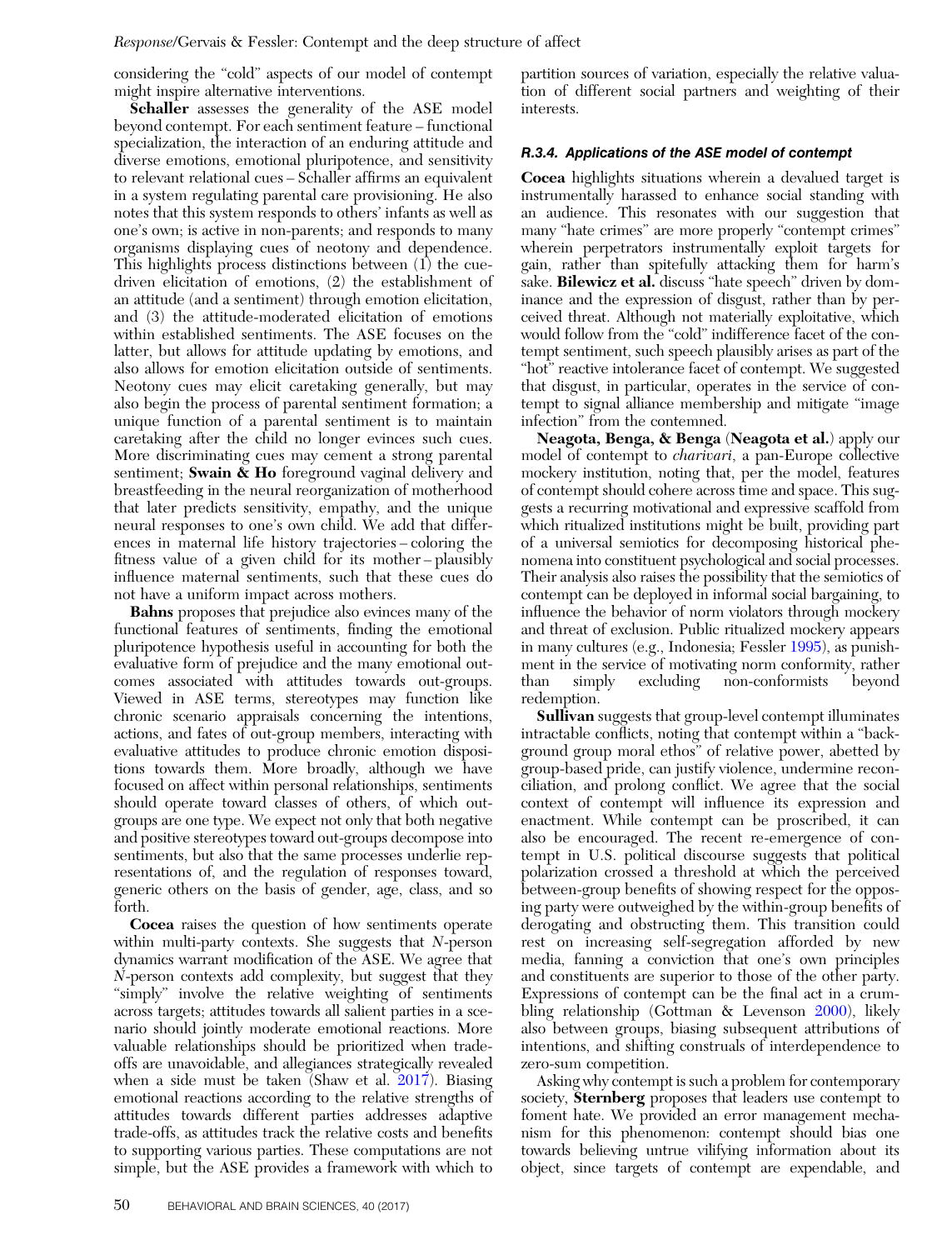<span id="page-50-0"></span>failing to heed true vilifying information is dangerous. While this supports Sternberg's claim that leaders open the door for hate when they show contempt for opponents, it leaves unexplained the latent contempt that leaders leverage. We might implicate the larger cultural and historical context: a globalized capitalist economy that requires impersonal participation while obscuring latent networks of interdependence (Durkheim [1893/1997\)](#page-53-0). Such a system may be unfulfilling for a social mind striving for warmth, belonging, and reciprocity. Communities that do fulfill these needs, forced together despite divergent norms and interests, may fail to see latent efficacy in each other, and set themselves in competition.

**Sternberg** also proposes that leaders strategically display false contempt that followers mistake for genuine contempt. We are skeptical. Disrespecting and diminishing another's worth is corrosive in relationships. If a potential ally is actually valued, the costs of feigning contempt will be too high – unless both parties have reliable information about each other's private commitment to an alliance, whereupon displays of contempt could be used to mask the alliance without undermining it.

Lastly, Sternberg suggests that seeking a common good for all is the cure for contempt. This is partially accurate, but too underspecified. When will people seek a common good? Why do groups delimit the moral circle, with people tending to view "others" as worthy of contempt? Morality evolved for regulating social relationships (Fessler et al. [2015](#page-54-0); Rai & Fiske [2011\)](#page-59-0). Group members have a shared fate, manifest interdependencies, and accountability, as well as shared norms that facilitate coordination. Group boundaries are therefore ancestrally adaptive borders for sentiments such as love (tracking fitness dependence) and respect (tracking efficacy) that build and preserve valuable relationships; beyond them we should generally expect indifference (Brewer [1999](#page-52-0)) or competitive hate (Choi  $\&$  Bowles [2007\)](#page-52-0), except in cases of specific affordances for out-group cooperation (Pisor & Gurven [2016\)](#page-58-0).

We suggest three potential cures for contempt. First, sanctions on contemptuous behavior can extrinsically motivate tolerance and respectful consideration. However, contempt for the institutions backing such sanctions predicts extreme non-conformity (Tausch et al. [2011\)](#page-61-0). Suppressing the expression of contempt is thus an unstable stopgap at best.

Second, it may be possible to upregulate the sentiment love, to override contempt. Given the likely phylogenetic origins of fitness dependence in biological relatedness, and later in shared fate within a coalition or group, cues of "unity" (Rai & Fiske [2011\)](#page-59-0) – common origins, shared essence, shared fate, group membership, physical similarity – may upregulate love and the commitment emotions supporting those on whom one is dependent. Unfortunately, similar strategies can also be used to constrict boundaries. Immigration debates hinge on origin stories and purported allegiances; global threats are downplayed while anxieties over national or religious threats are fanned; economic isolationism denies gains-in-trade from intergroup alliances; and so on. The salience of spatiallyand temporally-near interdependencies may outweigh abstract considerations. Using love to treat contempt may not be feasible or stable.

The "wisest" cure for contempt is to stoke respect through appraisals of efficacy, including competence, effort, and integrity. Dignity cultures simply stipulate that everyone deserves respect. However, the basic criterion for respect in this logic is personhood; contempt contributes to dehumanization (Haslam [2006\)](#page-55-0), so premising respect on personhood cannot cure contempt. Simply contesting pejorative narratives will often fail, as antecedent contempt biases evaluations of information, discrediting counter-narratives. Instead, curing contempt likely requires concrete interactions with target populations, in which practical and moral efficacy is evident and irrefutable. Intergroup Contact Theory has long recognized this (e.g., Allport 1954). Such research would benefit from moving beyond general conceptions of attitudes as positive versus negative, to measuring specific attitudes of love and closeness, respect and worth, hate and zero-sumness, and fear and bad intentions, including intervening appraisals of interdependence, varieties of efficacy, competition, and threat. Designing interventions that highlight concrete efficacy, as well as interdependence, while downplaying zero-sumness and unpredictability (e.g., collective action tasks; Schroeder & Risen [2016](#page-59-0)), are most likely to positively alter attitudes. Although neither simple nor cheap, cuing respect has the best chance of curing contempt.

#### ACKNOWLEDGMENTS

This work benefited from the feedback of numerous scholars, especially Clark Barrett, Alan Fiske, Dan Hruschka, Adrian Jaeggi, Tatsuya Kameda, Heejung Kim, Michelle Kline, Tage Rai, Joanna Schug, Lani Shiota, John Tooby, Ben Trumble, and the UCLA eXperimental Biological Anthropology (XBA) Lab. Portions of this work were written while Matthew. M. Gervais was funded by the National Science Foundation (Doctoral Dissertation Improvement Grant [DDIG] 1061496) and the University of California, Santa Barbara, SAGE Center for the Study of the Mind. Daniel M. T. Fessler was supported by the U.S. Air Force Office of Scientific Research under Award number FA9550-15-1-0137. This publication was made possible through the support of a grant from the John Templeton Foundation. The opinions expressed in this publication are those of the authors and do not necessarily reflect the views of the John Templeton Foundation.

## References

#### [Letters 'a' and 'r' before author's initials stand for Target Article and Response references, respectively]

Abu-Lughod, L. (1986) Veiled sentiments. University of California Press. [aMMG] Ainsworth, M. D. & Bell, S. M. (1970) Attachment, exploration, and separation:

- Illustrated by the behavior of one-year-olds in a strange situation. Child Development 41(1):49–67. [JES]
- Allport, G. W. (1935) Attitudes. In: Handbook of social psychology, ed. C. Murchison, pp. 798–844. Clark University Press. [aMMG]
- Allport, G. W. (1954) The nature of prejudice. Addison-Wesley. [rMMG]
- Altrabsheh, N., Cocea, M. & Fallahkhair, S. (2015) Detecting sarcasm from students' feedback in Twitter. In: Design for teaching and learning in a networked world: Proceedings of the 10th European Conference on Technology Enhanced Learning, EC-TEL 2015, Toledo, Spain, September 15-18, 2015, ed. G. Conole,
- T. Klobučar, C. Rensing, J. Konert, & E. Lavoué, pp. 551–55. Springer. [MCo] Alvarado, N. & Jameson, K. A. (1996) New findings on the contempt expression. Cognition and Emotion 10:379–407. [aMMG, MB, VLS]
- Alvarado, N. & Jameson, K. A. (2002) Varieties of anger: The relation between emotion terms and components of anger expressions. Motivation and Emotion 26(2):153–82. [aMMG]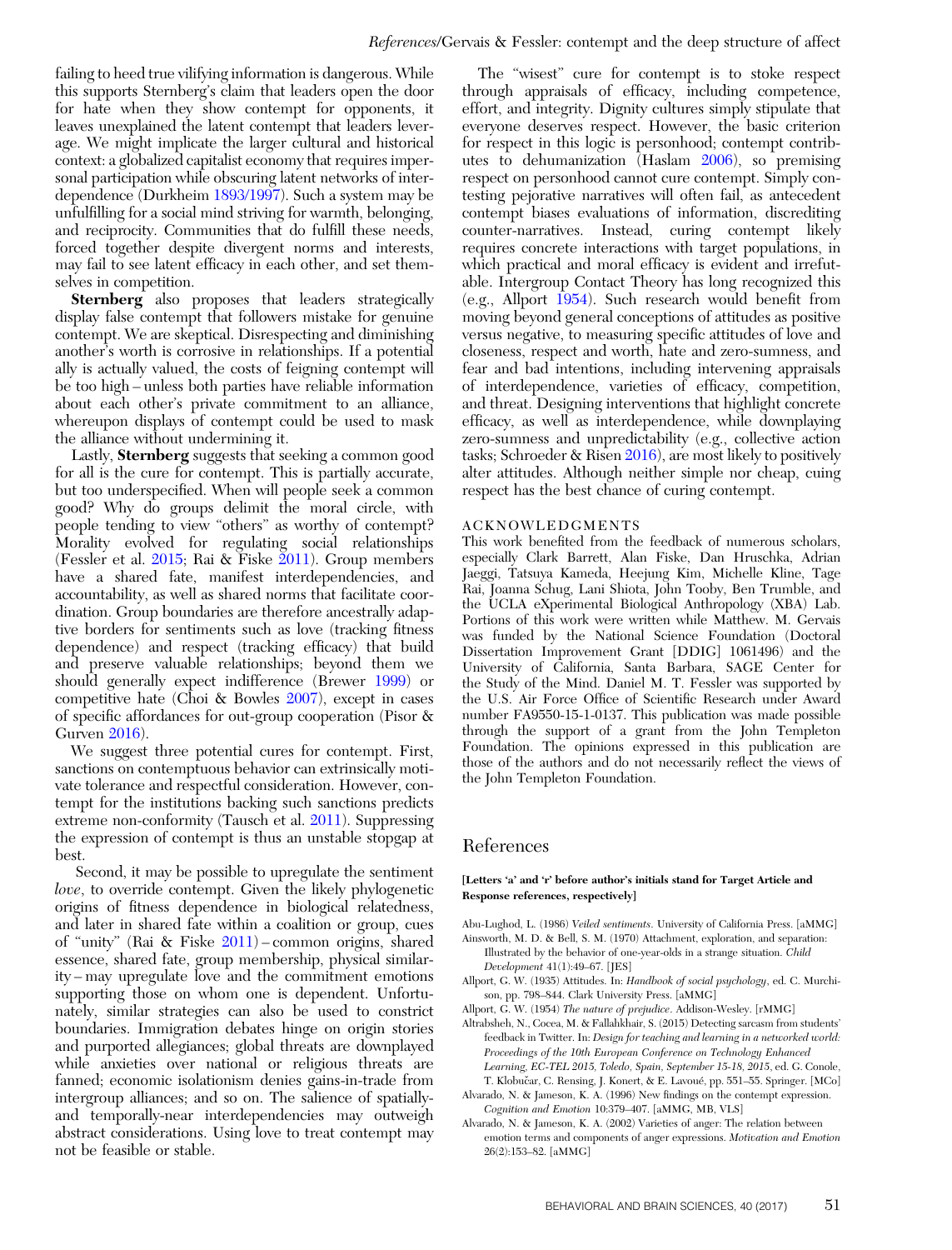## <span id="page-51-0"></span>References/Gervais & Fessler: Contempt and the deep structure of affect

- Anderson, C., Hildreth, J. A. D. & Howland, L. (2015) Is the desire for status a fundamental human motive? A review of the empirical literature. Psychological Bulletin 141:574–601. [BC]
- Anderson, N. E. & Kiehl, K. A. (2012) The psychopath magnetized: Insights from brain imaging. Trends in Cognitive Sciences 16:52–60. [aMMG]
- Andrews, P. W. & Thomson, J. A. (2009) The bright side of being blue: Depression as an adaptation for analyzing complex problems. Psychological Review 116:620– 54. doi: 10.1037/a0016242. [HCL]
- Antonakis, J., Cianciolo, A. T. & Sternberg, R. J. (2004a). Leadership: Past, present, and future. In: The nature of leadership, ed. J. Antonakis, A. T. Cianciolo & R. J. Sternberg, pp. 3–15. Sage. [RJS]
- Antonakis, J., Cianciolo, A. T. & Sternberg, R. J., eds. (2004b) The nature of leadership. Sage. [RJS]
- Arbuckle, N. L. & Cunningham, W. A. (2012) Understanding everyday psychopathy: Shared group identity leads to increased concern for others among undergraduates higher in psychopathy. Social Cognition 30:564–83. [aMMG]
- Archer, W. G. (1984) Tribal law and justice: A report on the Santal. Concept. [aMMG]
- Arnold, M. B. (1960) Emotion and personality. Columbia University Press. [HCL]
- Aron, A., Aron, E. N. & Smollan, D. (1992) Inclusion of other in the self scale and the structure of interpersonal closeness. Journal of Personality and Social Psychology 63(4):596–612. [DJH]
- Asprem, E. (2010) A nice arrangement of heterodoxies: William McDougall and the professionalization of psychical research. Journal of the History of the Behavioral Sciences 46(2):123–43. [aMMG]
- Atzil, S., Hendler, T. & Feldman, R. (2011) Specifying the neurobiological basis of human attachment: Brain, hormones, and behavior in synchronous and intrusive mothers. Neuropsychopharmacology 36(13):2603–15. doi: 10.1038/ npp.2011.172. [JES]
- Atzil, S., Hendler, T. & Feldman, R. (2014) The brain basis of social synchrony. Social Cognitive and Affective Neuroscience 9(8):1193–202. doi: 10.1093/scan/ nst105. [JES]
- Atzil, S., Hendler, T., Zagoory-Sharon, O., Winetraub, Y. & Feldman, R. (2012) Synchrony and specificity in the maternal and the paternal brain: Relations to oxytocin and vasopressin. Journal of the American Academy of Child and Adolescent Psychiatry 51(8):798–811. doi: 10.1016/j.jaac.2012.06.008. [JES]
- Aureli, F. & Schaffner, C. M. (2002) Relationship assessment through emotional mediation. Behaviour 139(2):393–420. [aMMG]
- Averill, J. R. (1968) Grief: Its nature and significance. Psychological Bulletin 70:721–48. doi: 10.1037/h0026824. [HCL]
- Averill, J. R. (1991) Emotions as episodic dispositions, cognitive schemas, and transitory social roles: Steps toward an integrated theory of emotion. In: Perspectives in personality, vol. 3, ed. D. Ozer, M. Healy, Jr. & A. J. Stewart, pp. 139–67. Jessica Kingsley. [aMMG]
- Bahns, A. J. (2017) Threat as justification of prejudice. Group Processes  $\&$  Intergroup Relations 20(1):52–74. Available at: [http://journals.sagepub.com/doi/full/](http://journals.sagepub.com/doi/full/10.1177/1368430215591042) [10.1177/1368430215591042](http://journals.sagepub.com/doi/full/10.1177/1368430215591042). [AJB]
- Bakhtin, M. (1965/1984) Rabelais and his world. Indiana University Press. [BN]
- Balahur, A. (2013) Sentiment analysis in social media texts. In: Proceedings of the 4th Workshop on Computational Approaches to Subjectivity, Sentiment and Social Media Analysis, Atlanta, Georgia, 14 June, 2013, ed. A. Balahur, E. van der Goot, & A. Montoyo, pp. 120–28. Association for Computational Linguistics. [MCo]
- Barillari, S. M. (2001) Introduzione. In: La leggenda del cacciatore furioso e della caccia selvaggia [The legend of the wild hunter and of the wild hunt] (1935), by K. Meisen, ed. S. M. Barillari, pp. 5–28. Edizioni dell'Orso. [BN]
- Barrett, H. C. (2012) A hierarchical model of the evolution of human brain specializations. Proceedings of the National Academy of Sciences USA 109:10733– 40. [aMMG]
- Barrett, H. C. (2015) The shape of thought: How mental adaptations evolve. Oxford University Press. [rMMG]
- Barrett, H. C. & Kurzban, R. (2006) Modularity in cognition: Framing the debate. Psychological Review 113:628–47. [aMMG]
- Barrett, J., Wonch, K. E., Gonzalez, A., Ali, N., Steiner, M., Hall, G. B. & Fleming, A. S. (2012) Maternal affect and quality of parenting experiences are related to amygdala response to infant faces. Social Neuroscience 7(3):252–68. doi: 10.1080/17470919.2011.609907. [JES]
- Barrett, L. F. (2006a) Are emotions natural kinds? Perspectives on Psychological Science 1(1):28–58. [aMMG, VLS]
- Barrett, L. F. (2006b) Solving the emotion paradox: Categorization and the experience of emotion. Personality and Social Psychology Review 10:20–46. [aMMG]
- Barrett, L. F. (2009) Variety is the spice of life: A psychological construction approach to understanding variability in emotion. Cognition and Emotion 23:1284–306. [VLS]
- Barrett, L. F. (2013) Psychological construction: The Darwinian approach to the science of emotion. Emotion Review 5:379–89. [aMMG, VLS]
- Barrett, L. F. & Satpute, A. B. (2013) Large-scale brain networks in affective and social neuroscience: Towards an integrative functional architecture of the brain. Current

Opinion in Neurobiology 23(3):361–72. doi: 10.1016/j.conb.2012.12.012. [DB, VLS]

- Bar-Tal, D., Halperin, E. & de Rivera, J. (2007) Collective emotions in conflict situations: Societal implications. Journal of Social Issues 63(2):441–60. [GBS]
- Bastiaensens, S., Vandebosch, H., Poels, K., Van Cleemput, K., DeSmet, A. & De Bourdeaudhuij, I. (2014) Cyberbullying on social network sites: An experimental study into bystanders' behavioural intentions to help the victim or reinforce the bully. Computers in Human Behavior 31:259–71. [MCo]
- Batson, C. D., Hakansson, E., Chermok, V. L., Hoyt, J. L. & Ortiz, B. G. (2007) An additional antecedent of empathic concern: Valuing the welfare of the person in need. Journal of Personality and Social Psychology 93:65–74. [aMMG]
- Baumeister, R., Stillwell, A. & Heatherton, T. (1994) Guilt: An interpersonal approach. Psychological Bulletin 115:243–67. [aMMG]
- Baumeister, R., Vohs, K. & DeWall, C. N. (2007) How emotion shapes behavior: Feedback, anticipation, and reflection, rather than direct causation. Personality and Social Psychology Review 11:167–203. [aMMG]
- Bechler, C., Green, L. & Myerson, J. (2015) Proportion offered in the Dictator and Ultimatum Games decreases with amount and social distance. Behavioural Processes 115:149–55. [DJH]
- Becker, J. C., Tausch, N. & Wagner, U. (2011) Emotional consequences of collective action participation: Differentiating self-directed and outgroup-directed emotions. Personality and Social Psychology Bulletin 37(12):1587–98. doi: 10.1177/ 0146167211414145. [HCL, GBS]
- Beedie, C. J., Terry, P. C. & Lane, A. M. (2005) Distinctions between emotion and mood. Cognition and Emotion 19:847–78. doi: 10.1080/02699930541000057. [HCL]
- Beitchman, J. H., Zai, C. C., Muir, K., Berall, L., Nowrouzi, B., Choi, E. & Kennedy, J. L. (2012) Childhood aggression, callous-unemotional traits and oxytocin genes. European Child and Adolescent Psychiatry 21(3):125–32. Available at: <http://www.ncbi.nlm.nih.gov/pubmed/22294460>. [RH]
- Bell, M. (2013) Hard Feelings: The moral psychology of contempt. Oxford University Press. [MM]
- Benga, I. (2011) Povestirile Roșiei Montane [Tales of Roșia Montană]. Galaxia Gutenberg. [BN]
- Benga, I. (2015) "I'm stabbing you, I'm stabbing you not": Tales of witches, their gatherings, magic thefts and wrestles around Rosia Montană, România. Towards a modal biography of the local witch type. In: Il canto di Orfeo: Poesia – Rito – Magia, ed. S. M. Barillari & F. Castelli, pp. 99–131. Edizioni dell'Orso. [BN]
- Benga, I. & Benga, O. (2006) What else is driving ritualized behaviour, besides the "hazard–precaution system"? Developmental, psychopathological, and ethnological considerations. Behavioral and Brain Sciences 29(6):615–16. [BN]
- Benga, O., Neagota, B. & Benga, I. (2015) The importance of the rites of passage in assigning semantic structures to autobiographical memory. Behavioral and Brain Sciences 38:20–21. [BN]
- Bernstein, M. S., Bakshy, E., Burke, M. & Karrer, B. (2013) Quantifying the invisible audience in social networks. In: Proceedings of the SIGCHI Conference on Human Factors in Computing Systems, Paris, France, April 27-May 2, 2013, ed. W. E. Mackay, S. A. Brewster, & S. Bødker, pp. 21–30. ACM Digital Library/ Association for Computing Machinery. [MCo]
- Bertolotti, T. & Magnani, L. (2013) A philosophical and evolutionary approach to cyber-bullying: Social networks and the disruption of sub-moralities. Ethics and Information Technology 15(4):285–99. [MCo]
- Besnier, N. (1990) Language and affect. Annual Review of Anthropology 19:419–51. [aMMG]
- Bilewicz, M., Marchlewska, M., Soral, W. & Winiewski, M. (2014) Hate speech in Poland 2014. Summary of the national opinion poll. Stefan Batory Foundation. [MB]
- Bilewicz, M., Soral, W., Marchlewska, M. & Winiewski, M. (2017) When authoritarians confront prejudice: Differential effects of SDO and RWA on support for hate-speech prohibition. Political Psychology 38(1):87–99. doi: 10.1111/ pops.12313. [MB]
- Blair, R. J. R., Jones, L., Clark, F. & Smith, M. (1997) The psychopathic individual: A lack of responsiveness to distress cues? Psychophysiology 34:192–98. [aMMG]
- Blair, R. J. R., Mitchell, D. & Blair, K. (2005) The psychopath: Emotion and the brain. Blackwell. [aMMG]
- Blaker, N. M., Rompa, I., Dessing, I. H., Vriend, A. F., Herschberg, C. & van Vugt, M. (2013) The height leadership advantage of men and women: Testing evolutionary psychology predictions about the perceptions of tall leaders. Group Processes & Intergroup Relations 16:17–27. [BC]
- Boehm, C. (1999) Hierarchy in the forest: The evolution of egalitarian behavior. Harvard University Press. [aMMG]
- Boehm, C. (2012) Moral origins: The evolution of virtue, altruism, and shame. Basic Books. [aMMG]
- Bohner, G. & Dickel, N. (2011) Attitudes and attitude change. Annual Review of Psychology 62:391–417. [MG]
- Boiteux, M. (1981) Dérision et deviance: Apropos de quelques coutumes romaines. In: Le Charivari, ed. J. Le Goff & J.-Cl. Schmitt, pp. 237–49. Mouton. [BN]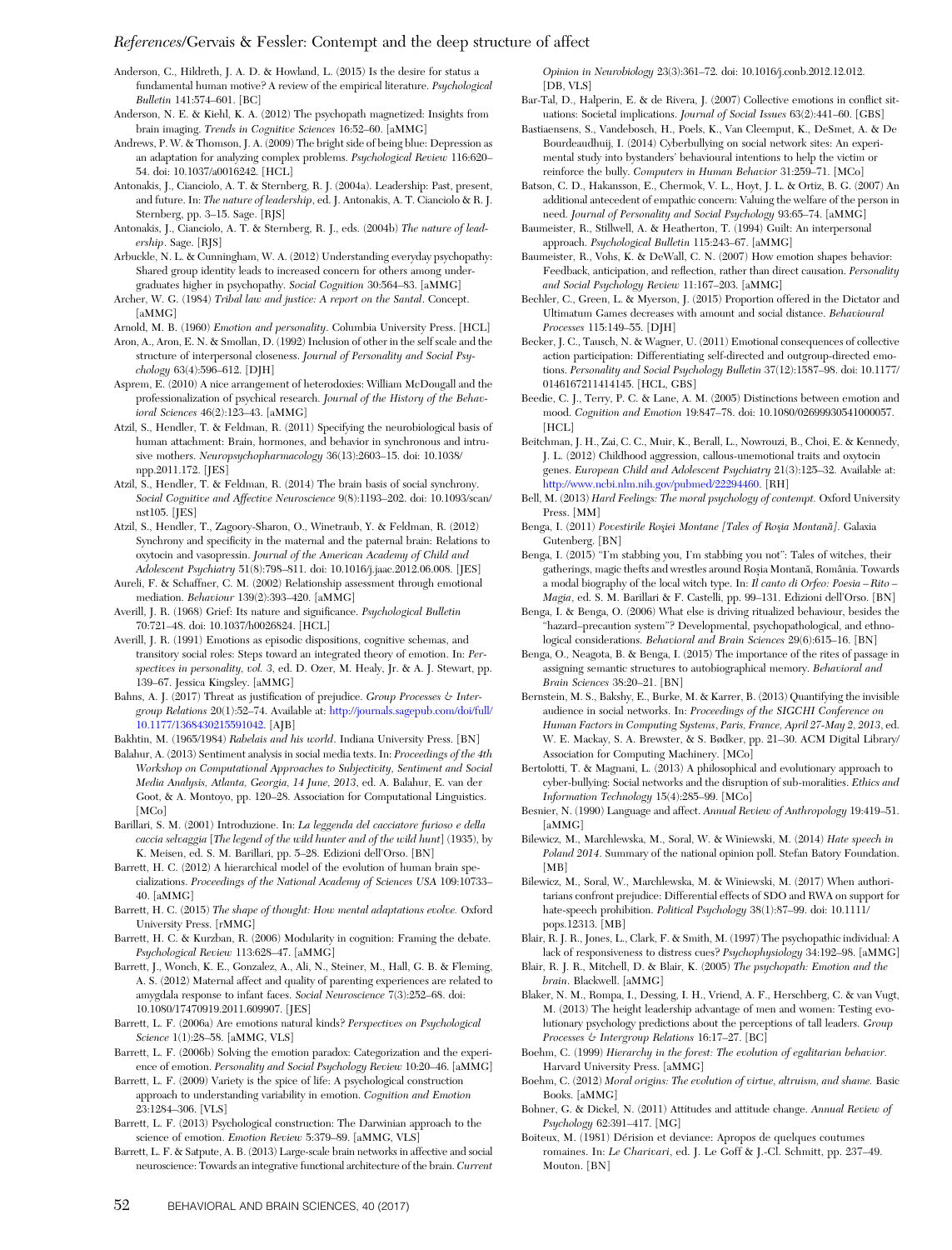- <span id="page-52-0"></span>Bowlby, J. (1958) The nature of the child's tie to his mother. International Journal of Psycho-analysis 39(5):350–73. [JES]
- Boyd, R. (1991) Realism, anti-foundationalism, and the enthusiasm for natural kinds. Philosophical Studies 61:127–48. [HCL]
- Breckler, S. (1984) Empirical validation of affect, behavior, and cognition as distinct components of attitude. Journal of Personality and Social Psychology 47 (6):1191–205. [aMMG]
- Breugelmans, S. & Poortinga, Y. (2006) Emotion without a word: Shame and guilt among Rarámuri Indians and rural Javanese. Journal of Personality and Social Psychology 91(6):1111–22. [aMMG]
- Brewer, M. B. (1999) The psychology of prejudice: Ingroup love or outgroup hate? Journal of Social Issues 55(3):429–44. [arMMG]
- Brigham, J. C. (1993) College students' racial attitudes. Journal of Applied Social Psychology 23:1933–67. [AJB]
- Brown, S. L. & Brown, R. M. (2015) Connecting prosocial behavior to improved physical health: Contributions from the neurobiology of parenting. Neuroscience and Biobehavioral Reviews 55:1–17. doi: 10.1016/j.neubiorev.2015.04.004. [IES]
- Buchheim, A., Heinrichs, M., George, C., Pokorny, D., Koops, E., Henningsen, P., O'Connor, M. F. & Gundel, H. (2009) Oxytocin enhances the experience of attachment security. Psychoneuroendocrinology 34(9):1417–22. Available at: [http://www.ncbi.nlm.nih.gov/pubmed/19457618.](http://www.ncbi.nlm.nih.gov/pubmed/19457618) [RH]
- Buckels, E. E., Beall, A. T., Hofer, M. K., Lin, E., Zhou, Z. & Schaller, M. (2015) Individual differences in activation of the parental care motivational system: Assessment, prediction, and implications. Journal of Personality and Social Psychology 108:497–514. [MS]
- Buckner, R. L., Andrews-Hanna, J. R. & Schacter, D. L. (2008) The brain's default network: Anatomy, function, and relevance to disease. Annals of the New York Academy of Sciences 1124:1–38. doi: 10.1196/annals.1440.011. [JES]
- Bugental, D. (2000) Acquisition of the algorithms of social life: A domain-based approach. Psychological Bulletin 126(2):187–219. [aMMG]
- Bukowski, M. & Winiewski, M. (2011) Emocje miedzygrupowe a stereotypy i zagrozenia spoleczne: Co jest przyczyna a co skutkiem uprzedzen? [Intergroup emotions and stereotypes and prejudice: Antecedents and consequences]. In: Wobec obcych: Zagrozenie psychologiczne a stosunki miedzygrupowe [Toward] others: Psychological threat and intergroup relations], ed. M. Kofta & M. Bilewicz, pp. 40–59. Wydawnictwo Naukowe PWN. [MB]
- Bunde, J. & Suls, J. (2006) A quantitative analysis of the relationship between the Cook–Medley Hostility Scale and traditional coronary artery disease risk factors. Health Psychology 25(4):493–500. [CDC]
- Bzdok, D., Eickenberg, M., Grisel, O., Thirion, B. & Varoquaux, G. (2015) Semisupervised factored logistic regression for high-dimensional neuroimaging data. In: Advances in Neural Information Processing Systems 28: Proceedings of the 29th Annual Conference on "Neural Information Processing Systems (NIPS) 2015", ed. C. Cortes, N. D. Lawrence, D. D. Lee, M. Sugiyama, & R. Garnett, pp. 3348–56. Neural Information Processing Systems (NIPS). [DB]
- Cacioppo, J., Gardner, W. & Berntson, G. (1999) The affect system has parallel and integrative processing components: Form follows function. Journal of Personality and Social Psychology 76(5):839–55. [aMMG]
- Cameron, C. D., Lindquist, K. A. & Gray, K. (2015) A constructionist review of morality and emotions: No evidence for specific links between moral content and discrete emotions. Personality and Social Psychology Review 19:371–94. [VLS]
- Campbell, J. K. (1964) Honour, family and patronage: A study of institutions and moral values in a Greek mountain community. Clarendon Press. [aMMG]
- Cantor, C. & Price, J. (2007) Traumatic entrapment, appeasement and complex PTSD: Evolutionary perspectives of hostage reactions, domestic abuse and the Stockholm syndrome. Australian and New Zealand Journal of Psychiatry 41:377–84. [aMMG]
- Caprariello, P. A., Cuddy, A. J. C. & Fiske, S. T. (2009) Social structure shapes cultural stereotypes and emotions: A causal test of the stereotype content model. Group Processes & Intergroup Relations 12(2):147–55. [arMMG, HCL]
- Cardoso, C., Ellenbogen, M. A. & Linnen, A. M. (2012) Acute intranasal oxytocin improves positive self-perceptions of personality. Psychopharmacology 220 (4):741–49. Available at: [http://www.ncbi.nlm.nih.gov/pubmed/22012170.](http://www.ncbi.nlm.nih.gov/pubmed/22012170) [RH]
- Carnelley, K. B., Wortman, C. B., Bolger, N. & Burke, C. T. (2006) The time course of grief reactions to spousal loss: Evidence from a national probability sample. Journal of Personality and Social Psychology 91:476–92. [HCL]
- Carver, C. S. (2004) Negative affects deriving from the behavioral approach system. Emotion 4:3–22. doi: 10.1037/1528-3542.4.1.3. [HCL]
- Carver, C. S. & Harmon-Jones, E. (2009) Anger is an approach-related affect: Evidence and implications. Psychological Bulletin 135:183–204. doi: 10.1037/ a0013965. [HCL]
- Castelli, F. (2004) Charivari, Scampanata, Ciabra, ovvero il "gioco d'Acheronte." Introduzione [Introduction]. In: Charivari: Mascherate di vivi e di morti [Charivari: Masks of the living and of the dead], ed. F. Castelli. Atti del V Convegno Internazionale, Rocca Grimalda, 7–8 Ottobre 2000, pp. VII–LXIII. Edizioni dell'Orso. [BN]
- Cattell, R. B. (1940) Sentiment or attitude? The core of a terminology problem in personality research. Journal of Personality 9(1):6–17. [aMMG]
- Cecil, C. A., Lysenko, L. J., Jaffee, S. R., Pingault, J. B., Smith, R. G., Relton, C. L., Woodward, G., McArdle, W., Mill, J. & Barker, E. D. (2014) Environmental risk, oxytocin receptor gene (OXTR) methylation and youth callous-unemotional traits: A 13-year longitudinal study. Molecular Psychiatry 19(10):1071–77. Available at: <http://www.ncbi.nlm.nih.gov/pubmed/25199917>. [RH]
- Chancellor, J. & Lyubomirsky, S. (2013) Humble beginnings: Current trends, state perspectives, and hallmarks of humility. Social and Personality Psychology Compass 7:819–33. [ACW]
- Chapais, B. (2014) Complex kinship patterns as evolutionary constructions, and the origins of sociocultural universals. Current Anthropology 55(6):751–83. [aMMG]
- Chapais, B. (2015) Competence, and the evolutionary origins of status and power in humans. Human Nature 26(2):1–23, 161–83. doi: 10.1007/s12110-015-9227-6. [aMMG, BC]
- Cheng, J. T., Tracy, J. L., Foulsham, T., Kingstone, A. & Henrich, J. (2013) Two ways to the top: Evidence that dominance and prestige are distinct yet viable avenues to social rank and influence. Journal of Personality and Social Psychology 104:103–25. [BC]
- Chida, Y. & Steptoe, A. (2009) The association of anger and hostility with future coronary heart disease: A meta-analytic review of prospective evidence. Journal of the American College of Cardiology 53(11):936–46. Available at: [http://doi.](http://doi.org/10.1016/j.jacc.2008.11.044) [org/10.1016/j.jacc.2008.11.044](http://doi.org/10.1016/j.jacc.2008.11.044). [CDC]
- Choi, J. K. & Bowles, S. (2007) The coevolution of parochial altruism and war. Science 318(5850):636–40. [rMMG]
- Cichocka, A., Winiewski, M., Bilewicz, M., Bukowski, M. & Jost, J. T. (2015) Complementary stereotyping of ethnic minorities predicts system justification in Poland. Group Processes & Intergroup Relations 18:788–800. doi: 10.1177/ 1368430214566891. [MB]
- Cikara, M., Farnsworth, R. A., Harris, L. T. & Fiske, S. T. (2010) On the wrong side of the trolley track: Neural correlates of relative social valuation. Social Cognitive and Affective Neuroscience 5:404–13. [MCi]
- Cikara, M. & Fiske, S. T. (2011) Bounded empathy: Neural responses to outgroup targets' (mis)fortunes. Journal of Cognitive Neuroscience 23(12):3791–803. [aMMG, MCi]
- Cikara, M. & Fiske, S. T. (2012) Stereotypes and Schadenfreude: Affective and physiological markers of pleasure at outgroup misfortunes. Social Psychological and Personality Science 3(1):63–71. [aMMG, MCi]
- Cikara, M. & Fiske, S. T. (2013) Their pain, our pleasure: Stereotype content and Schadenfreude. Annals of the New York Academy of Sciences 1299:52–59. [MCi]
- Clore, G. L. & Ortony, A. (2008) Appraisal theories: How cognition shapes affect into emotion. In: Handbook of emotions, 3rd edition, ed. M. Lewis, J. H. Haviland-Jones & L. F. Barrett, pp. 628–42. Guilford Press. [aMMG]
- Clore, G. L. & Ortony, A. (2013) Psychological construction in the OCC model of emotion. Emotion Review 5:335–43. [VLS]
- Clore, G. L. & Schnall, S. (2005) The influence of affect on attitudes. In: The handbook of attitudes, ed. D. Albarracin, B. T. Johnson & M. P. Zanna, pp. 437–89. Erlbaum. [arMMG]
- Colombetti, G. (2009) From affect programs to dynamical discrete emotions. Philosophical Psychology 22(4):407–25. [aMMG]
- Colonnello, V. & Heinrichs, M. (2014) Intranasal oxytocin enhances positive selfattribution in healthy men. Journal of Psychosomatic Research 77(5):415–19. Available at: <http://www.ncbi.nlm.nih.gov/pubmed/25439340>. [RH]
- Compton, R. J. (2003) The interface between emotion and attention: A review of evidence from psychology and neuroscience. Behavioral and Cognitive Neuroscience Reviews 2:115–29. doi: 10.1177/1534582303002002003. [HCL]
- Cosley, B. J., McCoy, S. K., Saslow, L. R. & Epel, E. S. (2010) Is compassion for others stress buffering? Consequences of compassion and social support for physiological reactivity to stress. Journal of Experimental Social Psychology 46 (5):816–23. [CDC]
- Cosmides, L. & Tooby, J. (2000) Evolutionary psychology and the emotions. In: Handbook of emotions, 2nd edition, ed. M. Lewis & J. M. Haviland-Jones, pp. 91–115. Guilford Press. [aMMG]
- Cosmides, L. & Tooby, J. (2013) Evolutionary psychology: New perspectives on cognition and motivation. Annual Review of Psychology 64:201–29. [MS]
- Cottrell, C. A. & Neuberg, S. L. (2005) Different emotional reactions to different groups: A sociofunctional threat-based approach to "prejudice". Journal of Personality and Social Psychology 88(5):770–89. [aMMG, AJB]
- Cottrell, C. A., Neuberg, S. L. & Li, N. P. (2007) What do people desire in others? A sociofunctional perspective on the importance of different valued characteristics. Journal of Personality and Social Psychology 92:208–31. [aMMG]
- Cova, F. (2016) The dangerous path from contempt to disregard: A philosophical review of the psychology of contempt. Unpublished manuscript, University of Geneva. [FC]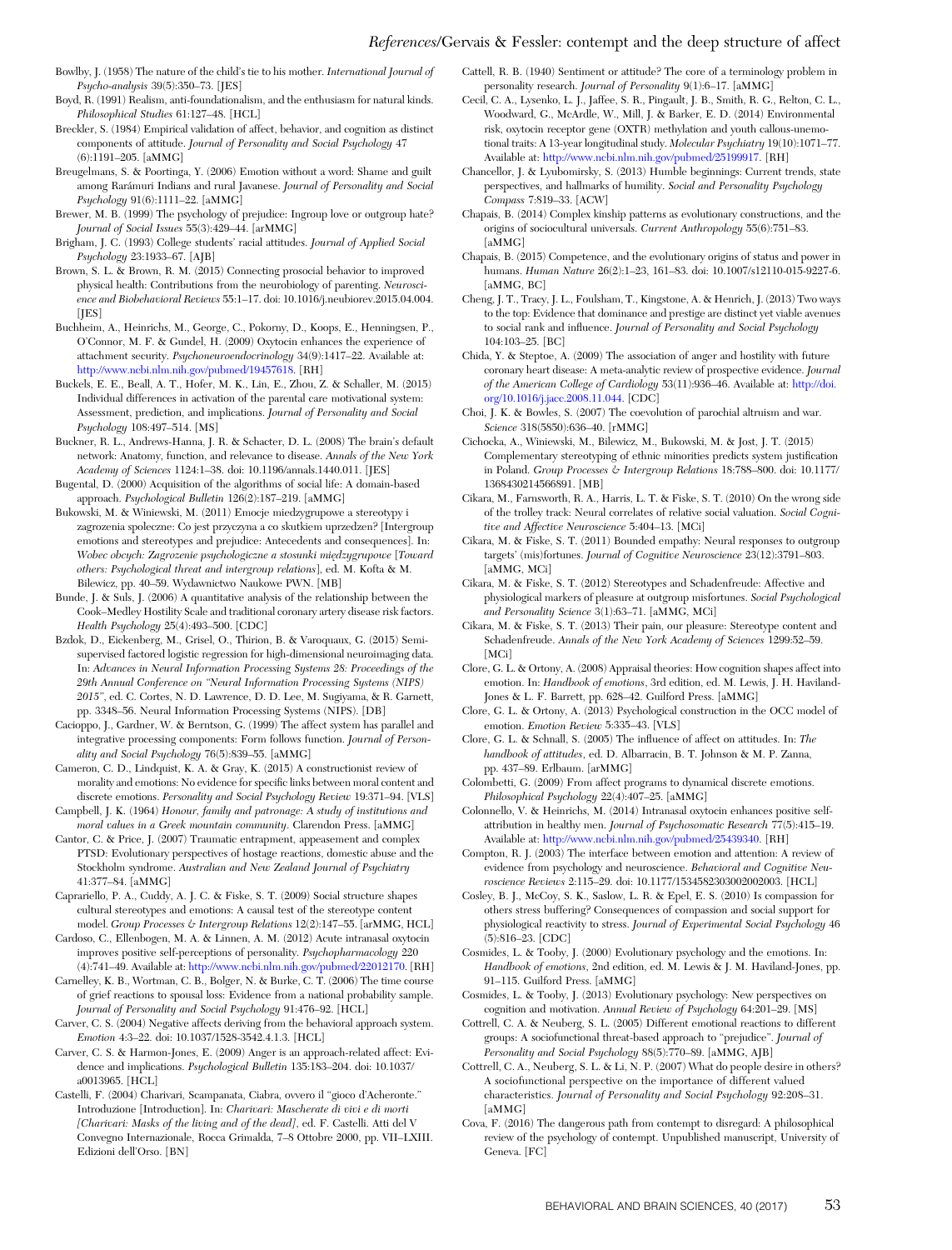## <span id="page-53-0"></span>References/Gervais & Fessler: Contempt and the deep structure of affect

- Crandall, C. S., Bahns, A. J., Warner, R. & Schaller, M. (2011) Stereotypes as justifications of prejudice. Personality and Social Psychology Bulletin 37:1488–98. doi: 10.1177/0146167211411723. [AJB]
- Crandall, C. S. & Eshleman, A. (2003) A justification-suppression model of the expression and experience of prejudice. Psychological Bulletin 129(3):414–46. doi: 10.1037/0033-2909.129.3.414. [AJB]
- Crockford, C., Wittig, R. M., Langergraber, K., Ziegler, T. E., Zuberbühler, K. & Deschner, T. (2013) Urinary oxytocin and social bonding in related and unrelated wild chimpanzees. Proceedings of the Royal Society of London B: Biological Sciences 280(1755):e20122765. [aMMG]
- Cuddy, A. J. C., Fiske, S. T. & Glick, P. (2007) The BIAS map: Behaviors from intergroup affect and stereotypes. Journal of Personality and Social Psychology 92(4):631–48. [aMMG, AJB, MB, MCi, DJH]
- Cunningham, M. R. (1988) What do you do when you're happy or blue? Mood, expectancies, and behavioral interest. Motivation and Emotion 12:309–31. doi: 10.1007/BF00992357. [HCL]
- Cunningham, W. A., Dunfield, K. A. & Stillman, P. E. (2013) Emotional states from affective dynamics. Emotion Review 5:344–55. [VLS]
- Cunningham, W. A., Zelazo, P. D., Packer, D. J. & Van Bavel, J. J. (2007) The iterative reprocessing model: A multilevel framework for attitudes and evaluation. Social Cognition 25(5):736–60. [aMMG]
- Cushman, F. & Young, L. (2011) Patterns of moral judgment derive from nonmoral psychological representations. Cognitive Science 35:1052–75. [VLS]
- Dadds, M. R., Moul, C., Cauchi, A., Dobson-Stone, C., Hawes, D. J., Brennan, J., Urwin, R. & Ebstein, R. E. (2014) Polymorphisms in the oxytocin receptor gene are associated with the development of psychopathy. Development and Psychopathology 26(1):21–31. Available at: [http://www.ncbi.nlm.nih.gov/pubmed/](http://www.ncbi.nlm.nih.gov/pubmed/24059750) [24059750](http://www.ncbi.nlm.nih.gov/pubmed/24059750). [RH]
- Dadomo, H., Grecucci, A., Giardini, I., Ugolini, E., Carmelita, A. & Panzeri, M. (2016). Schema therapy for emotional dysregulation: Theoretical implication and clinical application. Frontiers in Psychology 7: article 1987. doi: 10.3389/ fpsyg.2016.01987. [AG]
- Dalsant, A., Truzzi, A., Setoh, P. & Esposito, G. (2015) Maternal bonding in childhood moderates autonomic responses to distress stimuli in adult males. Behavioural Brain Research 292:428–31. doi: 10.1016/j.bbr.2015.06.026. [SD]
- Damasio, A. (1999) The feeling of what happens: Body and emotion in the making of consciousness. Harcourt Brace. [AG]
- Darwall, S. L. (1977) Two kinds of respect. Ethics 88(1):36–49. [FC, MM, rMMG]
- Darwall, S. L. (2004) Respect and the second-person standpoint. Proceedings and Addresses of the American Philosophical Association 78:43–59. [MM]
- Darwin, C. (1872/1955) Expression of the emotions in man and animals. Philosophical Library. (Original work published in 1872). [aMMG, MB]
- Dasgupta, N. & Rivera, L. M. (2006) From automatic antigay prejudice to behavior: The moderating role of conscious beliefs about gender and behavioral control. Journal of Personality and Social Psychology 91:268–80. doi: 10.1037/0022- 3514.91.2.268. [AJB]
- Davis, D. E., Worthington, E. L., Jr. & Hook, J. N. (2010) Humility: Review of measurement strategies and conceptualization as a personality judgment. The Journal of Positive Psychology 5:243–52. [ACW]
- Davis, D. E., Worthington, E. L., Jr., Hook, J. N., Emmons, R. A., Hill, P. C., Bollinger, R. A. & Van Tongeren, D. R. (2013) Humility and the development and repair of social bonds: Two longitudinal studies. Self and Identity 12:58–77. [ACW]
- Davis, K. L. & Panksepp, J. (2011) The brain's emotional foundations of human personality and the Affective Neuroscience Personality Scales. Neuroscience and Biobehavioral Reviews 35(9):1946–58. doi: 10.1016/j.neubiorev.2011.04.004. [IES]
- Davis, M. C., Green, M. F., Lee, J., Horan, W. P., Senturk, D., Clarke, A. D. & Marder, S. R. (2014) Oxytocin-augmented social cognitive skills training in schizophrenia. Neuropsychopharmacology 39(9):2070–77. Available at: [http://](http://www.ncbi.nlm.nih.gov/pubmed/24637803) [www.ncbi.nlm.nih.gov/pubmed/24637803.](http://www.ncbi.nlm.nih.gov/pubmed/24637803) [RH]
- De Dreu, C. K. (2012) Oxytocin modulates cooperation within and competition between groups: An integrative review and research agenda. Hormones and Behavior 61(3):419–28. [aMMG]
- De Dreu, C. K., Greer, L. L., Handgraaf, M. J., Shalvi, S., Van Kleef, G. A., Baas, M., Ten Velden, F. S., Van Dijk, E. & Feith, S. W. (2010) The neuropeptide oxytocin regulates parochial altruism in intergroup conflict among humans. Science 328(5984):1408–11. Available at: [http://www.ncbi.nlm.nih.gov/pubmed/](http://www.ncbi.nlm.nih.gov/pubmed/20538951) [20538951](http://www.ncbi.nlm.nih.gov/pubmed/20538951). [RH]
- De Dreu, C. K., Greer, L. L., Van Kleef, G. A., Shalvi, S. & Handgraaf, M. J. (2011) Oxytocin promotes human ethnocentrism. Proceedings of the National Academy of Sciences USA 108(4):1262–66. Available at: [http://www.ncbi.nlm.](http://www.ncbi.nlm.nih.gov/pubmed/21220339) [nih.gov/pubmed/21220339.](http://www.ncbi.nlm.nih.gov/pubmed/21220339) [aMMG, RH]
- Dellantonio, S. & Pastore, L. (2013) Freedom and moral judgment: A cognitive model of permissibility. In: Model-based reasoning in science and technology. Vol. 8: Studies in Applied Philosophy, Epistemology and Rational Ethics, ed. L. Magnani, pp. 339–61. Springer. doi: 10.1007/978-3-642-37428-9\_19. [SD]
- Deonna, J. & Teroni, F. (2012) The emotions: A philosophical introduction. Routledge. [FC]
- DeSteno, D., Dasgupta, N., Bartlett, M. & Cajdric, A. (2004) Prejudice from thin air. Psychological Science 15(5):319–24. [aMMG]
- Deutsch, M. (2006) Cooperation and competition. In: The handbook of conflict resolution: Theory and practice, ed. M. Deutsch, P. T. Coleman & E. C. Marcus, pp. 23–42. Jossey-Bass. [MCi]
- Dinakar, K., Jones, B., Havasi, C., Lieberman, H. & Picard, R. (2012) Common sense reasoning for detection, prevention, and mitigation of cyberbullying. ACM Transactions on Interactive Intelligent Systems (TIIS) 2(3): article 18:1–30. [MCo]
- Doi, T. (1973) The anatomy of dependence, trans. J. Bester. Kodansha International. [aMMG]
- Domes, G., Heinrichs, M., Michel, A., Berger, C. & Herpertz, S. C. (2007) Oxytocin improves "mind-reading" in humans. Biological Psychiatry 61(6):731–33. Available at: [http://www.ncbi.nlm.nih.gov/pubmed/17137561.](http://www.ncbi.nlm.nih.gov/pubmed/17137561) [RH]
- Donaldson, Z. R. & Young, L. J. (2008) Oxytocin, vasopressin, and the neurogenetics of sociality. Science 322(5903):900–904. [CDC]
- Dubreuil, B. (2010) Punitive emotions and norm violations. Philosophical Explorations 13(1):35–50. [aMMG]
- Durkheim, E. (1893/1997) The division of labor in society. The Free Press. [rMMG] Eagly, A. H. & Chaiken, S. (1993) The psychology of attitudes. Harcourt Brace.
- [aMMG] Ebner, N. C., Horta, M., Lin, T., Feifel, D., Fischer, H. & Cohen, R. A. (2015) Oxytocin modulates meta-mood as a function of age and sex. Frontiers in  $A\sigma$ ing Neuroscience 7: article 175. (Online journal). Available at: [http://www.ncbi.nlm.](http://www.ncbi.nlm.nih.gov/pubmed/26441637) [nih.gov/pubmed/26441637](http://www.ncbi.nlm.nih.gov/pubmed/26441637) [RH]
- Eckstein, M., Becker, B., Scheele, D., Scholz, C., Preckel, K., Schlaepfer, T. E., Grinevich, V., Kendrick, K. M., Maier, W. & Hurlemann, R. (2015) Oxytocin facilitates the extinction of conditioned fear in humans. Biological Psychiatry 78 (3):194–202. Available at: <http://www.ncbi.nlm.nih.gov/pubmed/25542304>. [RH]
- Eckstein, M., Scheele, D., Patin, A., Preckel, K., Becker, B., Walther, A., Domschke, K., Grinevich, V., Maier, W. & Hurlemann, R. (2016) Oxytocin facilitates Pavlovian fear learning in males. Neuropsychopharmacology 41(4):932–39. Available at: [http://www.ncbi.nlm.nih.gov/pubmed/26272050.](http://www.ncbi.nlm.nih.gov/pubmed/26272050) [RH]
- Eibach, R. P. & Mock, S. E. (2011) The vigilant parent: Parental role salience affects parents' risk perceptions, risk-aversion, and trust in strangers. Journal of Experimental Social Psychology 47:694–97. [MS]
- Eich, E., Kihlstrom, J. F., Bower, G. H., Forgas, J. P. & Niedenthal, P. M. (2000) Cognition and emotion. Oxford University Press. [HCL]
- Ekman, P. (1992a) An argument for basic emotions. Cognition and Emotion 6 (3):169–200. [aMMG, ACW]
- Ekman, P. (1992b) Are there basic emotions? Psychological Review 99(3):550–53. [MCo]
- Ekman, P. (2016) What scientists who study emotion agree about. Perspectives on Psychological Science 11:31–34. [MG]
- Ekman, P. & Cordaro, D. (2011) What is meant by calling emotions basic. Emotion Review 3:364–70. [VLS]
- Ekman, P. & Friesen, W. V. (1986) A new pan-cultural facial expression of emotion. Motivation and Emotion 10(2):159–68. doi: 10.1007/BF00992253. [aMMG, HCL]
- Ekman, P. & Friesen, W. V. (1988) Who knows what about contempt: A reply to Izard and Haynes. Motivation and Emotion 12:17–22. [aMMG]
- Ekman, P., Friesen, W. V., O'Sullivan, M., Chan, A., Diacoyanni-Tarlatzis, I., Heider, K., Krause, R., LeCompte, W. A., Pitcairn, T., Ricci-Bitti, P. E., Scherer, K., Tomita, M. & Tzavaras, A. (1987) Universals and cultural-differences in the judgments of facial expressions of emotion. Journal of Personality and Social Psychology 53(4):712–17. [aMMG]
- Ekman, P., O'Sullivan, M. & Matsumoto, D. (1991) Contradictions in the study of contempt: What's it all about? Reply to Russell. Motivation and Emotion 15:293–96. [aMMG]
- Ellsworth, P. C. & Scherer, K. R. (2003) Appraisal processes in emotion. In: Handbook of affective sciences, ed. R. J. Davidson, K. R. Scherer & H. H. Goldsmith, pp. 572–95. Oxford University Press. [HCL]
- Elmadih, A., Wan, M. W., Downey, D., Elliott, R., Swain, J. E. & Abel, K. M. (2016) Natural variation in maternal sensitivity is reflected in maternal brain responses to infant stimuli. Behavioral Neuroscience 130(5):500-10. doi: 10.1037/ bne0000161. [JES]
- Emmons, R. A. (1999) The psychology of ultimate concern. Guilford Press. [ACW]
- Esposito, G., Truzzi, A., Setoh, P., Putnick, D. L., Shinohara, K. & Bornstein, M. H. (2017) Genetic predispositions and parental bonding interact to shape adults' physiological responses to social distress. Behavioural Brain Research 325 (Part B):156–62. doi:10.1016/j.bbr.2016.06.042. [SD]
- Evers, E., de Vries, H., Spruijt, B. M. & Sterck, E. H. (2014) The EMO-model: An agent-based model of primate social behavior regulated by two emotional dimensions, anxiety-FEAR and satisfaction-LIKE. PLoS ONE 9(2):e87955. [aMMG]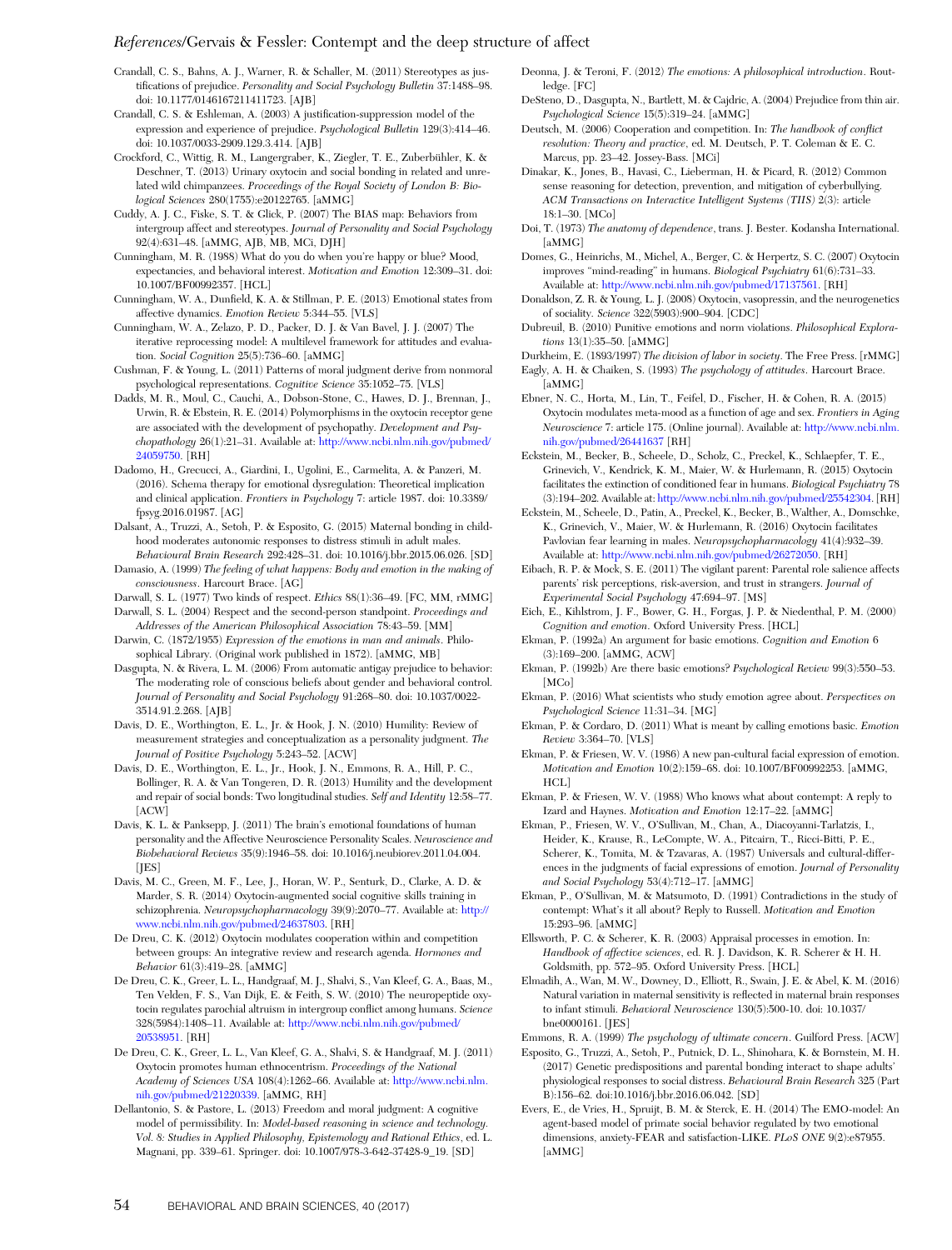## References/Gervais & Fessler: contempt and the deep structure of affect

- <span id="page-54-0"></span>Exline, J. J. & Hill, P. C. (2012) Humility: A consistent and robust predictor of generosity. The Journal of Positive Psychology 7:208–18. [ACW]
- Fazio, R. (2007) Attitudes as object-evaluation associations of varying strength. Social Cognition 25:603–37. [aMMG]
- Fazio, R. H., Jackson, J. R., Dunton, B. C. & Williams, C. J. (1995) Variability in automatic activation as an unobtrusive measure of racial attitudes: A bona fide pipeline? Journal of Personality and Social Psychology 69:1013–27. doi: 10.1037/0022-3514.69.6.1013. [AJB]
- Fehr, B. & Russell, J. A. (1984) Concept of emotion viewed from a prototype perspective. Journal of Experimental Psychology–General 113(3):464–86. [aMMG]
- Feldman, R. (2016) The neurobiology of mammalian parenting and the biosocial context of human caregiving. Hormones and Behavior 77:3–17. [MS]
- Feldman, R., Granat, A., Pariente, C., Kanety, H., Kuint, J. & Gilboa-Schechtman, E. (2009) Maternal depression and anxiety across the postpartum year and infant social engagement, fear regulation, and stress reactivity. Journal of the American Academy of Child and Adolescent Psychiatry 4 8(9):919–27. doi: 10.1097/CHI.0b013e3181b21651. [JES]
- Fessler, D. M. T. (1995) A small field with a lot of hornets: An exploration of shame, motivation, and social control. Doctoral dissertation, University of California, San Diego. [rMMG]
- Fessler, D. M. T. (1999) Toward an understanding of the universality of second order emotions. In: Biocultural approaches to the emotions, ed. A. L. Hinton, pp. 75–116. Cambridge University Press. [arMMG]
- Fessler, D. M. T. (2004) Shame in two cultures: Implications for evolutionary approaches. Journal of Cognition and Culture 4:207–62. [aMMG]
- Fessler, D. M. T. (2007) Steps toward an evolutionary psychology of a culturedependent species. In The innate mind, vol. II, ed. S. Carruthers, S. Laurence & S. Stich, pp. 91–117. Oxford University Press. [arMMG]
- Fessler, D. M. T, Barrett, H. C., Kanovsky, M., Stich, S., Holbrook, C., Henrich, J., Bolyanatz, A. H., Gervais, M. M., Gurven, M., Kushnick, G., Pisor, A. C., von Rueden, C. & Laurence, S. (2015) Moral parochialism and contextual contingency across seven disparate societies. Proceedings of the Royal Society of London B: Biological Sciences 282(1813):e20150907. [rMMG]
- Fessler, D. M. T. & Gervais, M. (2010) From whence the captains of our lives: Ultimate and phylogenetic perspectives on emotions in humans and other primates. In: Mind the gap: The origins of human universals, ed. P. M. Kappeler & J. B. Silk, pp. 261–80. Springer. [aMMG]
- Fessler, D. M. T. & Haley, K. J. (2003) The strategy of affect: Emotions in human cooperation. In: The genetic and cultural evolution of cooperation, ed. P. Hammerstein, pp. 7–36. MIT Press. [arMMG]
- Fessler, D. M. T., Holbrook, C., Pollack, J. S. & Hahn-Holbrook, J. (2014) Stranger danger: Parenthood increases the envisioned bodily formidability of menacing men. Evolution and Human Behavior 35:109–17. [MS]
- Fessler, D. M. T. & Quintelier, K. (2013) Suicide bombings, weddings, and prison tattoos: An evolutionary perspective on subjective commitment and objective commitment. In: Cooperation and its evolution: Vol. 2. Agents and mechanisms, ed. K. Sterelny, R. Joyce, B. Calcott & B. Fraser, pp. 459–83. MIT Press. [aMMG]
- Filippi, M., Agosta, F., Scola, E., Canu, E., Magnani, G., Marcone, A., Valsasina, P., Caso, F., Copetti, M., Comi, G., Cappa, S. F. & Falini, A. (2013) Functional network connectivity in the behavioral variant of frontotemporal dementia. Cortex 49(9):2389–401. [aMMG]
- Fincher, C. L. & Thornhill, R. (2012) Parasite-stress promotes in-group assortative sociality: The cases of strong family ties and heightened religiosity. Behavioral and Brain Sciences 35(2):61–79. [MEWV]
- Fischer, A. (2011) Contempt: A hot feeling hidden under a cold jacket. In: Re-constructing emotional spaces: From experience to regulation, ed. R. Trnka, K. Balcar & M. Kuska, pp. 77–87. Prague College of Psychosocial Studies Press. [aMMG]
- Fischer, A. & Giner-Sorolla, R. (2016) Contempt: Derogating others while keeping calm. Emotion Review 8(4):346–57. doi:10.1177/1754073915610439. Available at: <http://journals.sagepub.com/doi/full/10.1177/1754073915610439>. [rMMG, RG-S, GBS]
- Fischer, A. H. & Manstead, A. S. R. (2008) Social functions of emotion. In: Handbook of emotions, 3rd edition, ed. M. Lewis, J. H. Haviland-Jones & L. F. Barrett, pp. 456–68. Guilford Press. [aMMG]
- Fischer, A. H. & Roseman, I. J. (2007) Beat them or ban them: The characteristics and social functions of anger and contempt. Journal of Personality and Social Psychology 93(1):103–15. doi:10.1037/0022-3514.93.1.103. [aMMG, RG-S]
- Fisher, H. E., Aron, A., Mashek, D., Li, H. & Brown, L. L. (2002) Defining the brain systems of lust, romantic attraction, and attachment. Archives of Sexual Behavior 31(5):413–19. [DJH]
- Fiske, A. P. (1991) Structures of social life. The Free Press. [aMMG]
- Fiske, A. P. (2002) Socio-moral emotions motivate action to sustain relationships. Self and Identity 1:169–75. [aMMG]
- Fiske, A. P. & Fiske, S. T. (2007) Social relationships in our species and cultures. In: Handbook of cultural psychology, ed. S. Kitayama & D. Cohen, pp. 283–306. Guilford Press. [aMMG]

Fiske, S. T. (2015) Intergroup biases: A focus on stereotype content. Current Opinion in Behavioral Sciences 3:45–50. [MB]

- Fiske, S. T., Cuddy, A. J. & Glick, P. (2007) Universal dimensions of social cognition: Warmth and competence. Trends in Cognitive Sciences 11(2):77–83. [aMMG, MCi, NH, DJH]
- Fiske, S. T., Cuddy, A. J. C. Glick, P. & Xu, J. (2002) A model of (often mixed) stereotype content: Competence and warmth respectively follow from perceived status and competition. Journal of Personality and Social Psychology 82(6):878–902. doi:10.1037/0022-3514.82.6.878. [aMMG, AJB, MB, MCi, FC, RG-S]
- Fiske, S. T. & Ruscher, J. B. (1993) Negative interdependence and prejudice: Whence the affect? In: Affect, cognition, and stereotyping: Interactive processes in group perception, ed. D. M. Mackie & D. L. Hamilton, pp. 239–68. Academic Press. [MCi]
- Frank, R. H. (1988) Passions within reason: The strategic role of the emotions. W. W. Norton. [aMMG]
- Frederickson, J. (2013) Co-creating change. Effective dynamic therapy techniques. Seven Leaves Press. [AG]
- Fridhandler, B. M. & Averill, J. R. (1982) Temporal dimensions of anger: An exploration of time and emotion. In: Anger and aggression, ed. J. R. Averill, pp. 253–80. Springer-Verlag. [aMMG, VLS]
- Frie, J. R. & Shaver, P. (2002) Respect in close relationships: Prototype definition, self-report assessment, and initial correlates. Personal Relationships 9(2):121– 39. [MM]
- Frijda, N. H. (1986) The emotions. Cambridge University Press. [aMMG, MM]
- Frijda, N. H. (1987) Emotion, cognitive structure, and action tendency. Cognition and Emotion 1:115–43. doi: 10.1080/02699938708408043. [HCL]
- Frijda, N. H. (1994) Varieties of affect: Emotions and episodes, moods, and sentiments. In: The nature of emotion: Fundamental questions, ed. P. Ekman & R. J. Davidson, pp. 59–67. Oxford University Press. [arMMG]
- Frijda, N. H., Mesquita, B., Sonnemans, J. & Van Goozen, S. (1991) The duration of affective phenomena or emotions, sentiments and passions. In: International review of studies on emotion, vol. 1, ed. K. T. Strongman, pp. 187–225. Wiley. [arMMG, RG-S]
- Frijda, N. H., Kuipers, P. & Ter Schure, E. (1989) Relations among emotion, appraisal, and emotional action readiness. Journal of Personality and Social Psychology 57(2):212–28. [arMMG]
- Gaber, M. M., Cocea, M., Wiratunga, N. & Goker, A., eds. (2015) Advances in social media analysis, vol. 602. Springer. [MC]
- Galesic, M., Olsson, H. & Rieskamp, J. (2012) Social sampling explains apparent biases in judgments of social environments. Psychological Science 23:1515–23. [MG]
- Gawronski, B. (2007) Editorial: Attitudes can be measured! But what is an attitude? Social Cognition 25(5):573–81. [aMMG]
- Gendron, M., Lindquist, K. A., Barsalou, L. & Barrett, L. F. (2012) Emotion words shape emotion percepts. Emotion 12:314–25. [VLS]
- Gervais, M. & Wilson, D. (2005) The evolution and functions of laughter and humor: A synthetic approach. The Quarterly Review of Biology 80(4):395–430. [aMMG]
- Gervais, M. M., Kline, M., Ludmer, M., George, R. & Manson, J. H. (2013) The strategy of psychopathy: Primary psychopathic traits predict defection on lowvalue relationships. Proceedings of the Royal Society of London B: Biological Sciences 280(1757):e20122773. [aMMG]
- Gilead, M. & Lieberman, N. (2014) We take care of our own: Caregiving salience increases out-group bias in response to out-group threat. Psychological Science 25:1380–87. [MS]
- Gilligan, J. (1996) Exploring shame in special settings: A psychotherapeutic study. In: Forensic psychotherapy: Crime, psychodynamics and the offender patient. Vol. 2: Mainly practice, ed. C. Cordess & M. Cox, pp. 475–89. Jessica Kingsley. [AG]

Giner-Sorolla, R. (2012) Judging passions: Moral emotions in persons and groups. European Monographs in Social Psychology. Psychology Press. [RG-S]

- Ginzburg, C. (1981) Charivari, associations juvéniles, chasse sauvage. In: Le Charivari, ed. J. Le Goff & J.-C. Schmitt, pp. 131–40. Mouton. [BN]
- Ginzburg, C (1989/1996) Istorie nocturnă: O interpretare a Sabatului [Ecstasies: Deciphering the Witches' Sabbath], trans. M. Avădanei. Polirom. (Original English publication in 1989). [BN]
- Glick, P. (2002) Sacrificial lambs in wolves clothing: Envious prejudice, ideology, and scapegoating of Jews. In: What social psychology can tell us about the Holocaust, ed. L. S. Newman & R. Erber, pp. 113–42. Oxford University Press. [MCi]
- Glocker, M. L., Langleben, D. D., Ruparel, K., Loughead, J. W., Gur, R. C. & Sachser, N. (2009) Baby schema in infant faces induces cuteness perception and motivation for caretaking in adults. Ethology 115:257–63. [MS]
- Goldfarb, R. (1961) The history of the contempt power. Washinton University Law Quarterly 1:1–29. [aMMG]
- Gonzaga, G., Keltner, D., Londahl, E. & Smith, M. (2001) Love and the commitment problem in romantic relations and friendship. Journal of Personality and Social Psychology 81(2):247–62. [aMMG]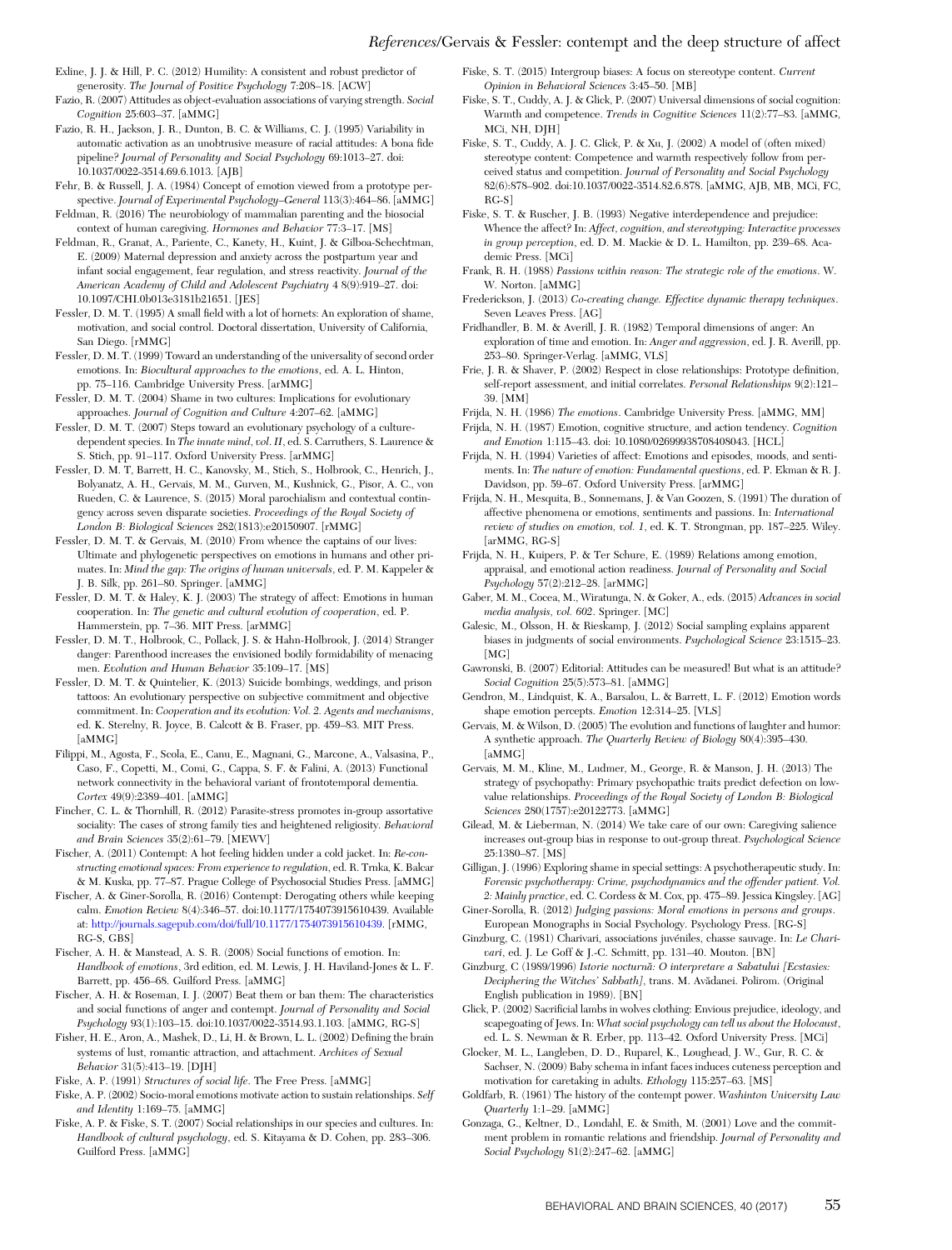## <span id="page-55-0"></span>References/Gervais & Fessler: Contempt and the deep structure of affect

- Górska, P. & Bilewicz, M. (2015) When 'a group in itself' becomes 'a group for itself': Overcoming inhibitory effects of superordinate categorization on LGBTQ individuals. Journal of Social Issues 71:554–75. [MB]
- Gottman, J. M. & Levenson, R. W. (1992) Marital processes predictive of later dissolution: Behavior, physiology, and health. Journal of Personality and Social Psychology 63(2):221–33. [aMMG, MM]
- Gottman, J. M. & Levenson, R. W. (2000) The timing of divorce: Predicting when a couple will divorce over a 14-year period. Journal of Marriage and Family 62 (3):737–45. [rMMG]
- Grecucci, A., Frederickson, J. & Job, R. (2017) Editorial: Advances in emotion regulation: From neuroscience to psychotherapy. Frontiers in Psychology 8: article 985. Available at: [http://journal.frontiersin.org/article/10.3389/fpsyg.](http://journal.frontiersin.org/article/10.3389/fpsyg.2017.00985/full) [2017.00985/full](http://journal.frontiersin.org/article/10.3389/fpsyg.2017.00985/full) [AG]
- Grecucci, A. & Job, R. (2015) Rethinking reappraisal: Insights from affective neuroscience. Behavioral and Brain Sciences 38:e102. Available at: [https://doi.org/](https://doi.org/10.1017/S0140525X14001538) [10.1017/S0140525X14001538](https://doi.org/10.1017/S0140525X14001538) [AG]
- Grecucci, A., Recchia, L. & Frederickson, J. (2016) Per una metodologia della regolazione emozionale basata su principi psicodinamici [For a methodology of emotion regulation based on psychodynamic principles]. International Journal of Psychoanalysis and Education 8(2):4–13. Available at: [http://www.psychoedu.](http://www.psychoedu.org/index.php/IJPE/article/view/166/158) [org/index.php/IJPE/article/view/166/158](http://www.psychoedu.org/index.php/IJPE/article/view/166/158). [RH] [AG]
- Grecucci, A., Siugzdaite, R., Frederickson, J. & Job, R. (in preparation) Neurocognitive mechanisms of shame. [AG]
- Grecucci, A., Theuninck, A., Frederickson, J. & Job, R. (2015) Mechanisms of social emotion regulation: From neuroscience to psychotherapy. In: Emotion regulation: Processes, cognitive effects and social consequences, ed. M. L. Bryant, pp. 57–84. Nova Science. [AG]
- Gregory, R., Cheng, H., Rupp, H. A., Sengelaub, D. R. & Heiman, J. R. (2015) Oxytocin increases VTA activation to infant and sexual stimuli in nulliparous and postpartum women. Hormones and Behavior 69:82–88. Available at: [http://](http://www.ncbi.nlm.nih.gov/pubmed/25562711) [www.ncbi.nlm.nih.gov/pubmed/25562711.](http://www.ncbi.nlm.nih.gov/pubmed/25562711) [RH]
- Groppe, S. E., Gossen, A., Rademacher, L., Hahn, A., Westphal, L., Grunder, G. & Spreckelmeyer, K. N. (2013) Oxytocin influences processing of socially relevant cues in the ventral tegmental area of the human brain. Biological Psychiatry 74 (3):172–79. Available at: [http://www.ncbi.nlm.nih.gov/pubmed/23419544.](http://www.ncbi.nlm.nih.gov/pubmed/23419544) [RH]
- Grossmann, I. & Varnum, M. E. W. (2015) Social structure, infectious diseases, disasters, secularism, and cultural change in America. Psychological Science 26:311–24. [MEWV]
- Guastella, A. J., Howard, A. L., Dadds, M. R., Mitchell, P. & Carson, D. S. (2009) A randomized controlled trial of intranasal oxytocin as an adjunct to exposure therapy for social anxiety disorder. Psychoneuroendocrinology 34(6):917-23. Available at: [http://www.ncbi.nlm.nih.gov/pubmed/19246160.](http://www.ncbi.nlm.nih.gov/pubmed/19246160) [RH]
- Hackman, J., Danvers, A. & Hruschka, D. J. (2015) Closeness is enough for friends, but not mates or kin: Mate and kinship premiums in India and US. Evolution and Human Behavior 36(2):137–45. [DJH]
- Hackman, J., Munira, S., Khaleda, J. & Hruschka, D. (2017) Revisiting psychological mechanisms in the anthropological study of altruism. Human Nature 28 (1):76–91. [DJH]
- Hahn-Holbrook, J., Holt-Lunstad, J., Holbrook, C., Coyne, S. & Lawson, E. T. (2011) Maternal defense: Breastfeeding increases aggression by decreasing stress. Psychological Science 22:1288–95. [MS]
- Haidt, J. (2003) The moral emotions. In: Handbook of affective science, ed. R. Davidson, K. Scherer & H. Goldsmith, pp. 852–70. Oxford University Press. [aMMG]
- Haidt, J. & Graham, J. (2016) Paradise lost: How moral psychology would contract if reduced to harm. Symposium conducted at the meeting of the Society for Personality and Social Psychology, San Diego, CA, January 2016. [VLS]
- Haidt, J. & Keltner, D. (1999) Culture and facial expression: Open-ended methods find more faces and a gradient of recognition. Cognition and Emotion 13 (3):225–66. [arMMG, MB, VLS]
- Halperin, E. & Gross, J. J. (2011) Intergroup anger in intractable conflict: Long-term sentiments predict anger responses during the Gaza War. Group Processes  $\phi$ Intergroup Relations 14(4):477–88. [RG-S]
- Handy, E. S. C. & Pukui, M. K. (1953) The Polynesian family system in Ka-'u, Hawai'I, VII. Traditional manners and customs, and the social order. The Journal of the Polynesian Society 62(4):295–341. [aMMG]
- Hare, R. D. (1996) Psychopathy: A clinical construct whose time has come. Criminal Justice and Behavior 23:25–54. [aMMG]
- Hareli, S. & Weiner, B. (2002) Dislike and envy as antecedents of pleasure at another's misfortune. Motivation and Emotion 26(4):257–77. [aMMG]
- Harris, L. T. & Fiske, S. T. (2006) Dehumanizing the lowest of the low neuroimaging responses to extreme out-groups. Psychological Science 17:847–53. [MB]
- Harris, L. T. & Fiske, S. T. (2007) Social groups that elicit disgust are differentially processed in mPFC. Social Cognitive and Affective Neuroscience 2:45–51. Available at: [http://doi.org/10.1093/scan/nsl037.](http://doi.org/10.1093/scan/nsl037) [RG-S]
- Harris, L. T. & Fiske, S. T. (2009) Social neuroscience evidence for dehumanised perception. European Review of Social Psychology 20:192–231. [MB]
- Harris, L. T. & Fiske, S. T. (2011) Perceiving humanity or not: A social neuroscience approach to dehumanized perception. In: Social neuroscience: Toward understanding the underpinnings of the social mind, ed. A. Todorov, S. T. Fiske, & D. A. Prentice, pp. 123–34. Oxford University Press. [MB]
- Haselton, M. & Nettle, D. (2006) The paranoid optimist: An integrative evolutionary model of cognitive biases. Personality and Social Psychology Review 10(1):47– 66. [aMMG]
- Haslam, N. (2006) Dehumanization: An integrative review. Personality and Social Psychology Review 10(3):252–64. [arMMG]
- Haslam, N. & Bornstein, B. (1996) Envy and jealousy as discrete emotions: A taxometric analysis. Motivation and Emotion 20(3):255–72. [aMMG]
- Hawk, S. T., van Kleef, G. A., Fischer, A. H. & van der Schalk, J. (2009) "Worth a thousand words": Absolute and relative decoding of nonlinguistic affect vocalizations. Emotion 9:293–305. doi: 10.1037/a0015178. [RG-S]
- Heider, F. (1958) The psychology of interpersonal relations. Psychology Press. [aMMG]
- Hein, G., Silani, G., Preuschoff, K., Batson, C. D. & Singer, T. (2010) Neural responses to ingroup and outgroup members' suffering predict individual differences in costly helping. Neuron 68(1):149–60. [aMMG]
- Henrich, J. & Gil-White, F. J. (2001) The evolution of prestige: Freely conferred deference as a mechanism for enhancing the benefits of cultural transmission. Evolution and Human Behavior 22(3):165–96. [aMMG, BC]
- Heuer, K., Lange, W. G., Isaac, L., Rinck, M. & Becker, E. S. (2010) Morphed emotional faces: Emotion detection and misinterpretation in social anxiety. Journal of Behavior Therapy and Experimental Psychiatry 41:418-25. [VLS]
- Hill, K. R., Walker, R. S., Božičević, M., Eder, J., Headland, T., Hewlett, B., Magdalena Hurtado, A., Marlowe, F., Wiessner, P. & Wood, B. (2011) Co-residence patterns in hunter–gatherer societies show unique human social structure. Science 331(6022):1286–89. [aMMG]
- Hipwell, A. E., Guo, C., Phillips, M. L., Swain, J. E. & Moses-Kolko, E. L. (2015) Right frontoinsular cortex and subcortical activity to infant cry is associated with maternal mental state talk. Journal of Neuroscience 35(37):12725–32. doi: 10.1523/JNEUROSCI.1286-15.2015. [JES]
- Hirshleifer, J. (1987) On the emotions as guarantors of threats and punishments. In: The latest on the best: Essays in evolution and optimality, ed. J. Dupre, pp. 307–26. MIT Press. [aMMG]
- Ho, S. S., Konrath, S., Brown, S. & Swain, J. E. (2014) Empathy and stress related neural responses in maternal decision making. Frontiers in Neuroscience 8: article 152. doi: 10.3389/fnins.2014.00152. [JES]
- Hodson, G. & Costello, K. (2007) Interpersonal disgust, ideological orientations, and dehumanization as predictors of intergroup attitudes. Psychological Science 18:691–98. [MB]
- Holbrook, C., Fessler, D. M. T. & Navarrete, C. D. (2016) Looming large in others' eyes: Racial stereotypes illuminate dual adaptations for representing threat versus prestige as physical size. Evolution and Human Behavior 37:67–78. Available at: <http://dx.doi.org/10.1016/j.evolhumbehav.2015.08.004>. [aMMG]
- Holbrook, C., Piazza, J. & Fessler, D. M. (2014a) Conceptual and empirical challenges to the "authentic" versus "hubristic" model of pride. Emotion 14 (1):17–32. [rMMG]
- Holbrook, C., Piazza, J. R. & Fessler, D. M. (2014b) Further challenges to the "authentic"/"hubristic" model of pride: Conceptual clarifications and new evidence. Emotion 14(1):38–42. [GBS]
- Holt-Lunstad, J., Birmingham, W. C. & Light, K. C. (2014) Relationship quality and oxytocin: Influence of stable and modifiable aspects of relationships. Journal of Social and Personal Relationships 32(4):472–90. [aMMG]
- Hovey, D., Lindstedt, M., Zettergren, A., Jonsson, L., Johansson, A., Melke, J., Kerekes, N., Anckarsater, H., Lichtenstein, P., Lundstrom, S. & Westberg, L. (2016) Antisocial behavior and polymorphisms in the oxytocin receptor gene: Findings in two independent samples. Molecular Psychiatry 21(7):983–88. Available at: [http://www.ncbi.nlm.nih.gov/pubmed/26390829.](http://www.ncbi.nlm.nih.gov/pubmed/26390829) [RH]
- Hruschka, D. J. (2010) Friendship: Development, ecology, and evolution of a relationship, vol. 5. University of California Press. [DJH]
- Hruschka, D. J. & Henrich, J. (2006) Friendship, cliquishness, and the emergence of cooperation. Journal of Theoretical Biology 239(1):1–15. [aMMG]
- Huang, J. Y., Sedlovskaya, A., Ackerman, J. M. & Bargh, J. A. (2011) Immunizing against prejudice effects of disease protection on attitudes toward out-groups. Psychological Science 22(12):1550–56. [MEWV]
- Hume, D. (1739/2001) A treatise of human nature, ed. D. F. Norton & E. F. Norton. Oxford University Press. (Original work published in 1739). [GBS]
- Hurlemann, R., Patin, A., Onur, O. A., Cohen, M. X., Baumgartner, T., Metzler, S., Dziobek, I., Gallinat, J., Wagner, M., Maier, W. & Kendrick, K. M. (2010) Oxytocin enhances amygdala-dependent, socially reinforced learning and emotional empathy in humans. Journal of Neuroscience 30:4999–5007. [RH]
- Hurlemann, R. & Scheele, D. (2016) Dissecting the role of oxytocin in the formation and loss of social relationships. Biological Psychiatry 79(3):185–93. Available at: <http://www.ncbi.nlm.nih.gov/pubmed/26122876>. [RH]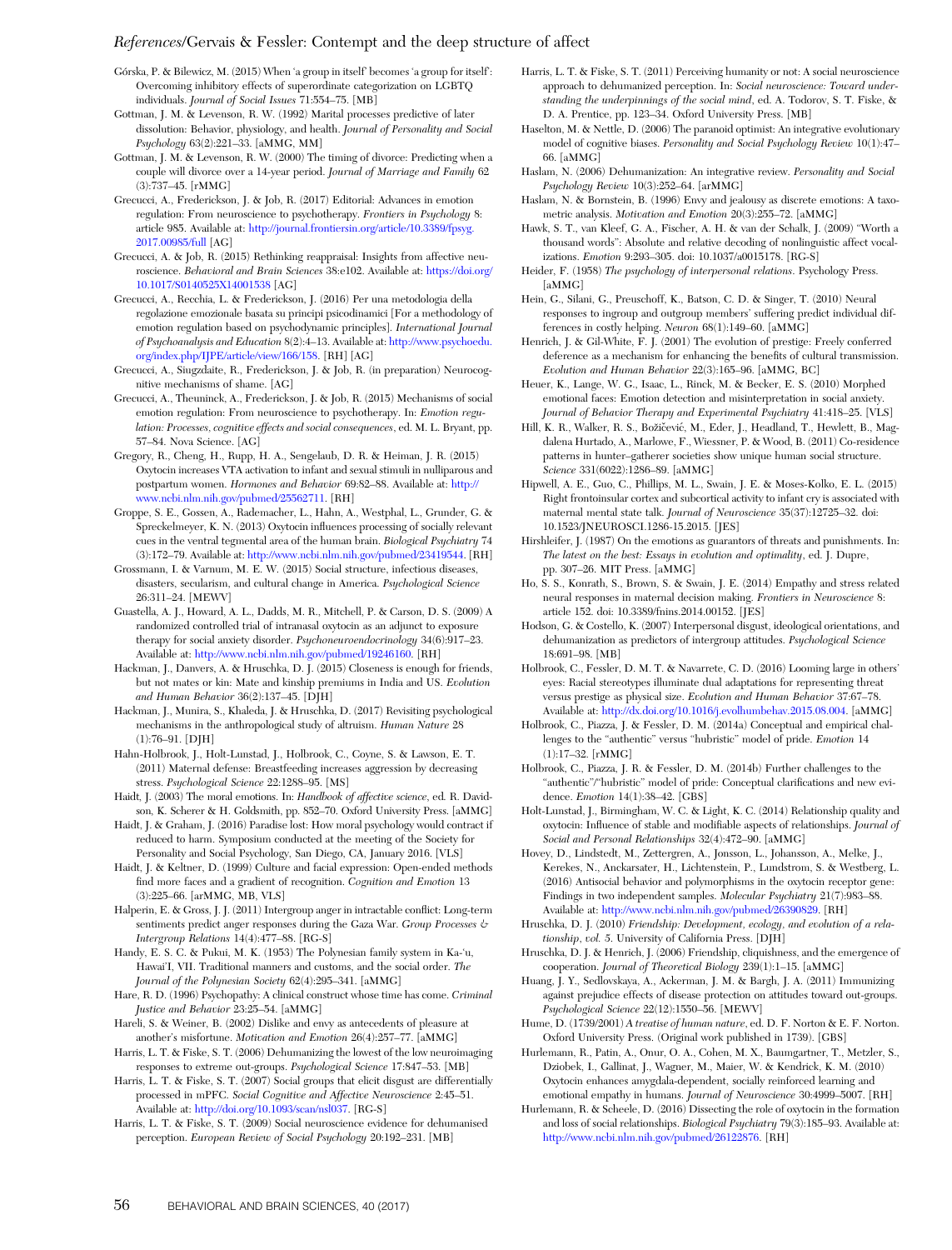## References/Gervais & Fessler: contempt and the deep structure of affect

- <span id="page-56-0"></span>Hutcherson, C. A. & Gross, J. J. (2011) The moral emotions: A social-functionalist account of anger, disgust, and contempt. Journal of Personality and Social Psychology 100(4):719–37. doi: 10.1037/a0022408. [arMMG]
- Hutcheson, F. (1755) A system of moral philosophy, 3 volumes. Foulis. [SD] Inbar, Y., Pizarro, D. A. & Bloom, P. (2009) Conservatives are more easily disgusted
- than liberals. Cognition and Emotion 23:714–25. [MB]
- Inglehart, R. & Welzel, C. (2005) Modernization, cultural change, and democracy: The human development sequence. Cambridge University Press. [MEWV]
- Insel, T. R. (1992) Oxytocin A neuropeptide for affiliation: Evidence from behavioral, receptor autoradiographic, and comparative studies. Psychoneuroendocrinology 17(1):3–35. [aMMG]
- Insel, T. R. & Young, L. J. (2001) The neurobiology of attachment. Nature Reviews Neuroscience 2(2):129–36. [CDC]
- Izard, C. E. (1977) Human emotions. Plenum Press. [aMMG]
- Izard, C. E. (1991) The psychology of emotions. Plenum Press. [AG]
- Izard, C. E. (2010) The many meanings/aspects of emotion: Definitions, functions, activation, and regulation. Emotion Review 2:363–70. [ACW]
- Izard, C. E. (2011) Forms and functions of emotions: Matters of emotion–cognition interactions. Emotion Review 3:371–78. [VLS]
- Izard, C. E. & Haynes, O. M. (1988) On the form and universality of the contempt expression: A challenge to Ekman and Friesen's claim of discovery. Motivation and Emotion 12(1):1–16. [arMMG, VLS]
- Johnson, D. W. & Johnson, R. T. (1989) Cooperation and competition: Theory and research. Interaction. [MCi]
- Jones, A. & Fitness, J. (2008) Moral hypervigilance: The influence of disgust sensitivity in the moral domain. Emotion 8:613–27. [MB]
- Jones, S. E., Manstead, A. S. R. & Livingstone, A. G. (2011) Ganging up or sticking together? Group processes and children's responses to text-message bullying. British Journal of Psychology 102:71–96. [MCo]
- Jost, J. T. & Kay, A. C. (2005) Exposure to benevolent sexism and complementary gender stereotypes: Consequences for specific and diffuse forms of system justification. Journal of Personality and Social Psychology 88:498-509. [MB]
- Justo, R., Corcoran, T., Lukin, S. M., Walker, M. & Torres, M. I. (2014) Extracting relevant knowledge for the detection of sarcasm and nastiness in the social web. Knowledge-Based Sustems 69:124-33. [MCo]
- Kalawski, J. P. (2010) Is tenderness a basic emotion? Motivation and Emotion 34:158–67. [MS]
- Kant, I. (1786/2012) Groundwork of the metaphysics of morals, revised edition, trans. M. Gregor, rev. J. Timmermann. Cambridge University Press. (Original work published in 1786). [MM]
- Kaplan, R. L., Levine, L. J., Lench, H. C. & Safer, M. A. (2016) Forgetting feelings: Opposite biases in reports of the intensity of past emotion and mood. Emotion 16:309–19. doi: 10.1037/emo0000127. [HCL]
- Karnoouh, C. (1981) Le charivari ou l'hypothèse de la monogamie. In: Le Charivari, ed. J. Le Goff & J.-C. Schmitt, pp. 33–43. Mouton. [BN]
- Keller, M. C. & Nesse, R. M. (2006) The evolutionary significance of depressive symptoms: Different adverse situations lead to different depressive symptom patterns. Journal of Personality and Social Psychology 91(2):316–30. [aMMG]
- Keltner, D., Haidt, J. & Shiota, M. N. (2006) Social functionalism and the evolution of emotions. In: Evolution and social psychology, ed. M. Schaller, J. A. Simpson & D. T. Kenrick, pp. 115–42. Psychology Press. [aMMG]
- Kenrick, D. T., Griskevicius, V., Neuberg, S. L. & Schaller, M. (2010) Renovating the pyramid of needs: Contemporary extensions built upon ancient foundations. Perspectives on Psychological Science 5(3):292–314. [aMMG, MS]
- Kernberg, O. F. (1984) Severe personality disorders: Psychotherapeutic strategies. Yale University Press. [AG]
- Kesebir, P. (2014) A quiet ego quiets death anxiety: Humility as an existential anxiety buffer. Journal of Personality and Social Psychology 106:610–23. [ACW]
- Kim, P., Capistrano, C. & Congleton, C. (2016a) Socioeconomic disadvantages and neural sensitivity to infant cry: Role of maternal distress. Social Cognitive and Affective Neuroscience 11(10):1597–607. doi: 10.1093/scan/nsw063. [JES]
- Kim, P., Feldman, R., Mayes, L. C., Eicher, V., Thompson, N., Leckman, J. F. & Swain, J. E. (2011) Breastfeeding, brain activation to own infant cry, and maternal sensitivity. Journal of Child Psychology and Psychiatry 52(8):907–15. [JES]
- Kim, P., Ho, S. S., Evans, G. W., Liberzon, I. & Swain, J. E. (2015a) Childhood social inequalities influences neural processes in young adult caregiving. Developmental Psychobiology 57(8):948–60. doi: 10.1002/dev.21325. [JES]
- Kim, P., Leckman, J. F., Mayes, L. C., Feldman, R., Wang, X. & Swain, J. E. (2010a) The plasticity of human maternal brain: Longitudinal changes in brain anatomy during the early postpartum period. Behavioral Neuroscience 124(5):695–700. [IES]
- Kim, P., Leckman, J. F., Mayes, L. C., Newman, M. A., Feldman, R. & Swain, J. E. (2010b) Perceived quality of maternal care in childhood and structure and function of mothers' brain. Developmental Science 13(4):662–73. doi: 10.1111/ j.1467-7687.2009.00923.x. [JES]
- Kim, P., Mayes, L., Feldman, R., Leckman, J. F. & Swain, J. E. (2013) Early postpartum parental preoccupation and positive parenting thoughts: Relationship

with parent-infant interaction. Infant Mental Health Journal 34(2):104–16. doi: 10.1002/Imhj.21359. [JES]

- Kim, P., Rigo, P., Leckman, J. F., Mayes, L. C., Cole, P. M., Feldman, R. & Swain, J. E. (2015b) A prospective longitudinal study of perceived infant outcomes at 18–24 months: Neural and psychological correlates of parental thoughts and actions assessed during the first month postpartum. Frontiers in Psychology 6: article 1772. (Online journal). doi: 10.3389/fpsyg.2015.01772. [JES]
- Kim, P., Rigo, P., Mayes, L. C., Feldman, R., Leckman, J. F. & Swain, J. E. (2014) Neural plasticity in fathers of human infants. Social Neuroscience 9(5):522–35. doi: 10.1080/17470919.2014.933713. [JES]
- Kim, P., Strathearn, L. & Swain, J. E. (2016b) The maternal brain and its plasticity in humans. Hormones and Behavior 77:113–23. doi: 10.1016/j.yhbeh.2015.08.001.  $[**IES**]$
- King, A. J., Johnson, D. D. P. & Van Vugt, M. (2009) The origins and evolution of leadership. Current Biology 19:R911–16. [aMMG]
- Kitayama, S., Mesquita, B. & Karasawa, M. (2006) Cultural affordances and emotional experience: Socially engaging and disengaging emotions in Japan and the United States. Journal of Personality and Social Psychology 91(5):890–903. [aMMG]
- Kleinginna, P. R., Jr. & Kleinginna, A. M. (1981) A categorized list of motivation definitions, with a suggestion for a consensual definition. Motivation and Emotion 5(3):263–91. [RG-S]
- Kohut, H. (1971) The analysis of the self: A systematic approach to the psychoanalytic treatment of narcissistic personality disorders. International Universities Press. [AG]
- Kosfeld, M., Heinrichs, M., Zak, P. J., Fischbacher, U. & Fehr, E. (2005) Oxytocin increases trust in humans. Nature 435(7042):673–76. [aMMG]
- Kövecses, Z. (2003) Metaphor and emotion: Language, culture, and body in human feeling. Cambridge University Press. [aMMG]
- Kragel, P. A. & LaBar, K. S. (2013) Multivariate pattern classification reveals autonomic and experiential representations of discrete emotions. Emotion 13 (4):681–90. [arMMG]
- Krause, N., Pargament, K. I., Hill, P. C. & Ironson, G. (2016). Humility, stressful life events, and psychological well-being: Findings from the landmark spirituality and health survey. The Journal of Positive Psychology 11:499–510. [ACW]
- Kreibig, S. D. (2010) Autonomic nervous system activity in emotion: A review. Biological Psychology 84:394–421. doi: 10.1016/j.biopsycho.2010.03.010. [HCL, VLS]
- Krumhuber, E. G., Tsankova, E. & Kappas, A. (in press) Examining subjective and physiological responses to norm violation using text-based vignettes. International Journal of Psychology. Advance Online publication. doi: 10.1002/ ijop.12253. [MB]
- Kruse, E., Chancellor, J., Ruberton, P. M. & Lyubomirsky, S. (2014) An upward spiral between gratitude and humility. Social Psychological and Personality Science 5:805–14. [ACW]
- Kupfer, T. R. & Giner-Sorolla, R. (2016) Communicating moral motives: The social signaling function of disgust. Social Psychological and Personality Science. Published Online December 15, 2016. doi: 10.1177/1948550616679236. [rMMG]
- Kurzban, R. & Leary, M. R. (2001) Evolutionary origins of stigmatization: The functions of social exclusion. Psychological Bulletin 127(2):187–208. [aMMG]
- LaBouff, J. P., Rowatt, W. C., Johnson, M. K., Tsang, J. & Willerton, G. M. (2012) Humble persons are more helpful than less humble persons: Evidence from three studies. The Journal of Positive Psychology 7:16–29. [ACW]
- Laham, S. M., Chopra, S., Lalljee, M. & Parkinson, B. (2010) Emotional and behavioural reactions to moral transgressions: Cross-cultural and individual variations in India and Britain. International Journal of Psychology 45:64–71. doi: 10.1080/00207590902913434. [aMMG, MB, HCL]

Lakoff, G. (1995). Metaphor, morality, and politics, or why conservatives have left liberals in the dust. Social Research 62:177–213. [aMMG]

- Lammers, J. & Stapel, D. A. (2011) Power increases dehumanization. Group Processes & Intergroup Relations 14:113–26. [aMMG]
- Langdon, S. W. (2007) Conceptualizations of respect: Qualitative and quantitative evidence of four (five) themes. The Journal of Psychology 141:469–84. [aMMG]
- Laurent, H. K. & Ablow, J. C. (2012) A cry in the dark: Depressed mothers show reduced neural activation to their own infant's cry. Social Cognitive and Affective Neuroscience 7(2):125–34. doi: nsq091 [pii] 10.1093/scan/nsq091. [JES]
- Lazarus, R. S. (1991)Emotion and adaptation. Oxford University Press. [aMMG] Leary, M. R. Tambor, E. S., Terdal, S. K. & Downs, D. L. (1995) Self-esteem as an
- interpersonal monitor: The sociometer hypothesis. Journal of Personality and Social Psychology 68(3):518–30. [rMMG]
- Leckman, J. F., Feldman, R., Swain, J. E., Eicher, V., Thompson, N. & Mayes, L. C. (2004) Primary parental preoccupation: Circuits, genes, and the crucial role of the environment. Journal of Neural Transmission 111(7):753-71. [JES]
- LeDoux, J. (1998) The emotional brain: The mysterious underpinnings of emotional life. Simon & Schuster/Touchstone. [AG]
- LeDoux, J. (2012) Rethinking the emotional brain. Neuron 73(4):653–76. [aMMG]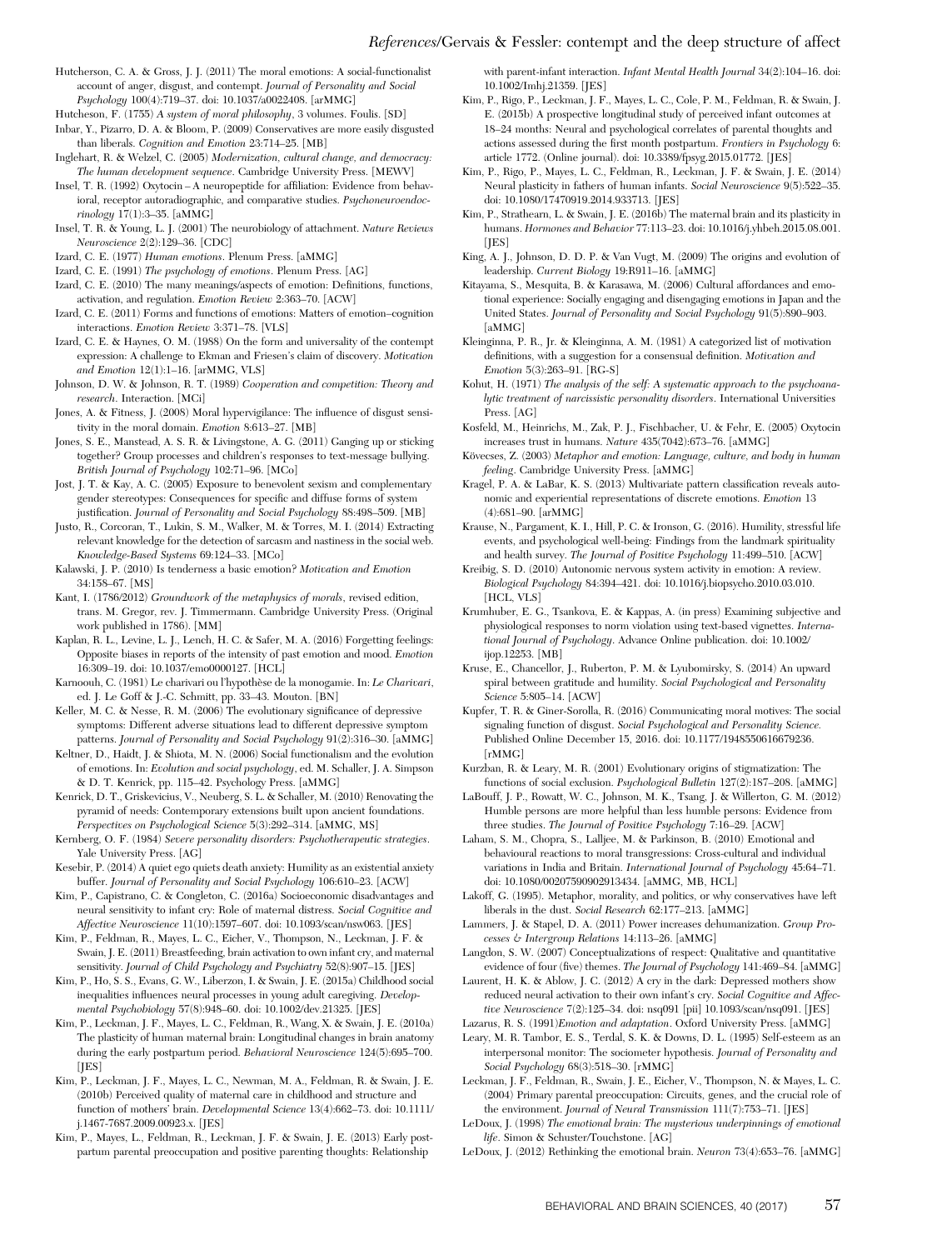## <span id="page-57-0"></span>References/Gervais & Fessler: Contempt and the deep structure of affect

- Lench, H. C., Bench, S. W., Darbor, K. E. & Moore, M. (2015) A functionalist manifesto: Goal-related emotions from an evolutionary perspective. Emotion Review 7:90–98. doi: 10.1177/1754073914553001. [HCL]
- Lench, H. C., Flores, S. A. & Bench, S. W. (2011a) Discrete emotions predict changes in cognition, judgment, experience, behavior, and physiology: A metaanalysis of experimental emotion elicitations. Psychological Bulletin 137:834– 55. doi: 10.1037/a0024244. [HCL]
- Lench, H. C. & Levine, L. J. (2005) Effects of fear on risk and control judgements and memory: Implications for health promotion messages. Cognition and Emotion 19:1049–69. doi: 10.1080/02699930500203112. [HCL]
- Lench, H. C. & Levine, L. J. (2010) Motivational biases in memory for emotions. Cognition and Emotion 24:401–18. doi: 10.1080/02699930802650788. [HCL]
- Lench, H. C., Safer, M. A. & Levine, L. J. (2011b) Focalism and the underestimation of future emotion: When it's worse than imagined. Emotion 11:278–85. doi: 10.1037/a0022792. [HCL]
- Lench, H. C., Tibbett, T. P. & Bench, S. W. (2016) Exploring the toolkit of emotion: What do sadness and anger do for us? Social and Personality Psychology Compass 10:11–25. doi: 10.1111/spc3.12229. [HCL]
- Leng, G. & Ludwig, M. (2016) Intranasal oxytocin: Myths and delusions. Biological Psychiatry 79:243–50. doi:10.1016/j.biopsych.2015.05.003. [aMMG]
- Lerner, J. S. & Keltner, D. (2001) Fear, anger, and risk. Journal of Personality and Social Psychology 81:146–59. doi: 10.1037/0022-3514.81.1.146. [HCL]
- Lesourd, D. (1981) "Strigătorii", une coutume de charivari roumaine? In: Le Charivari, ed. J. Le Goff & J.-C. Schmitt, pp. 131–40. Mouton. [BN]
- Leung, A. K. Y. & Cohen, D. (2011) Within- and between-culture variation: Individual differences and the cultural logics of honor, face, and dignity cultures. Journal of Personality and Social Psychology 100(3):507–26. [aMMG, MEWV]
- Levine, L. J. (1996) The anatomy of disappointment: A naturalistic test of appraisal models of sadness, anger, and hope. Cognition and Emotion 10:337–59. doi: 10.1080/026999396380178. [HCL]
- Levine, L. J., Lench, H. C., Kaplan, R. L. & Safer, M. A. (2012) Accuracy and artifact: Reexamining the intensity bias in affective forecasting. Journal of Personality and Social Psychology 103:584–605. doi: 10.1037/a0029544. [HCL]
- Levy, R. I. (1973) Tahitians: Mind and experience in the Society Islands. University of Chicago Press. [aMMG]
- Levy, R. L. (1984) Emotion, knowing, and culture. In: Culture theory, ed. R. A. Shweder & R. A. LeVine, pp. 214–37. Cambridge University Press. [aMMG]
- Levy, T., Bloch, Y., Bar-Maisels, M., Gat-Yablonski, G., Djalovski, A., Borodkin, K. & Apter, A. (2015) Salivary oxytocin in adolescents with conduct problems and callous-unemotional traits. European Child and Adolescent Psychiatry 24 (12):1543–51. Available at: <http://www.ncbi.nlm.nih.gov/pubmed/26433370>. [RH]
- Lewis, H. B. (1971) Shame and guilt in neurosis. International Universities Press.  $[AG]$
- Leyens, J. P., Demoulin, S., Vaes, J., Gaunt, R. & Paladino, M. P. (2007) Infrahumanization: The wall of group differences. Social Issues and Policy Review 1:139–72. [aMMG]
- Lindquist, K. A. (2013) Emotions emerge from more basic psychological ingredients: A modern psychological constructionist model. Emotion Review 5(4):356–68. [aMMG, VLS]
- Lindquist, K. A. & Barrett, L. F. (2008) Emotional complexity. In: Handbook of emotions, ed. M. Lewis, J. M. Haviland-Jones & L. F. Barrett, pp. 513–30. Guilford Press. [VLS]
- Lindquist, K. A. & Barrett, L. F. (2012) A functional architecture of the human brain: Emerging insights from the science of emotion. Trends in Cognitive Sciences 16:533–40. [VLS]
- Lindquist, K. A., Barrett, L. F., Bliss-Moreau, E. & Russell, J. A. (2006) Language and the perception of emotion. Emotion 6:125–38. [VLS]
- Lindquist, K. A. & Gendron, M. (2013) What's in a word? Language constructs emotion perception. Emotion Review 5:66–71. [VLS]
- Lindquist, K. A., Gendron, M., Barrett, L. F. & Dickerson, B. C. (2014) Emotion perception, but not affect perception, is impaired with semantic memory loss. Emotion 14:375–87. [VLS]
- Lindquist, K. A., MacCormack, J. K. & Shablack, H. (2015a) The role of language in emotion: Predictions from psychological constructionism. Frontiers in Psychology 6: article 444. (Online journal). [VLS]
- Lindquist, K. A., Satpute, A. B. & Gendron, M. (2015b) Does language do more than communicate emotion? Current Directions in Psychological Science 24:99–108. [VLS]
- Lindquist, K. A., Wager, T. D., Kober, H., Bliss-Moreau, E. & Barrett, L. F. (2012) The brain basis of emotion: A meta-analytic review. Behavioral and Brain Sciences 35:121–43. [VLS]
- Lishner, D. A., Batson, C. D. & Huss, E. (2011) Tenderness and sympathy: Distinct empathic emotions elicited by different forms of need. Personality and Social Psychology Bulletin 37:614–25. [MS]
- Litt, E. (2012) Knock, knock. Who's there? The imagined audience. Journal of Broadcasting & Electronic Media 56(3):330–45. [MCo]
- Liu, B. & Zhang, L. (2012) A survey of opinion mining and sentiment analysis. In: Mining text data, ed. C. C. Aggarwal & C. Zhai, pp. 415–63. Springer. [MCo]
- Lubart, T. I. & Sternberg, R. J. (1988) Creativity: The individual, the systems, the approach. Creativity Research Journal 1:63–67. [RJS]
- Lukaszewski, A. W., Anderson, C., Simmons, Z. L. & Roney, J. R. (2016) The role of physical formidability in human social status allocation. Journal of Personality and Social Psychology 110(3):385–406. doi: 10.1037/pspi0000042. Available at: [http://dx.doi.org/10.1037/pspi/0000042.](http://dx.doi.org/10.1037/pspi/0000042) [BC]
- Lupyan, G. (2012) Linguistically modulated perception and cognition: The labelfeedback hypothesis. Frontiers in Psychology 3: article 54. doi:10.3389/ fpsyg.2012.00054. (Online journal). [VLS]
- Lutz, C. (1988) Unnatural emotions: Everyday sentiments on a Micronesian atoll and their challenge to Western theory. University of Chicago Press. [aMMG]
- Lutz, C. & Abu-Lughod, L., eds. (1990) Language and the politics of emotion. Cambridge University Press. [aMMG]
- Lutz, C. & White, G. M. (1986) The anthropology of emotions. Annual Review of Anthropology 15:405–36. [aMMG]
- Lyon, M. L. (1996) Missing emotion: The limitations of cultural constructionism in the study of emotion. Cultural Anthropology 10:244–63. [aMMG]
- Ma, Q., Pei, G. & Jin, J. (2015) What makes you generous? The influence of rural and urban rearing on social discounting in China. PLoS ONE 10(7):e0133078. [DIH]
- Mackie, D. M., Devos, T. & Smith, E. R. (2000) Intergroup emotions: Explaining offensive action tendencies in an intergroup context.  $Journal$  of  $Personality$   $and$ Social Psychology 79(4):602–16. doi: 10.1037/0022-3514.79.4.602. [aMMG, AJB, MCi, HCL]
- Manolescu, G. (1967/2004) Strigarea peste sat. [Calling over the village]. In: Mimă și dramă în obiceiurile populare românești [Mimic and drama within Romanian folk customs], ed. A. Turcus. Editura Excelsior Art. [BN] ̧
- Markus, H. R. & Kitayama, S. (1991) Culture and the self: Implications for cognition, emotion, and motivation. Psychological Review 98:224–53. [aMMG]
- Markus, H. R. & Kitayama, S. (1994) The cultural shaping of emotion: A conceptual framework. In: Emotion and culture: Empirical studies of mutual influence, ed. S. Kitayama & H. R. Markus, pp. 339–51. American Psychological Association. [aMMG]
- Marsh, N., Scheele, D., Gerhardt, H., Strang, S., Enax, L., Weber, B., Maier, W. & Hurlemann, R. (2015) The neuropeptide oxytocin induces a social altruism bias. Journal of Neuroscience 35(47):15696–701. Available at: [http://www.ncbi.nlm.](http://www.ncbi.nlm.nih.gov/pubmed/26609161) [nih.gov/pubmed/26609161.](http://www.ncbi.nlm.nih.gov/pubmed/26609161) [RH]
- Marwick, A. E. (2011) I tweet honestly, I tweet passionately: Twitter users, context collapse, and the imagined audience. New Media and Society 13(1):114–33. [MCo]
- Marzillier, S. & Davey, G. (2004) The emotional profiling of disgust-eliciting stimuli: Evidence for primary and complex disgusts. Cognition and Emotion 18 (3):313–36. [aMMG]
- Mason, M. N. (2003) Contempt as a moral attitude. Ethics 113(2):234–72. [aMMG, MM]
- Mason, M. N. (2014) Reactivity and refuge. In: Oxford studies in agency and responsibility, vol. 2, ed. D. Shoemaker & N. Tognazzini, pp. 143–62. Oxford University Press. [MM]
- Matsumoto, D. (2005) Scalar ratings of contempt expressions. Journal of Nonverbal Behavior 29:91–104. [arMMG]
- Matsumoto, D. & Ekman, P. (2004) The relationship among expressions, labels, and descriptions of contempt. Journal of Personality and Social Psychology 87 (4):529–40. doi:10.1037/0022-3514.87.4.529. [aMMG, RG-S, HCL, VLS]
- Mauss, I. B., Levenson, R. W., McCarter, L., Wilhelm, F. H. & Gross, J. J. (2005) The tie that binds? Coherence among emotion experience, behavior, and physiology. Emotion 5:175–90. doi: 10.1037/1528-3542.5.2.175. [HCL]
- Mauss, I. B. & Robinson, M. D. (2009) Measures of emotion: A review. Cognition and Emotion 23:209–37. [VLS]
- Mayes, L. C., Swain, J. E. & Leckman, J. F. (2005) Parental attachment systems: Neural circuits, genes, and experiential contributions to parental engagement. Clinical Neuroscience Research 4(5–6):301–13. doi: 10.1016/j.cnr.2005.03.009. [JES]
- McClelland, R. T. (2011) A naturalistic view of human dignity. The Journal of Mind and Behavior 32:5–48. [aMMG]
- McConahay, J. B. (1986) Modern racism, ambivalence, and the Modern Racism Scale. In: Prejudice, discrimination, and racism, ed. J. F. Dovidio & S. L. Gaertner, pp. 91–125. Academic Press. [AJB]
- McConnell, A. R. & Leibold, J. M. (2001) Relations among the Implicit Association Test, discriminatory behavior, and explicit measures of racial attitudes. Journal of Experimental Social Psychology 37:435–42. doi: 10.1006/jesp.2000.1470. [AJB]
- McDougall, W. (1933) The energies of men. Charles Scribner's. [aMMG, AJB]
- McDougall, W. (1937) Organization of the affective life: A critical survey. Acta Psychologica 2:233–346. [arMMG]
- McWilliams, N. (1994) Psychoanalytic diagnosis: Understanding personality structure in the clinical process. Guilford Press. [AG]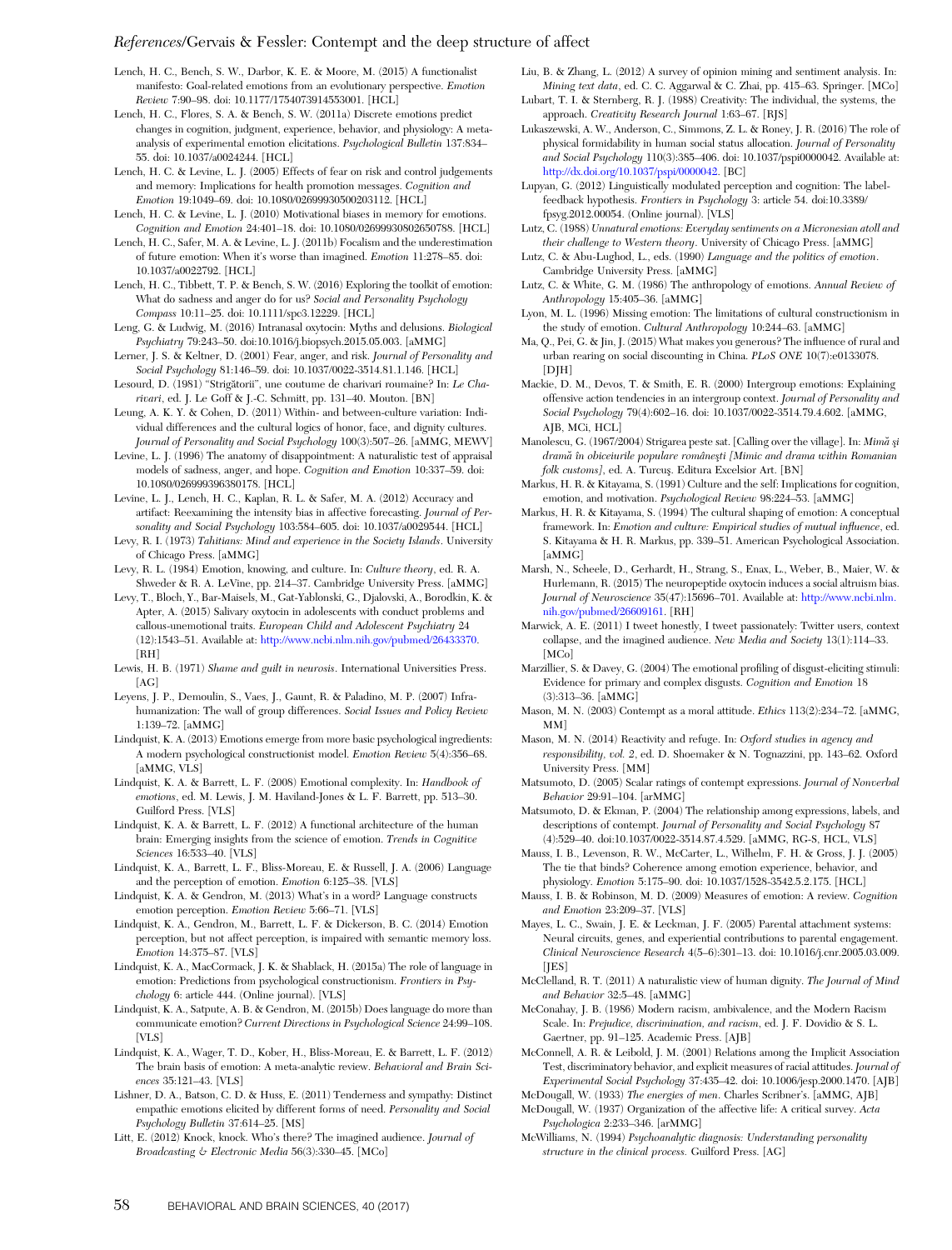- <span id="page-58-0"></span>Meffert, H., Gazzola, V., den Boer, J. A., Bartels, A. A. & Keysers, C. (2013) Reduced spontaneous but relatively normal deliberate vicarious representations in psychopathy. Brain 136 (Part 8):2550–62. Available at: [http://www.ncbi.nlm.](http://www.ncbi.nlm.nih.gov/pubmed/23884812) [nih.gov/pubmed/23884812.](http://www.ncbi.nlm.nih.gov/pubmed/23884812) [aMMG, RH]
- Meisen, K. (1935/2001) La leggenda del cacciatore furioso e della caccia selvaggia [The legend of the wild hunter and of the wild hunt], ed. S. M. Barillari. Edizioni dell'Orso. (Original work published in 1935). [BN]
- Melwani, S. & Barsade, S. G. (2011) Held in contempt: The psychological, interpersonal, and performance consequences of contempt in a work context. Journal of Personality and Social Psychology 101:503–20. doi: 10.1037/ a0023492. [HCL]
- Mesquita, B. & Frijda, N. H. (1992) Cultural variations in emotions: A review. Psychological Bulletin 112:179–204. [aMMG]
- Michel, J.-B., Shen, Y. K., Aiden, A. P., Veres, A., Gray, M. K., Brockman, W., The Google Books Team, Pickett, J. P., Hoiberg, D., Clancy, D., Norvig, P., Orwant, J., Pinker, S., Nowak, M. A. & Aiden, E. L. (2011) Quantitative analysis of culture using millions of digitized books. Science 331(6014):176–82. Available at: <http://science.sciencemag.org/content/331/6014/176> [aMMG]
- Mileva-Seitz, V. R., Bakermans-Kranenburg, M. J. & van IJzendoorn, M. H. (2016) Genetic mechanisms of parenting. Hormones and Behavior 77:211–23. [MS]
- Mill, J. S. (1884) A system of logic, ratiocinative and inductive: Being a connected view of the principles of evidence and the methods of scientific investigation. Longmans, Green. [VLS]
- Miller, J. G. & Bersoff, D. M. (1998) The role of liking in perceptions of the moral responsibility to help: A cultural perspective. Journal of Experimental Social Psychology 34:443–69. [aMMG]
- Miller, J. G., Das, R. & Chakravarthy, S. (2011) Culture and the role of choice in agency. Journal of Personality and Social Psychology 101:46–61. [aMMG]
- Miller, T. Q., Smith, T. W., Turner, C. W., Guijarro, M. L. & Hallet, A. J. (1996) Meta-analytic review of research on hostility and physical health. Psychological Bulletin 119(2):322–48. [CDC]
- Miller, W. I. (1997) The anatomy of disgust. Harvard University Press. [arMMG]
- Molenberghs, P., Bosworth, R., Nott, Z., Louis, W. R., Smith, J. R., Amiot, C. E., Vohs, K. & Decety, J. (2014) The influence of group membership and individual differences in psychopathy and perspective taking on neural responses when punishing and rewarding others. Human Brain Mapping 35(10):4989–99. [aMMG]
- Moses-Kolko, E. L., Horner, M. S., Phillips, M. L., Hipwell, A. E. & Swain, J. E. (2014) In search of neural endophenotypes of postpartum psychopathology and disrupted maternal caregiving. Journal of Neuroendocrinology 26(10):665–84. doi: 10.1111/jne.12183. [JES]
- Munezero, M., Montero, C. S., Kakkonen, T., Sutinen, E., Mozgovoy, M. & Klyuev, V. (2014a) Automatic detection of antisocial behaviour in texts. Informatica 38 (1):3–10. [MCo]
- Munezero, M., Montero, C. S., Sutinen, E. & Pajunen, J. (2014b) Are they different? Affect, feeling, emotion, sentiment, and opinion detection in text. IEEE Transactions on Affective Computing 5(2):101–11. [MCo]
- Murray, G. R. & Schmitz, J. D. (2011) Caveman politics: Evolutionary leadership preferences and physical stature. Social Science Quarterly 92:1215–35. [BC]
- Muzik, M., Rosenblum, K. L., Alfafara, E. A., Schuster, M. M., Miller, N. M., Waddell, R. M. & Kohler, E. S. (2015) Mom Power: Preliminary outcomes of a group intervention to improve mental health and parenting among high-risk mothers. Archives of Women's Mental Health 18(3):507–21. doi: 10.1007/ s00737-014-0490-z. [JES]
- Nathanson, D. L. (1994) Shame and pride: Affect, sex, and the birth of the self. W. W. Norton. [AG]
- Neagota, B. (2012a) Făşanc The carnival in the mountainside Banat: Historicalreligious and ethnographical aspects. Revista de Etnografie și Folclor/Journal of Ethnography and Folklore, New Series 12:147–68. [BN]
- Neagota, B. (2012b) Căzătoare, necromante, vrăjitoare. Experiențe și tehnici arhaice ale extazului în regiunea Dunării de Mijloc [Căzătoare, necromancers, sorceresses. experiences and archaic techniques of ecstasy in the region of Middle Danube]. In: Orma. Revistă de studii etnologice și istorico-religioase/Journal of Ethnological and Historical-Religious Studies, No. 17: Religiozitate și ceremonialitate folklorică [Folk Religiosity and Ceremoniality], ed. I. Benga, pp. 51-98. Babes-Bolyai University, Department of Classical Languages and Literatures. [BN]
- Nesse, R. M. (1990) Evolutionary explanations of emotions. Human Nature 1 (3):261–89. [aMMG]
- Nesse, R. M. (2007) Runaway social selection for displays of partner value and altruism. Biological Theory 2:143–55. [aMMG]
- Nesse, R. M. & Ellsworth, P. (2009) Evolution, emotions, and emotional disorders. American Psychologist 64(2):129–39. [aMMG]
- Neu, J. (2000) A tear is an intellectual thing: The meaning of emotions. Oxford University Press. [HCL]
- Neuberg, S. L. & Cottrell, C. A. (2008) Managing the threats and opportunities afforded by human sociality. Group Dynamics: Theory, Research, and Practice 12:63–72. [aMMG, AJB]
- Neuberg, S. L., Smith, D. M., Hoffman, J. C. & Russell, F. J. (1994) When we observe stigmatized and "normal" individuals interacting: Stigma by association. Personality and Social Psychology Bulletin 20:196–209. [aMMG]
- Niedenthal, P. M. (2008) Emotion concepts. In Handbook of emotions, 3rd edition., ed. M. Lewis, J. M. Haviland-Jones & L. F. Barrett, pp. 587–600. Guilford Press. [aMMG]
- Norton, D. F. (2001) Editor's introduction. In: D. Hume, A treatise of human nature, ed. D. F. Norton & E. F. Norton, pp. 9–99. Oxford University Press. [GBS]
- Nummenmaa, L., Glerean, E., Hari, R. & Hietanen, J. K. (2014) Bodily maps of emotions. Proceedings of the National Academy of Sciences USA 111(2):646–51. doi: 10.1073/pnas.1321664111. [aMMG, HCL]
- Öhman, A. & Mineka, S. (2001) Fears, phobias, and preparedness: Toward an evolved module of fear and fear learning. Psychological Review 108(3):483. [aMMG]
- Olatunji, B. O., Forsyth, J. P. & Cherian, A. (2007) Evaluative differential conditioning of disgust: A sticky form of relational learning that is resistant to extinction. Journal of Anxiety Disorders 21:820–34. [RG-S]
- Olff, M., Frijling, J. L., Kubzansky, L. D., Bradley, B., Ellenbogen, M. A., Cardoso, C., Bartz, J. A., Yee, J. R. & van Zuiden, M. (2013) The role of oxytocin in social bonding, stress regulation and mental health: An update on the moderating effects of context and interindividual differences. Psychoneuroendocrinology 38 (9):1883–94. Available at: <http://www.ncbi.nlm.nih.gov/pubmed/23856187>. [RH]
- Onu, D., Kessler, T. & Smith, J. R. (2016) Admiration: A conceptual review. Emotion Review 8(3):218–30. [rMMG]
- Ortony, A., Clore, G. & Collins, A. (1988) The cognitive structure of emotions. Cambridge University Press. (Original hardcover edition). [aMMG]
- Ortony, A., Clore, G. L. & Collins, A. (1990) The cognitive structure of emotions. Cambridge University Press. (Paperback edition, reprint). [RG-S]
- Paltoglou, G. & Thelwall, M. (2012) Twitter, MySpace, Digg: Unsupervised sentiment analysis in social media. ACM Transactions on Intelligent Systems and Technology (TIST) 3(4): article 66:1–19. [MCo]
- Paltoglou, G. & Thelwall, M. (2013) Seeing stars of valence and arousal in blog posts. IEEE Transactions on Affective Computing 4(1):116–23. [MCo]
- Panchanathan, K. & Boyd, R. (2004) Indirect reciprocity can stabilize cooperation without the second-order free rider problem. Nature 432:499–502. [aMMG]
- Pang, B. & Lee, L. (2008) Opinion mining and sentiment analysis. Foundations and Trends in Information Retrieval 2(1–2):1–135. Available at: [http://dx.doi.org/10.](http://dx.doi.org/10.1561/1500000011) [1561/1500000011.](http://dx.doi.org/10.1561/1500000011) [MG]
- Panksepp, J. (1998) Affective neuroscience: The foundations of human and animal emotions. Oxford University Press. [aMMG, AG]
- Panksepp, J. (2011) The basic emotional circuits of mammalian brains: Do animals have affective lives? Neuroscience and Biobehavioral Reviews 35:1791–804. [VLS]
- Panksepp, J. & Biven, L. (2012). The archaeology of mind: Neuroevolutionary origins of human emotions. W. W. Norton. [AG]
- Parr, L. A., Waller, B. M., Vick, S. J. & Bard, K. A. (2007) Classifying chimpanzee facial expressions using muscle action. Emotion 7(1):172. [aMMG]
- Peets, K., Hodges, E. V. E. & Salmivalli, C. (2008) Affect-congruent social-cognitive evaluations and behaviors. Child Development 79:170–85. [aMMG]
- Peterson, C. & Seligman, M. E. P. (2004) Character strengths and virtues: A handbook and classification. American Psychological Association (APA) Press. [ACW]
- Pierson, D. (1967) Negroes in Brazil. Southern Illinois University Press. [aMMG]
- Piff, P. K., Stancato, D. M., Côté, S., Mendoza-Denton, R. & Keltner, D. (2012) Higher social class predicts increased unethical behavior. Proceedings of the National Academy of Sciences USA 109(11):4086–91. [aMMG]
- Pisor, A. C. & Gurven, M. (2016) Risk buffering and resource access shape valuation of out-group strangers. Scientific Reports 6:e30435. Available at: [http://doi.org/](http://doi.org/10.1038/srep30435) [10.1038/srep30435](http://doi.org/10.1038/srep30435). [rMMG]
- Preckel, K., Scheele, D., Eckstein, M., Maier, W. & Hurlemann, R. (2015) The influence of oxytocin on volitional and emotional ambivalence. Social Cognitive and Affective Neuroscience 10(7):987–93. Available at: [http://www.ncbi.nlm.nih.](http://www.ncbi.nlm.nih.gov/pubmed/25398434) [gov/pubmed/25398434.](http://www.ncbi.nlm.nih.gov/pubmed/25398434) [RH]
- Preston, S. D. (2013) The origins of altruism in offspring care. Psychological Bulletin 139(6):1305–41. doi: 10.1037/a0031755. [MS, JES, rMMG]
- Price, M. E. & Van Vugt, M. (2014) The evolution of leader–follower reciprocity: The theory of service-for-prestige. Frontiers in Human Neuroscience 8: article 363. (Online journal). [aMMG]
- Prinz, J. J. (2007) The emotional construction of morals. Oxford University Press. [aMMG]
- Quintelier, K. J. & Fessler, D. M. T. (2012) Varying versions of moral relativism: The philosophy and psychology of normative relativism. Biology and Philosophy 27 (1):95–113. doi: 10.1007/s10539-011-9270-6. [SD]
- Quintelier, K. J. & Fessler, D. M. T. (2015) Confounds in moral/conventional studies. Philosophical Explorations 18(1):58–67. doi: 10.1080/ 13869795.2013.874496. [SD]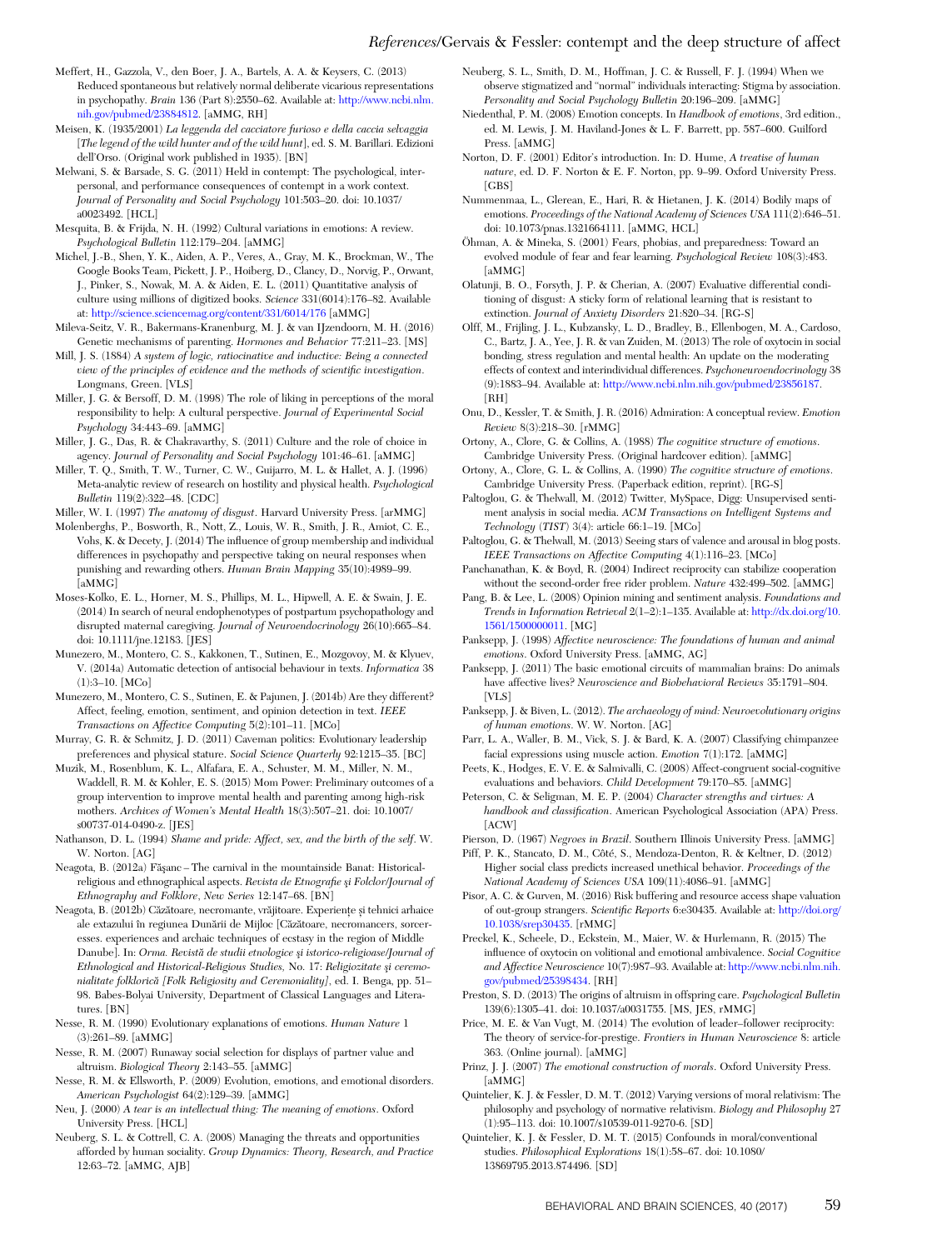## <span id="page-59-0"></span>References/Gervais & Fessler: Contempt and the deep structure of affect

Rachlin, H. & Jones, B. A. (2008) Altruism among relatives and non-relatives. Behavioural Processes 79(2):120–23. [DJH]

Rai, T. S. & Fiske, A. P. (2011) Moral psychology is relationship regulation: Moral motives for unity, hierarchy, equality, and proportionality. Psychological Review 118(1):57–75. [arMMG, NH]

Re, D. E., DeBruine, L. B., Jones, B. C. & Perrett, D. I. (2013) Facial cues to perceived height influence leadership choices in simulated war and peace contexts. Evolutionary Psychology 11:89–103. [BC]

- Reidy, D. E., Shelley-Tremblay, J. F. & Lilienfeld, S. O. (2011) Psychopathy, reactive aggression, and precarious proclamations: A review of behavioral, cognitive, and biological research. Aggression and Violent Behavior 16:512–24. [aMMG]
- Reyes, A., Rosso, P. & Buscaldi, D. (2012) From humor recognition to irony detection: The figurative language of social media. Data  $\stackrel{.}{\diamond}$  Knowledge Engineering 74:1–12. [MCo]
- Rilling, J. K. (2013) The neural and hormonal bases of human parental care. Neuropsychologia 51:731–47. [MS]
- Roberts, G. (2005) Cooperation through interdependence. Animal Behaviour 70 (4):901–908. [aMMG]
- Romani, S., Grappi, S. & Bagozzi, R. P. (2013) My anger is your gain, my contempt your loss: Explaining consumer responses to corporate wrongdoing. Psychology & Marketing 30:1029–42. doi: 10.1002/mar.20664. [HCL]
- Roseman, I. (1984) Cognitive determinants of emotions: A structural theory. Personality and Social Psychology Review 5:11–36. [MM]

Roseman, I. J. (2001) A model of appraisal in the emotion system. In: Appraisal processes in emotion: Theory, methods, research, ed. K. R. Scherer, A. Schorr & T. Johnstone, pp. 68–91. Oxford University Press. [aMMG]

Roseman, I. J., Antoniou, A. A. & Jose, P. E. (1996) Appraisal determinants of emotions: Constructing a more accurate and comprehensive theory. Cognition and Emotion 10:241–77. doi: 10.1080/026999396380240. [HCL]

Roseman, I. J., Wiest, C. & Swartz, T. S. (1994) Phenomenology, behaviors, and goals differentiate discrete emotions. Journal of Personality and Social Psychology 67(2):206–21. [aMMG]

- Rosenberg, E. L. & Ekman, P. (1995) Conceptual and methodological issues in the judgment of facial expressions of emotion. Motivation and Emotion 19(2):111-38. [arMMG, VLS]
- Rosenberg, M. J. & Hovland, C. I. (1960) Cognitive, affective, and behavioral components of attitudes. In: Attitude organization and change, ed. C. I. Hovland & M. J. Rosenberg, pp. 1–14. Yale University Press. [aMMG]
- Royzman, E., McCauley, C. R. & Rozin, P. (2005) From Plato to Putnam: Four ways to think about hate. In: The psychology of hate, ed. R. J. Sternberg, pp. 3–35. American Psychological Association. [arMMG]
- Rozin, P., Lowery, L. & Ebert, R. (1994) Varieties of disgust faces and the structure of disgust. Journal of Personality and Social Psychology 66(5):870–81. [aMMG]
- Rozin, P., Lowery, L., Imada, S. & Haidt, J. (1999) The CAD triad hypothesis: A mapping between three moral emotions (contempt, anger, disgust) and three moral codes (community, autonomy, divinity). Journal of Personality and Social Psychology 76(4):574–86. [aMMG, VLS]
- Russell, J. A. (1991a) Culture and the categorization of emotions. Psychological Bulletin 110(3):426–50. [aMMG]
- Russell, J. A. (1991b) In defense of a prototype approach to emotion concepts. Journal of Personality and Social Psychology 60:37–47. [http://doi.org/10.1037/](http://doi.org/10.1037/0022-3514.60.1.37) [0022-3514.60.1.37](http://doi.org/10.1037/0022-3514.60.1.37). [RG-S]
- Russell, J. A. (1991c) Negative results on a reported facial expression of contempt. Motivation and Emotion 15(4):281–91. [arMMG]
- Russell, J. A. (1991d) The contempt expression and the relativity thesis. Motivation and Emotion 15:149–68. [arMMG, VLS]
- Russell, J. A. (2003) Core affect and the psychological construction of emotion. Psychological Review 110(1):145–72. doi: 10.1037/0033-295X.110.1.145. [aMMG, HCL, VLS]
- Russell, J. A. & Barrett, L. F. (1999) Core affect, prototypical emotional episodes, and other things called emotion: Dissecting the elephant. Journal of Personality and Social Psychology 76(5):805–19. [aMMG]
- Russell, J. A. & Mehrabian, A. (1977) Evidence for a three-factor theory of emotions. Journal of Research in Personality 11(3):273–94. [MCo]
- Russell, J. A., Suzuki, N. & Ishida, N. (1993) Canadian, Greek, and Japanese freely produced emotion labels for facial expressions. Motivation and Emotion 17:337–51. [VLS]
- Sabini, J. & Silver, M. (2005) Why emotion names and experiences don't neatly pair. Psychological Inquiry 16:1–10. [aMMG]
- Santos, H. C., Varnum, M. E. W. & Grossmann, I. (2017) Global increases in individualism. Psychological Science. (Online first publication). doi: 10.1177/ 0956797617700622. [MEWV]
- Saroglou, V., Buxant, C. & Tilquin, J. (2008) Positive emotions as leading to religion and spirituality. The Journal of Positive Psychology 3:165–73. [ACW]
- Scarantino, A. (2009) Core affect and natural affective kinds. Philosophy of Science 76:940–57. [aMMG]
- Schaller, M. & Park, J. H. (2011) The behavioral immune system (and why it matters). Current Directions in Psychological Science 20(2):99–103. [MEWV]
- Scheele, D., Kendrick, K. M., Khouri, C., Kretzer, E., Schlapfer, T. E., Stoffel-Wagner, B., Gunturkun, O., Maier, W. & Hurlemann, R. (2014a) An oxytocininduced facilitation of neural and emotional responses to social touch correlates inversely with autism traits. Neuropsychopharmacology 39(9):2078–85. Available at: <http://www.ncbi.nlm.nih.gov/pubmed/24694924>. [RH]
- Scheele, D., Plota, J., Stoffel-Wagner, B., Maier, W. & Hurlemann, R. (2016) Hormonal contraceptives suppress oxytocin-induced brain reward responses to the partner's face. Social Cognitive and Affective Neuroscience 11(5):767–74. Available at: [http://www.ncbi.nlm.nih.gov/pubmed/26722017.](http://www.ncbi.nlm.nih.gov/pubmed/26722017) [RH]
- Scheele, D., Schwering, C., Elison, J. T., Spunt, R., Maier, W. & Hurlemann, R. (2015) A human tendency to anthropomorphize is enhanced by oxytocin. European Neuropsychopharmacology 25(10):1817–23. Available at: [http://](http://www.ncbi.nlm.nih.gov/pubmed/26092202) [www.ncbi.nlm.nih.gov/pubmed/26092202.](http://www.ncbi.nlm.nih.gov/pubmed/26092202) [RH]
- Scheele, D., Striepens, N., Kendrick, K. M., Schwering, C., Noelle, J., Wille, A., Schlapfer, T. E., Maier, W. & Hurlemann, R. (2014b) Opposing effects of oxytocin on moral judgment in males and females. Human Brain Mapping 35 (12):6067–76. Available at: <http://www.ncbi.nlm.nih.gov/pubmed/25094043>. [RH]
- Scheele, D., Wille, A., Kendrick, K. M., Stoffel-Wagner, B., Becker, B., Güntürkün, O., Maier, W. & Hurlemann, R. (2013) Oxytocin enhances brain reward system responses in men viewing the face of their female partner. Proceedings of the National Academy of Sciences USA 110(50):20308–13. Available at: [http://www.](http://www.ncbi.nlm.nih.gov/pubmed/24277856) [ncbi.nlm.nih.gov/pubmed/24277856.](http://www.ncbi.nlm.nih.gov/pubmed/24277856) [RH]
- Scheff, T. (1987) The role of shame in symptom formation. Erlbaum. [AG]
- Scherer, K. R. (1999) Appraisal theory. In: Handbook of cognition and emotion, ed. T. Dalgleish & M. J. Power, pp. 637–63. John Wiley. [aMMG]
- Scherer, K. R. (2005) What are emotions? And how can they be measured? Social Science Information 44(4):695. [aMMG]
- Scherer, K. R. (2009) The dynamic architecture of emotion: Evidence for the component process model. Cognition and Emotion 23:1307–51. [aMMG]
- Schimmack, U., Oishi, S., Diener, E. & Suh, E. (2000) Facets of affective experiences: A framework for investigations of trait affect. Personality and Social Psychology Bulletin 26(6):655. [aMMG]
- Schino, G. & Aureli, F. (2009) Reciprocal altruism in primates: Partner choice, cognition, and emotions. Advances in the Study of Behavior 39:45–69. [aMMG]
- Schnall, S., Haidt, J., Clore, G. L. & Jordan, A. H. (2008) Disgust as embodied moral judgment. Personality and Social Psychology Bulletin 34:1096–109. [MB]
- Schriber, R. A., Chung, J. M., Sorensen, K. S. & Robins, R. W. (2016) Dispositional contempt: A first look at the contemptuous person. Journal of Personality and Social Psychology. Published online June 9, 2016. doi: 10.1037/pspp0000101. [rMMG]
- Schroeder, J. & Risen, J. L. (2016) Befriending the enemy: Outgroup friendship longitudinally predicts intergroup attitudes in a coexistence program for Israelis and Palestinians. Group Processes and Intergroup Relations 19(1):72–93. [rMMG]
- Schwarz, N. (2007) Attitude construction: Evaluation in context. Social Cognition 25(5):638–56. [Special Issue: What is an Attitude?]. [MG]
- Schwarz, N. (2010) Feelings-as-information theory. In: Handbook of theories in social psychology, ed. P. Van Lange, A. Kruglanski & E. T. Higgins, pp. 289–308. Sage. [ACW]
- Schwarz, N. & Bless, H. (1992) Constructing reality and its alternatives: Assimilation and contrast effects in social judgment. In: The construction of social judgment, ed. L. L. Martin & A. Tesser, pp. 217–45. Erlbaum. [MG]
- Seeley, W. W., Menon, V., Schatzberg, A. F., Keller, J., Glover, G. H., Kenna, H., Reiss, A. L. & Greicius, M. D. (2007) Dissociable intrinsic connectivity networks for salience processing and executive control. The Journal of Neuroscience 27(9):2349–56. doi: 10.1523/JNEUROSCI.5587-06.2007. [aMMG, JES]
- Sell, A., Tooby, J. & Cosmides, L. (2009) Formidability and the logic of human anger. Proceedings of the National Academy of Sciences USA 106(35):15073–78. doi: 10.1073/pnas.0904312106. [arMMG]
- Shaftesbury, A. A. C. (1711/2001) An inquiry concerning virtue and merit. In: Characteristicks of men, manners, opinions, times, vol. 1, by A. A. C. Shaftesbury, ed. Douglas Den Uyl. Liberty Fund. (Original work compiled and published in 1711; Liberty Fund Online Library edition, 2001). Available at: [http://](http://oll.libertyfund.org/titles/shaftesbury-characteristicks-of-men-manners-opinions-times-3-vols) [oll.libertyfund.org/titles/shaftesbury-characteristicks-of-men-manners-opin](http://oll.libertyfund.org/titles/shaftesbury-characteristicks-of-men-manners-opinions-times-3-vols)[ions-times-3-vols](http://oll.libertyfund.org/titles/shaftesbury-characteristicks-of-men-manners-opinions-times-3-vols) [SD]
- Shamay-Tsoory, S. G., Abu-Akel, A., Palgi, S., Sulieman, R., Fischer-Shofty, M., Levkovitz, Y. & Decety, J. (2013) Giving peace a chance: Oxytocin increases empathy to pain in the context of the Israeli–Palestinian conflict. Psychoneuroendocrinology 38(12):3139–44. Available at: [http://www.ncbi.nlm.nih.gov/](http://www.ncbi.nlm.nih.gov/pubmed/24099859) [pubmed/24099859](http://www.ncbi.nlm.nih.gov/pubmed/24099859). [RH]
- Shand, A. F. (1920) The foundations of character: Being a study of the tendencies of the emotions and sentiments, 2nd edition. Macmillan. [arMMG, MS]
- Shaver, P. R., Morgan, H. J. & Wu, S. (1996) Is love a "basic" emotion? Personal Relationships 3(1):81–96. [aMMG, MS]
- Shaver, P. R., Schwartz, J., Kirson, D. & Oconnor, C. (1987) Emotion knowledge further exploration of a prototype approach. Journal of Personality and Social Psychology 52(6):1061–86. [aMMG]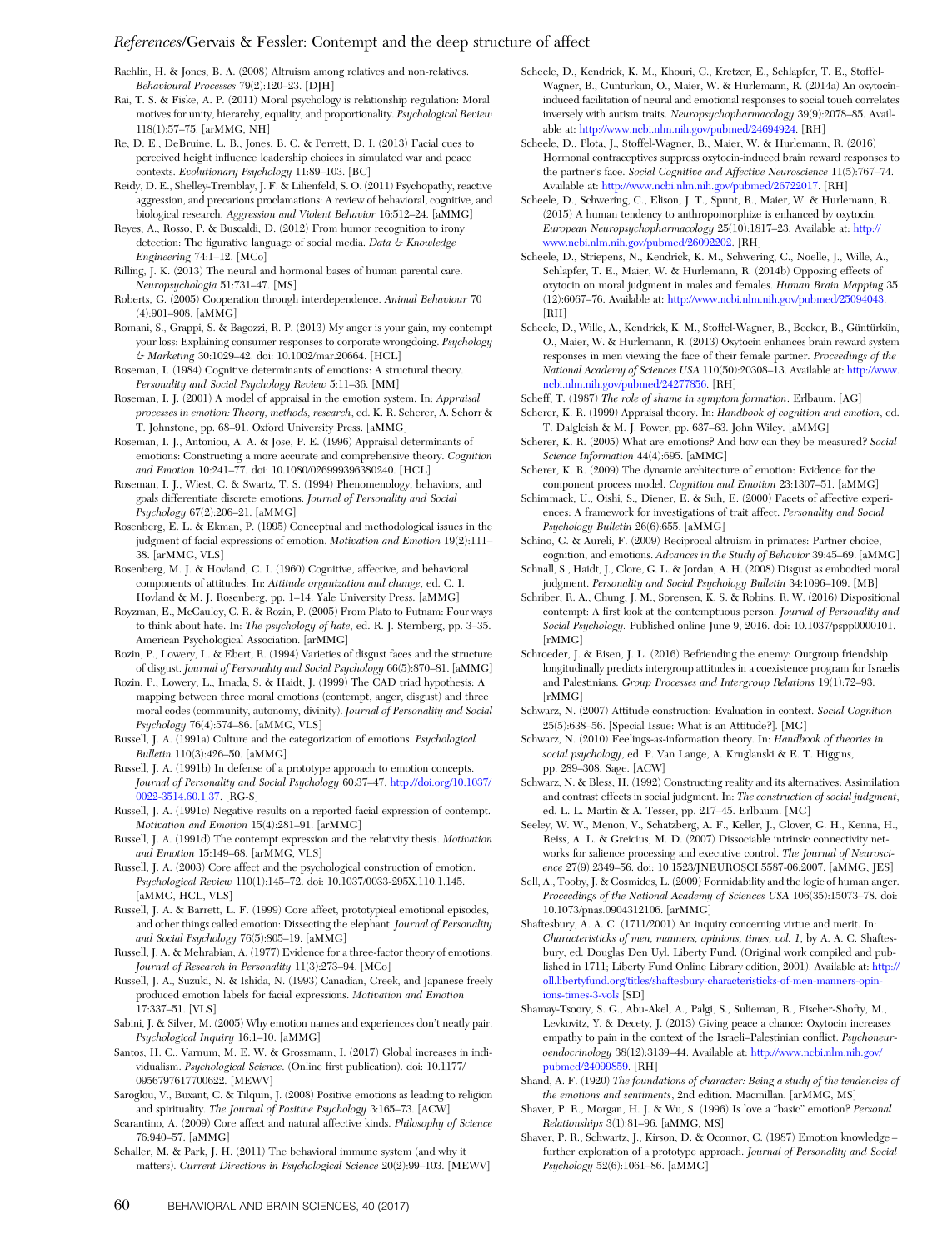## References/Gervais & Fessler: contempt and the deep structure of affect

- <span id="page-60-0"></span>Shaw, A., DeScioli, P., Barakzai, A. & Kurzban, R. (2017) Whoever is not with me is against me: The costs of neutrality among friends. Journal of Experimental Social Psychology 71:96–104. [rMMG]
- Shenhav, A. & Greene, J. D. (2010) Moral judgments recruit domain-general valuation mechanisms to integrate representations of probability and magnitude. Neuron 67:667–77. [VLS]
- Sherif, M., Harvey, O. J., White, B. J., Hood, W. R. & Sherif, C. W. (1954/1961) Intergroup cooperation and competition: The Robbers Cave experiment. University Book Exchange. [MCi]
- Sherman, G. D. & Haidt, J. (2011) Cuteness and disgust: The humanizing and dehumanizing effects of emotion. Emotion Review 3(3):245–51. [FC]
- Sherman, G. D., Haidt, J. & Coan, J. A. (2009) Viewing cute images increases behavioral carefulness. Emotion 9:282–86. [MS]
- Silk, J. B. (2003) Cooperation without counting. In: Genetic and cultural evolution of cooperation, ed. P. Hammerstein, pp. 37–54. MIT Press. [aMMG]
- Smith, C. A. & Ellsworth, P. C. (1985) Patterns of cognitive appraisal in emotion. Journal of Personality and Social Psychology 48(4):813–38. [aMMG]
- Smith, C. A. & Kirby, L. D. (2009) Putting appraisal in context: Toward a relational model of appraisal and emotion. Cognition and Emotion 23:1352–72. [aMMG]
- Smith, R. H. (2000) Assimilative and contrastive emotional reactions to upward and downward social comparisons. In:Handbook of social comparison: Theory and research, ed. J. Suls & L. Wheeler, pp. 173–200. Kluwer Academic. [aMMG]
- Smith, T. W. (1994) Concepts and methods in the study of anger, hostility, and health. In: Anger, hostility and the heart, ed. A. W. Siegman & T. W. Smith, pp. 23–42. Erlbaum. [CDC]
- Smith, T. W., Glazer, K., Ruiz, J. M. & Gallo, L. C. (2004) Hostility, anger, aggressiveness, and coronary heart disease: An interpersonal perspective on personality, emotion, and health. Journal of Personality 72(6):1217–70. [CDC]
- Smuts, B. B. & Watanabe, J. M. (1990) Social relationships and ritualized greetings in adult male baboons (Papio cynocephalus anubis). International Journal of Primatology 11(2):147–72. [aMMG]
- Solomon, R. C. (2008) The philosophy of emotions. In: Handbook of emotions, 3rd edition, ed. M. Lewis, J. M. Haviland-Jones, & L. F. Barrett, pp. 3–16. Guilford Press. [HCL]
- Sperber, D. (1996) Explaining culture. Blackwell. [aMMG]
- Sripada, C., Angstadt, M., Kessler, D., Phan, K. L., Liberzon, I., Evans, G. W., Welsh R. C., Kim, P. & Swain, J. E. (2014) Volitional regulation of emotions produces distributed alterations in connectivity between visual, attention control, and default networks. Neuroimage 89:110–21. doi: 10.1016/j.neuroimage.2013.11.006. [JES]
- Srivastava, S. & Beer, J. S. (2005) How self-evaluations relate to being liked by others: Integrating sociometer and attachment perspectives. Journal of Personality and Social Psychology 89(6):966–77. [rMMG]
- Stanton, E. C. (1848/1997) Declaration of sentiments. In: The selected papers of Elizabeth Cady Stanton and Susan B. Anthony: Vol. 1. In the School of Anti-Slavery, 1840–1866, ed. A. D. Gordon, p. 75. Rutgers University Press. (Original paper published in 1848). [aMMG]
- Sternberg, R. J. (1984) What should intelligence tests test? Implications of a triarchic theory of intelligence for intelligence testing. Educational Researcher 13:5–15. [RIS]
- Sternberg, R. J., ed. (1985) Human abilities: An information-processing approach. Freeman. [RJS]
- Sternberg, R. J. (1986) A triangular theory of love. Psychological Review 93 (2):119–35. [DJH]
- Sternberg, R. J. (1987) Liking versus loving: A comparative evaluation of theories. Psychological Bulletin 102:331–45. [RJS]
- Sternberg, R. J., ed. (1988) Advances in the psychology of human intelligence, vol. 4. Erlbaum. [RJS]
- Sternberg, R. J. (1990) Metaphors of mind: Conceptions of the nature of intelligence. Cambridge University Press. [RJS]
- Sternberg, R. J. (1998) Cupid's arrow: The course of love through time. Cambridge University Press. [RJS]
- Sternberg, R. J., ed. (2002) Why smart people can be so stupid. Yale University Press.  $[R]$
- Sternberg, R. J. (2003a) A duplex theory of hate: Development and application to terrorism, massacres, and genocide. Review of General Psychology 7 (3):299–328. [aMMG, RJS]
- Sternberg, R. J. (2003b) Driven to despair: Why we need to redefine the concept and measurement of intelligence. In: A psychology of human strengths: Fundamental questions and future directions for a positive psychology, ed. L. G. Aspinwall & U. M. Staudinger, pp. 319–30. American Psychological Association. [RIS]
- Sternberg, R. J. (2012) Ethical drift. Liberal Education 98(3):60. [RJS]
- Sternberg, R. J., Grigorenko, E. L. & Kidd, K. K. (2005) Intelligence, race, and genetics. American Psychologist 60(1):46–59. [RJS]
- Stets, J. E. (2003) Emotions and sentiments. In: Handbook of social psychology, ed. J. Delamater, pp. 309–35. Kluwer Academic/Plenum. [MG]
- Stohr, K. (2017) Our new age of contempt. The New York Times, January 23, 2017. Available at: [https://www.nytimes.com/2017/01/23/opinion/our-new-age-of](https://www.nytimes.com/2017/01/23/opinion/our-new-age-of-contempt.html?emc=edit_tnt_20170123&nlid=69338964&tntemail0=y&_r=0)[contempt.html?emc=edit\\_tnt\\_20170123&nlid=69338964&tntemail0=y&\\_r=0](https://www.nytimes.com/2017/01/23/opinion/our-new-age-of-contempt.html?emc=edit_tnt_20170123&nlid=69338964&tntemail0=y&_r=0). [rMMG]
- Storm, C. & Storm, T. (1987) A taxonomic study of the vocabulary of emotions. Journal of Personality and Social Psychology 53(4):805–16. [aMMG]
- Storm, C. & Storm, T. (2005) The English lexicon of interpersonal affect: Love, etc. Cognition and Emotion 19(3):333–56. [aMMG]
- Stout, G. F. (1903) The groundwork of psychology. Hinds & Noble. [aMMG] Strawson, P. F. (1962) Freedom and resentment. Proceedings of the British
- Academy 48:1–25. [MM] Striepens, N., Kendrick, K. M., Hanking, V., Landgraf, R., Wüllner, U., Maier, W., & Hurlemann, R. (2013) Elevated cerebrospinal fluid and blood concentrations of oxytocin following its intranasal administration in humans. Scientific Reports 3:3440. Available at: <http://www.ncbi.nlm.nih.gov/pubmed/24310737>. [RH]
- Striepens, N., Scheele, D., Kendrick, K. M., Becker, B., Schafer, L., Schwalba, K., Reul, J., Maier, W. & Hurlemann, R. (2012) Oxytocin facilitates protective responses to aversive social stimuli in males. Proceedings of the National Academy of Sciences USA 109(44):18144–49. Available at: [http://www.ncbi.nlm.](http://www.ncbi.nlm.nih.gov/pubmed/23074247) [nih.gov/pubmed/23074247.](http://www.ncbi.nlm.nih.gov/pubmed/23074247) [RH]
- Struch, N. & Schwartz, S. H. (1989) Intergroup aggression: Its predictors and distinctness from in-group bias. Journal of Personality and Social Psychology 56:364–73. [MCi]
- Stuewig, J., Tangney, J., Heigel, C., Harty, L. & McCloskey, L. (2010) Shaming, blaming, and maiming: Functional links among the moral emotions, externalization of blame, and aggression. Journal of Research in Personality 44 (1):91–102. [AG]
- Sugiyama, L. S. & Sugiyama, M. S. (2003) Social roles, prestige, and health risk: Social niche specialization as a risk-buffering strategy. Human Nature 14 (2):165–90. [aMMG]
- Sullivan, G. B., ed. (2014) Understanding collective pride and group identity: New directions in emotion theory, research and practice. Routledge. [GBS]
- Swain, J. E. (2008) Baby stimuli and the parent brain: Functional neuroimaging of the neural substrates of parent-infant attachment. Psychiatry (Edgmont) 5 (8):28–36. [JES]
- Swain, J. E. (2011) The human parental brain: In vivo neuroimaging. Progress in Neuro-Psychopharmacology and Biological Psychiatry 35(5):1242–54. [JES]
- Swain, J. E., Dayton, C. J., Kim, P., Tolman, R. M. & Volling, B. L. (2014a) Progress on the paternal brain: Theory, animal models, human brain research, and mental health implications. Infant Mental Health Journal 35(5):394–408. doi: 10.1002/imhj.21471. [JES]
- Swain, J. E. & Ho, S. S. (2017) Neuroendocrine mechanisms for parental sensitivity: Overview, recent advances and future directions. Current Opinion in Psychology 15(1):105–10. 10.1016/j.copsyc.2017.02.027. [JES]
- Swain, J. E., Ho, S. S., Rosenblum, K. L., Morelen, D., Dayton, C. J. & Muzik, M. (2017) Parent–child intervention decreases stress and increases maternal brain responses and connectivity in response to own baby-cry: An exploratory study. Development and Psychopathology 29(2):535–53. doi: 10.1017/ 80954579417000165. [JES]
- Swain, J. E., Kim, P., Spicer, J., Ho, S. S., Dayton, C. J., Elmadih, A. & Abel, K. M. (2014b) Approaching the biology of human parental attachment: Brain imaging, oxytocin and coordinated assessments of mothers and fathers. Brain Research 1580:78–101. doi: 10.1016/j.brainres.2014.03.007. [JES]
- Swain, J. E., Konrath, S., Brown, S. L., Finegood, E. D., Akce, L. B., Dayton, C. J. & Ho, S. S. (2012) Parenting and beyond: Common neurocircuits underlying parental and altruistic caregiving. Parenting, Science and Practice 12(2–3):115– 23. doi: 10.1080/15295192.2012.680409. [JES]
- Swain, J. E. & Lorberbaum, J. P. (2008) Imaging the human parental brain. In: Neurobiology of the Parental Brain, ed. R. S. Bridges, Ch. 6, pp. 83–100. Academic Press. doi: 10.1016/B978-0-12-374285-8.00006-8. [JES]
- Swain, J. E., Mayes, L. C. & Leckman, J. F. (2004) The development of parent– infant attachment through dynamic and interactive signaling loops of care and cry. Behavioral and Brain Sciences 27(4):472–73. [JES]
- Swain, J. E., Tasgin, E., Mayes, L. C., Feldman, R., Constable, R. T. & Leckman, J. F. (2008) Maternal brain response to own baby-cry is affected by cesarean section delivery. Journal of Child Psychology and Psychiatry 49(10):1042–52.  $[**IES**]$
- Sznycer, D., Tooby, J., Cosmides, L., Porat, R., Shalvi, S. & Halperin, E. (2016) Shame closely tracks the threat of devaluation by others, even across cultures. Proceedings of the National Academy of Sciences USA 113(10):2625–30. [rMMG]
- Tangney, J. P. (1992) Situational determinants of shame and guilt in young adulthood. Personality and Social Psychology Bulletin 18(2):199–206. [AG]
- Tangney, J. P. (2000) Humility: Theoretical perspectives, empirical findings and directions for future research. Journal of Social and Clinical Psychology 19:70–82. [ACW]
- Tangney, J. P. & Dearing, R. (2002) Shame and guilt. Guilford Press. [AG]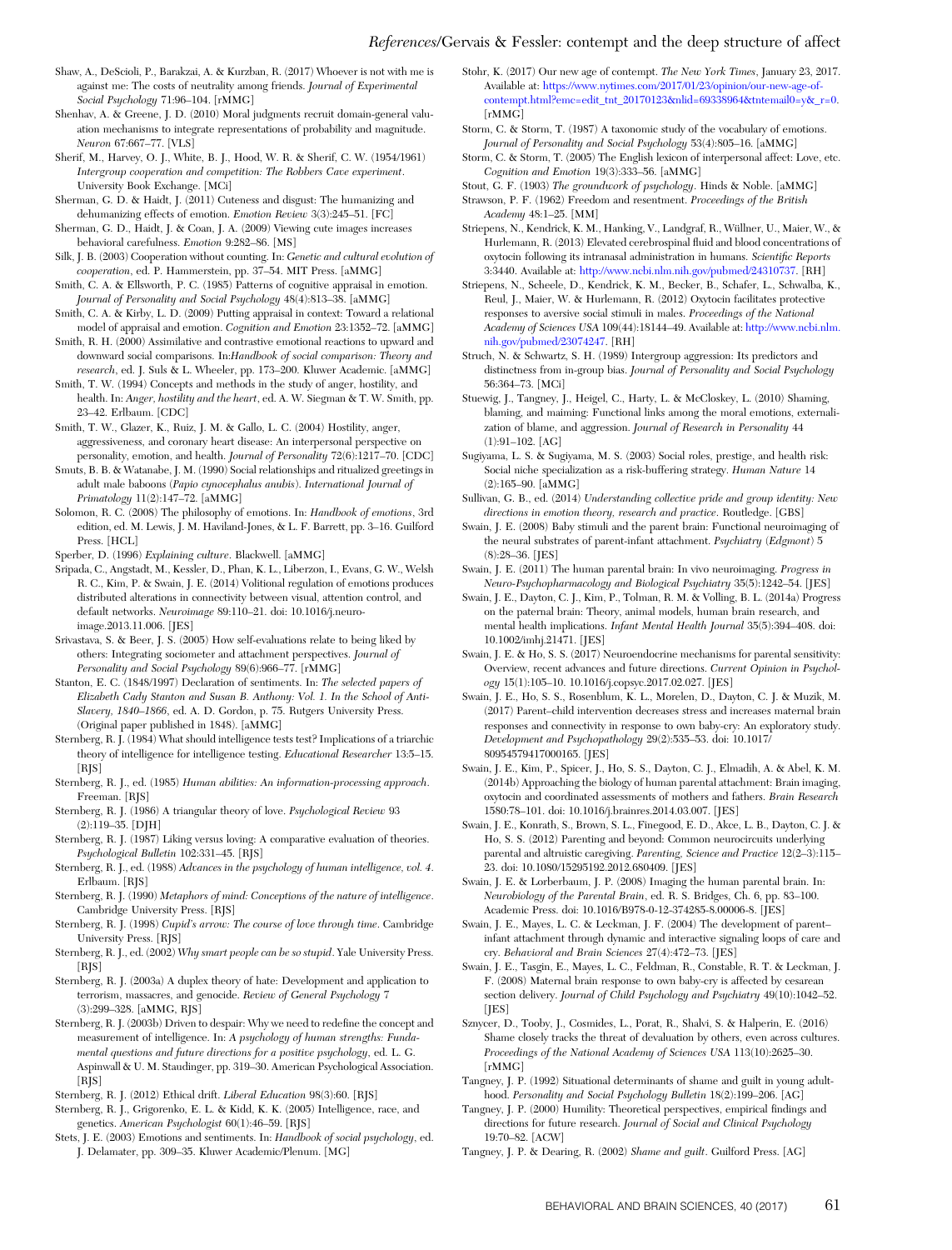## <span id="page-61-0"></span>References/Gervais & Fessler: Contempt and the deep structure of affect

- Tangney, J. P., Mashek, D. & Stuewig, J. (2007). Working at the social-clinical community-criminology interface: The George Mason University inmate study. Journal of Social and Clinical Psychology 26:1–21. [AG]
- Tapias, M. P., Glaser, J., Keltner, D., Vasquez, K. & Wickens, T. (2007) Emotion and prejudice: Specific emotions toward outgroups. Group Processes and Intergroup Relations 10(1):27–39. [aMMG]
- Tausch, N., Becker, J. C., Spears, R., Christ, O., Saab, R., Singh, P. & Siddiqui, R. N. (2011) Explaining radical group behavior: Developing emotion and efficacy routes to normative and nonnormative collective action. Journal of Personality and Social Psychology 101(1):129–48. [MB, rMMG]
- Thomas, N. W. (1914) Anthropological report on the Ibo-speaking peoples of Nigeria: Part IV. Law and custom of the Ibo of the Asaba District, S. Nigeria. Harrison and Sons. [aMMG]
- Thornhill, R. & Fincher, C. L. (2014) The parasite-stress theory of values and sociality. Springer International. [MEWV]
- Tokunaga, R. S. (2010) Following you home from school: A critical review and synthesis of research on cyberbullying victimization. Computers in Human Behavior 26(3):277–87. [MCo]
- Tomasello, M., Melis, A. P., Tennie, C., Wyman, E. & Herrmann, E. (2012) Two key steps in the evolution of human cooperation. Current Anthropology 53 (6):673–92. [aMMG]
- Tong, E. W. M., Tan, K. W. T., Chor, A. A. B., Koh, E. P. S., Lee, J. S. Y. & Tan, R. W. Y. (2016) Humility facilitates higher self-control. Journal of Experimental Social Psychology 62:30–39. [ACW]
- Tooby, J. & Cosmides, L. (1990) The past explains the present: Emotional adaptations and the structure of ancestral environments. Ethology and Sociobiology 11 (4/5):375–424. [aMMG]
- Tooby, J. & Cosmides, L. (1996) Friendship and the banker's paradox: Other pathways to the evolution of adaptations for altruism. In: Evolution of social behaviour patterns in primates and man: Proceedings of the British Academy, vol. 88, ed. W. G. Runciman, J. Maynard Smith & R. I. M. Dunbar, pp. 119-43. Oxford University Press. [aMMG]
- Tooby, J., Cosmides, L., Sell, A., Lieberman, D. & Sznycer, D. (2008) Internal regulatory variables and the design of human motivation: A computational evolutionary approach. In: Handbook of approach and avoidance motivation, ed. A. J. Elliot, pp. 251–71. Erlbaum. [arMMG, MS]
- Tourangeau, R. & Rasinski, K. A. (1988) Cognitive processes underlying context effects in attitude measurement. Psychological Bulletin 103:299–314. [MG]
- Tourangeau, R., Rips, L. J. & Rasinski, K. (2000) The psychology of survey response. Cambridge University Press. [MG]
- Tracy, J. L. & Robins, R. W. (2004) Putting the self into self-conscious emotions: A theoretical model. Psychological Inquiry 15:103–25. [ACW]
- Tracy, J. L. & Robins, R. W. (2007) The psychological structure of pride: A tale of two facets. Journal of Personality and Social Psychology 92(3):506–25. [GBS, rMMG]
- Tracy, J. L. & Robins, R. W. (2014) Conceptual and empirical strengths of the authentic/hubristic model of pride. Emotion 14(1):33–37. [rMMG]
- Tran, A. L. (2015) Rich sentiments and the cultural politics of emotion in postreform Ho Chi Minh City, Vietnam. American Anthropologist 117(3):480–92. [aMMG]
- Trivers, R. L. (1971) Evolution of reciprocal altruism. Quarterly Review of Biology 46(1):35–57. [aMMG]
- Tromp, E. & Pechenizkiy, M. (2015) Pattern-based emotion classification on social media. In: Advances in social media analysis, ed. M. M. Gaber, M. Cocea, N. Wiratunga & A. Goker, pp. 1–20. Springer. [MCo]
- Trumble, B. C., Jaeggi, A. V & Gurven, M. (2015) Evolving the neuroendocrine physiology of human and primate cooperation and collective action. Philosophical Transactions of the Royal Society London B: Biological Sciences 370: e20150014. Available at: [http://dx.doi.org/10.1098/rstb.2015.0014.](http://dx.doi.org/10.1098/rstb.2015.0014) [aMMG]
- Truzzi, A., Senese, V. P., Setoh, P., Ripoli, C. & Esposito, G. (2016) In utero testosterone exposure influences physiological responses to dyadic interactions in neurotypical adults. Acta Neuropsychiatrica 28(5):304-309. doi: 10.1017/ neu.2016.15. (Online version available on CJO2016 and at: [https://www.cam](https://www.cambridge.org/core/journals/acta-neuropsychiatrica/article/in-utero-testosterone-exposure-influences-physiological-responses-to-dyadic-interactions-in-neurotypical-adults/9288282B6A8B19D17CF09D171E9F2875))[bridge.org/core/journals/acta-neuropsychiatrica/article/in-utero-testosterone](https://www.cambridge.org/core/journals/acta-neuropsychiatrica/article/in-utero-testosterone-exposure-influences-physiological-responses-to-dyadic-interactions-in-neurotypical-adults/9288282B6A8B19D17CF09D171E9F2875))exposure-infl[uences-physiological-responses-to-dyadic-interactions-in-neuro](https://www.cambridge.org/core/journals/acta-neuropsychiatrica/article/in-utero-testosterone-exposure-influences-physiological-responses-to-dyadic-interactions-in-neurotypical-adults/9288282B6A8B19D17CF09D171E9F2875))[typical-adults/9288282B6A8B19D17CF09D171E9F2875\)](https://www.cambridge.org/core/journals/acta-neuropsychiatrica/article/in-utero-testosterone-exposure-influences-physiological-responses-to-dyadic-interactions-in-neurotypical-adults/9288282B6A8B19D17CF09D171E9F2875)). [SD]
- Turnbull, C. M. (1962) The forest people. Simon and Schuster. [aMMG]
- Ufkes, E. G., Otten, S., van der Zee, K. I., Giebels, E. & Dovidio, J. F. (2011) The effect of stereotype content on anger versus contempt in "day-to-day" conflicts. Group Processes & Intergroup Relations 15(1):57–74. [rMMG]
- Ufkes, E. G., Otten, S., Vander Zee, K. I., Giebels, E. & Dovidio, J. F. (2012) Urban district identity as a common ingroup identity: The different role of ingroup prototypicality for minority and majority groups. European Journal of Social Psychology 42:706–16. doi: 10.1002/ejsp.1888. [HCL]
- Vaillant, G. E. (1992) Ego mechanisms of defense: A guide for clinicians and researchers. American Psychiatric Press. [AG]
- Van de Vliert, E. (2013) Climato-economic habitats support patterns of human needs, stresses, and freedoms. Behavioral and Brain Sciences 36(5):465–80. [MEWV]
- van der Löwe, I. & Parkinson, B. (2014) Relational emotions and social networks. In: Collective emotions: Perspectives from psychology, philosophy and sociology, ed. C. von Scheve & M. Salmela, pp. 125–30. Oxford University Press. [GBS]
- van Dijk, W. W., Ouwerkerk, J. W., Goslinga, S., Nieweg, M. & Gallucci, M. (2006) When people fall from grace: Reconsidering the role of envy in schadenfreude. Emotion 6:156–60. [aMMG]
- van Dijk, W. W., Ouwerkerk, J. W., Smith, R. H. & Cikara, M. (2015) The role of self-evaluation and envy in schadenfreude. European Review of Social Psychology 26:247–82. [ACW]
- van Kleef, G. A., Oveis, C., van der Lowe, I., LuoKogan, A., Goetz, J. & Keltner, D. (2008) Power, distress, and compassion: Turning a blind eye to the suffering of others. Psychological Science 19:1315–22. [aMMG]
- Van Vugt, M. (2006) Evolutionary origins of leadership and followership. Personality and Social Psychology Review 10(4):354. [aMMG]
- Varnum, M. E. W. & Grossmann, I. (2016) Pathogen prevalence is associated with cultural changes in gender equality. Nature Human Behaviour 1: article 0003. (Online publication). doi: 10.1038/s41562-016-0003. [MEWV]
- Verduyn, P., Delvaux, E., Van Coillie, H., Tuerlinckx, F. & Van Mechelen, I. (2009) Predicting the duration of emotional experience: Two experience sampling studies. Emotion 9:83–91. doi: 10.1037/a0014610. [HCL]
- Verduyn, P., Van Mechelen, I. & Tuerlinckx, F. (2011) The relation between event processing and the duration of emotional experience. Emotion 11:20–28. doi: 10.1037/a0021239. [HCL]
- Vigliocco, G., Meteyard, L., Andrews, M. & Kousta, S. (2009) Toward a theory of semantic representation. Language and Cognition 1:219-47. [VLS]
- Volz, K. G. & Hertwig, R. (2016) Emotions and decisions beyond conceptual vagueness and the rationality muddle. Perspectives on Psychological Science 11:101–16. [MG]
- Von Rueden, C. (2014) The roots and fruits of social status in small-scale human societies. In: The psychology of social status, ed. J. T. Cheng, J. L. Tracy & C. Anderson, pp. 179–200. Springer. [BC]
- Vytal, K. & Hamann, S. (2010) Neuroimaging support for discrete neural correlates of basic emotions: A voxel-based meta-analysis. Journal of Cognitive Neuroscience 22:2864–85. [VLS]
- Wager, T. D., Kang, J., Johnson, T. D., Nichols, T. E., Satpute, A. B. & Barrett, L. F. (2015) A Bayesian model of category-specific emotional brain responses. PLoS Computational Biology 11(4):e1004066. doi: 10.1371/journal.pcbi.1004066. [DB, VLS]
- Wagner, H. L. (2000) The accessibility of the term 'contempt' and the meaning of the unilateral lip curl. Cognition and Emotion 14(5):689–710. [aMMG, VLS]
- Waytz, A. & Epley, N. (2012) Social connection enables dehumanization. Journal of Experimental Social Psychology 48(1):70–76. doi: 10.1016/j/jesp.2011.07.012. [aMMG]
- Weidman, A. C., Cheng, J. T. & Tracy, J. L. (2016) The psychological structure of humility. Advance Online publication. Available at: [http://dx.doi.org/10.1037/](http://dx.doi.org/10.1037/pspp0000112) [pspp0000112.](http://dx.doi.org/10.1037/pspp0000112) [ACW]
- Wheatley, T & Haidt, J. (2005) Hypnotic disgust makes moral judgments more severe. Psychological Science 16:780–84. [aMMG]
- White, G. M. (1980) Conceptual universals in interpersonal language. American Anthropologist 82:759–81. [aMMG]
- White, G. M. (2000) Representing emotional meaning: Category, metaphor, schema, discourse. In: Handbook of emotions, 2nd edition, ed. M. Lewis & J. M. Haviland-Jones, pp. 30–44. Guilford Press. [aMMG]
- White, G. M. & Kirkpatrick, J., eds. (1985) Person, self, and experience. University of California Press. [aMMG]
- Whitton, A. E., Henry, J. D., Rendell, P. G. & Grisham, J. R. (2014) Disgust, but not anger provocation, enhances levator labii superioris activity during exposure to moral transgressions. Biological Psychology 96:48–56. [MB]
- Wierzbicka, A. (1999) Emotions across languages and cultures: Diversity and universals. Cambridge University Press. [NH]
- Winiewski, M., Hansen, K., Bilewicz, M., Soral, W., Swiderska, A. & Bulska, D. (2017) Contempt speech, hate speech. Report from research on verbal violence against minority groups. Stefan Batory Foundation. [MB]
- Wilson, D. S. (2002) Darwin's Cathedral: Evolution, religion and the nature of society. University of Chicago Press. [aMMG]
- Wittgenstein, L. (1953/2001) Philosophical investigations, 3rd edition, trans. G. E. M. Anscombe. Prentice-Hall. (Original work published in 1935.) [GBS]
- Wittig, R. M., Crockford, C., Deschner, T., Langergraber, K. E., Ziegler, T. E. & Zuberbühler, K. (2014) Food sharing is linked to urinary oxytocin levels and bonding in related and unrelated wild chimpanzees. Proceedings of the Royal Society of London B: Biological Sciences 281(1778):e20133096. [aMMG]
- Wojciszke, B., Abele, A. & Baryla, W. (2009) Two dimensions of interpersonal attitudes: Liking depends on communion, respect depends on agency. European Journal of Social Psychology 39(6):973–90. [aMMG]
- Wonch, K. E., de Medeiros, C. B., Barrett, J. A., Dudin, A., Cunningham, W. A., Hall, G. B., Steiner, M. & Fleming, A. S. (2016) Postpartum depression and brain response to infants: Differential amygdala response and